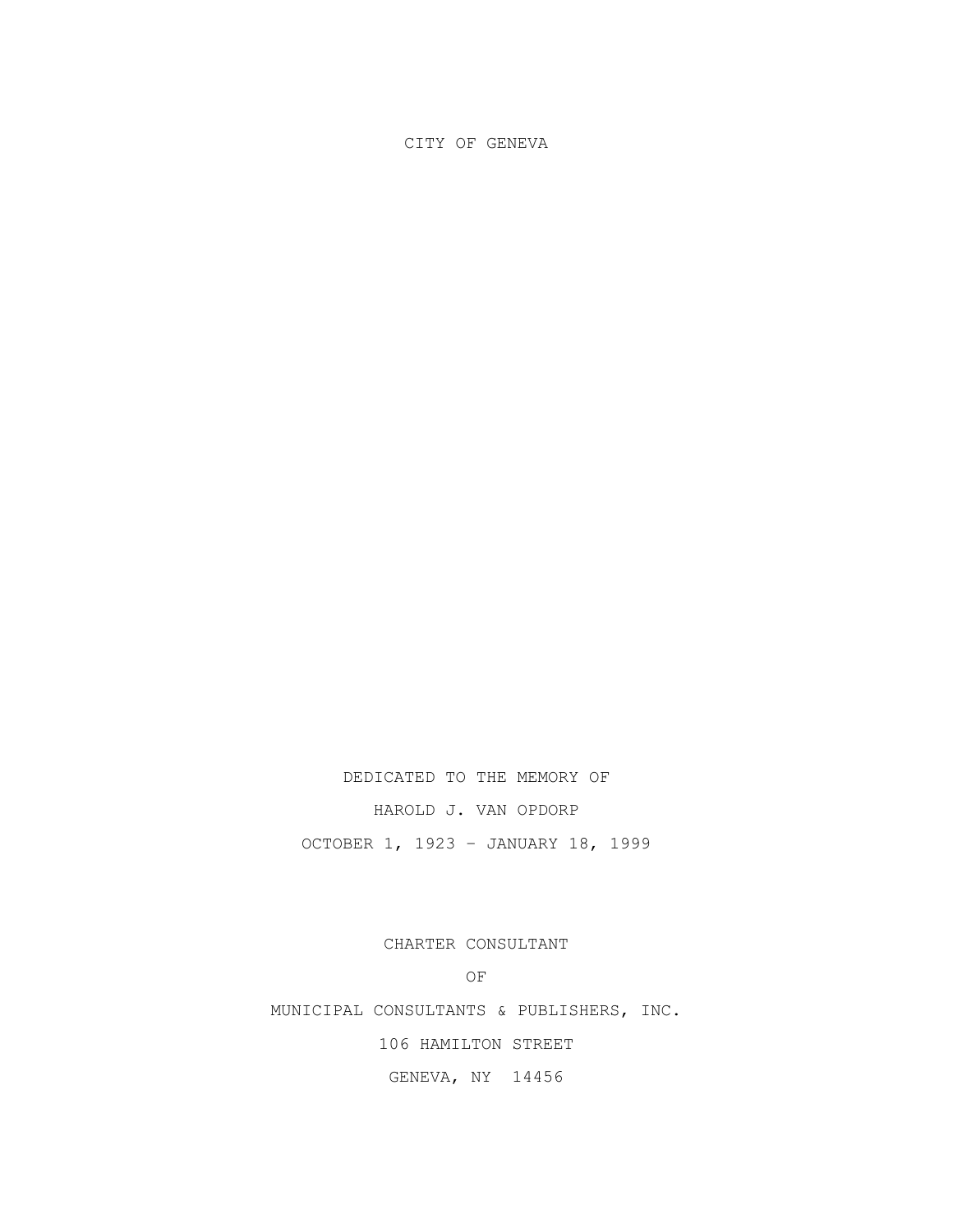# TABLE OF CONTENTS

## GENEVA CITY CHARTER

# ANNOTATED

## ARTICLE PAGE

| \$1.1 | CORPORATE CONTINUITY               | $T-1$   |
|-------|------------------------------------|---------|
| \$1.2 | TITLE                              | $I-1$   |
| \$1.3 | POWERS OF THE CITY                 | $I-1$   |
| \$1.4 | ENUMERATED POWERS NOT EXCLUSIVE    | $T-1$   |
| \$1.5 | <b>BOUNDARIES</b>                  | $I - 2$ |
| \$1.6 | WARD BOUNDARIES                    | $I - 4$ |
| \$1.7 | SEPARABILITY; LIBERAL CONSTRUCTION | $T - 7$ |
| \$1.8 | MUNICIPAL YEAR                     | $T - 7$ |
| \$1.9 | DEFINITIONS                        | $I - 8$ |

I GENERAL PROVISIONS  $I-1$ 

# II OFFICERS AND ELECTIONS

| \$2.1   | ELECTIVE OFFICERS; TERMS                    | $II-1$    |
|---------|---------------------------------------------|-----------|
| \$2.2   | APPOINTIVE OFFICERS                         | $TT-1$    |
| \$2.3   | RESIDENCE REQUIREMENTS OF ELECTIVE OFFICERS | $TT-2$    |
| $\$2.4$ | PROHIBITIONS AGAINST HOLDING OTHER OFFICES  | $TT-2$    |
| \$2.5   | POLITICAL AFFILIATION OF BOARD MEMBERS      | $TT-2$    |
| \$2.6   | CERTIFICATE OF APPOINTMENT                  | $TT-2$    |
| \$2.7   | OFFICIAL OATH AND BONDS                     | $II-2$    |
| \$2.8   | VACANCIES                                   | $TT - 3$  |
| \$2.9   | REMOVAL OF OFFICERS                         | $II-3$    |
| \$2.10  | COMPENSATION OF OFFICERS AND EMPLOYEES      | $II-3$    |
| \$2.11  | REAPPORTIONMENT                             | $T T - 4$ |

# III THE CITY COUNCIL

| \$3.1   | COMPOSITION                           | $III-1$ |
|---------|---------------------------------------|---------|
| $\$3.2$ | LEGISLATIVE POWERS                    | $III-1$ |
| \$3.3   | POWER OF ORGANIZATION                 | $III-1$ |
| \$3.4   | MAYOR; PRESIDING OFFICER              | $III-1$ |
| \$3.5   | CLERK OF THE CITY COUNCIL             | $TTT-2$ |
| \$3.6   | MEETINGS                              | $TTT-2$ |
| $\$3.7$ | COMMITTEE OF THE WHOLE                | $III-2$ |
| \$3.8   | RULES OF PROCEDURE                    | $III-2$ |
| \$3.9   | LEGISLATIVE ACTS                      | $III-3$ |
| \$3.10  | RECORD OF ORDINANCES                  | $III-4$ |
| \$3.11  | PENALTIES FOR VIOLATION OF ORDINANCES | $TTT-4$ |
| \$3.12  | CITY COUNCIL NOT TO INTERFERE IN      | $TTT-4$ |
|         | ADMINISTRATION                        |         |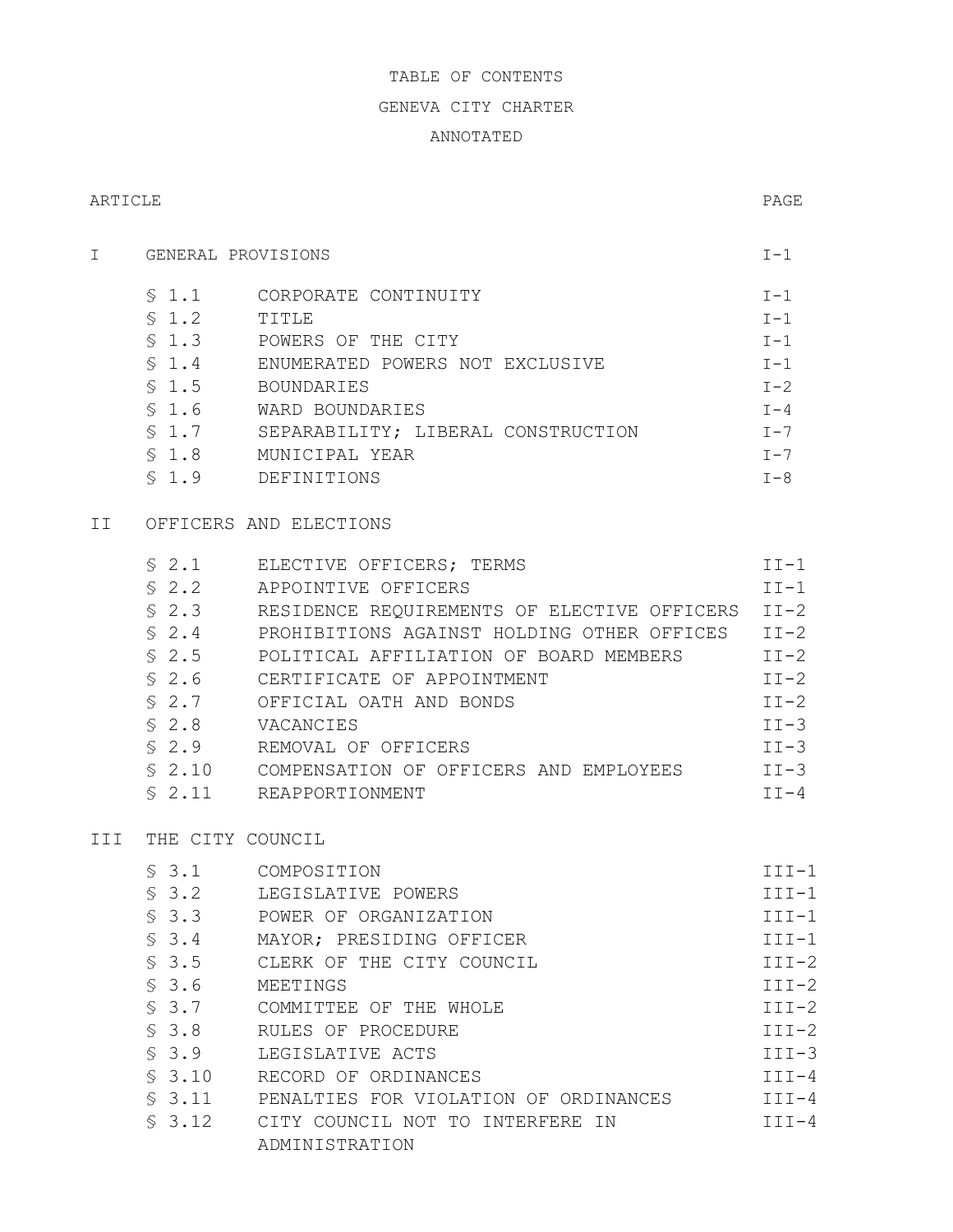#### ARTICLE PAGE

## III

| \$ 3.13 | POWER OF INVESTIGATION         | $III-5$ |
|---------|--------------------------------|---------|
| \$3.14  | OFFICIAL NEWSPAPER             | $III-5$ |
|         | S 3.15 OFFICIAL DEPOSITORIES   | $III-5$ |
| \$3.16  | GENERAL POWERS OF CITY COUNCIL | $III-5$ |

# IV CITY MANAGER

| S 4.1 | APPOINTMENT AND QUALIFICATIONS        | $TV-1$ |
|-------|---------------------------------------|--------|
| \$4.2 | POWERS AND DUTIES OF THE CITY MANAGER | $TV-1$ |
| \$4.3 | ACTING CITY MANAGER                   | $TV-2$ |
| \$4.4 | POWER OF INVESTIGATION                | $IV-3$ |
| S 4.5 | REMOVAL OF CITY MANAGER               | $IV-3$ |

## V BUDGET

|     | \$5.1  | FISCAL YEAR                                    | $V-1$   |
|-----|--------|------------------------------------------------|---------|
|     | \$5.2  | SUBMISSION OF BUDGET MESSAGE                   | $V-1$   |
|     | \$5.3  | BUDGET MESSAGE                                 | $V-1$   |
|     | \$5.4  | FORM OF BUDGET                                 | $V-1$   |
|     | \$5.5  | CAPITAL IMPROVEMENT FUND                       | $V - 2$ |
|     | \$5.6  | USE OF FUND                                    | $V - 2$ |
|     | \$5.7  | FILING OF BUDGET AND PUBLIC NOTICE             | $V-3$   |
|     | \$5.8  | PUBLIC HEARING; CHANGES BY COUNCIL             | $V-3$   |
|     | \$5.9  | ADOPTION OF BUDGET; APPROPRIATION AND TAX V-4  |         |
|     |        | LEVY RESOLUTIONS                               |         |
|     | \$5.10 | FAILURE TO ADOPT BUDGET                        | $V - 4$ |
|     | \$5.11 | FILING OF APPROPRIATION AND TAX LEVY           | $V - 4$ |
|     |        | RESOLUTIONS                                    |         |
|     | \$5.12 | ADMINISTRATION OF BUDGET                       | $V - 4$ |
|     | \$5.13 | AMENDMENTS AFTER ADOPTION OF BUDGET            | $V-5$   |
|     | \$5.14 | ADDITIONAL POWERS OF THE CITY COUNCIL OVER V-6 |         |
|     |        | FINANCIAL AFFAIRS OF THE CITY                  |         |
|     |        | \$5.15 LAPSE OF APPROPRIATIONS                 | $V - 6$ |
|     |        |                                                |         |
| VT. |        | FINANCIAL ADMINISTRATION                       |         |

| \$6.1    | DEPARTMENT OF FINANCE                | $VT-1$   |
|----------|--------------------------------------|----------|
| \$6.2    | DUTIES OF THE COMPTROLLER            | $VT-1$   |
| \$6.3    | POWERS AND DUTIES OF THE DEPUTY CITY | $VT - 3$ |
|          | COMPTROLLER                          |          |
| $\$$ 6.4 | COMPETITIVE BIDDING                  | $VT - 3$ |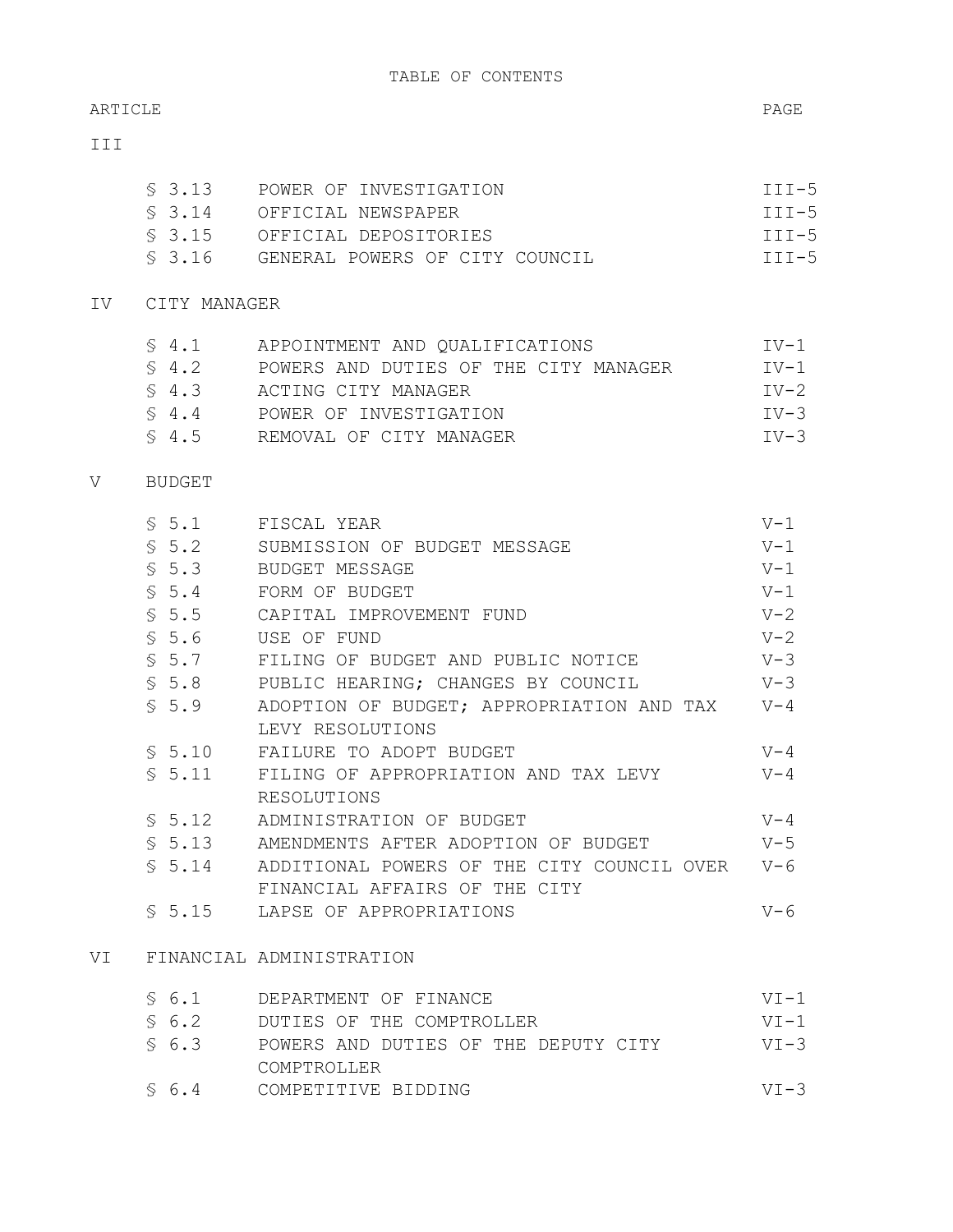| ARTICLE |  |        | PAGE                                                            |          |
|---------|--|--------|-----------------------------------------------------------------|----------|
|         |  |        | VI § 6.5 CONTRACTS FOR PUBLIC WORKS AND CAPITAL<br>IMPROVEMENTS | $VI-3$   |
|         |  | \$6.6  | AUDIT AND PAYMENT OF CLAIMS                                     | $VI-4$   |
|         |  |        | \$ 6.7 REQUISITIONS                                             | $VI - 5$ |
|         |  |        | \$ 6.8 PETTY CASH FUND                                          | $VI-5$   |
|         |  |        | \$ 6.9 ASSESSOR                                                 | $VI-5$   |
|         |  |        | § 6.10 ASSESSMENT PROCEDURE                                     | $VI-5$   |
|         |  |        | \$ 6.11 BOARD OF ASSESSMENT REVIEW                              | $VI - 6$ |
|         |  |        | \$ 6.12 COMPLETION OF ROLL; EQUALIZATION                        | VI-6     |
|         |  | \$6.13 | CORRECTION OF ASSESSMENTS                                       | VI-6     |
|         |  | \$6.14 | COLLECTION OF CITY TAXES                                        | $VI - 6$ |
|         |  | \$6.15 | LEVY OF COUNTY TAXES                                            | VI-7     |
|         |  |        | \$ 6.16 COLLECTION PERIOD AND PENALTIES                         | VI-8     |
|         |  |        | \$ 6.17 PARTIAL PAYMENTS                                        | $VI-8$   |
|         |  |        | \$ 6.18 SETTLEMENT OF COUNTY TAXES                              | $VI-8$   |
|         |  |        | \$ 6.19 COLLECTION OF WATER BILLS                               | $VI-9$   |
|         |  |        | \$ 6.20 ACTION FOR RECOVERY OF TAXES                            | $VI-9$   |
|         |  | \$6.21 | SALE OF LAND FOR TAXES                                          | $VI-9$   |
|         |  | \$6.22 | NOTICE OF TAX SALE                                              | $VI-9$   |
|         |  | \$6.23 | PURCHASE FOR CITY; CERTIFICATE OF SALE                          | $VI-10$  |
|         |  | \$6.24 | PROCEEDS OF SALE                                                | $VI-11$  |
|         |  | \$6.25 | REDEMPTION OF LANDS                                             | $VI-11$  |
|         |  | \$6.26 | PUBLICATION OF NOTICE                                           | $VI-11$  |
|         |  | \$6.27 | CONVEYANCE OF PURCHASER                                         | $VI-12$  |
|         |  | \$6.28 | EXECUTION AND RECORD OF DEED; PRESUMPTION VI-12                 |          |
|         |  |        | OF REGULARITY                                                   |          |
|         |  | \$6.29 | OBTAINING POSESSION OF LANDS                                    | $VI-13$  |
|         |  |        | \$ 6.30 REFUNDING OF PURCHASE MONEY                             | $VI-13$  |
|         |  | \$6.31 | CITY LAND EXEMPT FROM TAXES                                     | $VI-13$  |
|         |  | \$6.32 | SALE OF LAND FOR UNPAID ASSESSMENTS AND                         | $VI-13$  |
|         |  |        | WATER BILLS                                                     |          |
|         |  | \$6.33 | RECEIPT UNDER REDEMPTION                                        | $VI-14$  |
|         |  | \$6.34 | ENFORCEMENT OF DELINQUENT TAXES; ALTERNATE VI-14<br>PROCEDURE   |          |

## VII OTHER CITY OFFICERS

| \$7.1 | CITY CLERK                            | $VII-1$ |
|-------|---------------------------------------|---------|
| \$7.2 | POWERS AND DUTIES                     | $VII-1$ |
| \$7.3 | DEPUTY CITY CLERK                     | $VII-1$ |
| \$7.4 | ACTING CITY CLERK                     | $VTT-2$ |
| \$7.5 | CITY ATTORNEY; POWERS AND DUTIES      | $VTT-2$ |
| \$7.6 | EMPLOYMENT OF SPECIAL COUNSEL         | $VTT-2$ |
| \$7.7 | WRITTEN NOTICE REQUIRED TO MAKE CLAIM | $VII-3$ |
|       | AGAINST CITY                          |         |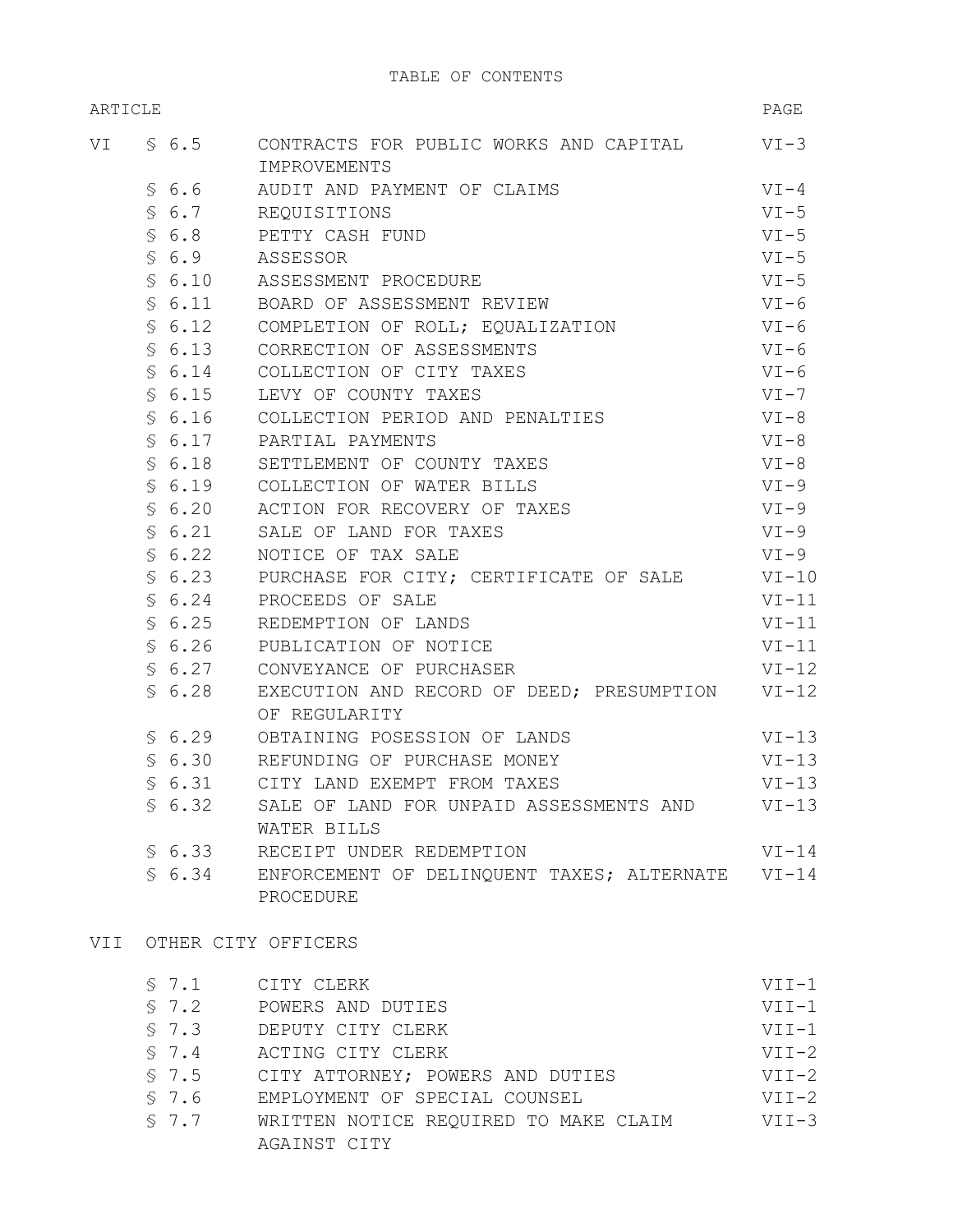## ARTICLE PAGE

VIII PUBLIC WORKS, ENGINEERING, WATER SUPPLY

| \$8.1 | DEPARTMENT OF PUBLIC WORKS                | $VIII-1$ |
|-------|-------------------------------------------|----------|
| \$8.2 | DIRECTOR OF PUBLIC WORKS                  | $VIII-1$ |
| \$8.3 | ENGINEERING SUPERVISION                   | $VIII-2$ |
| \$8.4 | STREET OPENINGS; PERMITS                  | $VIII-2$ |
| \$8.5 | WATER, SEWER, RULES AND REGULATIONS       | $VIII-3$ |
| \$8.6 | REPAIR OF SIDEWALKS; SNOW AND ICE REMOVAL | VIII-3   |
| \$8.7 | WATER BILLS; EARNINGS TO CITY             | $VIII-3$ |
| \$8.8 | DIVISION OF CEMETERIES                    | $VIII-4$ |
| \$8.9 | <b>BEOUESTS</b>                           | $VTTT-4$ |

## IX PUBLIC SAFETY

| $\$9.1$ | DIRECTOR OF PUBLIC SAFETY          | IX-1     |
|---------|------------------------------------|----------|
| \$9.2   | CHIEF OF POLICE                    | IX-1     |
| \$9.3   | POLICE DEPARTMENT                  | $TX-1$   |
| $\$9.4$ | VOLUNTEER FIRE DEPARTMENTS; STATUS | IX-2     |
| \$9.5   | FIRE COMMISSION; POWERS            | IX-2     |
| \$9.6   | FIRE DEPARTMENT: FIRE CHIEF        | IX-2     |
| \$9.7   | FIRE PREVENTION                    | $TX - 3$ |

## X PUBLIC HEALTH

|  | \$ 10.1 DEPARTMENT OF PUBLIC HEALTH         | $X-1$   |
|--|---------------------------------------------|---------|
|  | \$ 10.2 HEALTH OFFICER                      | $X - 1$ |
|  | \$ 10.3 POWERS AND DUTIES OF HEALTH OFFICER | $X-1$   |

## XI RECREATION DEPARTMENT

| \$11.1   | RECREATION DEPARTMENT                           | $XT-1$ |
|----------|-------------------------------------------------|--------|
| \$11.2   | DIRECTOR OF RECREATION                          | $XT-1$ |
| \$11.3   | RECREATION ADVISORY BOARD                       | $XT-1$ |
| $\$11.4$ | POWERS AND DUTIES OF RECREATION DEPARTMENT XI-2 |        |

# XII PERSONNEL ADMINISTRATION

|  | \$12.1 PERSONNEL OFFICER               | $XTT-1$ |
|--|----------------------------------------|---------|
|  | \$12.2 SALARY PLAN                     | $XTT-1$ |
|  | \$12.3 VACATIONS, SICK LEAVE, BENEFITS | $XTT-1$ |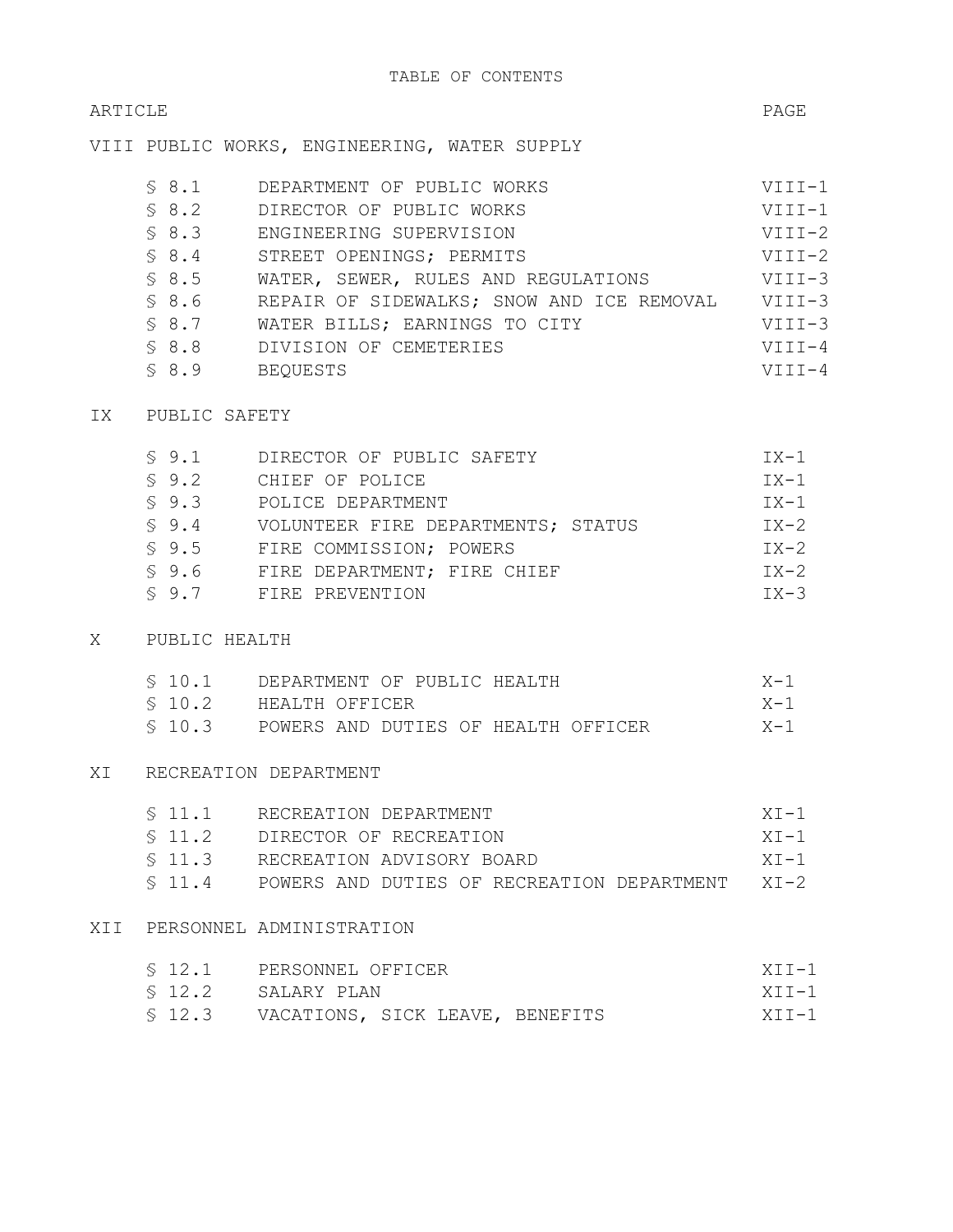# ARTICLE PAGE

XIII PLANNING AND DEVELOPMENT

| \$13.1 | DEPARTMENT OF PLANNING AND ECONOMIC | XIII-1     |
|--------|-------------------------------------|------------|
|        | DEVELOPMENT                         |            |
| \$13.2 | DIRECTOR OF PLANNING AND ECONOMIC   | XIII-1     |
|        | DEVELOPMENT                         |            |
| \$13.3 | PLANNING BOARD                      | XIII-1     |
| \$13.4 | REFERRALS TO PLANNING BOARD         | XIII-2     |
| \$13.5 | CAPITAL PROGRAM                     | $XTTI-2$   |
| \$13.6 | ZONING BOARD OF APPEALS             | $XIII-2$   |
| \$13.7 | HISTORIC DISTRICTS COMMISSION       | $XIII - 3$ |
|        |                                     |            |

## XIV TRANSITIONAL PROVISIONS

| \$14.1 | EFFECTIVE DATE OF CHARTER                 | XIV-1   |
|--------|-------------------------------------------|---------|
| \$14.2 | OFFICES, BOARDS AND COMMISSIONS ABOLISHED | XIV-1   |
|        | AND CONTINUED                             |         |
| \$14.3 | TRANSFER OF OFFICERS AND EMPLOYEES        | XIV-1   |
| \$14.4 | TRANSFER OF POWERS                        | $XTV-1$ |
| \$14.5 | TRANSFER OF RECORDS AND PROPERTY          | $XUV-2$ |
| \$14.6 | CONTINUITY OF AUTHORITY                   | $XTV-2$ |
| \$14.7 | PEDING ACTIONS AND PROCEEDINGS            | $XIV-2$ |
| \$14.8 | EFFECT OF CHARTER ON EXISTING LAWS        | $XUV-2$ |

## XV Police Review Board

|         | \$15.1 DEFINITIONS                                        | XV-1    |
|---------|-----------------------------------------------------------|---------|
|         | \$15.2 FINDINGS, GOALS, AND PURPOSE                       | XV-1    |
|         | \$15.3 PRB COMPOSITION, APPOINTMENT, REMOVAL AND XV-2     |         |
|         | VACANCY                                                   |         |
|         | \$15.4 PRB MEMBER RESPONSIBILITY                          | $XV-5$  |
|         | \$15.5 CONFLICTS OF INTEREST                              | XV-5    |
|         | \$15.6 PRB TRAINING, PROCEDURES, RECOMMENDATIONS XV-6     |         |
|         | AND REPORTS, AND OUTREACH                                 |         |
|         | \$ 15.7 INITIATION OF COMPLAINTS                          | XV-7    |
|         | \$ 15.8 GPD PROCEDURE FOR INVESTIGATING COMPLAINTS XV-9   |         |
|         | \$15.9 PRB PROCEDURE FOR REVIEW OF GPD                    | $XV-9$  |
|         | DETERMINATION OF COMPLAINTS                               |         |
| \$15.10 | PRB DETERMINATIONS                                        | $XY-10$ |
|         | \$ 15.11 PROCEDURES AFTER PRB DETERMINATION IS MADE XV-11 |         |
|         | § 15.12 SUSPENSION OF PROCEEDINGS                         | $XY-13$ |
|         | \$ 15.13 REVIEW OF GPD POLICIES AND PROCEDURES            | XV-13   |
|         | \$15.14 PUBLIC REPORTING                                  | $XV-14$ |
|         | \$15.15 LEGAL REPRESENTATION                              | $XV-15$ |
|         | \$15.16 RETALIATION PROHIBITED                            | $XV-15$ |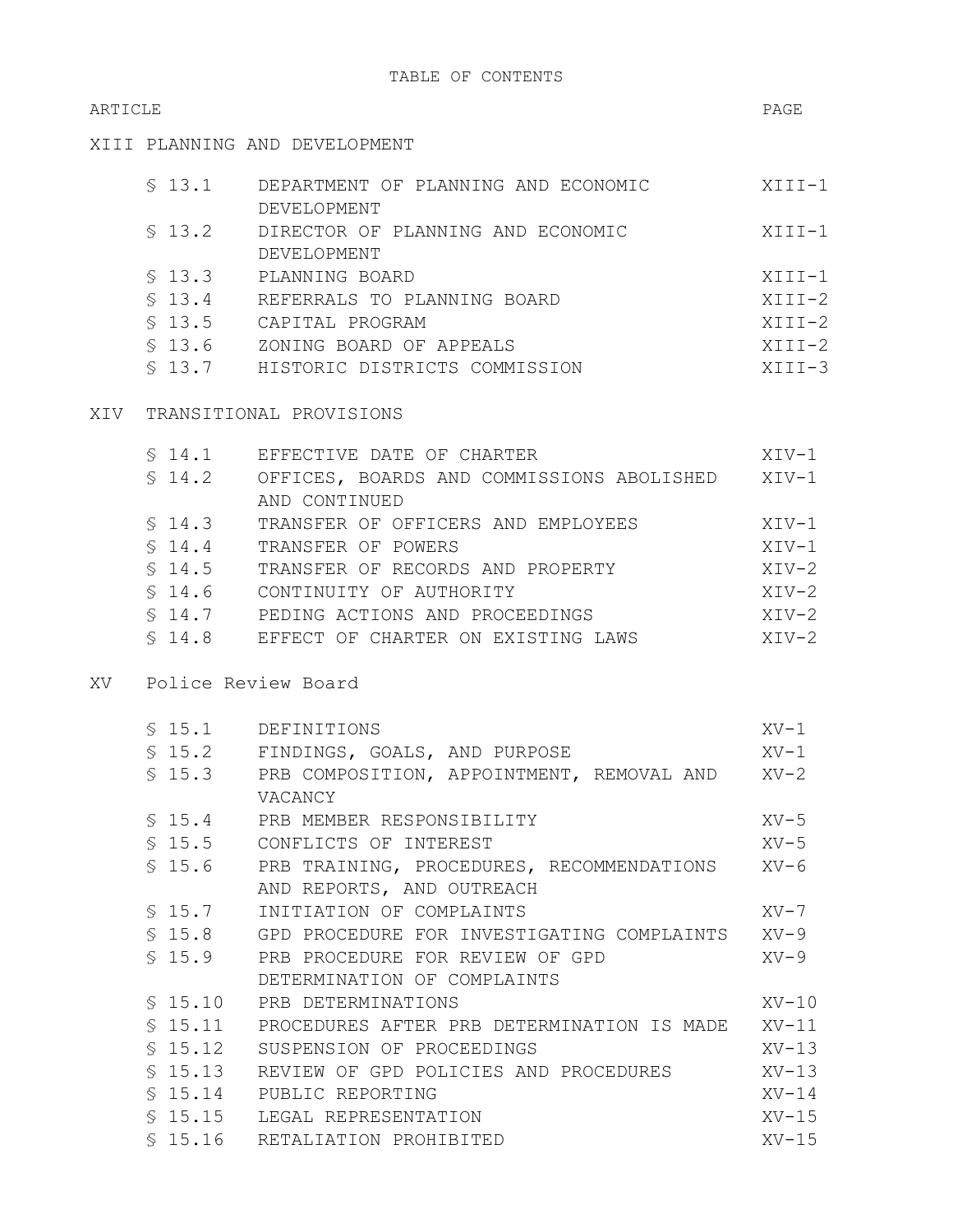- § 1 5.1 7 SEVERABILITY
- § 1 5.1 8 EFFECTIVE DATE

 $XY-16$  $XY-16$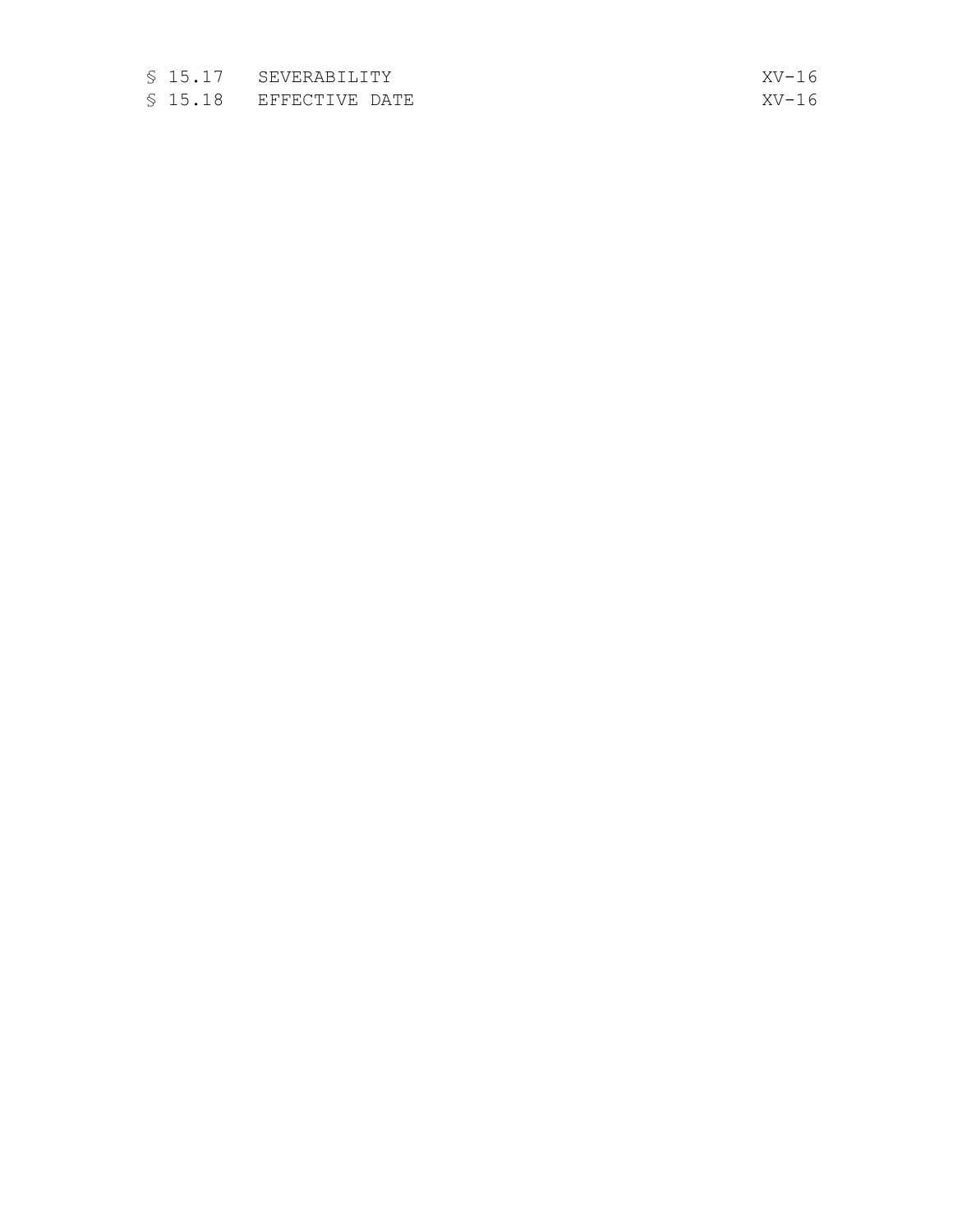# GENEVA CITY CHARTER ARTICLE I GENERAL PROVISIONS

#### § 1.1 CORPORATE CONTINUITY

The Municipal Corporation now existing and known as the "City of Geneva" shall continue to be a municipal corporation under the same name and with the same boundaries.

#### § 1.2 TITLE

This Charter and all amendments hereto shall constitute the form of government for the City of Geneva and shall be known and cited as the "Geneva City Charter."

## § 1.3 POWERS OF THE CITY

The City of Geneva shall be a body politic and corporate and shall have perpetual succession; may use a corporate seal; may sue and be sued; may acquire property within and without its boundaries for any municipal purpose in fee simple or any lesser interest or estate by purchase, gift, devise, lease or condemnation and may sell, lease, hold, manager and control such property as its interest may require. The City of Geneva shall have all municipal powers, functions, rights, privileges and immunities of every name and nature wheresoever conferred on cities by the Constitution of the State of New York and conferred or imposed on it by general or special law.

#### § 1.4 ENUMERATED POWERS NOT EXCLUSIVE

The enumeration of particular powers in this Charter shall not be deemed to be exclusive, but in addition to the powers enumerated or implied herein or appropriate to the exercise of such powers, the City of Geneva shall have and may exercise all powers which under the Constitution of the State of New York it would be competent for this charter specifically to enumerate, and all powers necessarily incident or fairly to be implied, not inconsistent with the provisions hereof. All powers of the City of Geneva, whether expressed or implied, shall be exercised in the manner specifically provided in this charter, or if not so provided, then in the manner provided by Local Law, Ordinance or Resolution of the City Council or as otherwise provided by Law.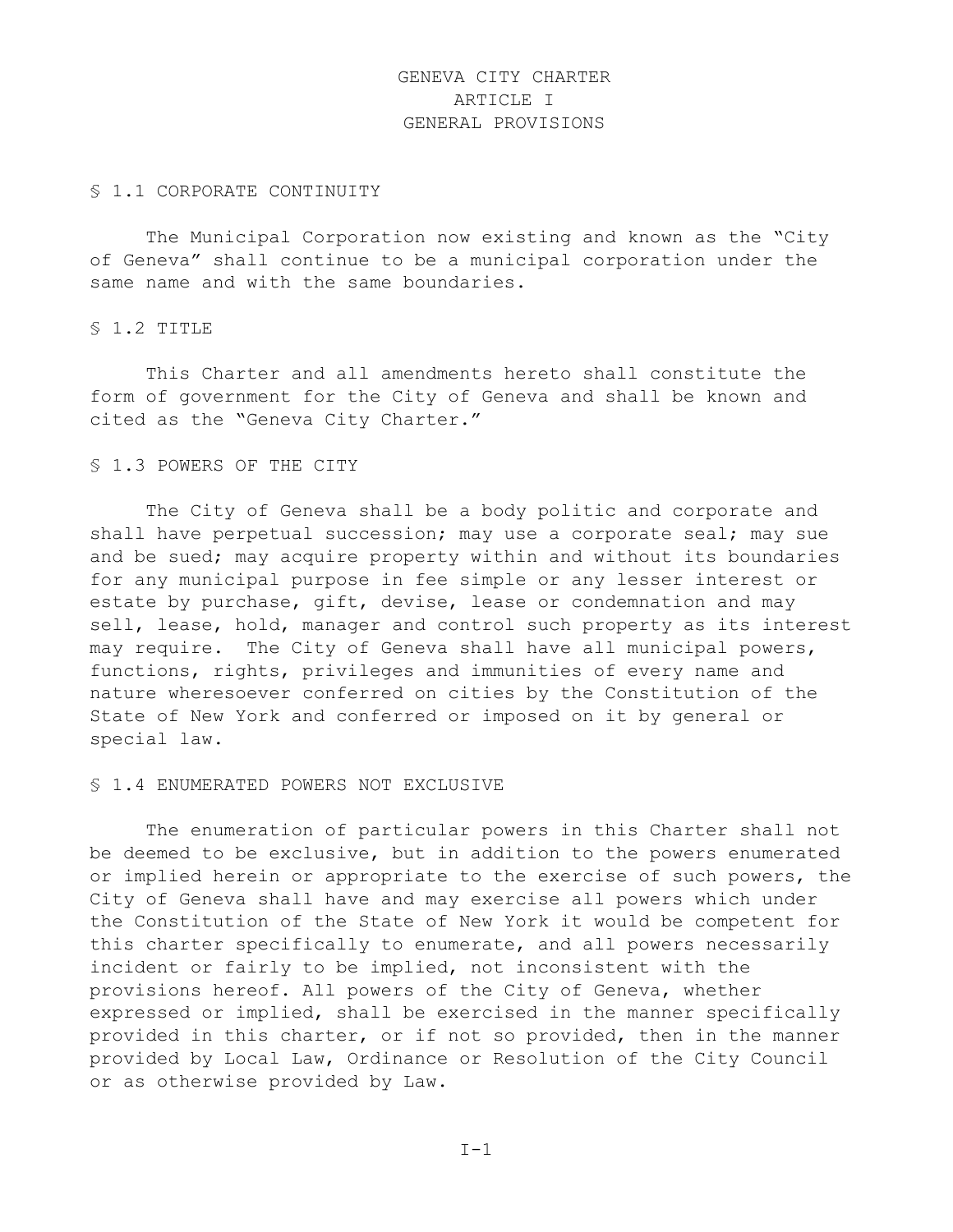## § 1.5 BOUNDARIES

The territory comprised within the following limits shall constitute the City of Geneva:

All that part of the County of Ontario, together with that part of the County of Seneca, included within the boundaries hereinafter stated, shall form and constitute the City of Geneva namely; Beginning at a point in the centerline of Pre-Emption Street, which separates the Counties of Seneca and Ontario, distant about two thousand one hundred (2100) feet northerly from the centerline of E. North St, said point being on a line with the southerly right-of-way of the Finger Lakes Railway Corp.; thence in a northerly direction along the southerly right-of-way line of said Finger Lakes Railway Corp.; about one thousand six hundred seven (1607) feet to an iron pin; thence in a southerly direction on a line running through property formerly owned by Arthur and Paul Dove about one thousand three hundred thirty-one and five tenths (1331.5) feet to a stone monument, said monument being located about one thousand thirty-six (1036) feet westerly from the centerline of Pre-Emption Street; thence in a straight line due west to a point in the center of the Carter Road; thence southerly along the center line of Carter Road to the center line of North Street; thence westerly along the center line of North Street to a point which is intersected by the westerly boundary of the lands of Loomis extended southerly to a point of the center line of West North St; thence northerly along the west line of the lands of Loomis to a point on the north boundary line of West North Street, said point being three hundred forty-eight (348) feet westerly from an iron pin in the South East corner of lands of Loomis, said iron pin being also at the intersection formed by the west boundary of Carter Road in the north boundary of W. North St; thence on a continuation of the same course N 11° 13' E three hundred twenty-two (322) feet to an iron pin in the northwest corner of the land of Loomis; thence along the north boundary of lands of Loomis S 80° 08' E fifty (50) feet more or less to an iron pin; thence N 11° 13' E thirty-five (35) feet to an iron pin thence on a continuation of the same course one hundred (100) feet to an iron pin; thence N 80° 08' W one hundred (100) feet to an iron pin; thence N 11° 13' E one hundred twenty (120) feet to an iron pin; thence N 80° 08' W fifty (50) feet to an iron pin; thence N 11° 13' W one hundred eighty-five (185) feet to an iron pin; thence on a continuation of the same course two hundred (200) feet more or less to the north boundary of the premises of the Enlarged City School District of the City of Geneva, New York; thence easterly along the north boundary of said premises of the Enlarged City School District of the City of Geneva, New York to an iron pin in the west boundary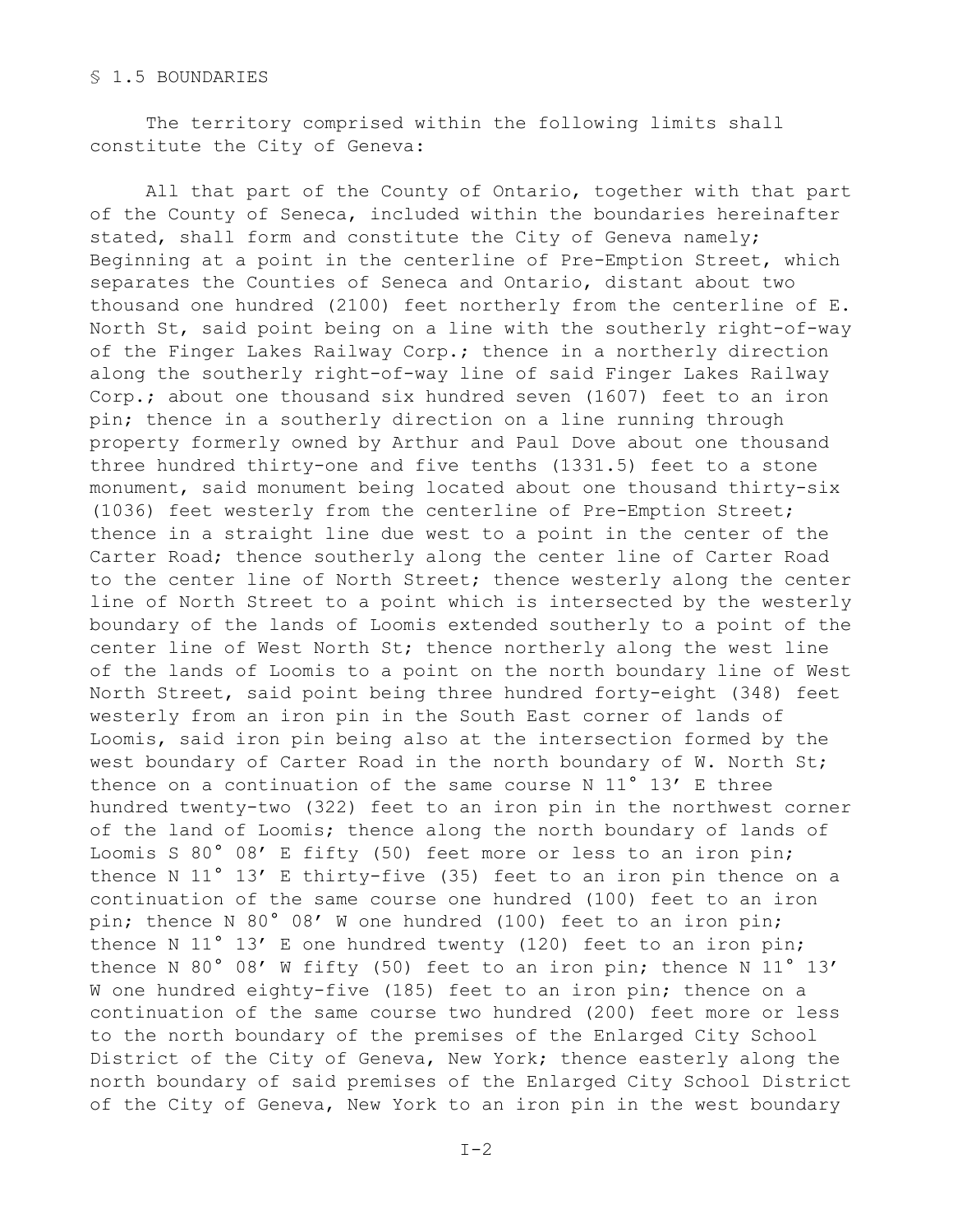line of Carter Road; thence on a continuation of the same course thirty (30) feet to the point of intersection of the centerline of Carter Road; thence northerly along the centerline of Carter Road a distance of twenty-five (25) rods to a point, said point being at the southeast corner of lands now or formerly of John Kane; thence westerly along the South line of said John Kane's land one hundred (100) rods; thence southerly parallel with the said Carter Road twenty-five (25) rods; thence easterly for a distance of ten (10) feet more or less to a point said point being the northwesterly corner of the lands of the Enlarged City School District City of Geneva, New York; thence S 13° 26' W for six hundred five and one tenth (605.1) feet to a point; thence S  $68^\circ$  40' E along the north boundary of lands now or formally of Ivor W. Lont four hundred fifty (450) feet to a point; thence S 13° 26' W one hundred (100) feet to an iron pin; thence S 87° 08' E one hundred two and five tenths (102.5) feet more or less to an iron pin; thence S 13° 26' W three hundred twenty-six (326) feet more or less to an iron pin in the north boundary of West North St; thence on a continuation of the same course to the center line of West North St, said center line being the boundary line between the City of Geneva and the Town of Geneva; thence westerly along the center line of North Street to the center line of Castle Street; thence N 10° 43' E to the south boundary of lands formerly of the Lehigh Valley Railroad Company (Naples branch); thence southwesterly along the south boundary of said lands formally of the Lehigh Valley Railroad Company to the intersection of such boundary of the center line of the Castle Road; thence westerly along the center line of the Castle Road to the center line of the Old Pre-Emption Road; thence southerly along the center line of the Old Pre-Emption Road to its intersection with the centerline of the Reed Road; thence along the center line of the Reed Road to its intersection with the centerline of Hamilton Street (formerly known as the Canandaigua Turnpike); thence easterly along the center line of Hamilton Street to its intersection with the center line of the White Springs Road (formerly known as the Ridge Road), lying east of the White Springs Farm; thence along the center line of the White Springs Road to its intersection with the center line of Jay Street(formerly known as the Oak Hill Road); thence easterly along the center line of Jay Street to its intersection with the center line of the Slosson Lane; thence southerly along the center line of said Slosson Lane to a point in the center line of Snell Road, (formerly known as the Slosson Road); thence easterly along the center line of said Snell Road, and in continuation thereof, due East to a line opposite the center line of new Pre-Emption Street first above mentioned; and thence northerly along the new Pre-Emption Street to the place of beginning.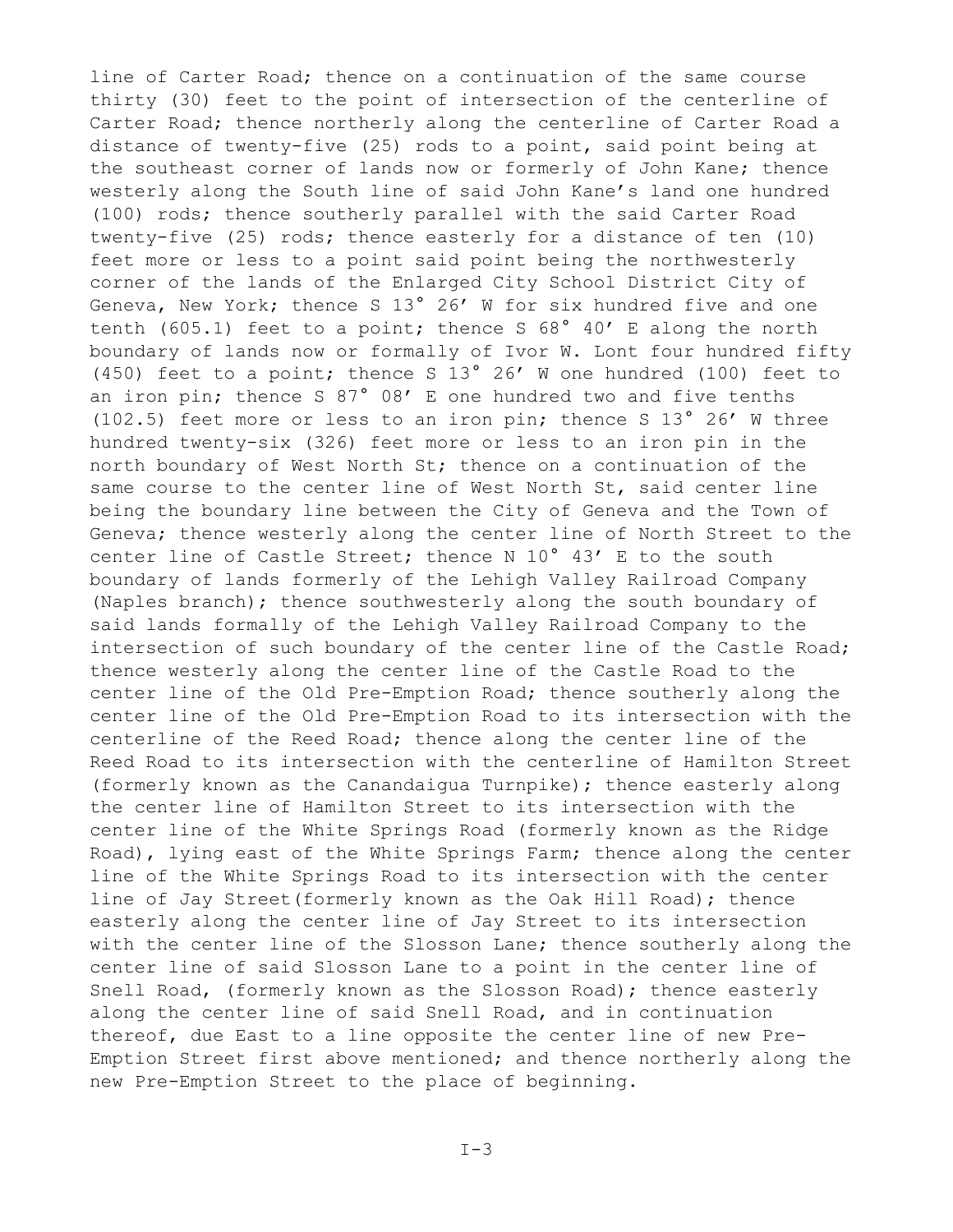#### § 1.6 WARD BOUNDARIES

The City of Geneva is hereby divided into six wards as follows:

#### First Ward

The First Ward shall include all of that portion of the city lying southerly of the following described courses: Commencing at a point in the intersection of the center line of Hamilton Street and the center line of White Springs Road; running thence easterly along the center line of Hamilton Street to its intersection with the center line of Monroe Street; thence northerly along the center line of Monroe Street to its intersection with the center line of Washington Street; running thence easterly along the center line of Washington Street to its intersection with the center line of Pulteney Street; thence northerly along the center line of Pulteney Street to its intersection with the center line of William Street; running thence easterly along the center line of William Street to its intersection with the center line of William Street to its intersection with the center line of Main Street; thence southerly along the center line of Main Street to its intersection with the center line E. Washington St; running thence easterly along the center line East Washington St. and Elizabeth Blackwell Street and said center line extending eastward to the easterly bounds of said City.

## Second Ward

The Second Ward shall include all of that portion of the City described as follows: Commencing at a point at the intersection of the center line of Hamilton Street and the center line of Reed Street; running thence easterly along the center line Hamilton Street to its intersection with the center line of Monroe Street; thence northerly along the center line of Monroe Street to its intersection with the center line of Washington Street; running thence westerly along the center line Washington Street to its intersection with the center line of Grove Street; thence northerly along the center line of Grove Street to its intersection with the center line of High Street; thence westerly along the center line of High Street and West High Street to its intersection with the center line of Reed Street; running thence southerly along the center line of Reed Street to the place of beginning.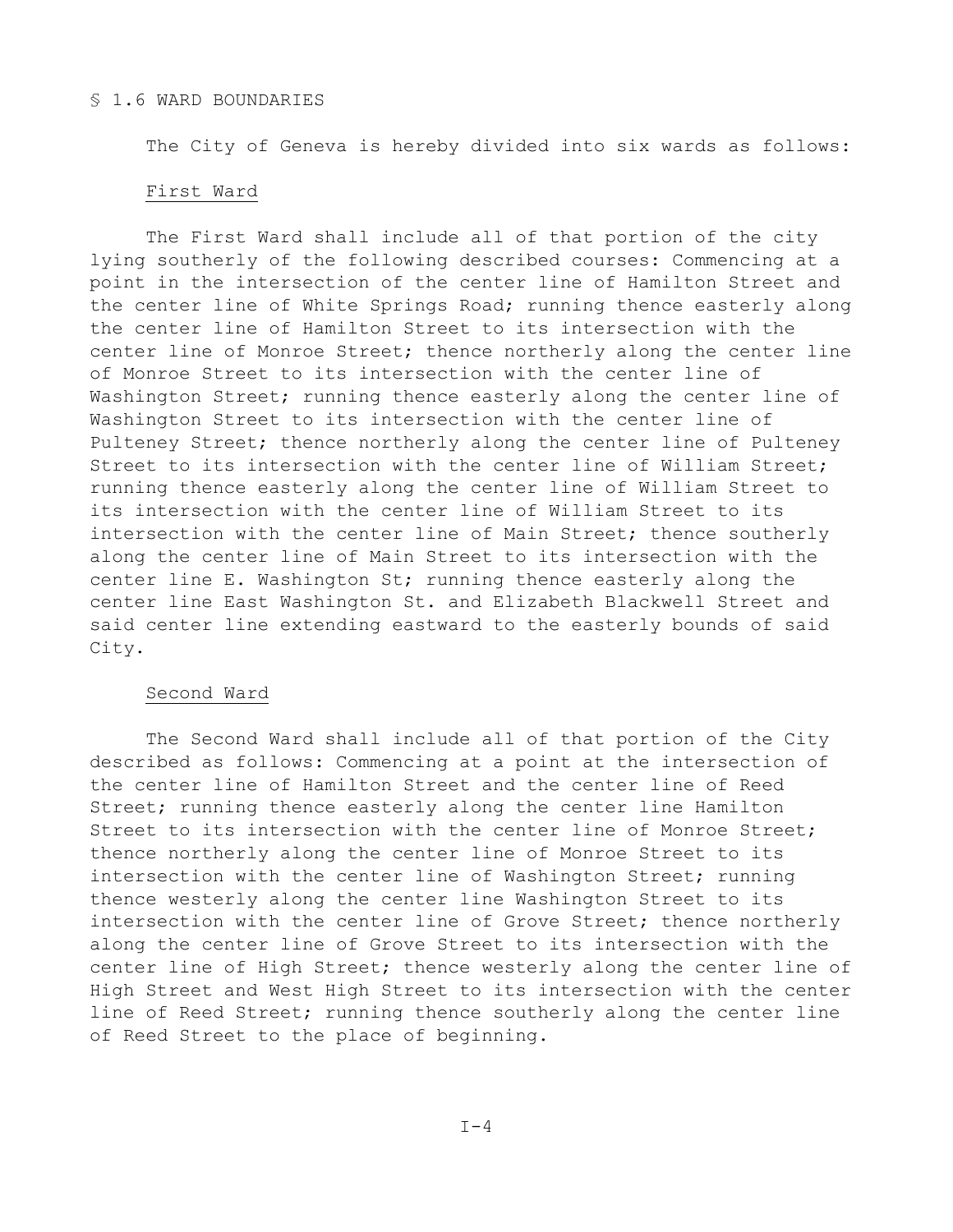#### Third Ward

The Third Ward shall include all of that portion of the City described as follows: Commencing at a point at the intersection of the center line of Pulteney Street and the center line of Washington Street; running thence westerly along the center line of Washington Street to its intersection with the center line of Grove Street; thence northerly along the center line of Grove Street to its intersection with the center line of High Street; running thence westerly along the center line of High Street and West High Street to its intersection with the center line of Reed Street; thence southerly along the center line of Reed Street to its intersection with the center line with Reed Road; running thence westerly along the center line of Reed Road to its intersection with the centerline of Pre-Emption Road; thence northerly along the centerline of Pre-Emption Road to its intersection with the center line of West North Street; running thence easterly along the center line of West North Street to its intersection with the southerly line formerly of the Lehigh Valley Railroad Company (Naples branch) right-of-way and continuing along the northerly boundary line of the City and along its various courses to the center line of Carter Road; thence southerly along the center line of Carter Road to its intersection with the center line of West North Street; running thence westerly along the center line of West North Street to its intersection with the center line of North Brook Street; thence southerly along the center line of North Brook Street to its intersection with the center line of Castle Street; running thence southeasterly along the center line of Castle Street to its intersection with the center line of Pulteney Street; thence southerly along the center line of Pulteney Street to the place of beginning.

#### Fourth Ward

The Fourth Ward shall include all of that portion of the City described as follows; Commencing at a point at the intersection of the center line of Milton Street and Main Street; running thence westerly along the center line of Milton Street to its intersection with the center line of Pulteney Street; thence northerly along the center line of Pulteney Street to its intersection with the center line of Castle Street; thence northwesterly along the centerline of Castle Street to its intersection with the center line of North Brook Street; thence northerly along the center line of North Brook Street to its intersection with the center line of West North Street; running thence easterly along the center line of West North Street to its intersection with the center line of Carter Road;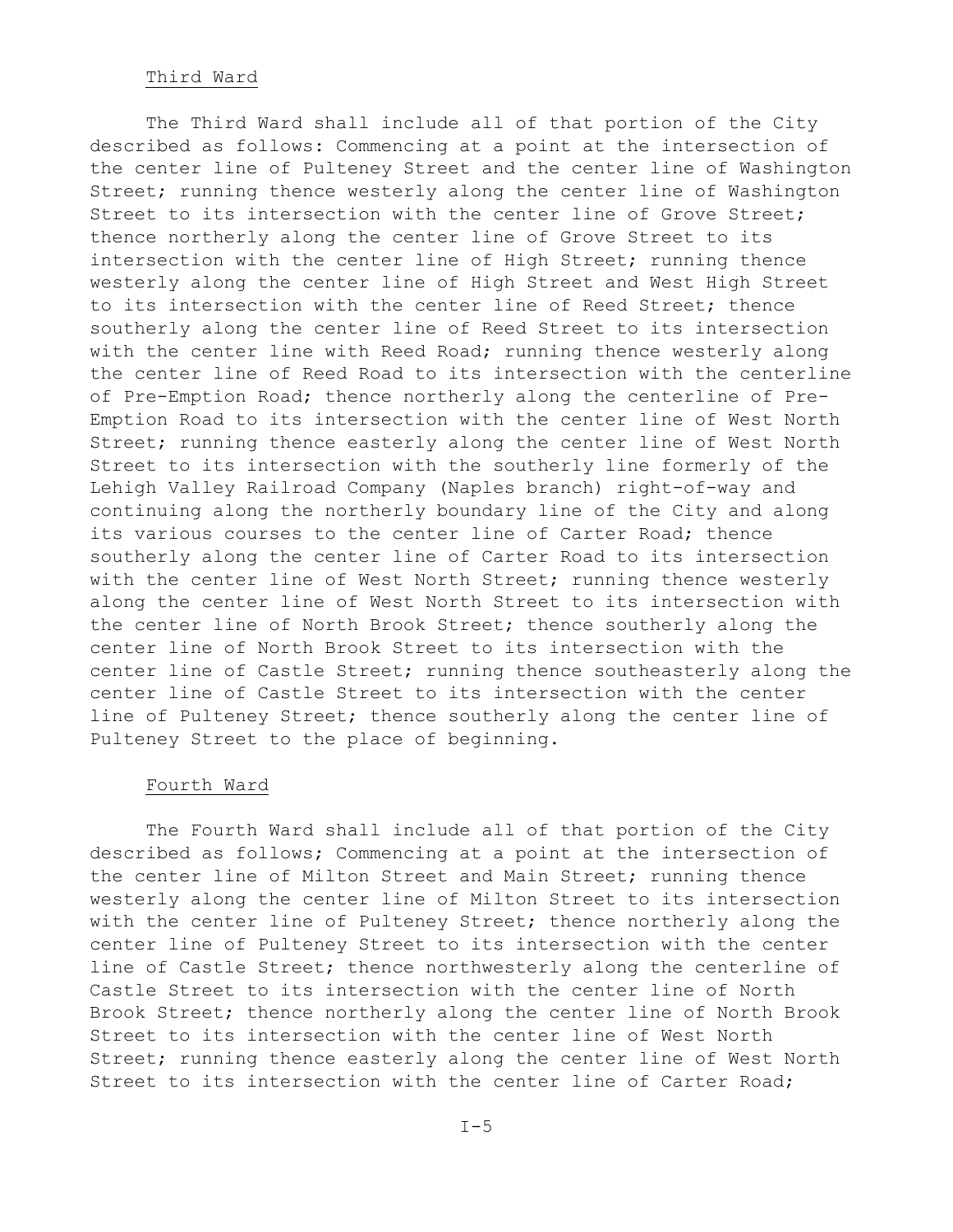thence northerly along the center line of Carter Road to its intersection with the north boundary line of the City; running thence easterly along the north boundary line of the City to its intersection the center line of North Genesee Street; thence southerly along the center line of North Genesee Street to its intersection with the center line of North Street; running thence westerly along the center line of North Street to its intersection with the center line of North Main Street; thence southerly along the center line of North Main Street to the place of beginning.

## Fifth Ward

The Fifth Ward shall include all of that portion of City described as follows: Commencing at the intersection of the center line of Main Street and the center line of East Washington Street; running thence northerly along the center line of Main Street to its intersection with the center line of William Street; thence westerly along the center line of William Street to its intersection with the center line of Pulteney Street; thence northerly along the center line of Pulteney Street to its intersection with the center line of Milton Street; thence easterly along the center line of Milton Street to its intersection with the center line of Main Street; thence northerly along the center line of North Main Street to its intersection with the center line of North Street; thence easterly along the center line of North Street to its intersection with the center line of Exchange Street; running thence southwesterly along the center line of Exchange Street to its intersection with the center line of Castle Street; thence South easterly along the center line of Castle Street and along said center line extended southeasterly to the high water mark of the shore of Seneca Lake as it presently exists; running thence southwesterly along the high water line of Seneca Lake to its intersection with the center line of Elizabeth Blackwell Street extended; thence westerly along the center line of Elizabeth Blackwell Street extended and the center line of Elizabeth Blackwell Street and East Washington Street to the place of beginning.

## Sixth Ward

The Sixth Ward shall include all of that portion of the City described as follows: Commencing at the intersection of the center line of North Genesee Street and North Street; running thence northerly along the center line of North Genesee Street to the northerly boundaries of the City of Geneva; thence easterly along the northerly boundary line of the City and its various courses to the center line of Pre-Emption Street; running thence southerly

 $I-6$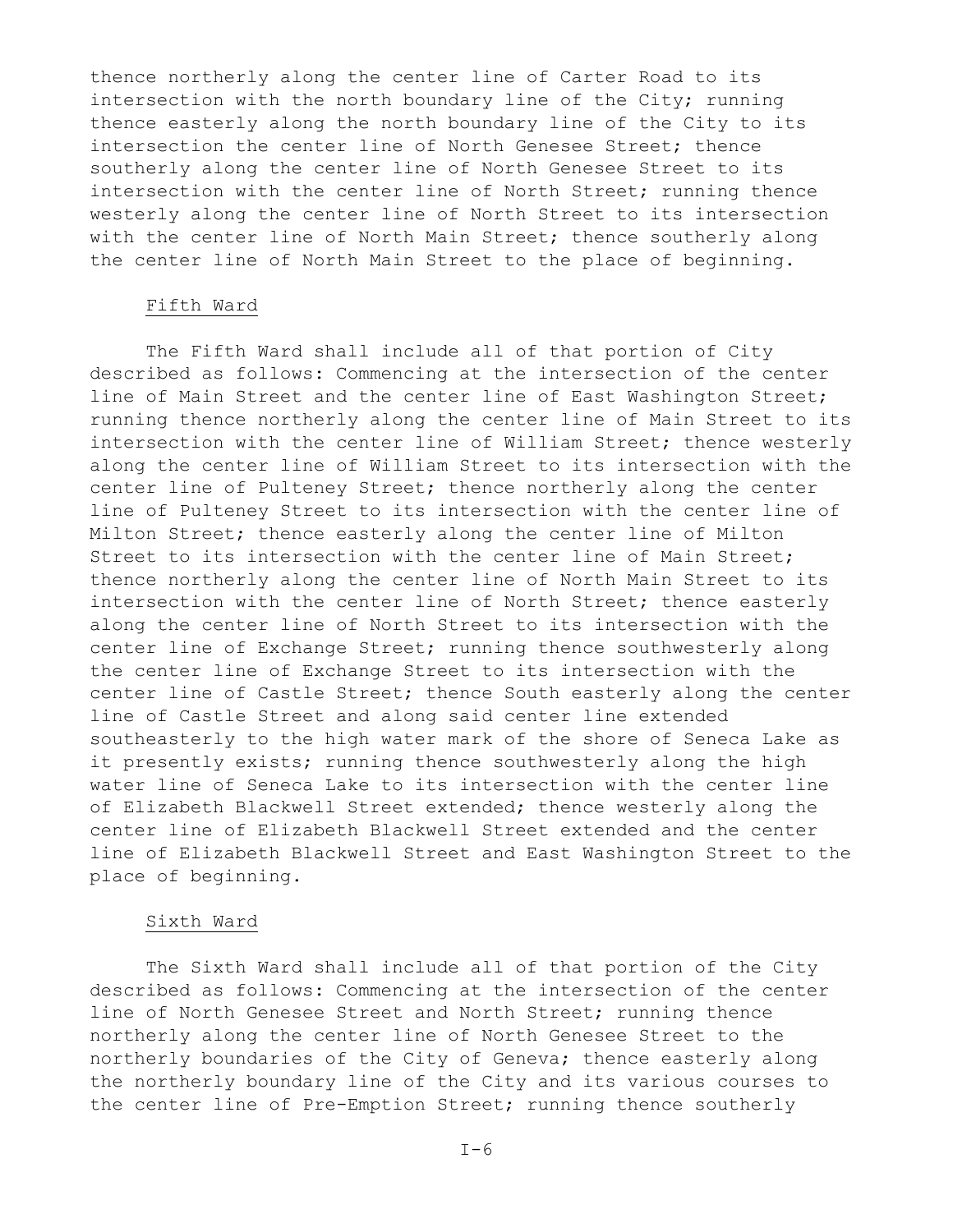along the center line of Pre-Emption Street which is also the easterly boundary line of the City of Geneva and the center line of Pre-Emption Street extended into the waters of Seneca Lake to its intersection with the center line of East Washington Street extended; thence westerly along the center line of East Washington Street extended to the high watermark along the shore of Seneca Lake; running thence northeasterly along the shore of Seneca Lake to its intersection with the center line of Castle Street extended; thence westerly along the center line of Castle Street extended and along the center line of Castle Street to its intersection with the center line of Exchange Street, running thence northeasterly along the center line of Exchange Street to its intersection with the center line of North Street; thence westerly along the center line of North Street to the place of beginning.

## § 1.7 SEPARABILITY; LIBERAL CONSTRUCTION

If any clause, sentence, paragraph, word, section or part of this Charter shall be adjudged by any court of competent jurisdiction to be invalid, such judgment shall not affect, impair, or invalidate the remainder thereof, but shall be confined in its operation to the clause, sentence, paragraph, section or part thereof directly involved in the controversy in which such judgment shall have been rendered.

The provisions of this Charter shall be liberally construed to effectuate the objectives and purposes for which this Charter and the Articles contained herein are enacted.

#### § 1.8 MUNICIPAL YEAR

The municipal year of the City of Geneva shall begin on the first day of January. The terms of all officers, departments, boards, commissions and agencies appointed as provided in this charter for a year or series of years shall be computed by municipal years. For the purpose of determining when a term of office shall end, the municipal year in which an officer, department, board, commission or agency shall take office shall be deemed to be the entire year, although such officer, board or commission may not have taken office until after the municipal year shall have begun, so that the terms of office of all such officers, departments, boards, commissions and agencies shall terminate at the end of the municipal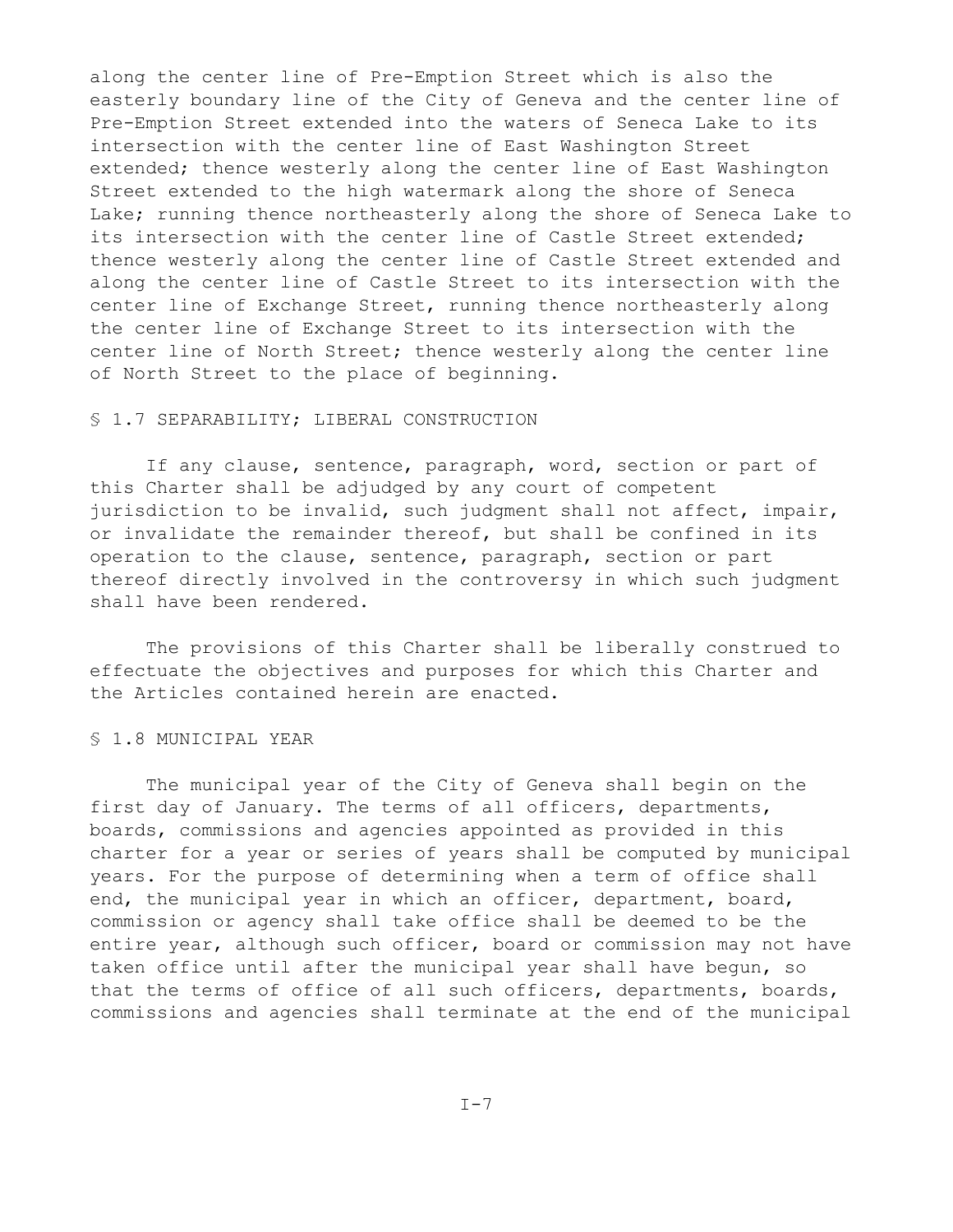year in which their term expires. This provision shall not apply to the term of office of the Personnel Office.\* This provision shall not apply to members of the Board of Assessment Review.\*\*

## § 1.9 DEFINITIONS

Whenever used in this Charter, unless otherwise expressly stated or unless the context or subject matter otherwise requires:

- 1. "Charter" shall mean the "Geneva City Charter".
- 2. "City" shall mean the "City of Geneva".
- 3. "City Council" shall mean the elective governing body of the City of Geneva.
- 4. "Law" shall mean a state statute, charter, local law, ordinance, or resolution.
- 5. "Local Law" shall mean a law adopted pursuant to the Municipal Home Rule Law or to other authorization of a state statute or this Charter by the City Council, or proposed by a Charter Commission or by petition, and ratified by a popular vote, as provided in Article IV of the Municipal Home Rule Law or as provided in a state statute, this Charter or Local Law; but shall not mean or include an ordinance, resolution or other similar act of the City Council or of any other board or body of the City.
- 6. "Ordinance" shall mean a legislative act of the City Council which is permanent in nature, unless specifically self-limiting, general in its application and may or may not contain penal provisions for its violation and must be in written form. It shall be enacted in accordance with the provisions hereinafter provided.
- 7. "Resolution" shall mean a legislative act of the City Council which is limited in its application or of a temporary nature, or both, and shall include, as used in this Charter, all orders, rules, motions, and all other legislative acts except local laws and ordinances. Unless specifically provided, it need not be in writing.

\* When the local law transferring the duties of the Personnel Officer to the County of Ontario is effective, then this sentence is to be deleted.

\*\* RPTL § 523(1)[c] provides for 5 year terms commencing Oct. 1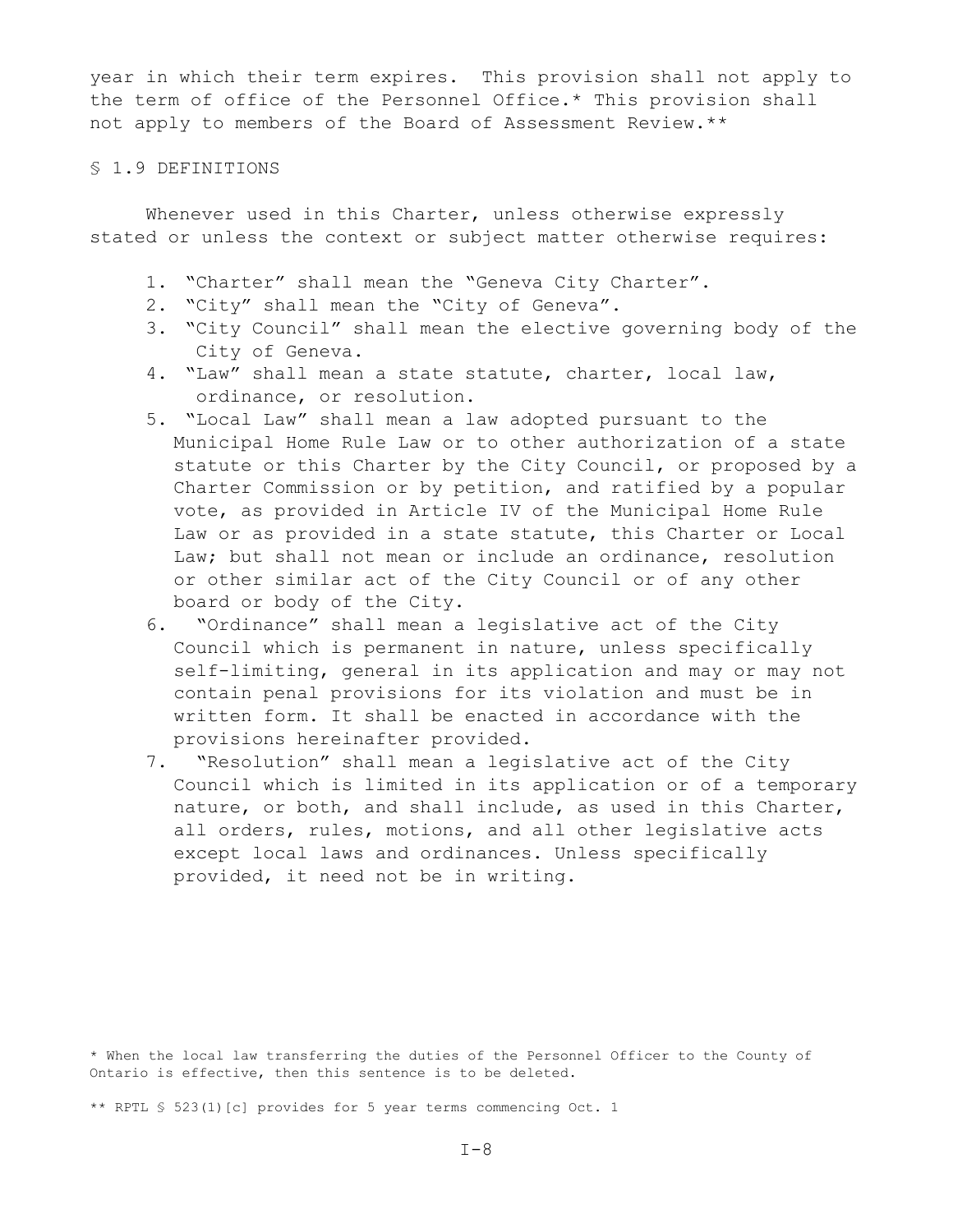# GENEVA CITY CHARTER ARTICLE II OFFICERS AND ELECTIONS

#### § 2.1 ELECTIVE OFFICERS; TERMS

The elective officers of the City shall be Mayor, eight (8) Councilors and three (3) Supervisors and such City Judges as are established by State Law. The Mayor and the eight (8) Councilors shall hold office for four (4) years. The Supervisors elected at the general election in 1992 and thereafter, shall be elected for a term of four (4) years, except to fill vacancies.\* The City Judges shall be elected or appointed as established by State Law.\*\* The Mayor and two (2) Councilors shall be elected by the electors of the City at large. The six (6) remaining Councilors shall be elected by the electors of their respective wards. One Supervisor shall be elected by the electors of the first and second wards which is designated as the first supervisory district, one by one the electors of the third and fourth wards which is designated as a second supervisory district, and one by the electors of the fifth and sixth wards which is designated as a third supervisory district.

#### § 2.2 APPOINTIVE OFFICERS

- A. The City Council shall appoint the City Manager, the City Clerk, City Attorney, five (5) members of the Board of Assessment Review, three (3) members of the Fire Commission, nine (9) members of the Recreation Advisory Board, nine (9) members of the Planning Board, seven (7) members of the Zoning Board of Appeals, seven (7) members of the Historic Districts Commission and such other appointive officers as may be required of the City Council or by law.
- B. All other appointive officers shall be appointed by the City Manager unless otherwise provided by this charter or other provision of law

\* See General City Law § 2(2) adopted by Chapter 347 of the Laws of 1996 and Local Law #1 of the year 1996 adopted by the City Council on Sept. 4, 1996 and approved by the electorate on Nov. 5, 1996.

\*\* Chapter 397 of the Laws of 1988 repealed City Charter provisions relating to the City Court of the City of Geneva and provided in UCCA § 2104 for the organization of City Courts. City Judges are elected for a six (6) year term whenever a vacancy occurs. The Acting City Judge is appointed by the Mayor for a six (6) year term. In case of vacancy in the office of City Judge, the Acting City Judge shall serve until a successor is elected and takes office. UCCA  $$2104(c)$ , (e) & (f) (iii).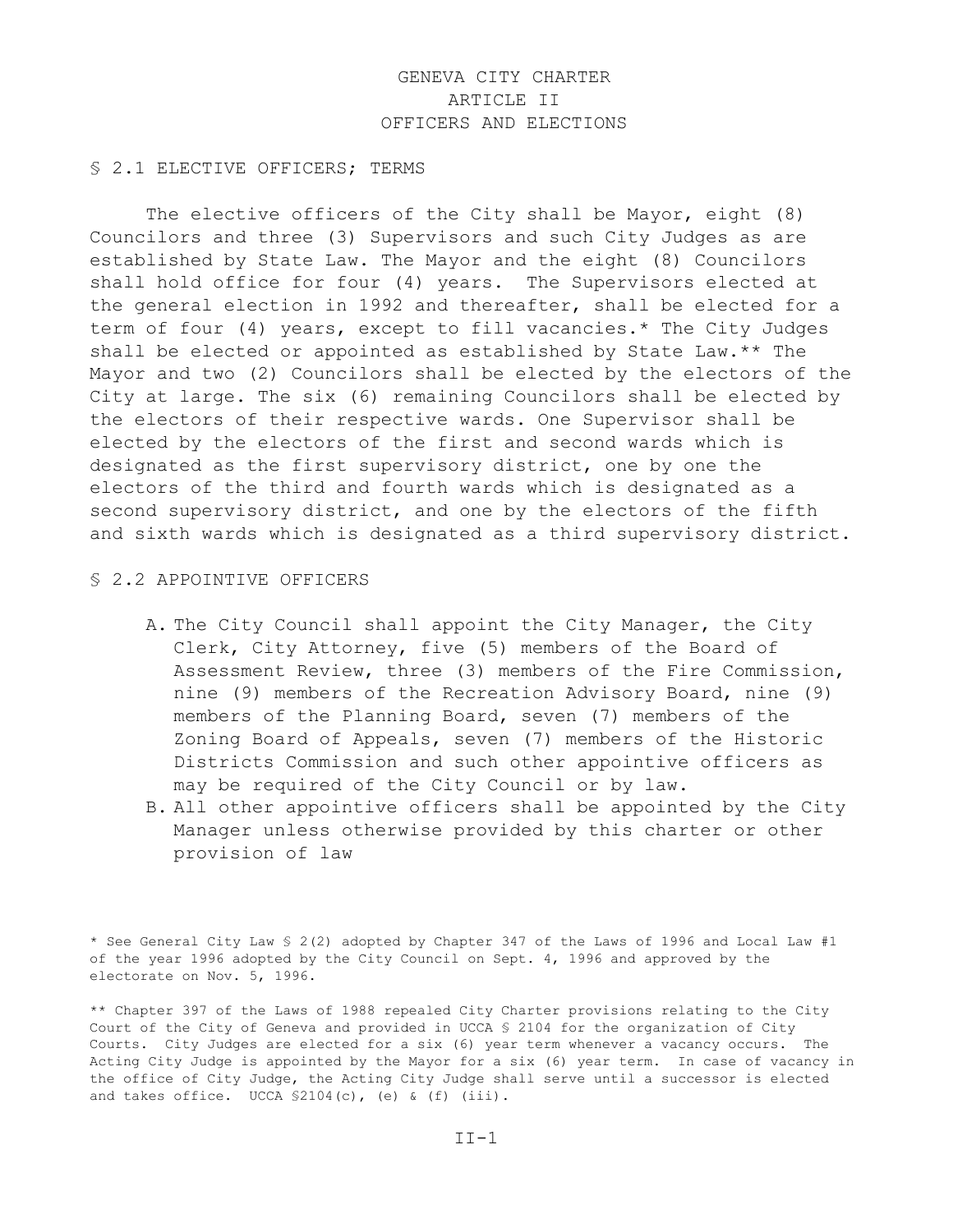#### § 2.3 RESIDENCE REQUIREMENTS OF ELECTIVE OFFICERS

A person elected to the office of Mayor or Councilor at Large must be an elector of the City at the time of his or her election. In the case of a Councilor elected by ward, such person must be a resident and elector of that ward from which he or she is elected. In the case of a Supervisor, he or she must be an elector and resident of the supervisory district from which he or she is elected. If an elective officer ceases to be a resident of the City or of the ward or district from which he or she was elected, his or her office thereupon shall be vacant.

## § 2.4 PROHIBITIONS AGAINST HOLDING OTHER OFFICES

No member of City Council shall at the same time hold any other elective office under the Government of the State of New York or any political subdivision thereof or any appointed office established under this Charter or a paid position of employment of the City.

#### § 2.5 POLITICAL AFFILIATION OF BOARD MEMBERS

Any board, commission, or agency of the City, except the Fire Commission and \*the Geneva Human Rights Commission, shall consist of not more than a bare majority at any time of adherents of the same political party.

## § 2.6 CERTIFICATE OF APPOINTMENT

Every appointment to a City office must be made by a certificate in writing signed by the appointing officer or if it be made by a board, commission, agency or the City Council, by the presiding officer thereof, it shall be filed in the office City Clerk.

#### § 2.7 OFFICIAL OATH AND BONDS

Each officer of the City shall, before entering upon the duties of his or her office, take and file with the City Clerk the Constitutional Oath of Office; and where required by ordinance or resolution of the City Council he or she shall file an official bond with such sureties in an amount as the City Council shall direct. All bonds shall be filed in the City Clerk's Office after approval as to form by the City Attorney and the premiums for all such bonds shall be paid by the City. Notwithstanding the foregoing provisions

\* Amended by Local Law #2-2005 adopted by the City Council on December 7, 2005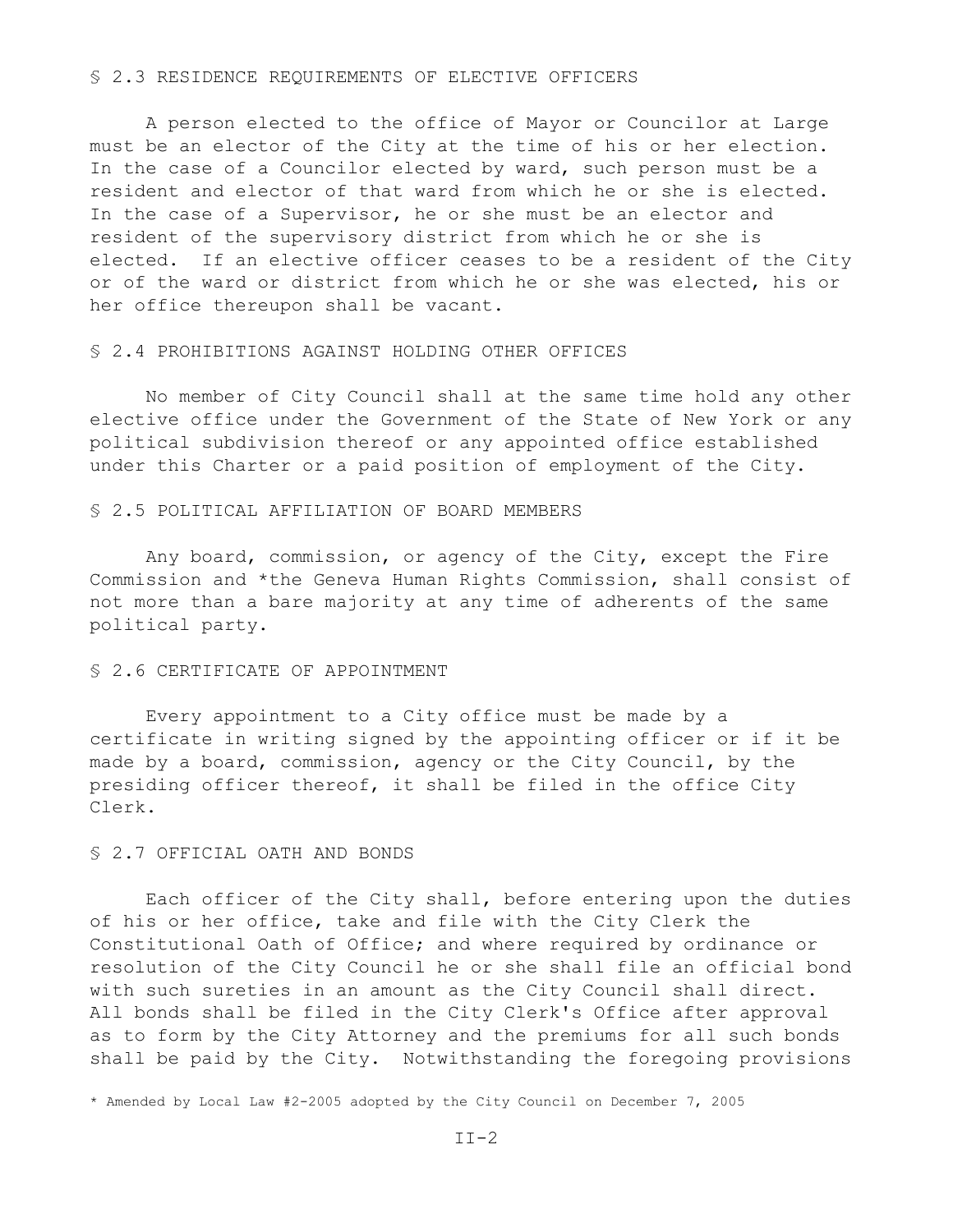of this Section, it shall be permissible in lieu thereof, with the consent of the City Council, for any department or agency of the City to procure a blanket undertaking from any duly authorized corporate surety covering officers, clerks and employees pursuant to §11 of the Public Officers Law.

#### § 2.8 VACANCIES

Any vacancy in an elective office, other than by the expiration of the term of office, except City Judges, shall be filled by the City Council. Any person appointed to an elective office to fill a vacancy shall have the same qualifications as are required of a person elected to the office. The term of office of an officer appointed to fill the vacancy in an elective office shall be until the commencement of the municipal year next succeeding the first general election at which the vacancy can be filled after the happening of the vacancy. All vacancies in appointive offices shall be filled by the appointing authority for the balance of the unexpired term.

## § 2.9 REMOVAL OF OFFICERS

The appointing authority shall have the power to remove any officer or employee appointed by him or her at any time except as otherwise provided by law or this Charter and in accordance with all provisions of law applicable thereto. In those cases where the appointing authority is the City Council, Board, Agency or Commission; the City Council, Board, Agency or Commission shall have the power to remove any of its appointive officers or employees by a majority vote of its full membership and in accordance with all provisions of law applicable thereto.

## § 2.10 COMPENSATION OF OFFICERS AND EMPLOYEES

The City Council shall have the power at any time to fix and change the salaries or compensation for all officers and employees of the City. Any fees or compensation for the performance of their duties in the execution of their City office or employment pay to and received by such officers or employees from any source shall be the property of the City and shall be paid or turned over by the officer or employee receiving same to the City Comptroller unless this Charter or the City Council specifically authorizes the retention of such fees or compensation.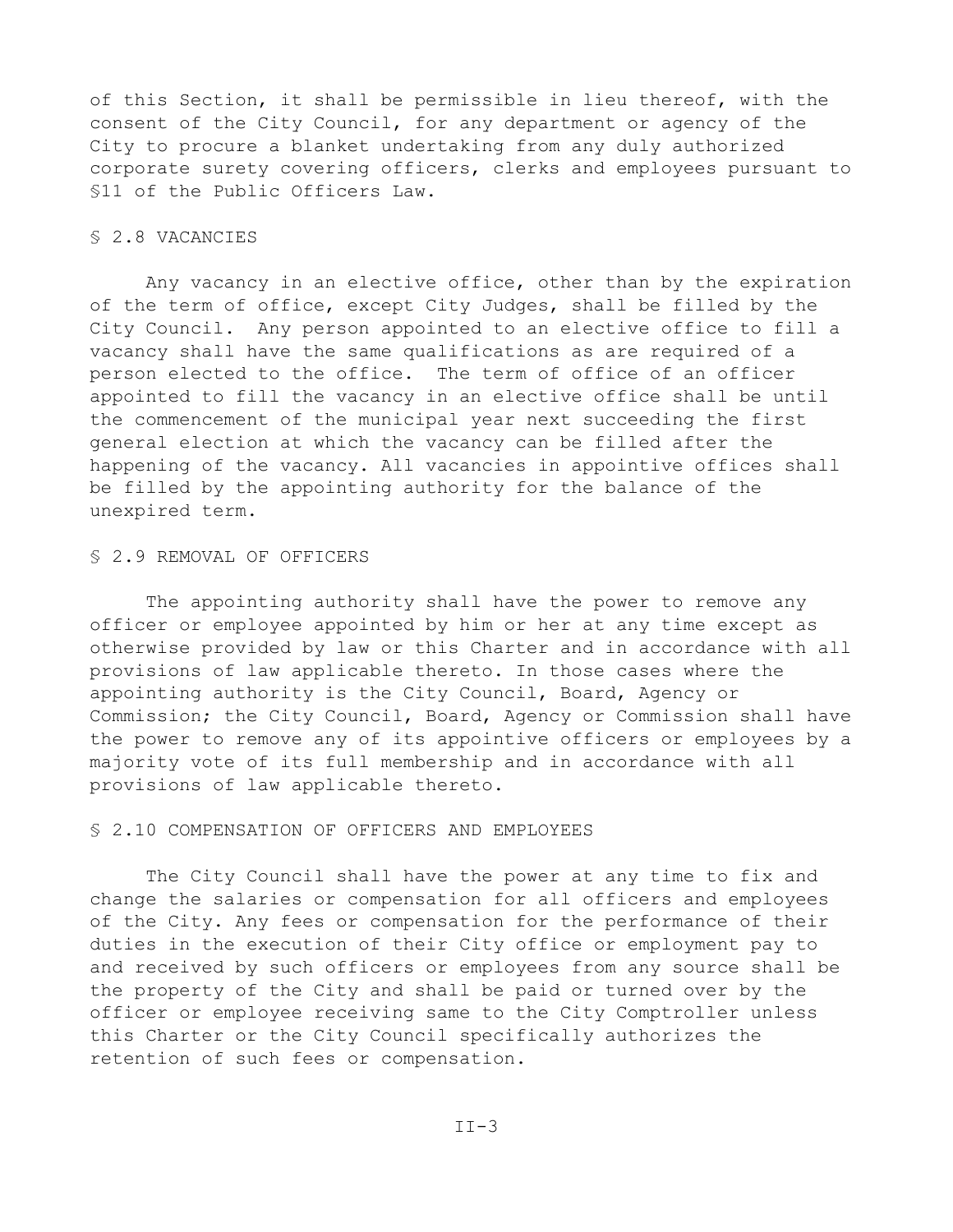## § 2.11 REAPPORTIONMENT

As soon as practicable after each federal census, the City Council shall review the results of such census with the existing wards and districts of the City to determine if a new plan of apportionment should be adopted.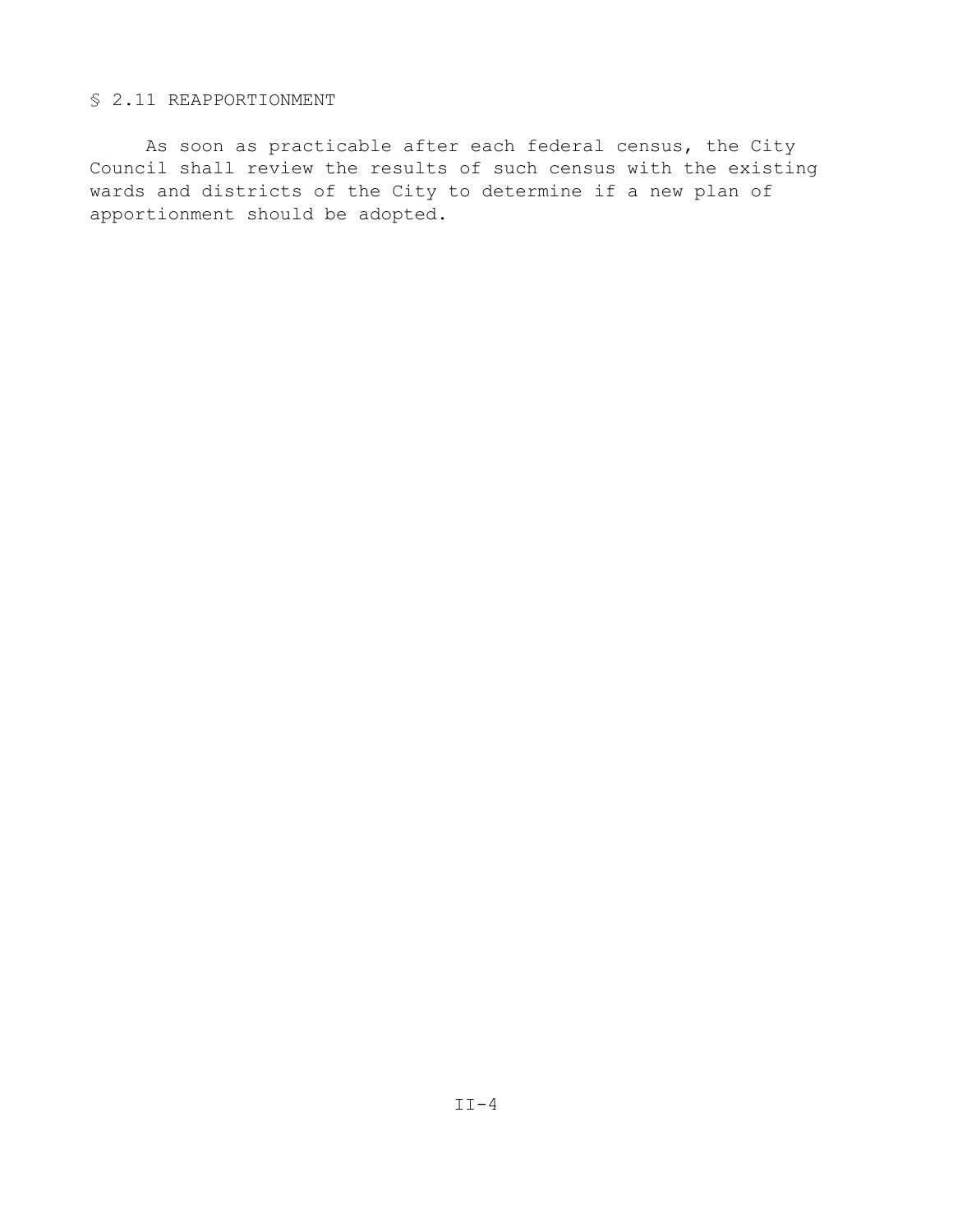# GENEVA CITY CHARTER ARTICLE III THE CITY COUNCIL

## § 3.1 COMPOSITION

There shall be a City Council which shall consist of the Mayor and eight (8) Councilors elected in the manner provided in Article II of this Charter. The City Council shall be a continuing body, and no measure pending before it shall abate or be discontinued by reason of expiration of the term of office, resignation, vacancy or removal of any of the members thereof.

#### § 3.2 LEGISLATIVE POWERS

The City Council shall be the legislative and governing body of the City and shall exercise all powers of legislation in relation to enacting, amending or repealing local laws, ordinances and resolutions.

## § 3.3 POWER OF ORGANIZATION

The City Council may by local law, ordinance or resolution establish offices, departments, boards, commissions, and agencies in addition to those created by this Charter and may prescribe the functions of such offices, departments, boards, commissions and agencies subject to all applicable provisions of law.

## § 3.4 MAYOR; PRESIDING OFFICER

The Mayor shall be the presiding officer of the City Council and shall have a vote on all matters before the City Council. The Mayor shall be recognized as the head of the City government, but shall have no administrative powers or duties. The City Council shall at the first meeting in each term elect one of its members as Deputy Mayor, to serve as acting Mayor during the absence or disability of the Mayor, and who, if a vacancy occurs in the office of the Mayor, shall serve as Mayor until the office is filled as provided in § 2.8 of this Charter.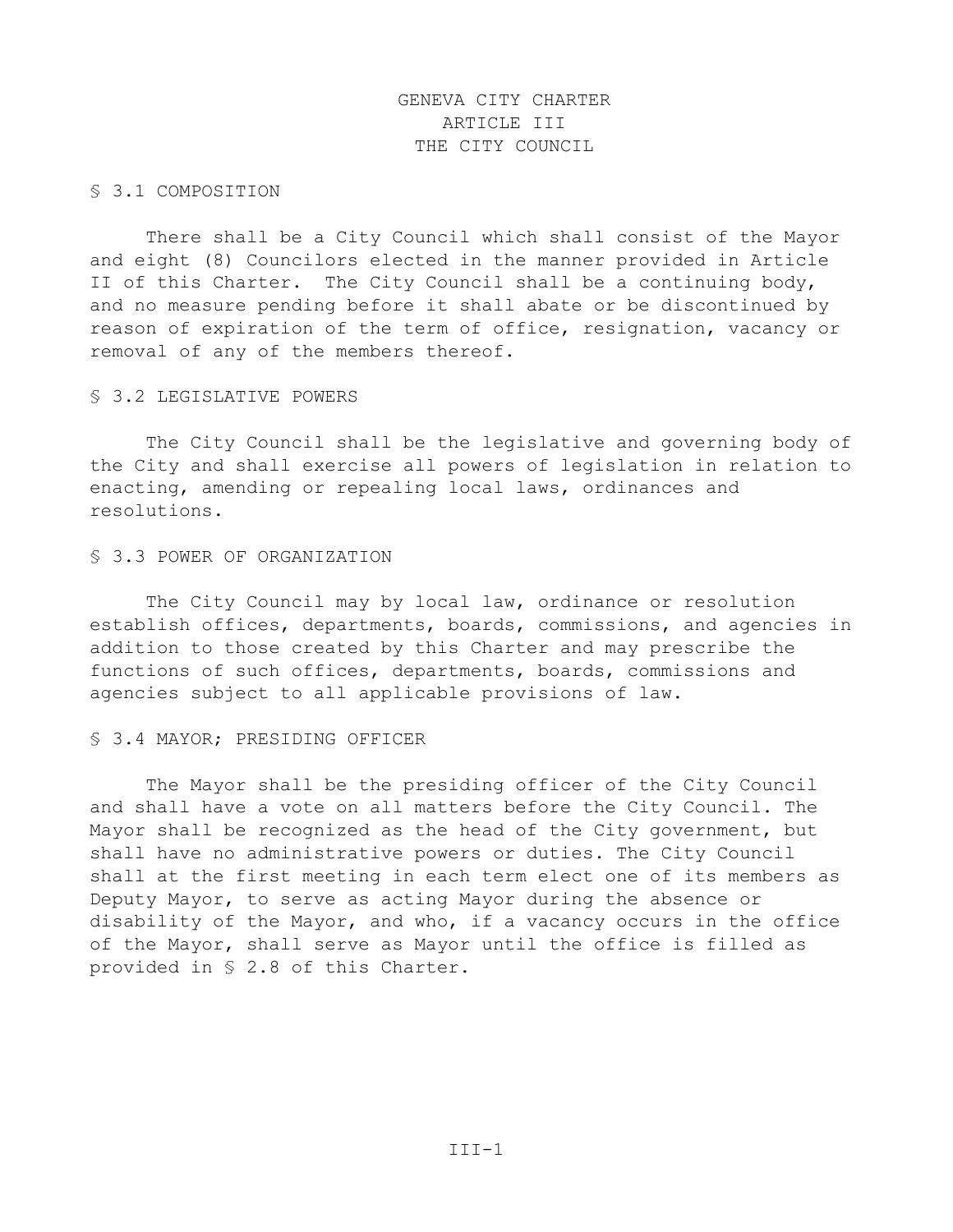#### § 3.5 CLERK OF THE CITY COUNCIL

The City Clerk shall be the Clerk of the City Council and attend all official meetings there. The City Clerk shall keep the minutes of all official meetings of the City Council which shall be the official record of its proceedings; shall have custody of the City Seal and shall affix the same to such documents as action by the City Council may require.

## § 3.6 MEETINGS

The City Council shall hold its first meeting in each term in the evening on the second day of January next following the election of its members, or if that day be a Sunday or holiday, on the next day, and at that meeting the City Council shall organize and elect a Deputy Mayor as provided in § 3.4. The City Council shall hold regular meetings at least once a month, at times two be determined by it. All official meetings, regular and special, of the City Council shall be open to the public. No official act shall be taken except at an official meeting. A majority of the City Council shall constitute a quorum. Special meetings may be held at any time the City Council may direct and may be called by the City Manager, the Mayor or any four (4) members of the City Council. The notice of any special meeting shall be served personally upon each member of City Council or delivered to his or her residence or place of business not less than twenty-four (24) hours before the time fixed for such special meeting, and shall contain a statement of the specific item or items of business to be transacted. No other business shall be conducted at such meeting except by unanimous consent of all members of the City Council.

#### § 3.7 COMMITTEE OF THE WHOLE

The City Council shall be constituted and shall meet as a committee of the whole. It may, from time to time, designate some of its members as a Committee for a social purpose, which Committee shall then be disbanded upon completion of its duty. City Council shall not be organized with permanent committees.

## § 3.8 RULES OF PROCEDURE

The City Council shall determine the rules of its own proceedings, subject to the provisions of this charter and shall keep minutes which shall be filed in the City Clerk's Office.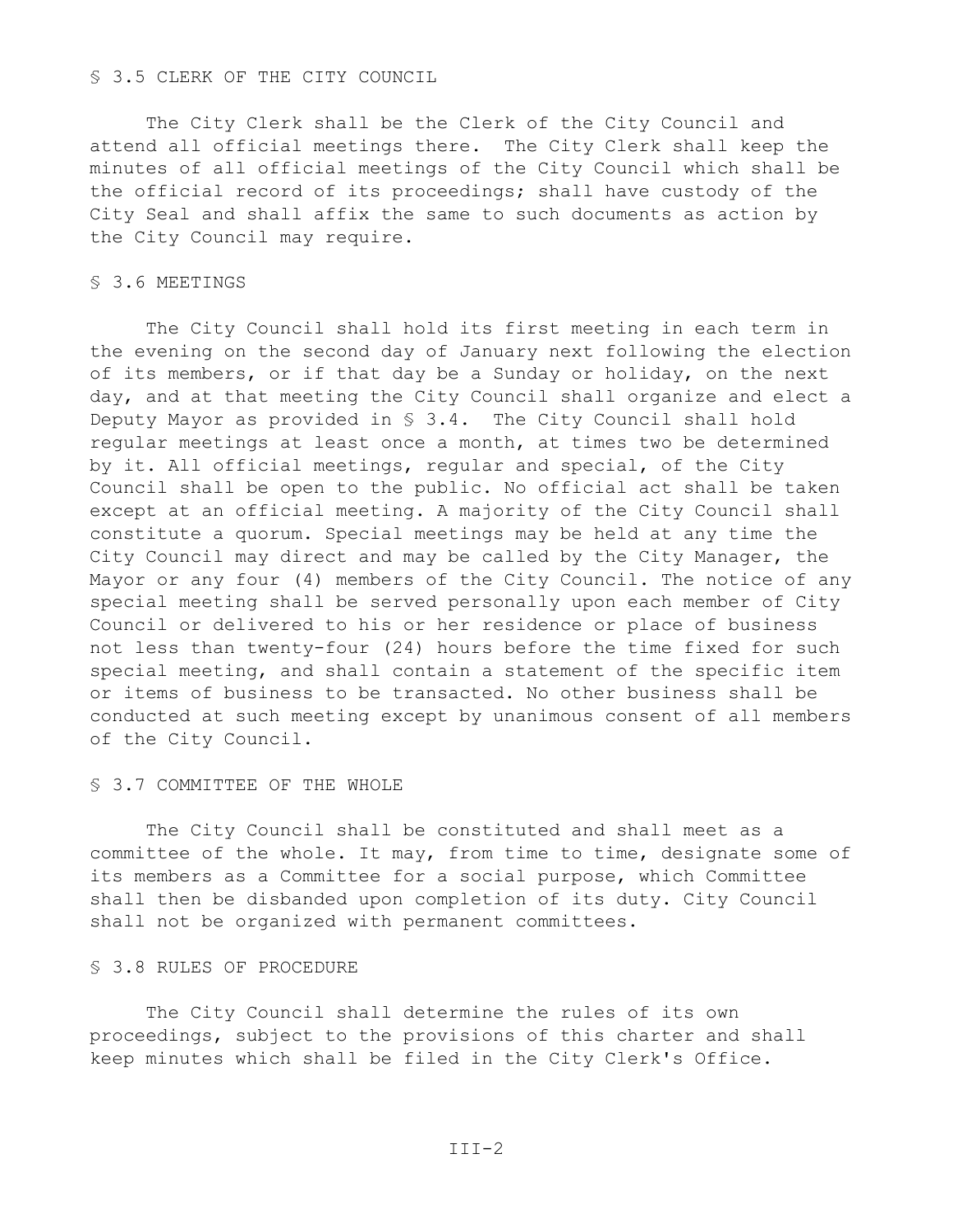## § 3.9 LEGISLATIVE ACTS

- A. All legislative acts of the City Council shall be by ordinance, resolution or local law, the yeas and nays of the members voting on local laws and ordinances shall be entered in the minutes. Roll call votes on resolutions shall be at the discretion of the presiding officer unless otherwise required by law. The passage of an ordinance, resolution or local law shall require the affirmative vote of a majority of all the members of the City Council except as otherwise provided by law no matter shall be voted upon by secret ballot. A resolution may be passed by the City Council on the same date is introduced, unless otherwise provided by law. No ordinance shall be passed by the City Council on the same date is introduced except by unanimous consent of the City Council, and where the City Council declares the existence of an emergency requiring immediate action. In acting upon a local law, the City Council shall comply with the requirements of the Municipal Home Rule Law.
- B. No appropriation of money shall be made for any use or purpose except by resolution specifying the amount thereof and the department or specific purpose for which the appropriation is made. The annual budget shall be considered such a resolution.
- C. Disposition of City real estate by sale, lease or franchise may be made by private sale or negotiation. Any such sale, lease or granting a franchise by private sale or negotiation must be approved by two-thirds vote of all members of the City Council and a determination must be made by City Council after a public hearing that such real estate is not needed for any public purpose. Notice of public hearing before the City Council shall be published at least five (5) days before such scheduled date of hearing.

The City Manager shall be authorized to execute any and all documents pertaining to such sale, lease or franchise subject to the approval of City Council as set forth above.

It is the intent of this subdivision to enable the City of Geneva to sell, lease or grant franchises or City owned real estate without the necessity of going to public sale, bid or auction, in those situations where the City Council deems it appropriate to do so and in the best interest of the City notwithstanding any provisions of the General City Law.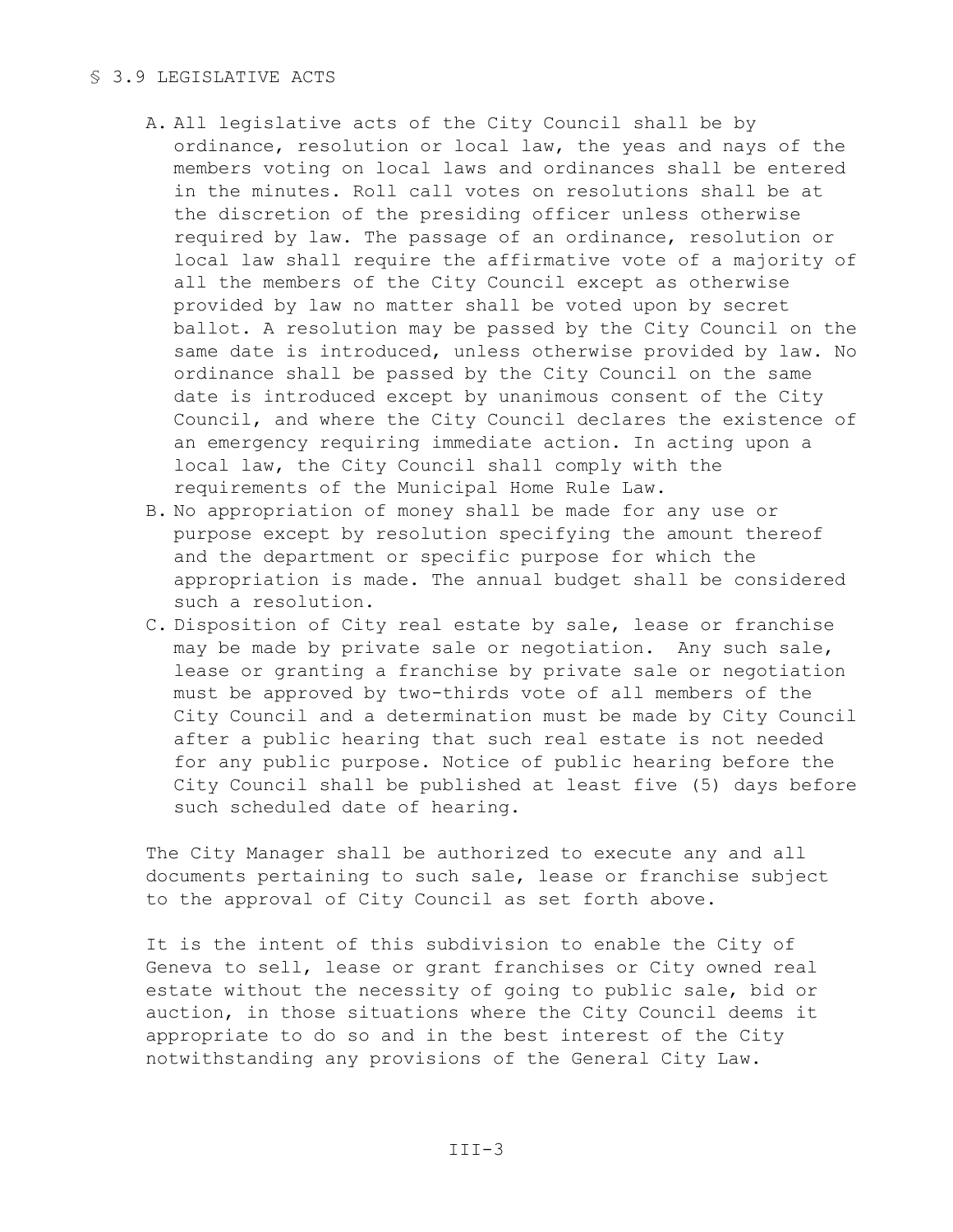## § 3.10 RECORD OF ORDINANCES

Upon its final passage, every ordinance shall be authenticated by the signatures of the Mayor and City Clerk and shall be recorded in a book kept for that purpose by the City Clerk. Such records shall include the signature of the officer presiding at the time of the passage and the attestation of the City Clerk. Such record or a certified copy thereof shall be presumptive evidence of the passage of the ordinance. Every ordinance shall be publicly posted in a conspicuous place in the City Hall for a period of two (2) weeks following passage. The original authenticated ordinance shall be kept by the City Clerk.

#### § 3.11 PENALTIES FOR VIOLATION OF ORDINANCES

The City Council shall have the power to provide for penalties including fines and imprisonment for the violation of any of its ordinances. Notwithstanding the foregoing, and in addition thereto, the City Council may also provide for civil penalties and the City may maintain an action or proceeding in a court of competent jurisdiction for an injunction or to compel compliance with the requirements of any ordinance of the City.

## § 3.12 CITY COUNCIL NOT TO INTERFERE IN ADMINISTRATION

The City Council shall determine the policies of the City, the execution of which shall be under the direction of the City Manager. Neither the City Council nor any of its members shall exercise any administrative duties. Except for the purpose of inquiry or investigation, the City Council and its members shall deal with the administrative service of the City through the City Manager, and neither the City Council nor any member thereof, shall give orders to any subordinate of the City Manager. Whenever an executive or administrative function is required to be performed by law, local law, ordinance or resolution of the City Council, the same shall be performed by the proper executive or administrative officer, department, or agency designated in the law, ordinance or resolution, and in case no such designation be thus made, the City Manager shall make the same.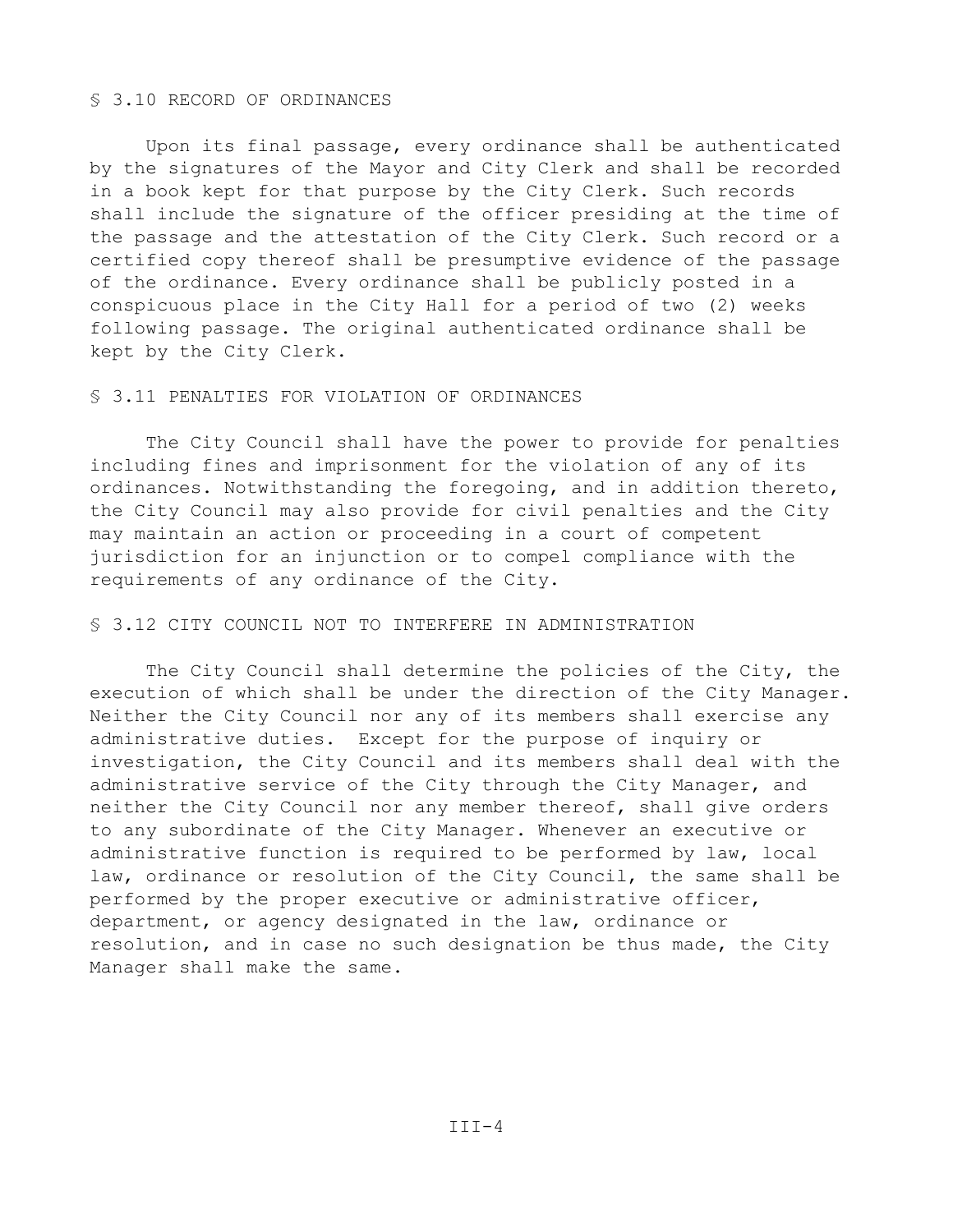#### § 3.13 POWER OF INVESTIGATION

The City Council shall have power to investigate the official conduct all city officers, departments, boards, commissions and agencies. The Council shall have access to all records and papers kept by every City officer, department, board, commission, and agency, and shall have power to compel the attendance of witnesses and the production of books, papers, or other evidence at any meeting of the City Council, and for that purpose may issue subpoenas signed by the Mayor on its behalf.

## § 3.14 OFFICIAL NEWSPAPER

At the first meeting of the City Council in each term the City Council shall designate one newspaper to be the official newspaper of the City.

#### § 3.15 OFFICIAL DEPOSITORIES

At the first meeting of the City Council and each term, the City Council shall designate one or more banks or trust companies as the official depository or depositories of the City.

## § 3.16 GENERAL POWERS OF CITY COUNCIL

In addition to any other powers conferred upon cities, the City Council may take all measures and do all acts by local law, ordinance or resolution, not inconsistent with the provisions of the Constitution which shall be deemed expedient or desirable for the good government of the city, its management and business, the protection of its property, safety, health, comfort, and general welfare of its inhabitants, the protection of their property, the preservation of peace and good order, the suppression of vice, the benefits of trade, and the preservation and protection of public works.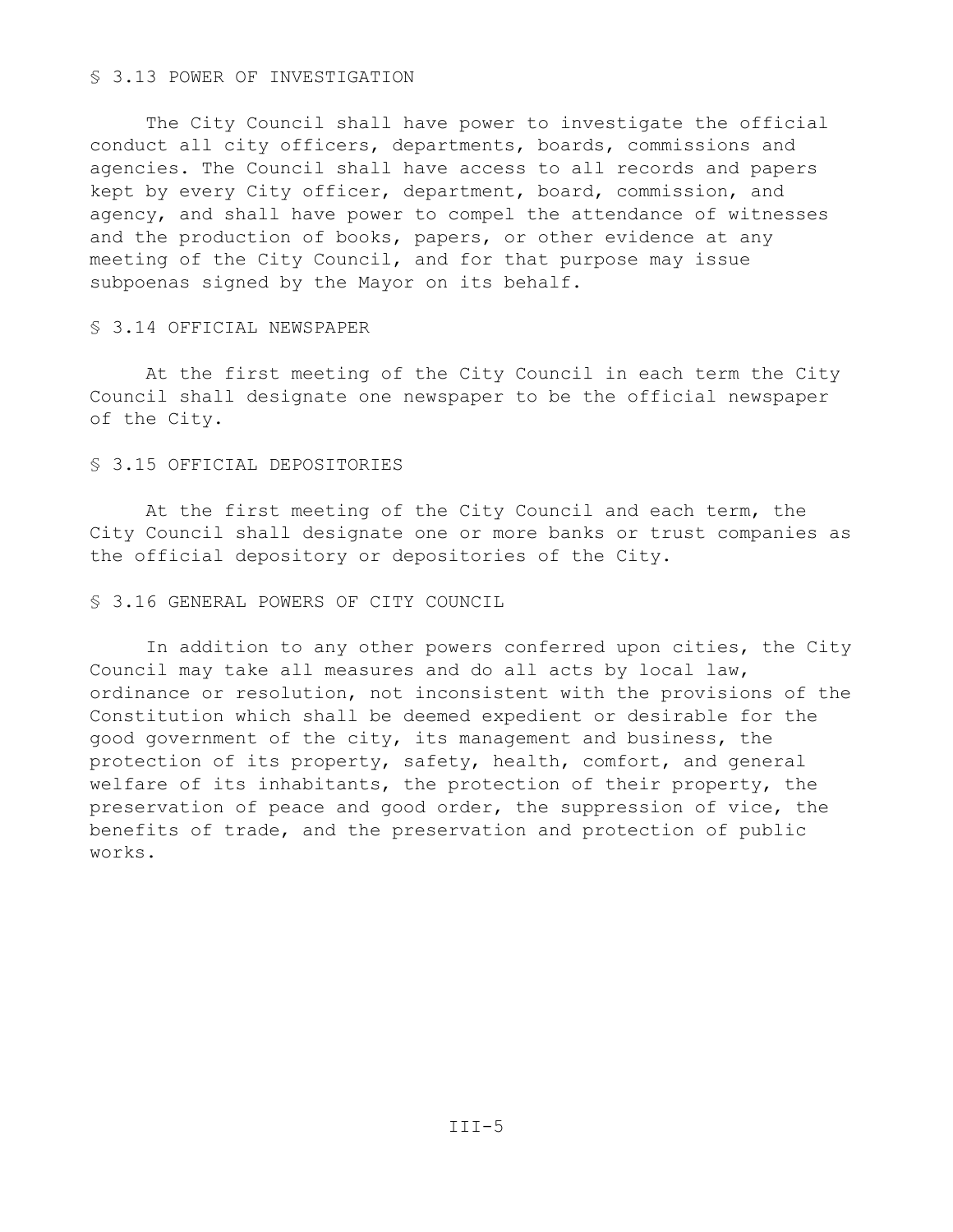# GENEVA CITY CHARTER ARTICLE IV CITY MANAGER

## § 4.1 APPOINTMENT AND QUALIFICATIONS

The City Manager shall be appointed for an indefinite term by the City Council. City Manager shall be appointed solely on the basis of executive and administrative qualifications, education, training and experience in public administration. The City Manager need not be a resident of the city at the time of appointment but shall become and remain so during his or her term of office. No counselor or supervisor shall be appointed City Manager during the term for which elected or within two years after the expiration of his or her term.

#### § 4.2 POWERS AND DUTIES OF THE CITY MANAGER

The City Manager shall be the Chief Executive Officer of the City. City Manager shall be responsible to the City Council for the administration of all city affairs under his or her jurisdiction and control or placed in his or her charge by or under this charter or other provisions of law. The City Manager shall have all incidental powers and duties conferred upon the chief executive officer of the City by all general laws of the State of New York except as otherwise provided in this Charter.

The City Manager shall:

- 1. Prepare the budget and capital program and administer them after adoption.
- 2. Be responsible for the proper execution and enforcement of laws in the city including the provisions of this Charter, local laws, ordinances, resolutions and other acts of the City Council, contracts, permits, licenses, privileges and franchises issued by the City.
- 3. Execute all contracts, deeds or leases, permits and licenses that the City Manager may be authorized to issue, by the direction of the City Council or by other provisions of law or of this charter except as otherwise provided in this Charter.
- 4. Make such recommendations from time to time to the City Council as he or she may deem advisable.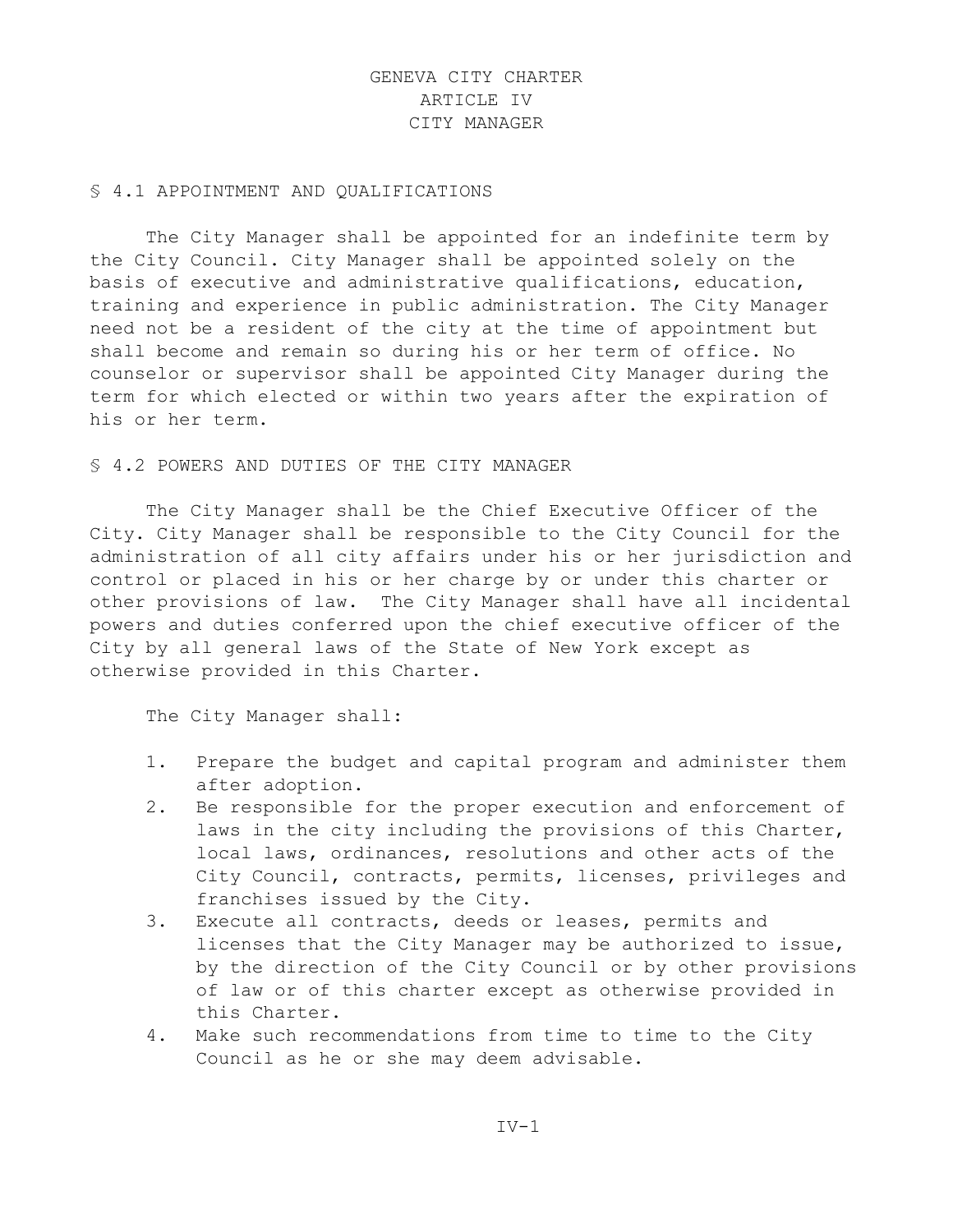- 5. Keep the City Council advised of the financial condition and future needs of the City.
- 6. Prepare and submit to the City Council, as soon as practicable after the conclusion of each municipal year, a concise and comprehensive report on the finances and administrative activities of the City.
- 7. Make such other reports as the City Council may require concerning the operations of all city offices, departments, agencies, boards and commissions subject to his or her direction and supervision.
- 8. Attend all meetings of the City Council. The City Manager may participate in any discussion and make recommendations but shall not have the right to vote.
- 9. Have the right to be present at all meetings of any department, agency, board or commission of the City.
- 10. Authorize any officer or employee of the City to attend an official or unofficial convention or conference of municipal officers or employees, or to attend any school conducted for the betterment of municipal government, if believed to be of benefit to the City, in accordance with § 77-b of the General Municipal Law.
- 11. Be responsible for the briefing of all new officers, employees and members of City boards, commissions and agencies as to their duties, responsibilities, powers and such other information necessary to the proper execution of their respective positions.
- 12. Have the power to designate any qualified person to be the acting head of any department, office, or agency appointed by the City Manager during the period of any vacancy, absence or disability until a permanent appointment can be made or the disability of the permanent head is removed.
- 13. Have the power to temporarily assign any officer or employee of any department, agency, board, commission or office to perform similar duties of another department, agency, board, commission, or office.
- 14. Perform such other duties and have such additional powers as are specified in this Charter or may be authorized or required by the City Council.\*

## § 4.3 ACTING CITY MANAGER

A. The City Manager may also designate an Acting City Manager to perform his or her duties during any temporary absence from the city or temporary disability, and may change such

<sup>\*</sup> Preparation of Capital Program § 13.3. infra.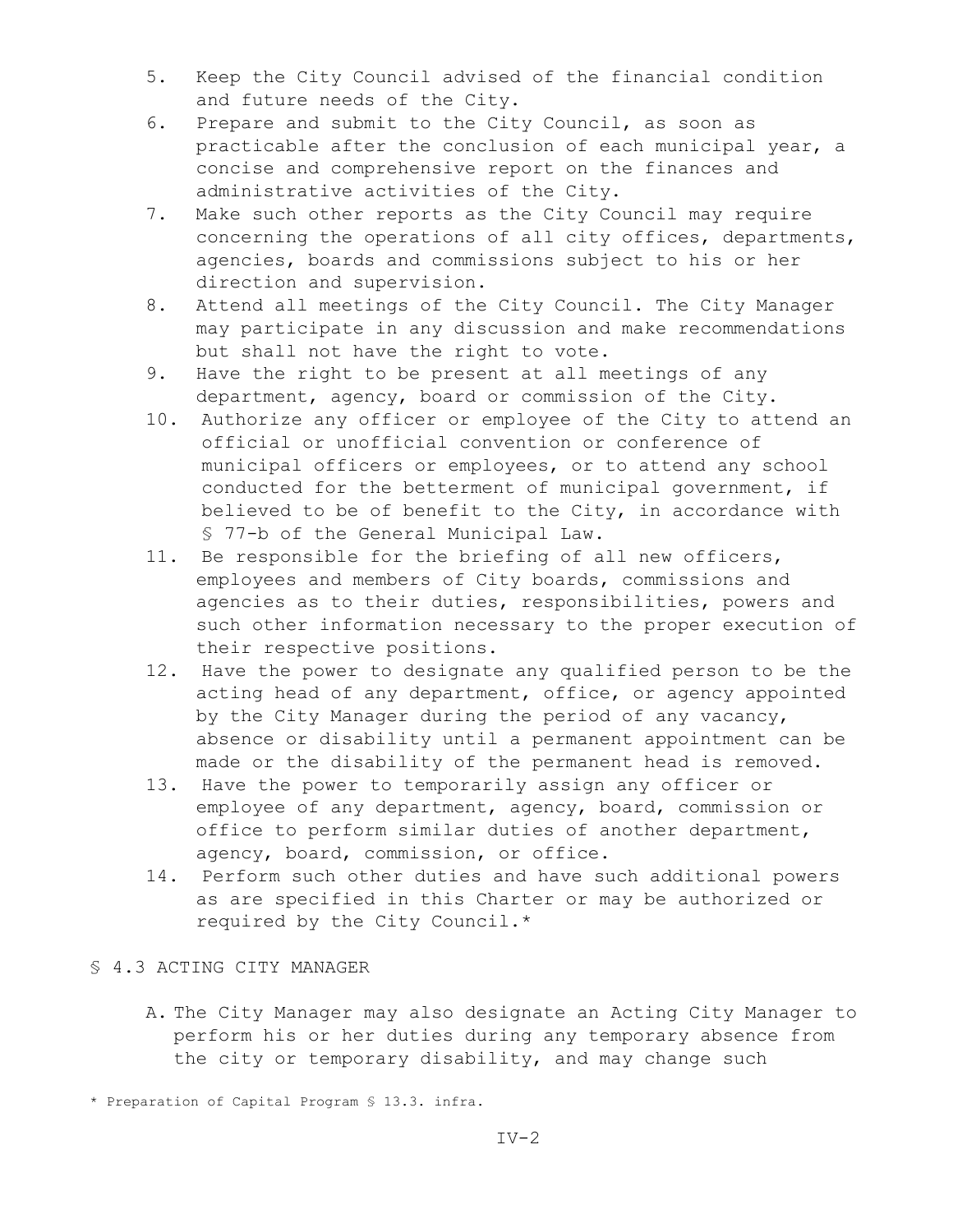designation from time to time by filing same in writing with the City Clerk. Unless authorized by the City Council, the City Manager may not designate any person except an officer of the city to serve as Acting City Manager. The Acting City Manager shall receive no additional compensation for serving as Acting City Manager unless specifically authorized by the City Council.

B. In case the office of City Manager becomes vacant, or if the City Manager is suspended, or during his or her absence or disability for a period exceeding three (3) months, the City Council may appoint a qualified administrative officer to serve as Acting City Manager with all the powers and responsibilities of the City Manager until a permanent City Manager is appointed. In no event shall the City Council appoint one of its own members as Acting City Manager.

#### § 4.4 POWER OF INVESTIGATION

City Manager shall have the power to investigate and to conduct hearings into the official conduct of all the City officers, departments, boards, commissions and agencies. The City Manager shall have access to all records and papers kept by every city officer, department, board, commission and agency; and shall have the power to compel the attendance of witnesses and the production of books, papers or other evidence to any such hearings and for that purpose my issue subpoenas signed by him or her.

## § 4.5 REMOVAL OF CITY MANAGER

The City Council may remove the City Manager from office by a majority vote of its full membership. At least 30 days before such removal shall become effective, the City Council shall by a majority vote of its members adopted a preliminary resolution stating the reasons for his or her removal. The City Manager may reply in writing and may request a public hearing which shall be held not earlier than twenty days nor later than thirty days after the filing of such request. After such public hearing, if one be requested, and after full consideration, the City Council by majority vote of its members may adopt a final resolution of removal. By the preliminary resolution, the City Council may suspend the City Manager from duty, but shall in any case cause to be paid him or her any unpaid balance of his or her salary and his or her salary for the next three calendar months following adoption of the preliminary resolution.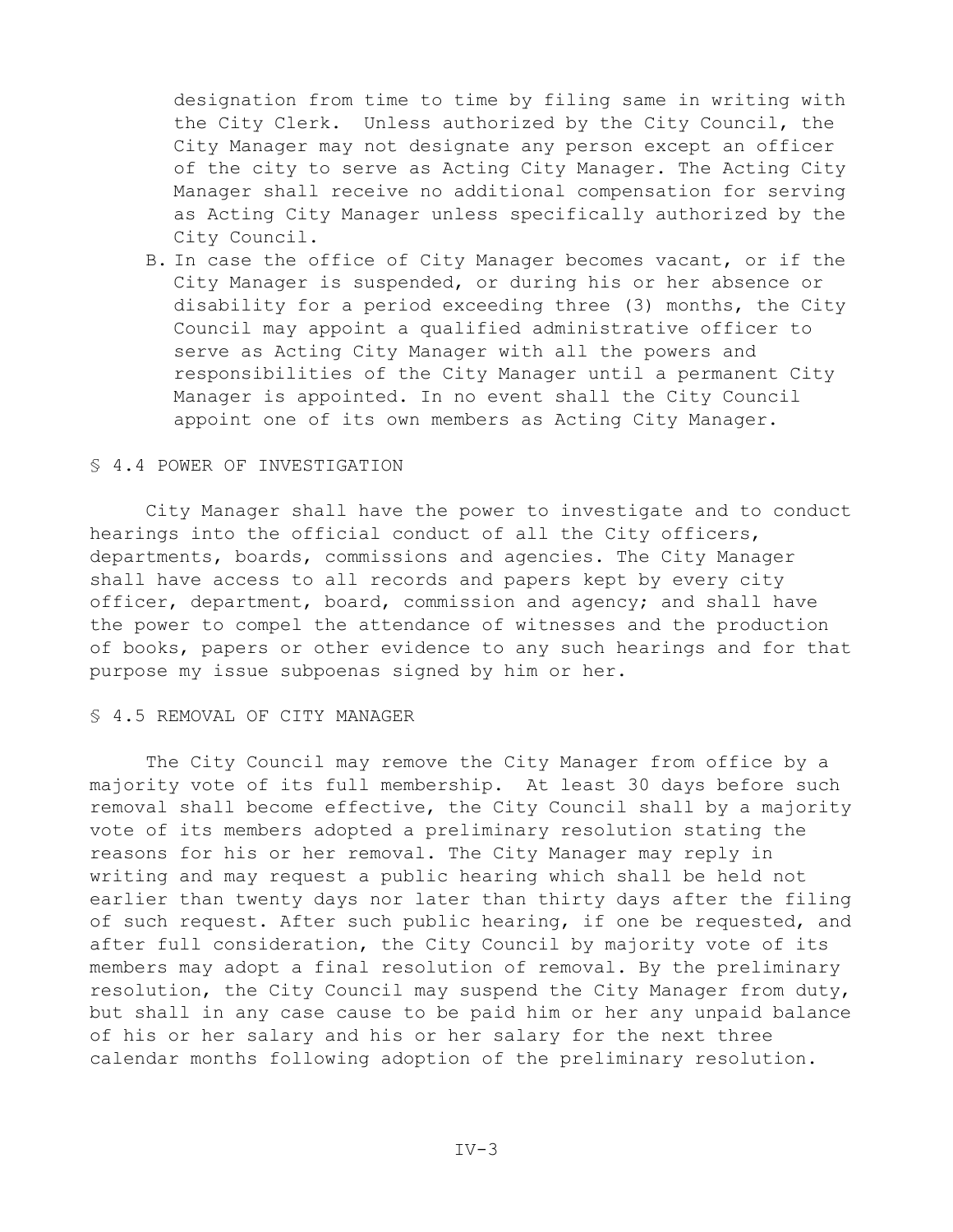# GENEVA CITY CHARTER ARTICLE V BUDGET

## § 5.1 FISCAL YEAR

The fiscal year of the City shall begin on first day of January.

§ 5.2 SUBMISSION OF BUDGET; MESSAGE

On or before the last day of September of each year, the City Manager shall submit to the City Council a proposed budget and capital program together with a message concerning same for the ensuing fiscal year.

## § 5.3 BUDGET MESSAGE

The budget message shall:

- 1. Describe the important features.
- 2. Outline the proposed work and capital programs.
- 3. Point out any major changes from the current fiscal year and financial policies, expenditures, and revenues together with the reasons for such changes.
- 4. Summarize the City's debt position.
- 5. Include such other material as the City Manager deems advisable.
- § 5.4 FORM OF BUDGET
	- A. The proposed budget shall provide a complete financial plan for all City functions and activities for the ensuing fiscal year. The budget shall be in such form as the City Manager deems advisable or as the City Council may direct but shall include the following:
		- 1. Actual revenues and expenditures of the preceding fiscal year.
		- 2. Actual and estimated revenues and expenditures of the current fiscal year.
		- 3. All estimated revenues and proposed expenditures for the ensuing fiscal year, including detailed estimates of revenue from all sources and the amount proposed to be raised from the tax levy upon real estate.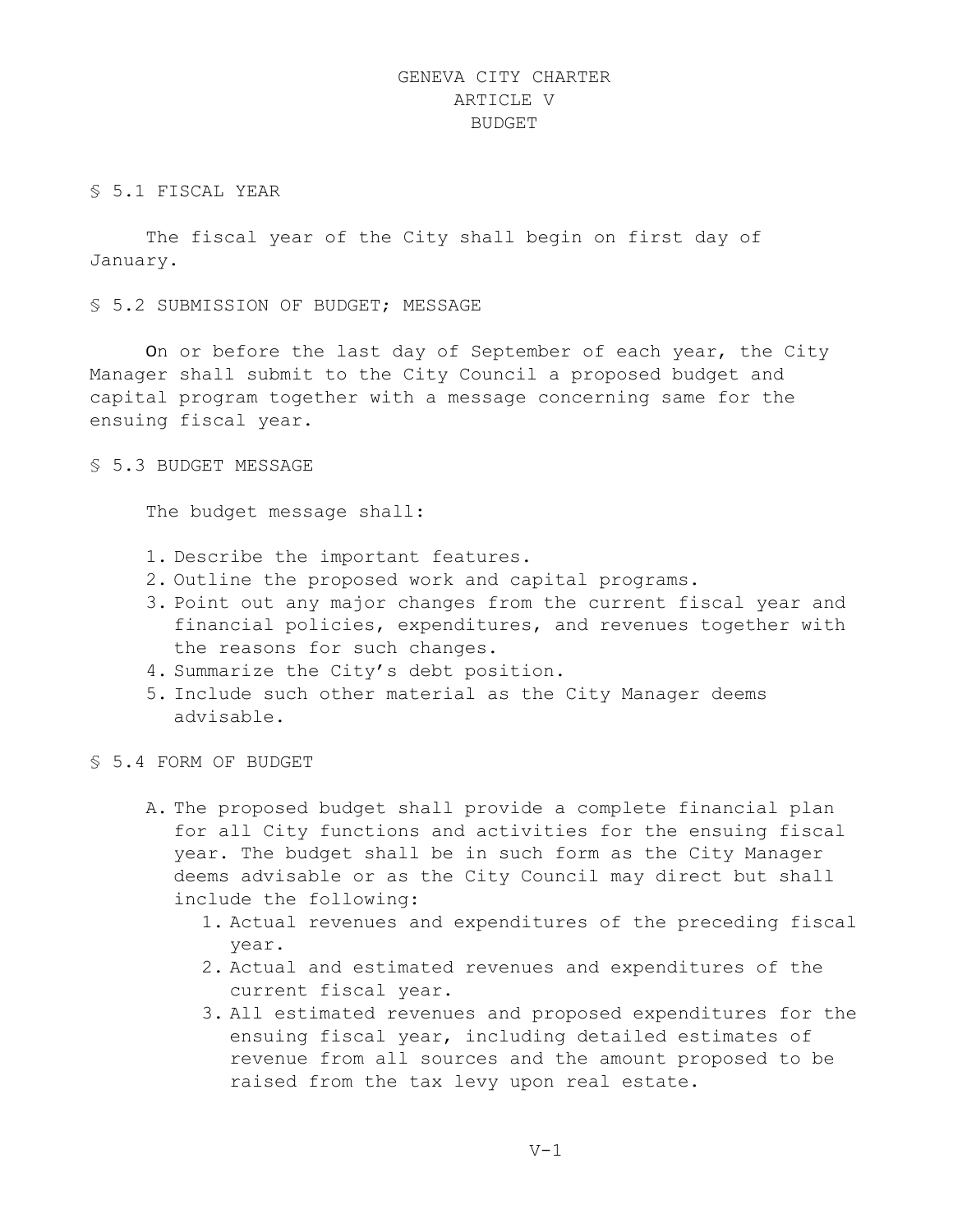- B. The proposed expenditures shall be itemized as followed:
	- 1. Each office, department, board, commission and agency shall be listed separately showing the proposed amount for salaries and wages, supplies and other expenditures and the total thereof.
	- 2. Reserve for uncollected taxes.
	- 3. Debt service.
	- 4. Judgments and settlements outstanding and not covered by insurance.
	- 5. Capital Program staging the amount to be paid by direct budgetary appropriation and the amount to be refinanced, if any, and the method thereof.
	- 6. Special Funds and Purposes not otherwise contained in the budget.
	- 7. Anticipated deficit, if any, of the current fiscal year.
	- 8. Contingency Fund.

#### § 5.5 CAPITAL IMPROVEMENT FUND

There shall be a Capital Improvement Fund. The Capital Improvement Fund shall be used only for the purposes specified in § 5.6 of this Article. There shall be paid into such fund:

- 1. A minimum budgetary appropriation of \$.70 of a dollar (seventy cents) on each thousand dollars of taxable property upon the assessment role of each fiscal year shall be paid into the Capital Improvement Fund.
- 2. Such revenues as are directed by the City Council to be paid into said fund.
- § 5.6 USE OF FUND

The moneys in the Capital Improvement Fund shall be used to:

- 1. Finance the issuance of capital notes in the manner provided by law.
- 2. Meet any down payment required by law before contracting any bonded debt.
- 3. Pay for all or part of the cost of any City object or purpose for which bonds may be lawfully issued, as defined in the Local Finance Law.
- 4. Pay for all or part of any installment payments due on any bonds issued by the City of Geneva, or the principal and interest or any portion thereof due on any bond anticipation notes or capital notes issued or reissued by the City of Geneva, or the proportionate share of the City of Geneva for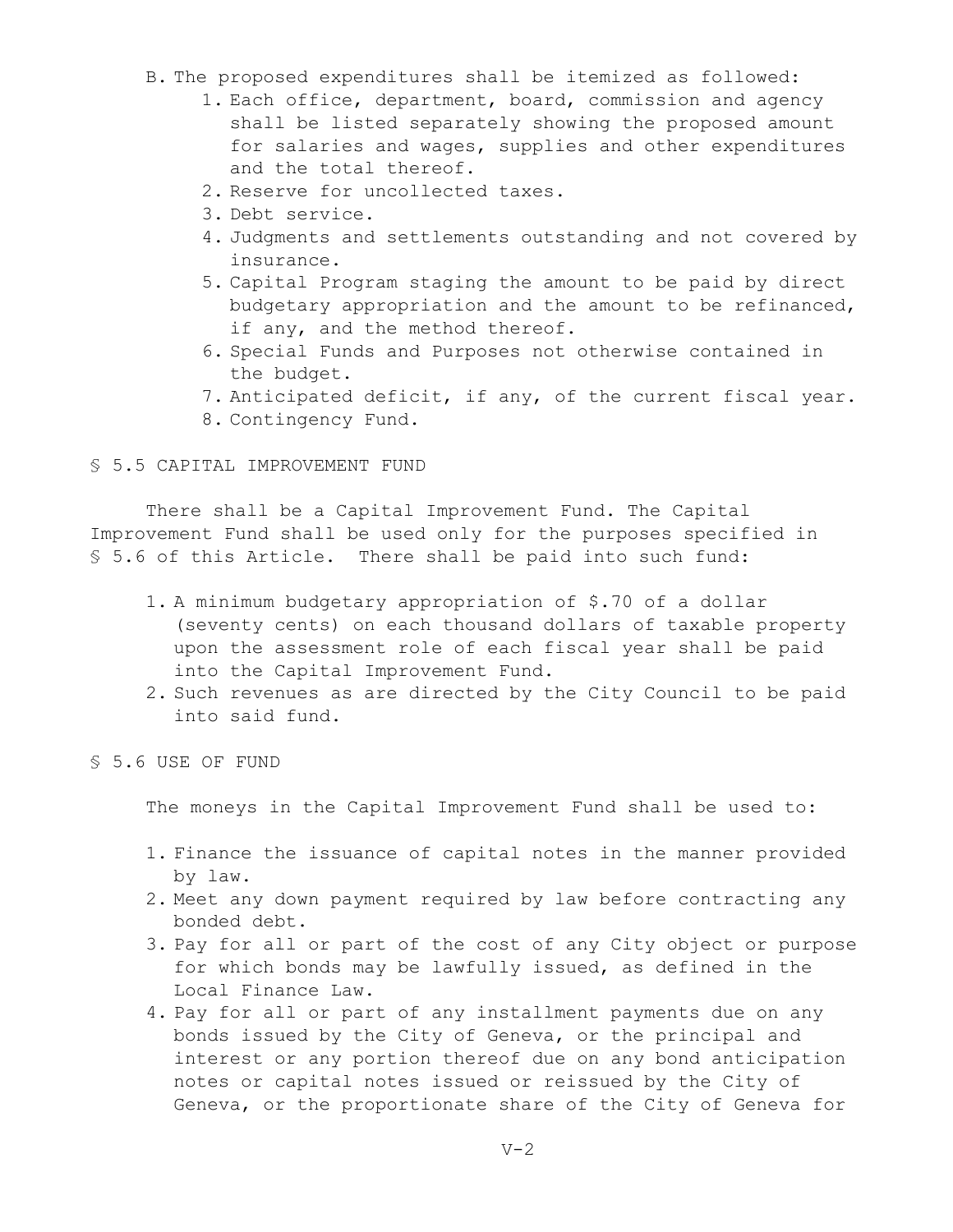- 5. any bonded indebtedness incurred by the City and another municipality or municipalities for a joint object or purpose. Appropriations from the fund shall be made for the capital program in the manner provided in this Article. Transfers from this fund may be made to the General Fund for debt service payments of principal and interest. Total transfer shall not exceed debt service.
- § 5.7 FILING OF BUDGET AND PUBLIC NOTICE
	- A. Immediately after presentation of the proposed budget to the City Council, City Manager shall file same in the City Clerk's Office and cause sufficient copies of same and the budget message to be made for distribution to the public. The proposed budget shall be a public record and shall be open to inspection by the public during regular business hours in the City Clerk's Office.
	- B. A public hearing on the proposed budget shall be held before the City Council at the date, time and place determined by the City Council but not later than two weeks after its submission. Public notice specifying:
		- 1. The date, time and place of the public hearing.
		- 2. The total amount of the proposed budget.
		- 3. The amount thereof to be raised by taxes.
		- 4. The anticipated tax rate per thousand of assessed valuation.
		- 5. That copies of the proposed budget are available to the public in the City Clerk's Office during regular business hours shall be published in the official newspaper of the City by the City Clerk not less than five days prior to the date of the public hearing.
- § 5.8 PUBLIC HEARING; CHANGES BY CITY COUNCIL
	- A. The City Council shall meet and hold a public hearing at the date, time and place specified in the public notice.
	- B. After conclusion of the public hearing, the City Council shall consider the adoption of the proposed budget and may adjourn from time to time until it has fully considered and reviewed the proposed budget.
	- C. The City Council may add new programs or amounts; and may increase, decrease or strike out programs or amounts. Expenditures required by law, for debt service, for estimated deficit or estimated revenues may not be changed except to correct omissions or mathematical errors.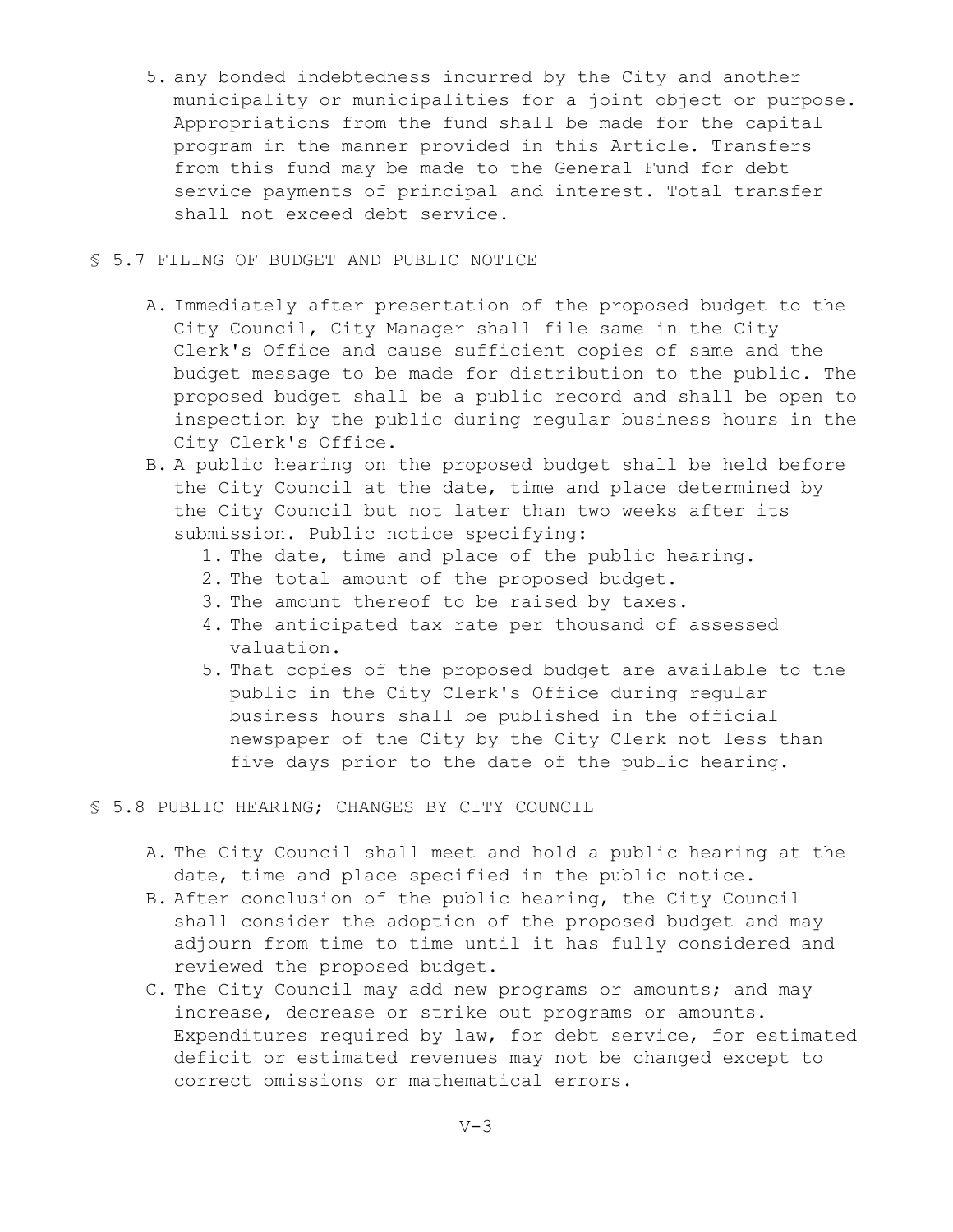D. The City Council may, however, decrease the amount of the tax levy for the ensuing fiscal year as proposed by the City Manager in proportion to such decrease in the total expenditures as it may have determined. If the City Council shall increase the total expenditures, such increase shall be included in the amount to be raised by taxes.

## § 5.9 ADOPTION OF BUDGET, APPROPRIATION AND TAX LEVY RESOLUTION

Upon the completion of the consideration and review of the proposed budget, the City Council shall adopt a resolution approving the budget in the final form approved by it and shall forthwith adopt an appropriation resolution and a resolution making a levy upon all the real property situate in the City liable to taxation in the ensuing fiscal year. The appropriation resolution shall be passed on the budget as adopted but need not be itemized further than by each office, board, department, commission, agency, fund and program.

#### § 5.10 FAILURE TO ADOPT BUDGET

If the City Council fails to adopt the proposed budget by the last day of October, the budget as submitted by the City Manager shall be deemed to be the budget of the City for the ensuing fiscal year and expenditures shall be made in accordance therewith. The City Council shall, at the next regular meeting following the last day of October, adopt the appropriation and tax levy resolutions in the same manner as set forth in § 5.9.

§ 5.11 FILING OF APPROPRIATION AND TAX LEVY RESOLUTIONS

Upon adoption of the budget, the appropriation and tax levy resolutions, the City Clerk shall file a certified copy of each with the City Comptroller.

## § 5.12 ADMINISTRATION OF BUDGET

A. No payment shall be made and no obligation incurred by any official of the City against any appropriation unless there is a sufficient unexpended and unencumbered balance in the appropriation. Every expenditure or obligation authorized or incurred in violation of these provisions shall be void and any payment so made shall be deemed illegal. All officers who shall knowingly authorize or make such payment shall be jointly and severally liable to the City for the full amount so paid and such action shall be cause for removal.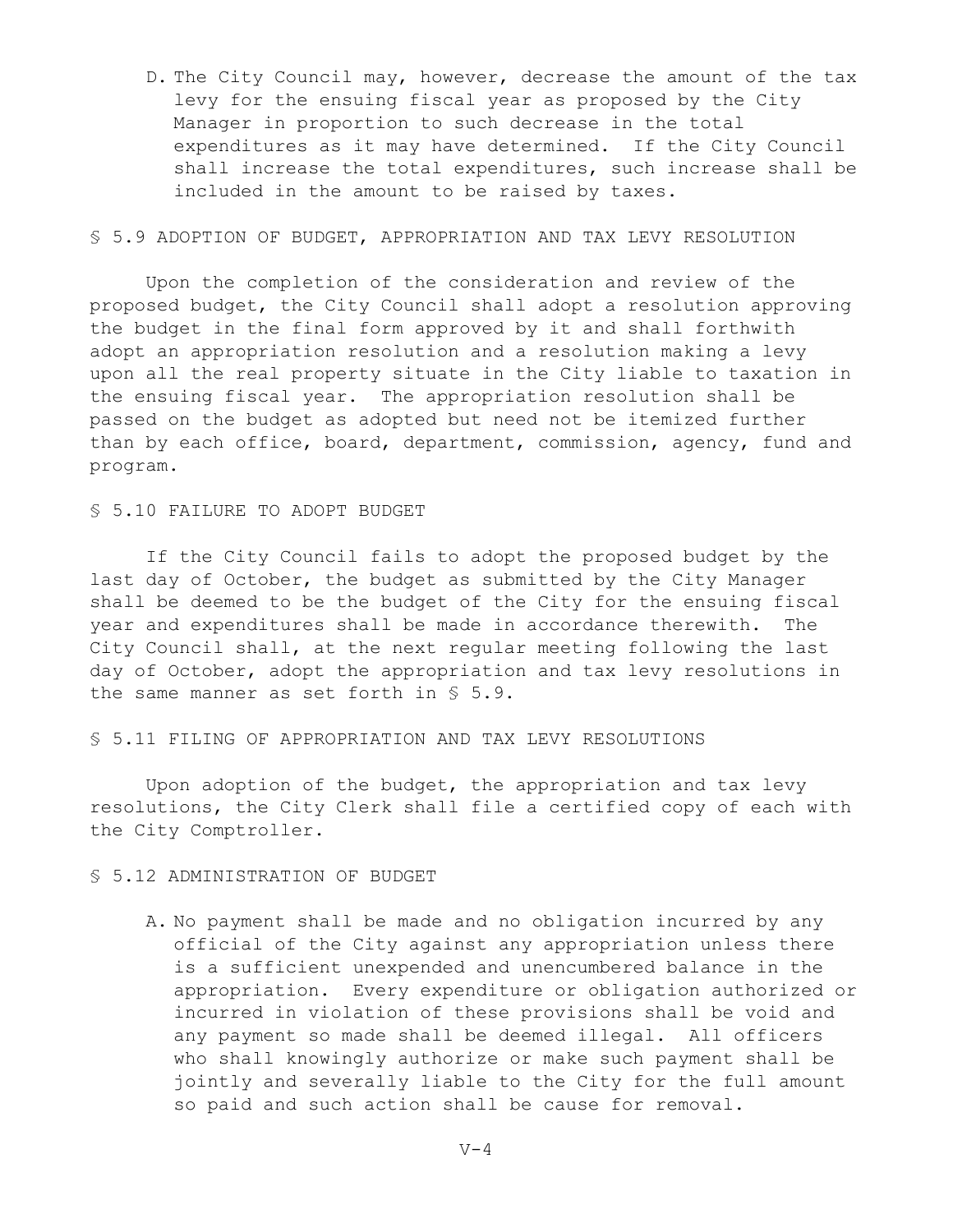B. If at any time during the fiscal year, the City Manager shall ascertain that the revenue for the year including general fund surplus from the preceding year, will be less than the total appropriations, the City Manager shall order the reduction of expenditures in those appropriations that he or she deems advisable. No later than the next regularly scheduled meeting of the City Council, he or she shall report such action and the City Council may by resolution, confirm, modify or amend the action of the City Manager or take such other appropriate action as it deems necessary to handle the deficit.

#### § 5.13 AMENDMENTS AFTER ADOPTION OF BUDGET

A. Transfer of appropriations.

The City Manager may at any time transfer any unencumbered appropriation, balance or portion thereof within a department, office, board, commission or agency. At the request of the City Manager, the City Council may by resolution transfer from the contingency fund or any unencumbered apportion, balance or portion thereof from one department, office, board, commission or agency to another.

#### B. Supplemental appropriations.

Upon recommendation of the City Manager and certification by the City Comptroller that the funds to be appropriated are not needed for the purpose of preventing a deficit for the fiscal year, the City Council may by resolution passed by a two-thirds vote of its entire membership, appropriate any unanticipated revenue received during the fiscal year for the use of any department, office, board, commission, agency, program, city object or purpose.

## C. Capital Program.

The City Council may by resolution passed by a two-thirds vote of its entire membership, add, modify, or abandon projects or may modify the methods of financing. No capital project shall be authorized or undertaken unless it is included in the Capital Program as adopted or amended.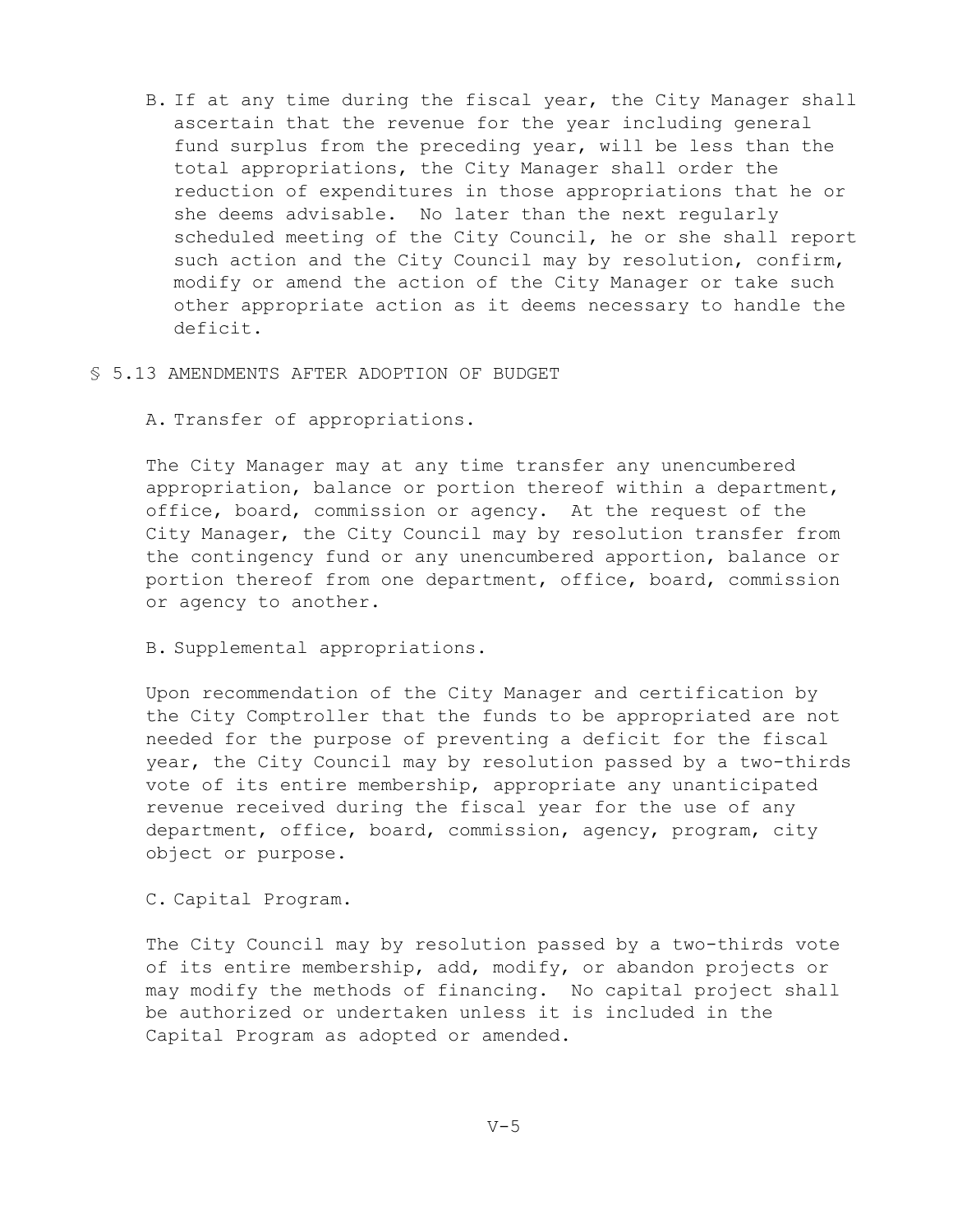§ 5.14 ADDITIONAL POWERS OF CITY COUNCIL OVER FINANCIAL AFFAIRS OF THE CITY

Notwithstanding any of the foregoing provisions, the City Council shall have the power to borrow money, to make additional appropriations and to exercise all other powers and control over the financial affairs of the City pursuant to the provisions of the Local Finance Law or other provisions of law. Except as otherwise provided by law, the City Council shall exercise the powers enumerated in this Section by resolution by a two-thirds vote of its entire membership.

## § 5.15 LAPSE OF APPROPRIATIONS

Any portion of an annual appropriation, except an appropriation for a capital improvement, remaining unexpended and unencumbered at the close of the fiscal year shall lapse. An appropriation for a capital improvement shall continue in force until the purpose for which it was made has been accomplished or abandoned; the purpose of any such appropriation shall be deemed abandoned if three years pass without any expenditure from, or encumbrance of, the appropriation.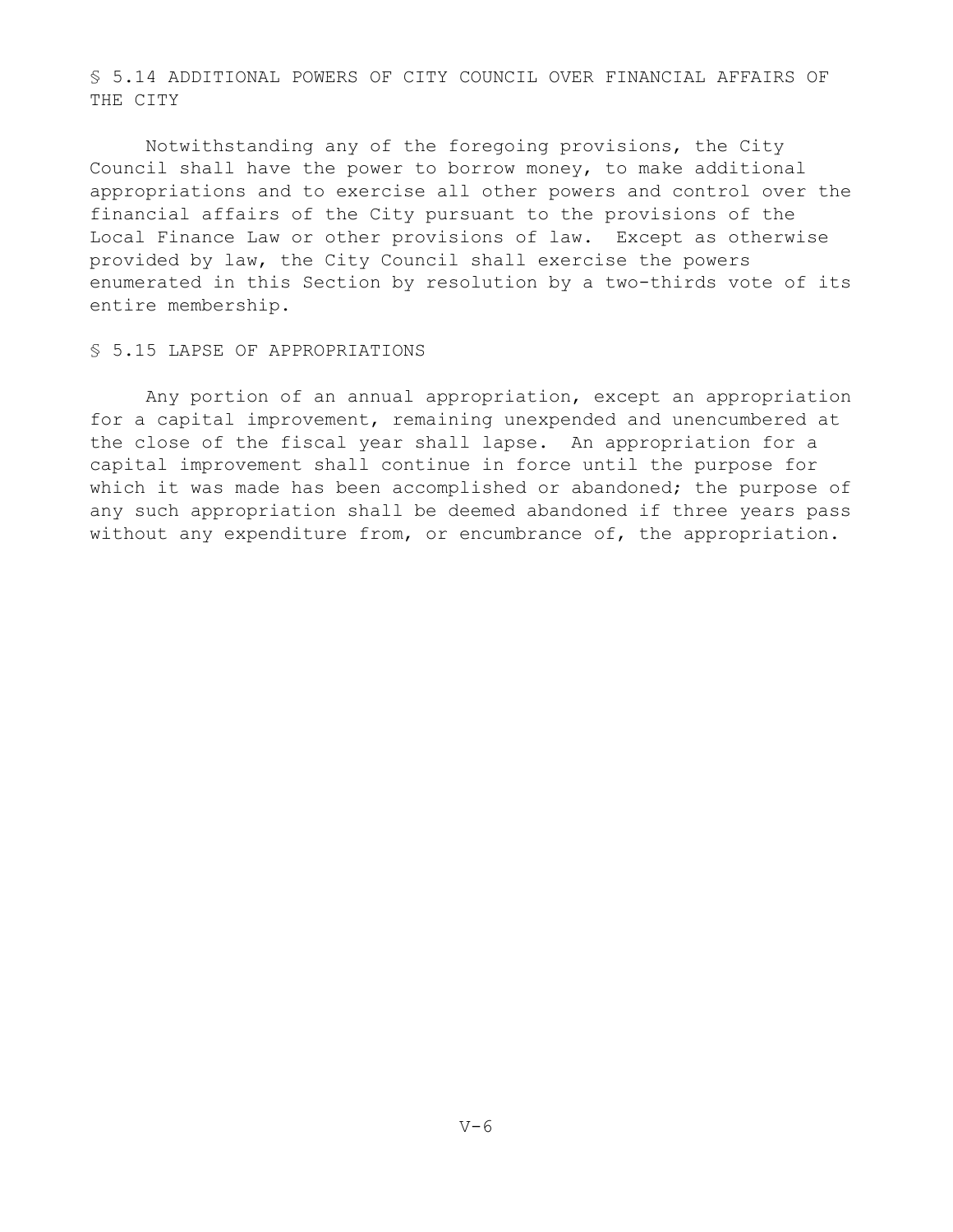# GENEVA CITY CHARTER ARTICLE VI FINANCIAL ADMINISTRATION

#### § 6.1 DEPARTMENT OF FINANCE

There shall be a Department of Finance which shall be headed by the City Comptroller. The City Manager shall appoint the City Comptroller. The selection of the City Comptroller shall be based on qualifications in the field of finance, accounting and budgeting. The City Comptroller shall appoint the Deputy City Comptroller, Assessor and all other officers and employees of the Department in accordance with the provisions of the Civil Service Law, rules and regulations and other provisions of this Charter and other laws applicable thereto. The City Comptroller shall be the chief fiscal officer of the City and shall have and possess all the powers and duties as such as provided in this Charter or other provisions of law.

§ 6.2 DUTIES OF THE CITY COMPTROLLER

The City Comptroller shall:

- 1. Have charge of the administration of all the financial affairs of the City except as otherwise provided in this Charter or other provisions of law.
- 2. Maintain and supervise the general accounting system of the City in accordance with the uniform system of accounts prescribed by the State Comptroller.
- 3. Examine and audit the accounts of all officers of the City and all persons indebted to the City, and certify the condition of such accounts prescribed and controlled.
- 4. Be responsible for the issuance of receipts to be used by all offices, departments, boards, commissions and agencies of the City.
- 5. Receive and have custody of all public funds belonging to the City.
- 6. Provide for the collection of all taxes, assessments, license fees and other revenue of the City for whose collection the City is responsible, except for those payable by law to other City departments or offices or as otherwise provided in this Charter or other provision of law.
- 7. Deposit all funds coming into his or her hands in such depositories as may be designated by resolution of the City Council, subject to the requirements of law as to depositories and their undertakings.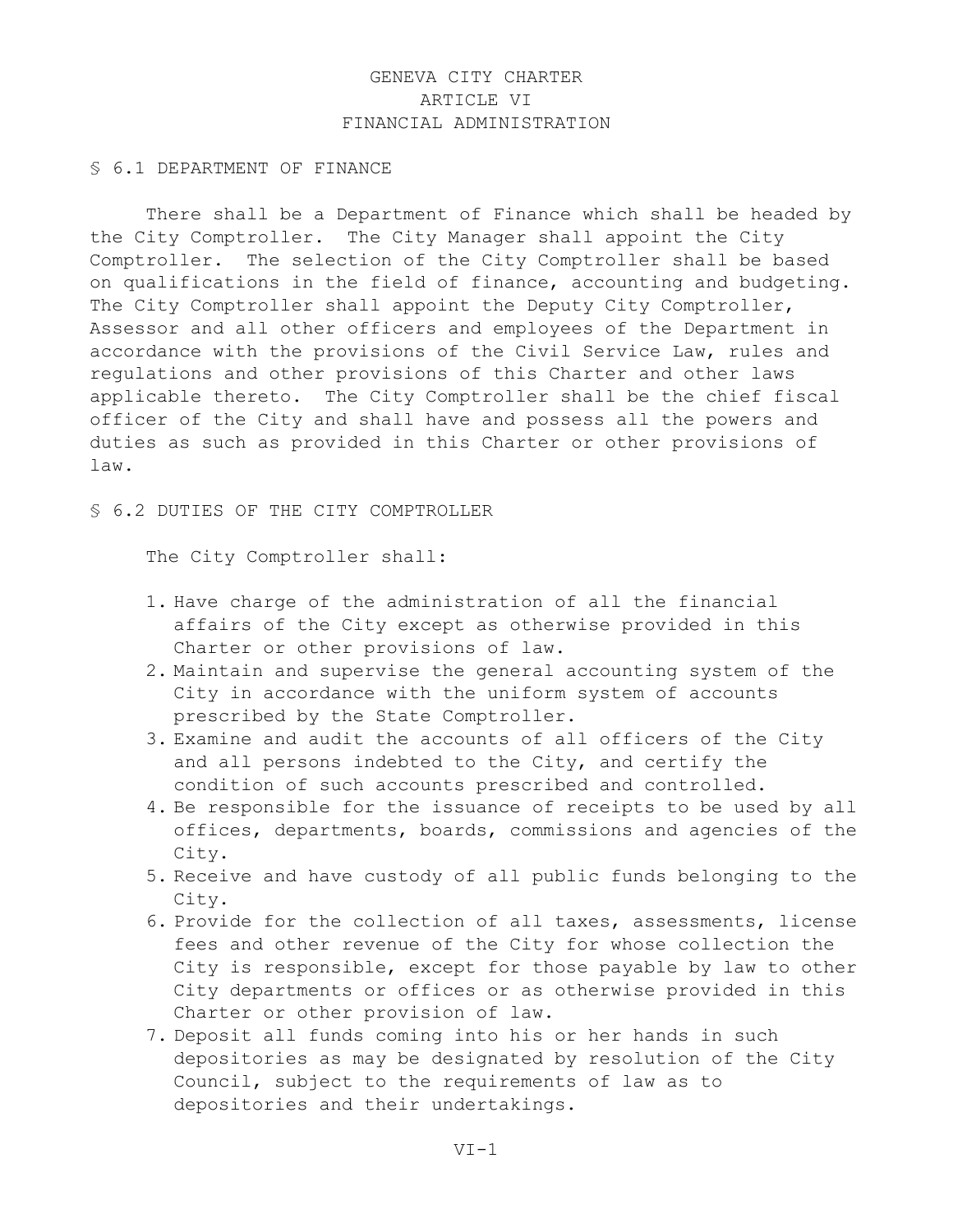- 8. Require reports of receipts and disbursements from all offices, departments, boards, commissions and agencies of the City at such intervals as he or she may deem it advisable or as otherwise required by law.
- 9. Have supervision over and be responsible for the disbursement of all City funds.
- 10. Submit the annual financial statement of the City to the State Comptroller and provide such other statements or reports as may be required from time to time by the City Manager, the City Council or as otherwise prescribed by law.
- 11. Have custody over the investment and management of all City funds unless otherwise provided in this Charter or other provision of law.
- 12. Monitor the contracting for and purchase of supplies, materials, equipment, and other services by any office, department, board, commission or agency of the City pursuant to rules and regulations established by the City Council or promulgated by the City Manager and except for professional and technical services and public works contracts. All purchases made and contracts executed by offices, departments, boards, commissions or agencies of the City shall be processed in accordance with the rules and regulations of the City Council, the City Manager and the City Comptroller. Purchases may be made in advance or in bulk amounts when such practice would result in economy or improved efficiency.

Under the supervision of the City Manager, the City Comptroller shall:

- a. Establish specifications for supplies, materials and equipment to be purchased by the City.
- b. Determine financial responsibility of all bidders for purchase contracts and such prerequisites for determining the qualifications of such bidders.
- c. Prescribe the time and period for which purchases are to be made.
- d. Under the supervision of the City Comptroller, the heads of City offices, departments, boards, commissions or agencies shall inspect or cause to be inspected all supplies, materials and equipment and if necessary, to cause tests to be made as soon as practicable after receipt of same and to determine if they comply with all requirements and specifications.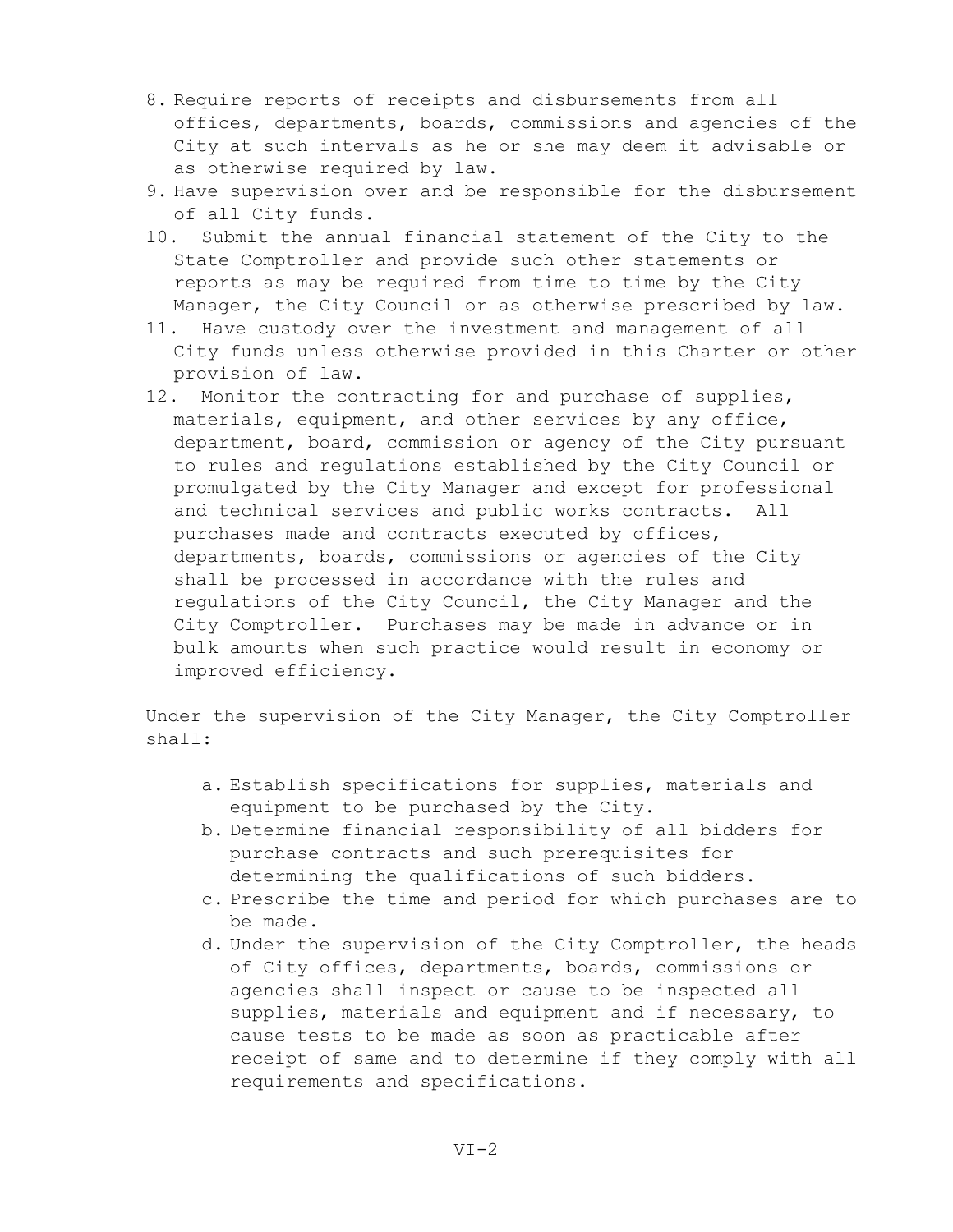- e. Transfer, with approval of the City Manager, to or between offices, departments, boards, commissions and agencies any supplies, materials and equipment or to sell same if determined to be unneeded, surplus or obsolete.
- f. The City Comptroller shall keep records of all purchases and of the ultimate destination or use of such material, equipment or supplies. The City Comptroller shall cause to be kept and inventoried all municipal property and it shall be the duty of each officer or employee having municipal property in his or her custody to keep an inventory of such property and to furnish a copy thereof to the City Comptroller on request.
- 13. Assist the City Manager in preparing the annual City budget and Capital Program.
- 14. Perform such other similar and related duties as may be assigned to him or her by the City Manager or the City Council.
- § 6.3 POWERS AND DUTIES OF THE DEPUTY COMPTROLLER
	- 1. Assist generally the City Comptroller in the performance of his or her duties.
	- 2. Perform such duties of the City Comptroller as hereinabove specified as may be directed by the City Comptroller.
	- 3. In case of absence, disability or vacancy in the office of the City Comptroller, to perform all of the duties and exercise all the powers of the City Comptroller.

## § 6.4 COMPETITIVE BIDDING

All purchases shall be made in conformity with the provisions of the General Municipal Law and such further and additional regulations as may be imposed by the City Council, the City Manager or the City Comptroller.

## § 6.5 CONTRACTS FOR PUBLIC WORKS AND CAPITAL IMPROVEMENTS

All contracts for Public Works and Capital Improvements shall comply with the provisions of the General Municipal Law, applicable Federal and State law, and such other and additional rules and regulations established by a City Council. All such contracts shall be awarded by a Committee of Award consisting of the City Manager, the Director of Public Works, the City Comptroller and the City Attorney. The City Comptroller shall advertise and open bids for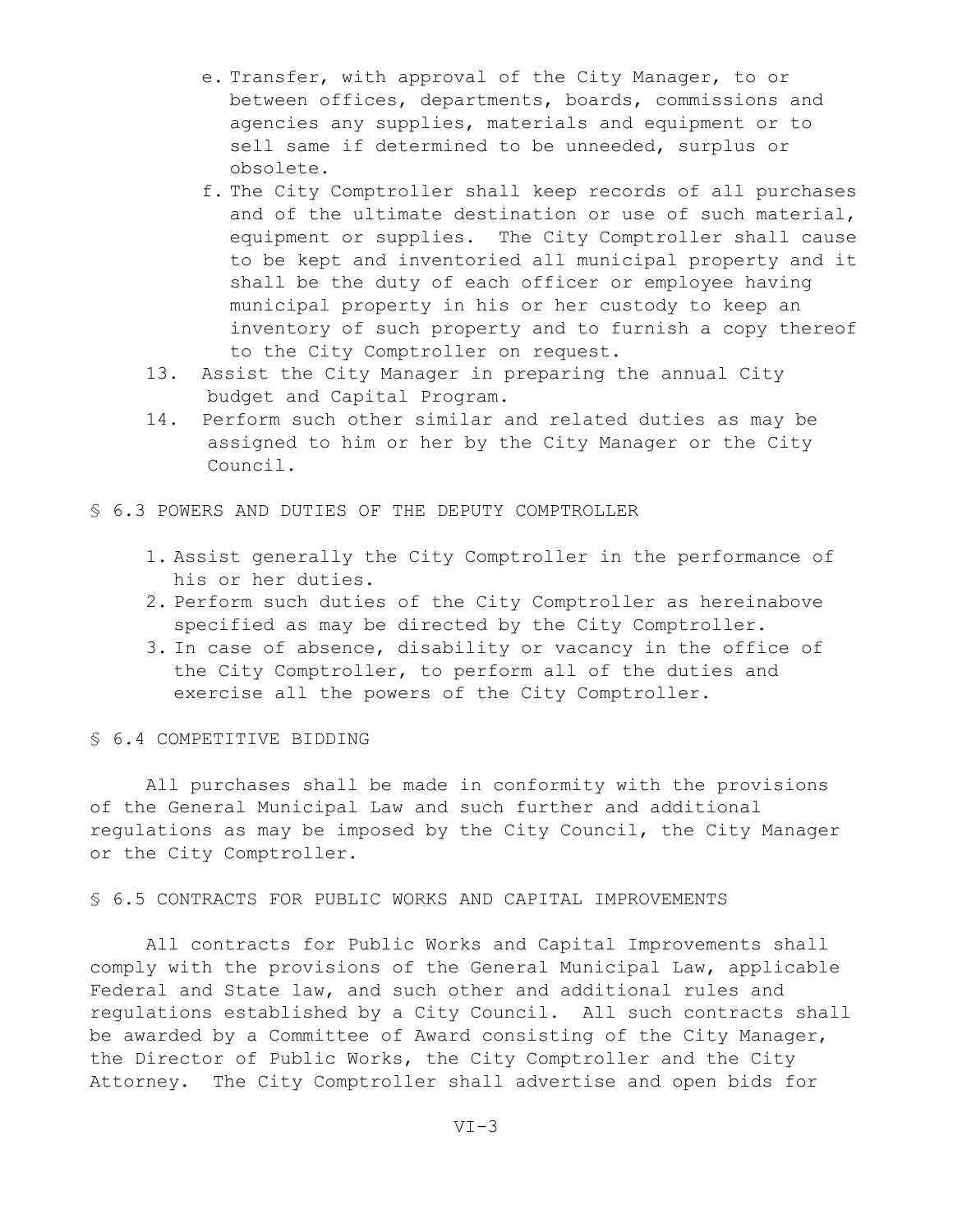Public Works and Capital improvements as directed by the Committee of Award pursuant to the General Municipal Law.

The Committee of Award shall have the duty and responsibility of making the award without prior authorization of the City Council provided that the contract price or the estimated cost of the public improvement does not exceed the monies appropriated therefor. Upon request of the Committee of Award, the City Council may appropriate additional monies to cover the amount of the contract price or the estimated cost of any capital project. For the purpose of this Section, the authorization by the City Council to borrow monies in accordance with the Local Finance Law shall be deemed an appropriation.

The Committee of Award in its discretion may reject any or all bids and order the readvertising for new bids or to recommend to the City Council that the Department of Public Works execute the work or improvement.

## § 6.6 AUDIT AND PAYMENT OF CLAIMS

- A. Except for small purchases as determined by the City Manager, every claim for the payment of money shall be in writing and itemized. The claim shall be certified by the claimant, or a duly authorized officer or agent, as true and correct, and that the amount claimed remains due, owing and unpaid. It shall also contain a statement that the service was actually rendered, the disbursement actually and necessarily made, the supplies or equipment actually delivered or other appropriate statement that the consideration has passed to the City. The City Comptroller may require claims to be verified. A written contract for the payment of money at stated amounts and at stated intervals shall be deemed a certified or verified claim, as required by the City.
- B. Every claim for the payment of money shall be audited by the City Comptroller or by such other officer or employee designated by him or her. No disbursement shall be made from any funds of the City except by check signed by the City Comptroller and countersigned by the City Manager.
- C. Approval of payment of the claim shall also be made in writing by the respective head of the various department, office, agency or other administrative unit of the City against whose account the claim is made.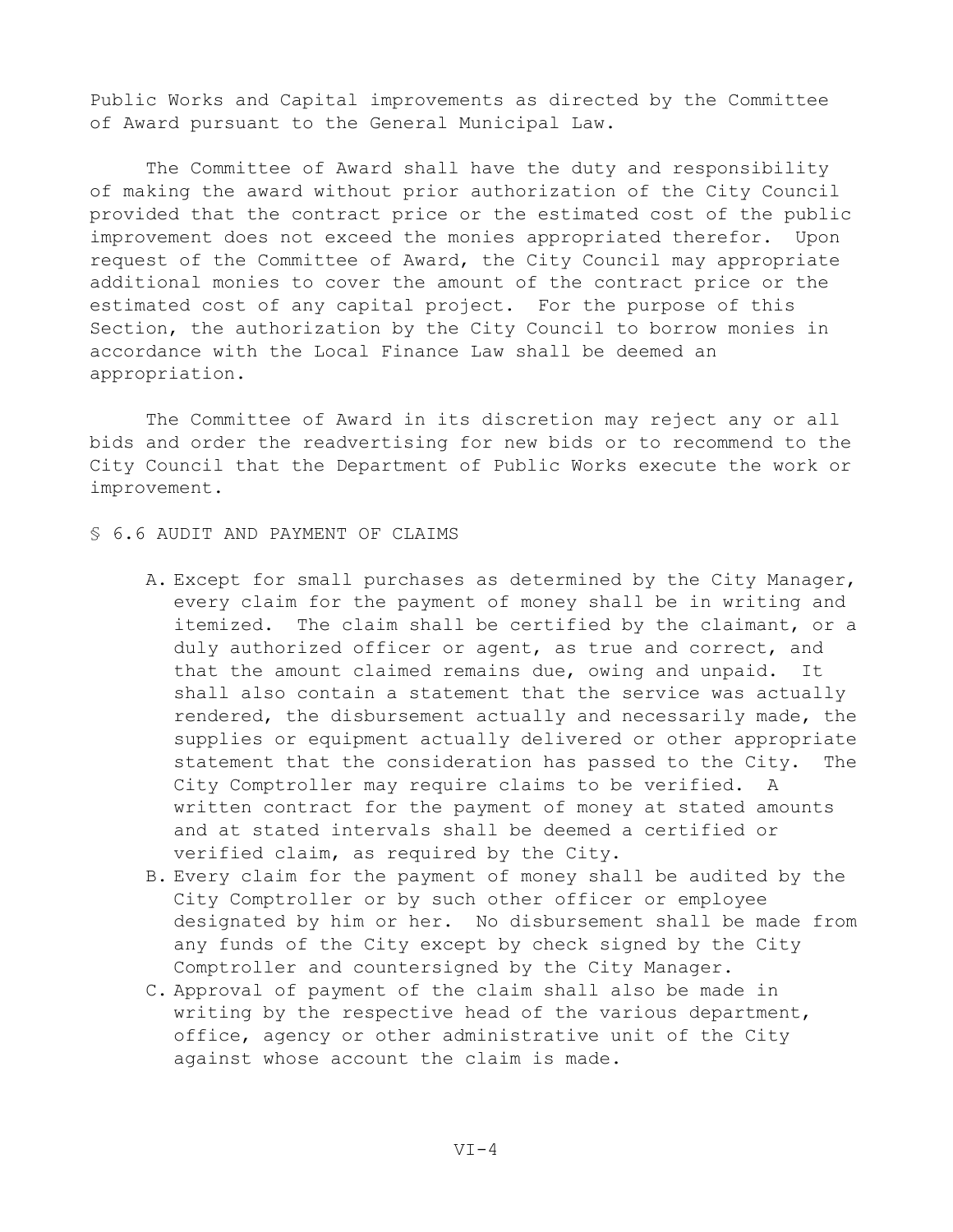### § 6.7 REQUISITIONS

- A. Except for small purchases as determined by the City Manager, all purchases made and contracts executed by the head of a department, agency, board, commission, office or other administrative unit whose appropriation is to be charged shall require the written authorization of the City Comptroller except as otherwise provided in this Charter.
- B. The City Comptroller may, under the direction of the City Manager, establish rules and regulations pertaining to the time, mode, form and other related matters for the procurement of supplies, materials, equipment and services.

## § 6.8 PETTY CASH FUND

Notwithstanding the foregoing provisions, the City Comptroller may establish a petty cash fund and may make payments therefrom prior to audit of claims, for purchases and disbursements certified by the head of a City office, department, board, commission or agency to be a valid claim. No payment from such fund shall be in excess of one hundred dollars (\$100.00) and in the event that said claim is disallowed after audit, the person certifying same shall be required to immediately reimburse the City and upon failure to do so, the amount of the claim shall be deducted from the salary of such person.

# § 6.9 ASSESSOR

The Assessor shall be appointed by the City Comptroller for an indefinite term. The Assessor shall meet all of the minimum qualification standards, as required by the Real Property Tax Law. Except as provided in this Section, he or she shall possess all of the duties and powers of an Assessor as provided in the Real Property Tax Law. The contract of the contract of the contract of the contract of the contract of the contract of the contract of the contract of the contract of the contract of the contract of the contract of the contract

## § 6.10 ASSESSMENT PROCEDURE

- A. Except as otherwise provided in this Charter, the assessment procedure shall be as prescribed by the Real Property Tax Law.
- B. The assessment roll shall be prepared in such form as may be prescribed by the State Board of Equalization and Assessment.
- C. The taxable status of real property shall be determined annually as of the first day of May.

Local Law #2 of the year 1991 established the following dates for assessment procedures: valuation date – January 1 taxable status date – May 1 filing of tentative roll – June 1 grievance date – 3rd Tuesday in June filing of final roll – Aug 1 [LL #2-1991, p.LL-55]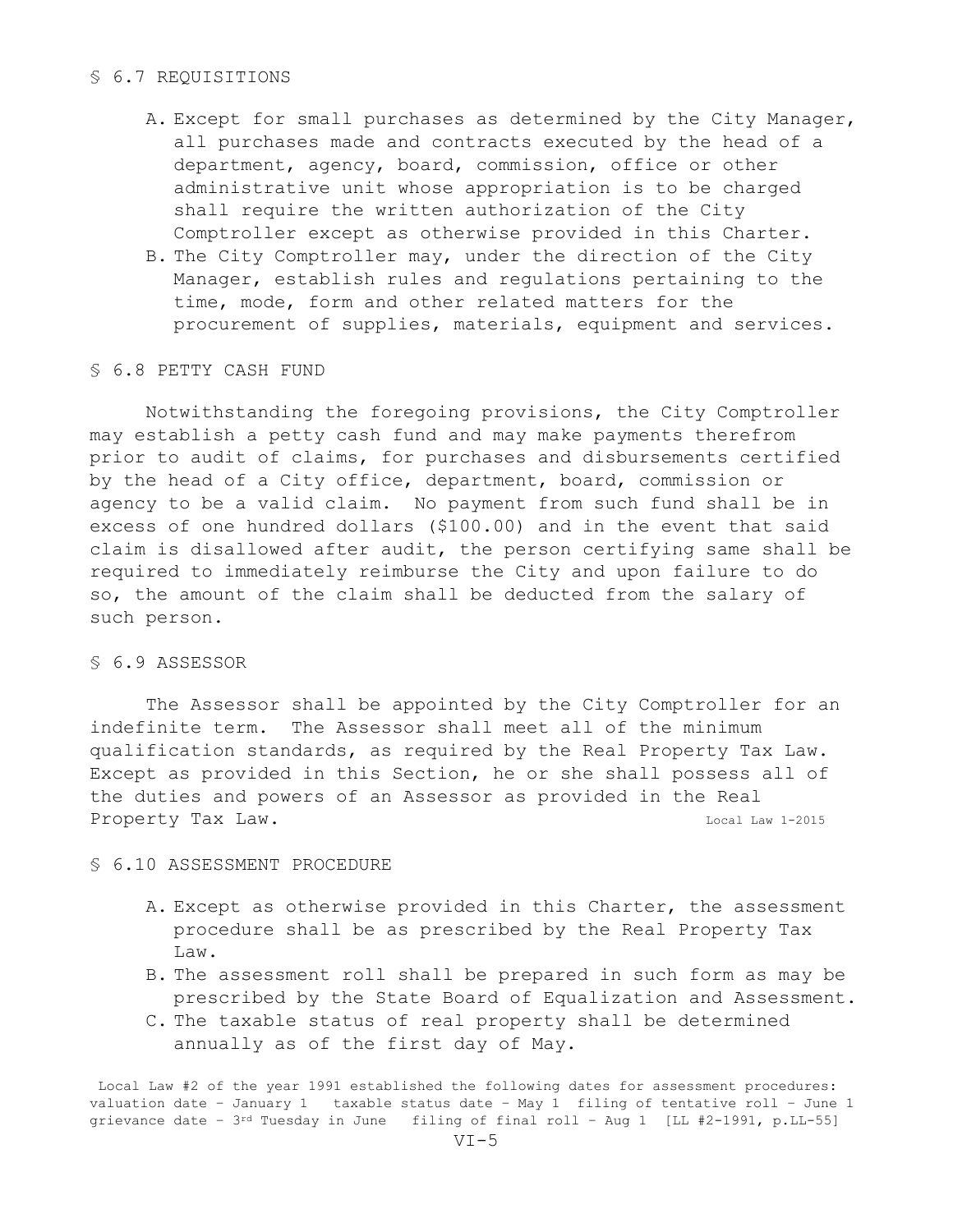### § 6.11 BOARD OF ASSESSMENT REVIEW

There shall be a Board of Assessment Review appointed by the City Council to consist of five (5) members in accordance with the Real Property Tax Law and shall have all the powers and duties as prescribed therein. Compensation for each member of the Board of Assessment Review shall be established by the City Council.

#### § 6.12 COMPLETION OF ROLL; EQUALIZATION

The Assessor shall revise and complete the role according to the determination of the Board of Assessment Review. Upon completion and certification of the role by the Assessor, the original role shall be filed with the City Comptroller. Certified copies of the role shall be filed in the office of the Board of Education of the City school district and on or before the first day in September, in the office of the Clerk of the Ontario County Board of Supervisors.

#### § 6.13 CORRECTION OF ASSESSMENTS

The City Council may correct any manifest error on an assessment upon the application of the interested party, his or her agent or attorney, and shall have power to remit the tax upon the excess evaluation if such tax has been paid and if the City Council deems that an injustice has been done. Such application shall be accompanied by a written certificate, signed and sworn to by the Assessor, stating that the valuation fixed was a clerical error and that the Assessor intended to fix a certain other valuation, and naming such intended valuation. The assessment as corrected by the City Council shall not be lower than the amount named in such certificate.

# § 6.14 COLLECTION OF CITY TAXES

The City Comptroller shall extend and apportion on the assessment roll City taxes as levied annually and shall prepare tax bills and accounts. After a warrant, under the seal of the City signed by the Mayor and the City Clerk, shall be annexed thereto, the City Comptroller shall proceed to collect from the several persons named, the sums specified in the roll. The City Comptroller shall publish a notice in the official newspaper once at least two weeks in advance stating that such taxes may be paid during each collection period, during business hours at locations designated by the City Comptroller. Such notice shall also state the collection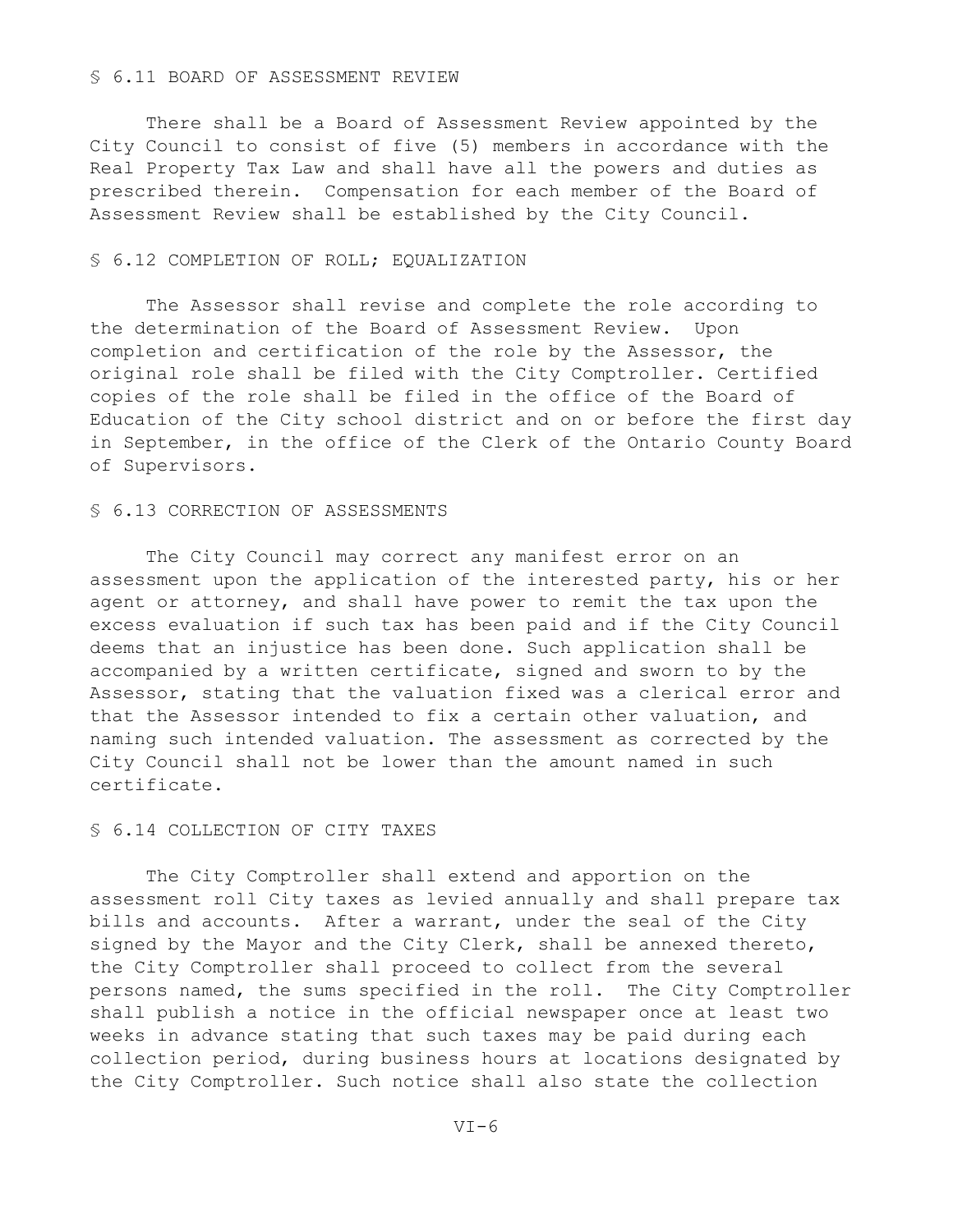period when taxes may be paid without penalty, and the penalties to be added thereto for the non-payment thereof. Every tax shall become a lien against the real estate affected thereby on the day when it becomes due and payable.

§ 6.15 LEVY OF COUNTY TAXES

A. Certification of County Taxes.

The Board of Supervisors shall annually equalize the assessments within the City of Geneva with the other cities and towns in the County and shall by resolution, apportion and direct the amount of tax to be levied in the City of Geneva for county and other lawful purposes. On or before the seventh day of December in each year, the Board of Supervisors shall file with the City Clerk of the City of Geneva a certified copy of such resolution under the seal of the County.

B. Levy by City Council.

The City Council shall, by resolution adopted at a general or special meeting held on or before the seventh day of December in each year or as soon thereafter as practicable, cause to be raised by general taxes upon all the taxable property within the City, according to the valuation upon the last completed assessment roll, the amount of taxes apportioned to the City as certified to the City Clerk by the Board of Supervisors.

C. Collection of County Taxes

The City Comptroller pursuant to the resolution of the City Council shall immediately extend and apportion such County taxes on the original assessment roll, pursuant to a warrant under the seal of the City, and signed by the Mayor and the City Clerk, and the City Comptroller shall proceed to collect from the several persons named the sums specified in the roll. The City Comptroller shall publish a notice in the official newspaper once each week for two successive weeks stating that such taxes may be paid during each collection period during business hours. Such notice shall also state the collection period when taxes may be paid without penalty, and the penalties to be added thereto after non-payment thereof. Every tax shall become a lien against the real estate affected thereby on the date when it becomes due and payable.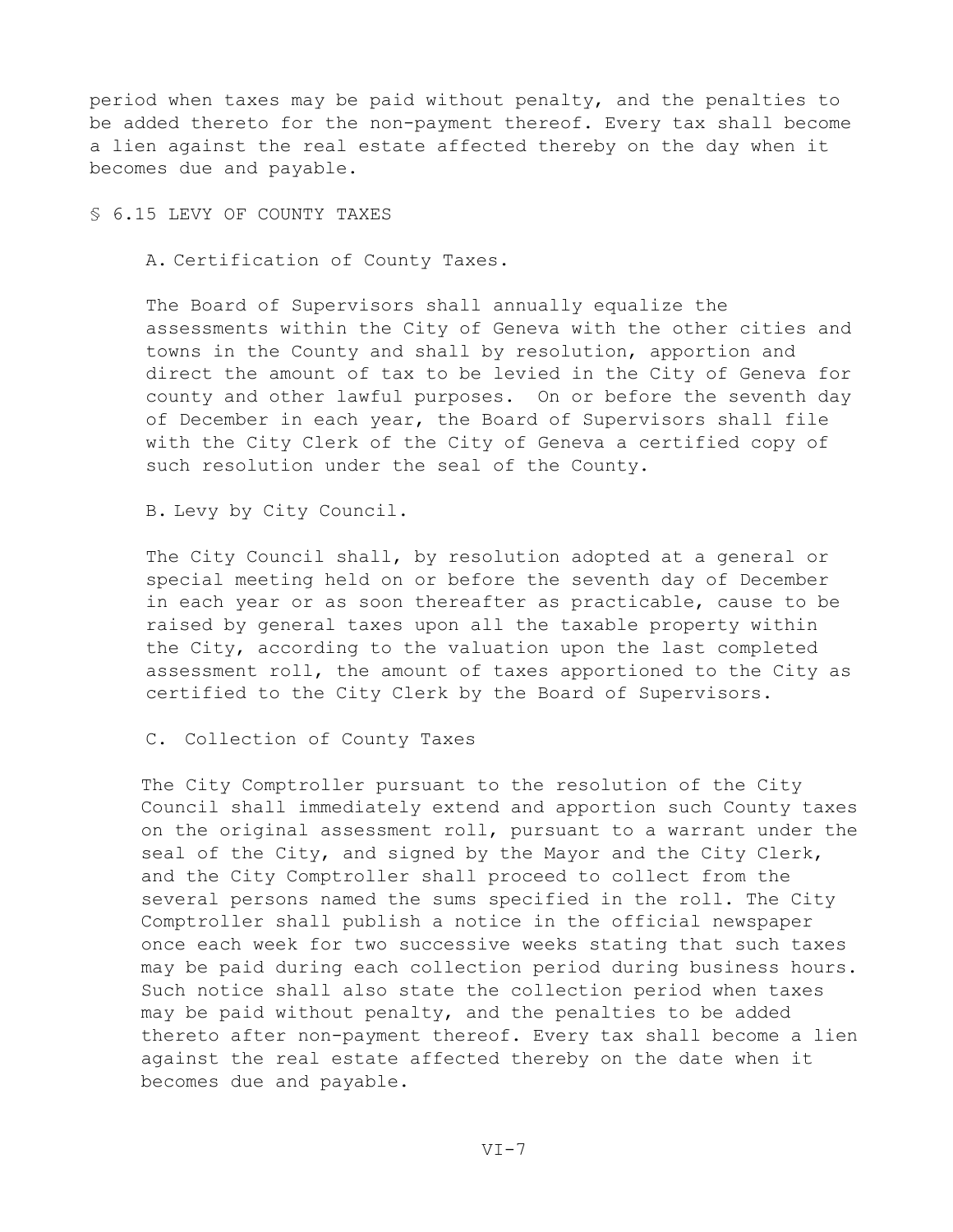### § 6.16 COLLECTION PERIOD AND PENALTIES

 City taxes and taxes directed to be levied by the Board of Supervisors of Ontario County for county and other lawful purposes in the City of Geneva, of each fiscal year, shall be due and payable in two equal installments during the business days of the months of January and May of each year, which are hereby defined as the collection periods. Whenever the last day to pay taxes without penalty falls on a Saturday, Sunday or a legal holiday, such taxes may be paid without penalty on the next business day. If any installment of such tax shall not be paid when due as hereinabove provided, such installment shall become delinquent. Thereupon, a penalty of one per centum shall be added to the unpaid installment and an additional one per centum shall be added thereafter for each additional month or fraction thereof. Any person may pay the total amount of any such tax for which he or she is liable at the time when the first installment shall be payable.

## § 6.17 PARTIAL PAYMENTS

 The City Comptroller shall accept partial payments from any taxpayer at any time for any unpaid tax due to the City or for which the City is the collection agent or responsible for the collection of such taxes, provided all the accrued interest and penalties on the part so paid are also paid, and all taxes levied earlier on the same property, together with all the accrued interest and penalties thereon, have been paid or are paid at the same time. Such partial payment shall not serve to extend the period of tax delinquency beyond that provided by law, and no payment shall be less than twenty-five per centum of the original tax. Thereafter interest and penalties shall accrue only on the unpaid balance, but such unpaid balance shall be subject to all the provisions for enforcement of collection that apply to other unpaid taxes.

### § 6.18 SETTLEMENT OF COUNTY TAXES

 It shall be the duty of the City Comptroller to pay the County Treasurer at the end of each month all the moneys the City Comptroller shall have received for taxes for state and county purposes and if the full amount of such taxes, as required by the Board of Supervisors, shall not have been paid to the County Treasurer on or before the twenty-fifth day of August, then it shall be the duty of the City Comptroller to pay such deficiency with any moneys available therefor; and thereafter all such unpaid state and county taxes shall belong to the City and shall be enforced and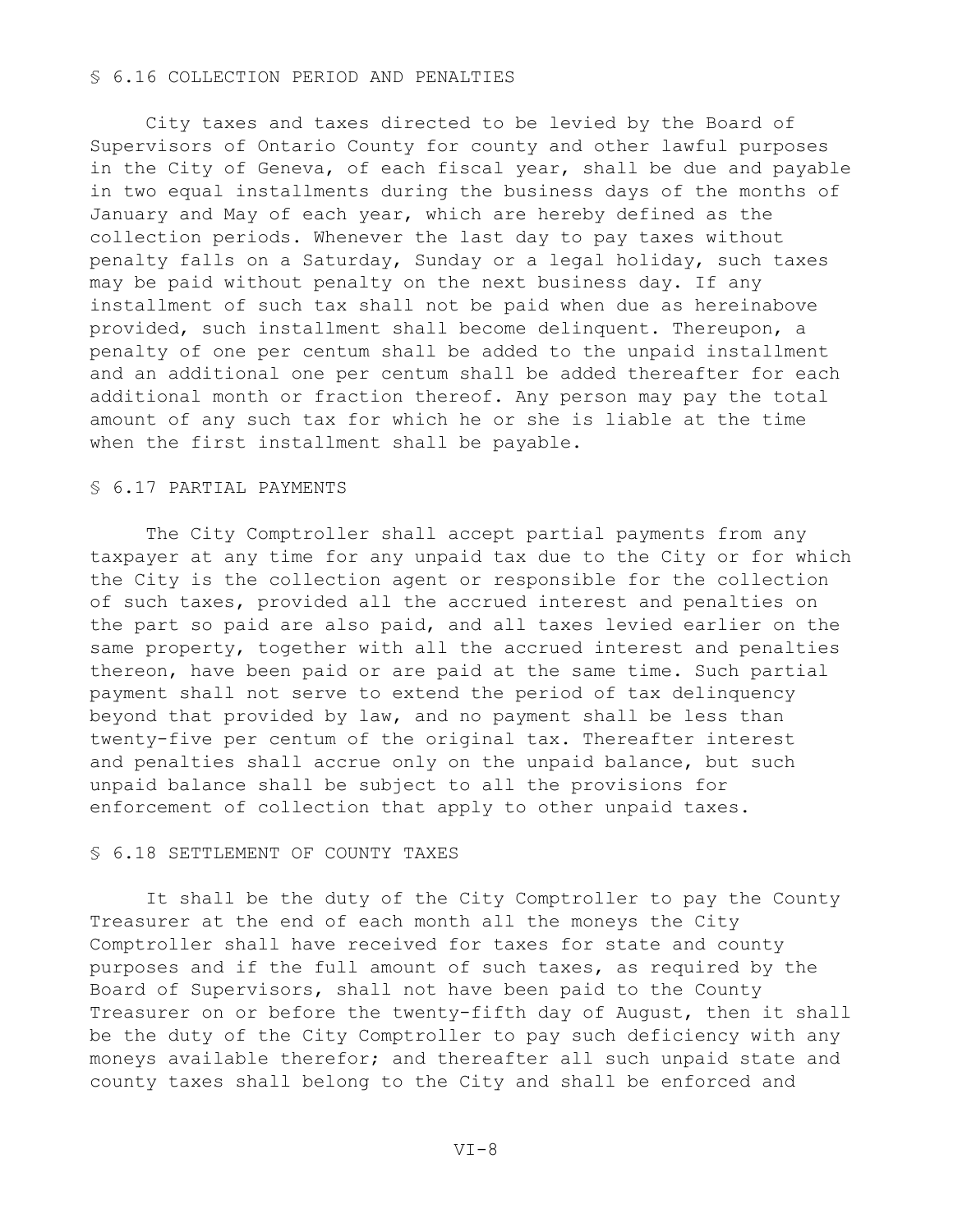collected in the same manner provided for City taxes. The City Comptroller shall not be required to make any return of unpaid taxes to the County Treasurer, or to surrender the roll or warrant to him or her.

## § 6.19 COLLECTION OF WATER BILLS

 The City Comptroller shall prepare and issue bills quarterly or for such other periods as the City Council may provide, for water sold within and without the City and other charges and the City Council shall provide for penalties for delinquent payments. Water bills shall be a lien upon real estate until paid and every delinquent water bill maybe collected in the same manner as provided in this Charter for the collection of taxes.

# § 6.20 ACTION FOR RECOVERY OF TAXES

 On or before the last day in December in each year, the City Comptroller shall make a list of all real estate upon which there are unpaid taxes, assessments, water bills, or charges for which a tax sale has not been held previously, except property which shall have been bid in by the City Comptroller at a tax sale and which shall not have been redeemed and upon which the City owns and holds the lien so bid in. All taxes, assessments, water bills, or charges remaining unpaid at the close of the fiscal year may be sued for by the City and recovered in an action against any person or corporation liable therefor, but a judgement in such action in favor of the City shall not operate to release any lien of such tax or assessment until satisfied.

## § 6.21 SALE OF LAND FOR TAXES

Whenever any such tax, penalty, or interest shall remain unpaid on the 1<sup>st</sup> day of December next after the tax is levied, the City Comptroller shall proceed to advertise and sell the parcel of land upon which the same was imposed, for the payment of such tax, together with the penalty or interest that may be due thereon at the time of the sale, and any expense incurred in procuring an abstract of title, survey, map and advertising such parcel for sale.

### § 6.22 NOTICE OF TAX SALE

A. The City Comptroller shall place in the official newspaper of the City once a week for six successive weeks, a list or statement of the parcels of land charged with any unpaid tax, penalty, or interest, together with a notice that each of said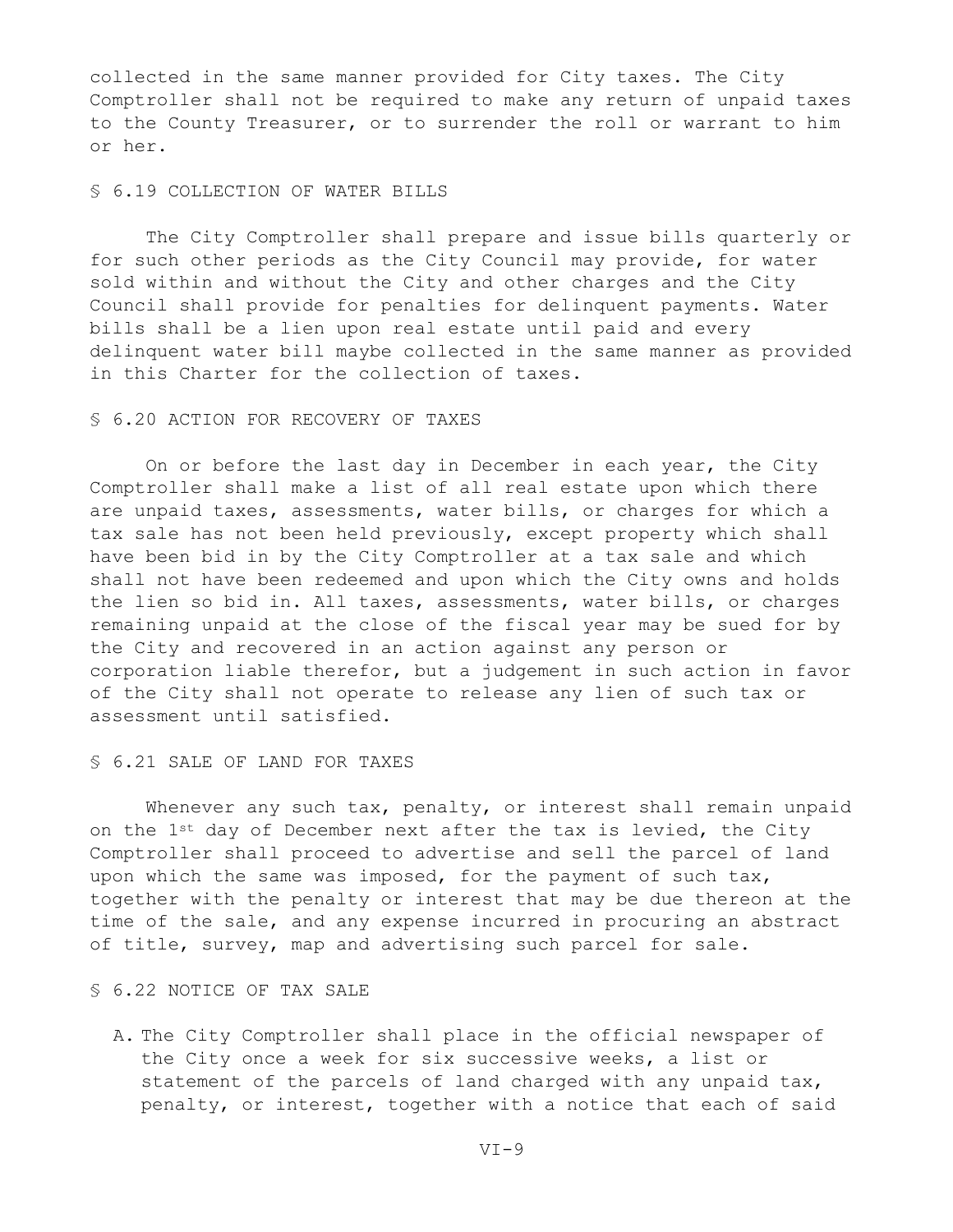parcels of land will on a day within 10 days after the expiration of said six weeks, to be specified in said notice, be sold at public auction at a time and place in the City therein specified to discharge the tax, penalty or interest and expenses aforesaid which shall be due thereon at the time of the sale.

- B. Each parcel of land so advertised to be sold shall be designated by the name of the owner or occupant thereof as it appears on the assessment roll, the address, street number if any, and the block and lot numbers, which designation shall be sufficient description of such parcel.
- C. On the day and time and place stated in the notice, the City Comptroller shall commence the sale of said parcels of land and shall continue the sale from day to day until all have been sold.
- D. If the City Comptroller shall be unable to attend the sale, the Deputy City Comptroller shall conduct the sale.
- E. Affidavits of publication of all notices shall be recorded and filed each year in the office of the City Clerk and copies of such affidavits shall also be filed with the County Clerk. Such affidavits shall be presumptive proof of such publication in all the Courts of this State.

### § 6.23 PURCHASE FOR CITY; CERTIFICATE OF SALE

 The purchasers shall pay the amounts of their respective bids to the City Comptroller immediately after each parcel shall be struck off. In case a purchaser shall fail to pay the amount of his or her bid, as herein prescribed, the City Comptroller shall forthwith offer the parcel for sale again, and proceed as though it had not been struck off. Should there be no bid of the amount due on any lot or parcel of land to be sold, then the City Comptroller shall bid it in for the City. As soon as practicable after the sale, the City Comptroller shall prepare and execute in triplicate, a certificate of sale describing the parcel purchased by a brief general description of the location, stating the fact of the sale, the name of the purchaser, the sum paid, the amount due thereon at the time of the sale, the name of the person or persons against whom the tax was assessed, and the name of the reputed owner thereof. One of the duplicates shall be delivered to the purchaser, or in the case the parcel was struck off to the City, then it shall be retained by the City Comptroller. The City Comptroller shall deliver the other duplicate certificate to the County Clerk who shall record and file it in the same manner as deeds are required by law to be indexed. The County Clerk shall be entitled to receive a fee for each certificate so filed and recorded, which fee shall be paid by the City Comptroller and shall be part of the expenses of the sale of the parcel.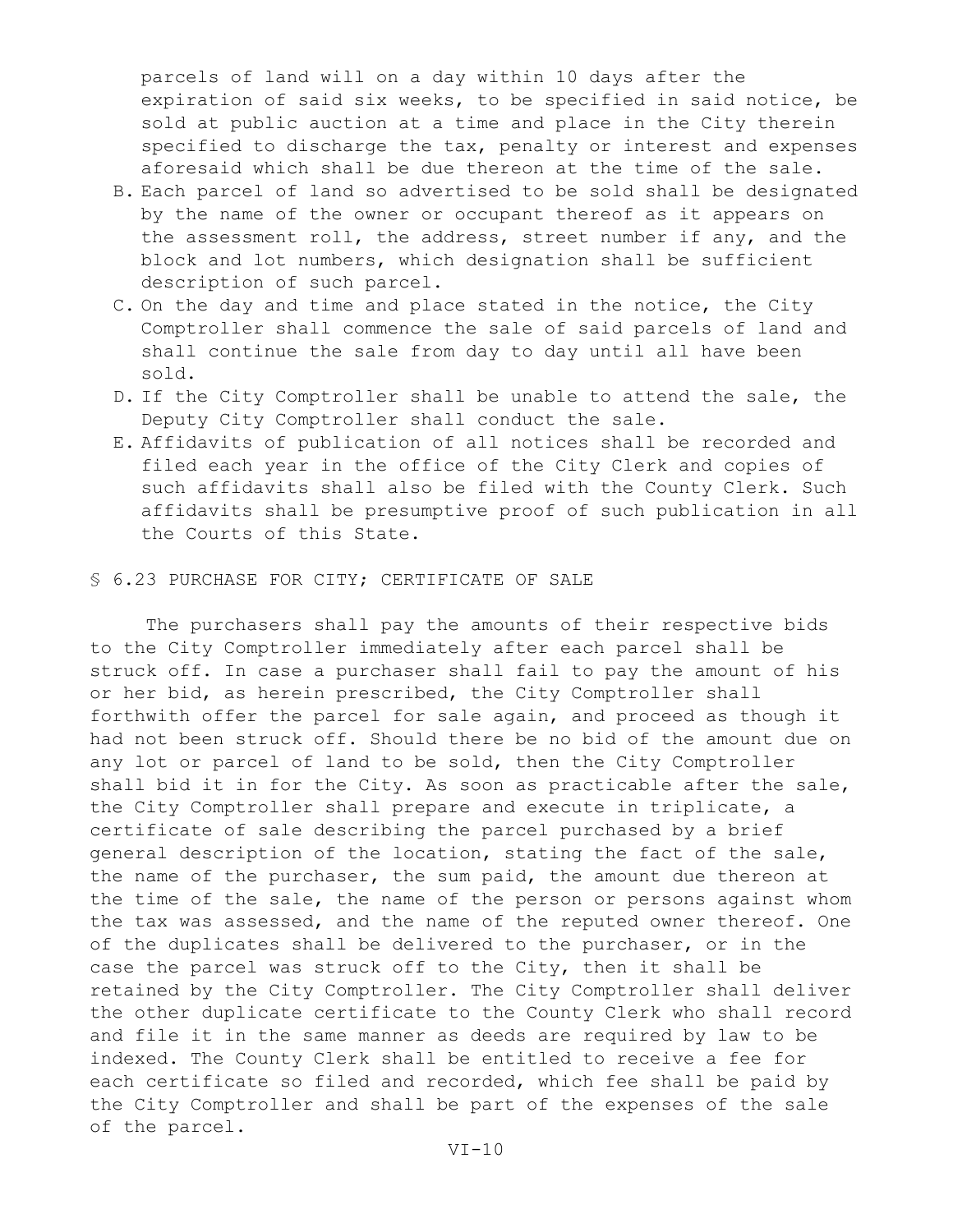### § 6.24 PROCEEDS OF SALE

The proceeds of the sale of each parcel, other than those struck off to the City, shall be applied to the payment of the expenses of the sale as herein provided, and the extinguishment of the tax, penalty or interest for which it was sold. If there shall be any surplus, the City Comptroller shall hold it until the owner shall redeem it from the sale as herein provided, and the City Comptroller shall pay such owner the surplus. In all other cases, the City comptroller shall hold the surplus until after the period of redemption shall have expired, and then the City Comptroller shall pay such surplus, and the person or persons entitled thereto shall be ascertained in the same manner and by the same proceedings as in the case of surplus on statutory foreclosure of a mortgage on real estate.

## § 6.25 REDEMPTION OF LANDS

The owner of, or any person interested in or having a lien upon, any parcel of real property sold for taxes may redeem the same from the tax sale at any time within two years from the day of sale and until and during the last day for redemption fixed by the notice published as hereinafter provided. He or she shall pay to the City Comptroller, for the use of the purchaser or his or her assigns, the sum mentioned in the certificate of tax sale with interest thereon at the rate of ten percentum per annum from the day of sale, together with any tax, assessment or water bill upon the parcel that the purchaser or his or her assigns may have paid between the day of sale and the day of redemption, with interest upon such tax, assessment, or water bill from the time of payment, and expenses of publishing any notice to redeem.

### § 6.26 PUBLICATION OF NOTICE

 After the expiration of one year and nine months from the sale of the real property for unpaid taxes, the City Comptroller shall place in the official newspaper of the City once in each of six successive weeks, a notice containing a list of the parcels of real property sold for taxes more than one year and nine months previously and not redeemed, describing each parcel in such notice as they were described in the notice of sale. The notice shall state the date of the tax sale, and the amount necessary for redemption calculated to the last day, and that unless the parcels of real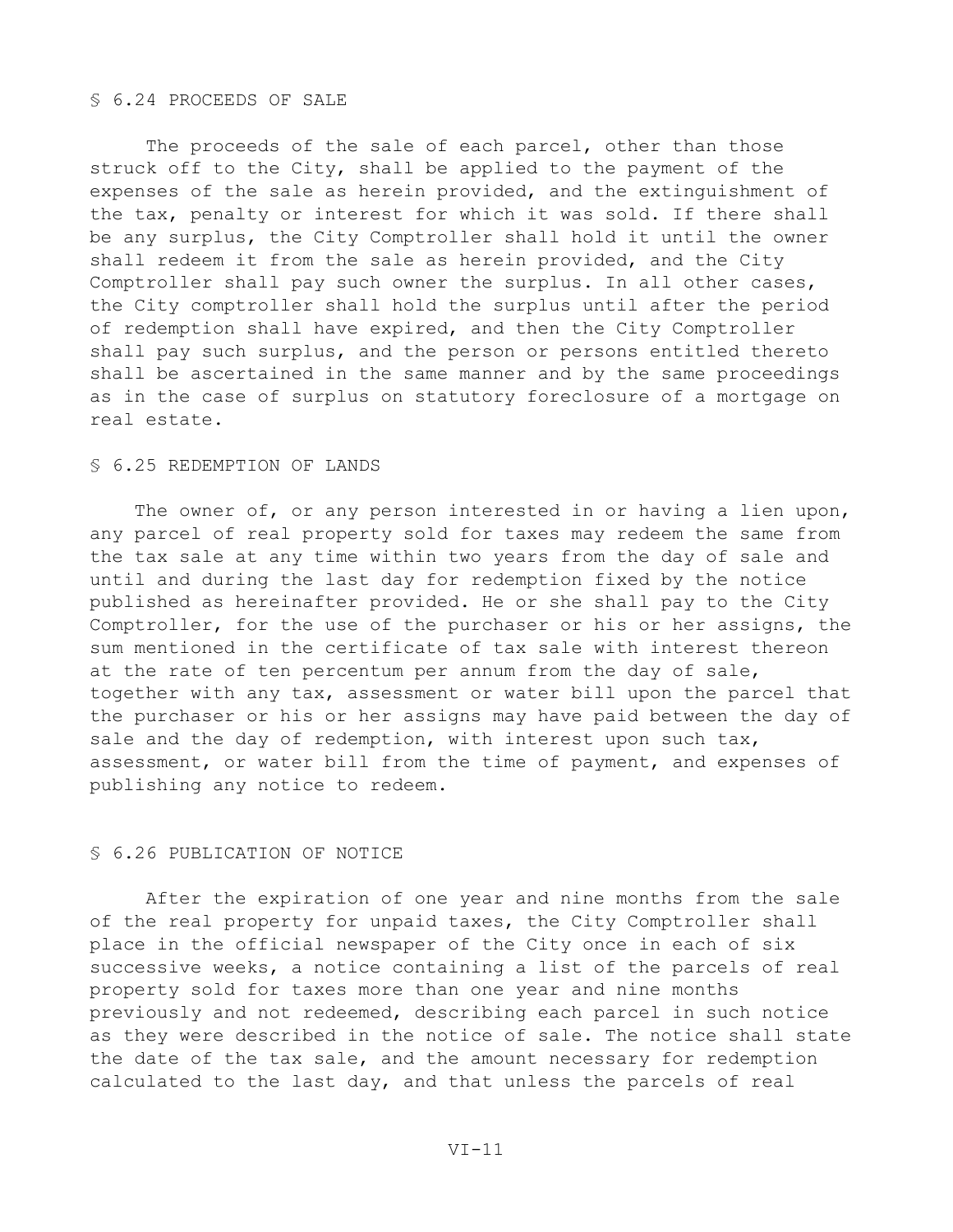property therein described are redeemed on or before a certain date, at least two years subsequent to the day of the tax sale and at least 6 weeks subsequent to the first publication of notice of sale, they will be conveyed to the respective purchasers at the tax sale. The publication of such notice shall bar and preclude any and all persons except the purchaser on such sales, or his or her heirs or assigns, from claiming any interest in or lien upon any parcel of real property described in such notice, or any part thereof, in case the same shall not be redeemed as herein provided on or before the last day for redemption stated in the notice.

# § 6.27 CONVEYANCE TO PURCHASER

If any parcel of real property sold at tax sale shall not be redeemed as herein provided, the City Comptroller, immediately after the expiration of the last day for redemption, shall execute and deliver to the purchaser, his or her heirs and assigns or to the City and its assigns, if the City is the purchaser, a deed of conveyance of the real property so sold, which deed shall contain a description of such parcel of real property and shall state the name of the reputed owner thereof at the time of the tax sale as it appears in the certificate of such sale. Such deed shall vest in the grantee an estate in fee, subject only to the lien, if any, of unpaid taxes, assessments or water bills thereon. The City Comptroller shall, at the time of delivery of the deed, demand and receive from the purchaser of each parcel of real property so conveyed, except the City, the cost of publishing the notice to redeem herein provided.

# § 6.28 EXECUTION AND RECORD OF DEED; PRESUMPTION OF REGULARITY

Every such deed of conveyance shall be executed by the City Comptroller under his or her hand and seal of the City and the execution thereof shall be acknowledged by him or her as provided by law so that said deed may be recorded. Every such deed shall be presumptive evidence that the sale and all proceedings prior thereto, from and including the assessment of real property sold, were regular and in accordance with the provisions of law relating thereto and that all notices required by law to be given previously to the time allowed for redemption were duly given according to law. After two years from the date of such deed such presumption shall be conclusive.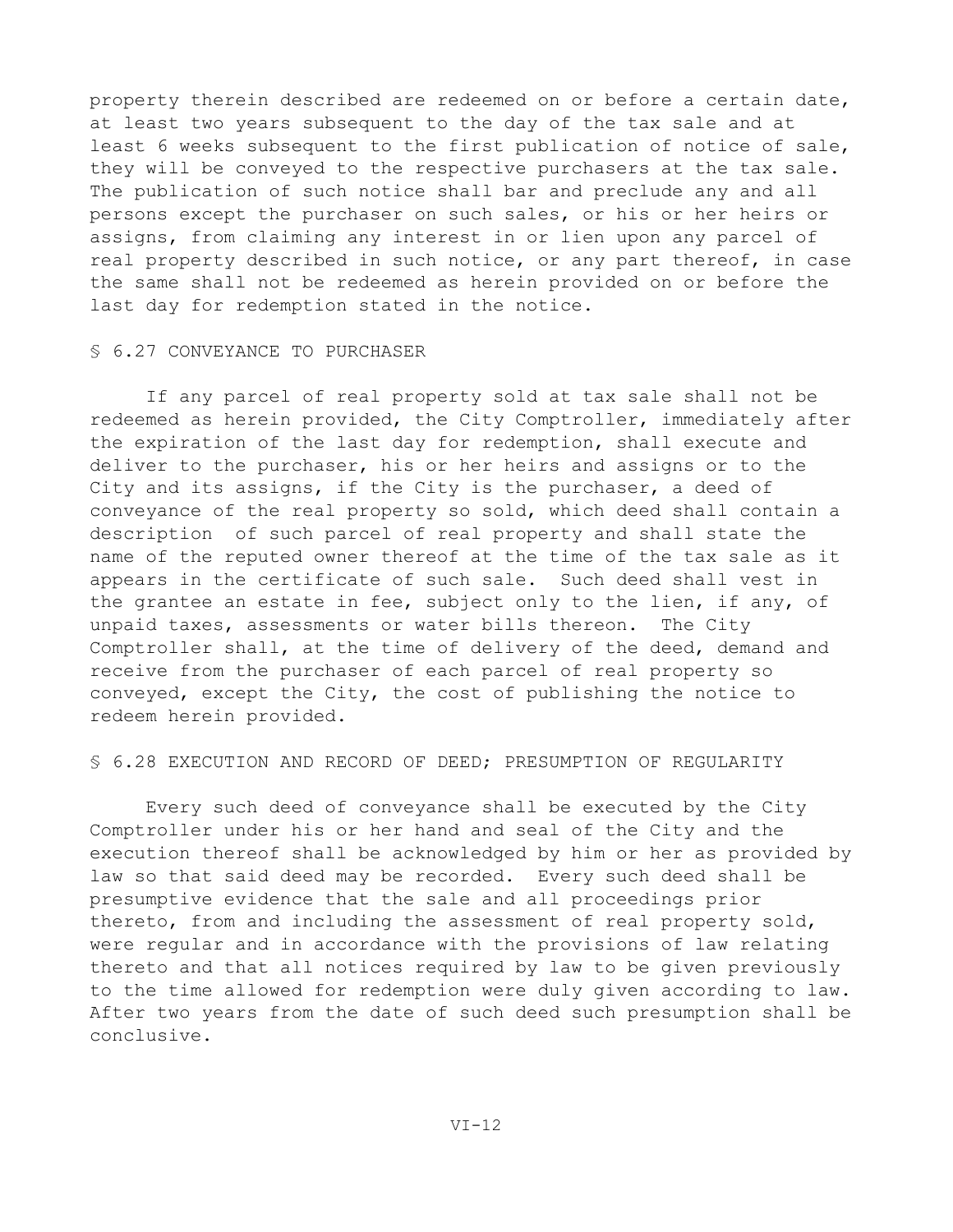#### § 6.29 OBTAINING POSSESSION OF LANDS

The said grantee or his or her assigns or the City or its assigns, as the case may be, shall be entitled to have and possess the granted lands from and after the execution of such conveyance, and may cause the occupants of such lands to be removed therefrom and the possession thereof delivered to them, in the same manner and by the same proceedings and by and before the same officers as in the case of a tenant holding over after the expiration of his or her term without permission of his or her landlord.

## § 6.30 REFUNDING OF PURCHASE MONEY

Whenever any grantee under any sale shall be unable to obtain possession of the lands conveyed to him or her by reason of any error or irregularity in the assessment of any person or property, in the levying of a tax, or in any proceedings for the collection of any tax, the City Council shall refund to the purchaser the money so paid with interest, the same to be audited and paid as other City charges.

#### § 6.31 CITY LAND EXEMPT FROM TAXES

After the City shall have acquired the title to any lands sold for taxes, such lands shall be exempt while owned by the City from all taxes including City School District taxes. Whenever a sale of any lands belonging to the City shall be made, the City Comptroller shall forthwith notify the Assessor thereof, and in case the sale shall be made before the first day of August, the Assessor shall add the same to the assessment roll.

## § 6.32 SALE OF LAND FOR UNPAID ASSESSMENTS AND WATER BILLS

Whenever any assessment, water bill, charge, or other lien upon real estate, except taxes, shall have remained unpaid beyond the period prescribed by law or ordinance, the City Comptroller shall forthwith proceed to advertise and sell the land upon which such lien exists in the same manner as in case of unpaid taxes and all the provisions of this Article as to such sales shall apply to sales under this Section.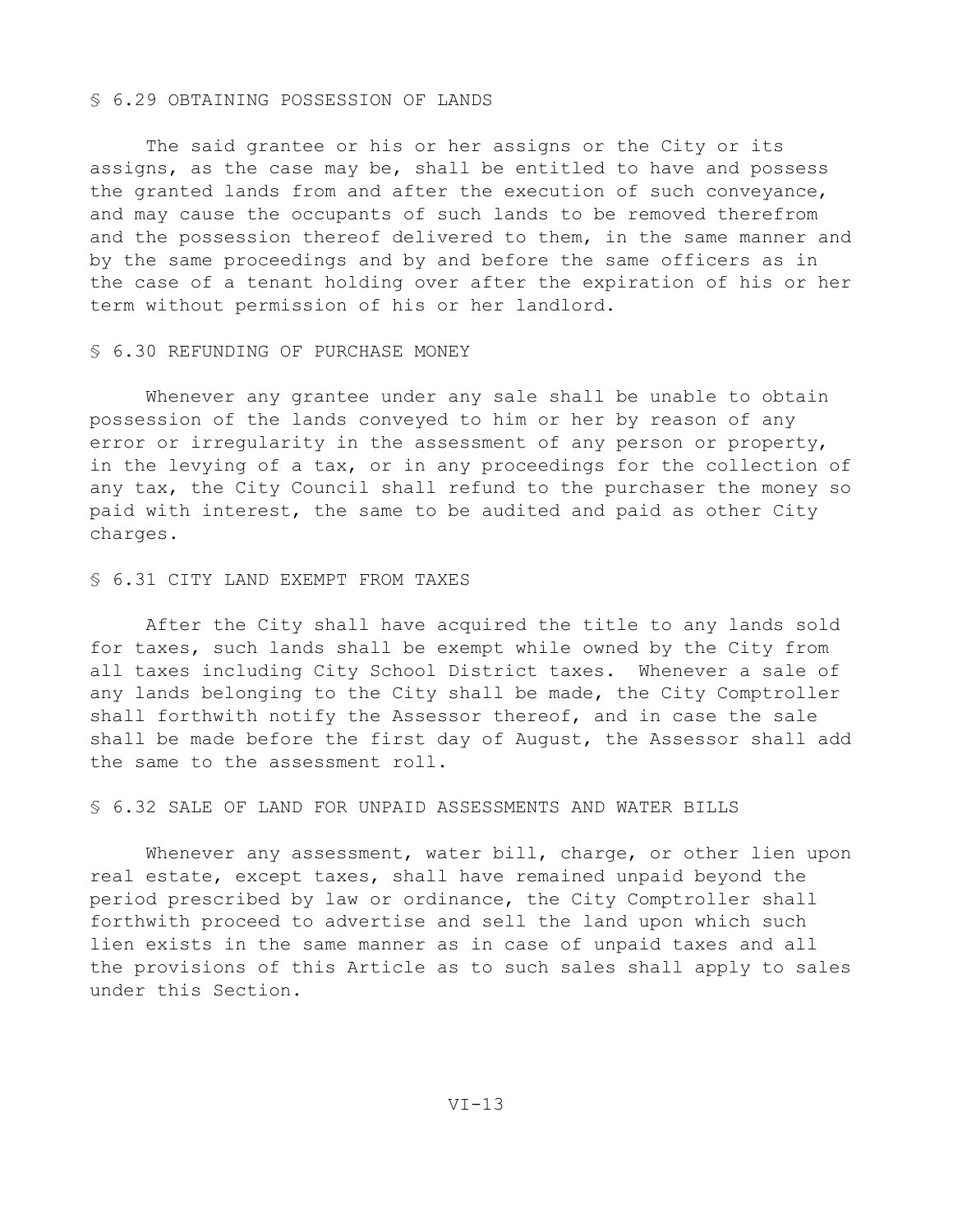## § 6.33 RECEIPT UPON REDEMPTION

In case of the redemption of any lands sold for taxes, as herein provided, by the person who was the owner thereof at the time of the sale, the City Comptroller shall give such owner a receipt for the amount paid by him or her to effect such redemption. On the production of such receipt by such owner to him or her, the County Clerk shall cancel the item on the certificate of sale.

#### § 6.34 ENFORCEMENT OF DELINQUENT TAXES; ALTERNATE PROCEDURE

The procedure for the enforcement of the collection of delinquent taxes, assessments, water bills, and charges hereinbefore provided shall not be exclusive. The City may enforce tax liens pursuant to any procedures authorized by the Real Property Tax Law.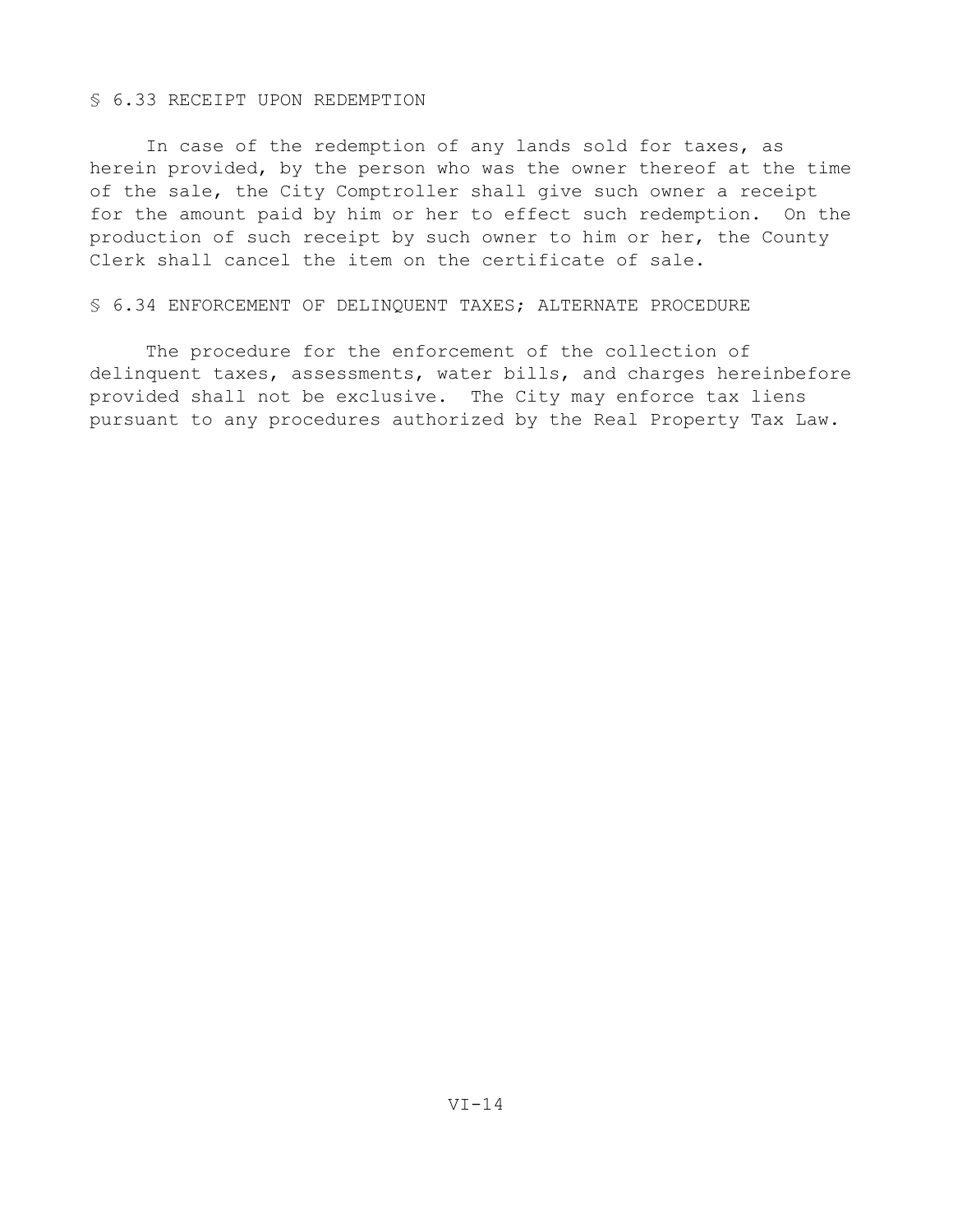GENEVA CITY CHARTER ARTICLE VII OTHER CITY OFFICERS

# § 7.1 CITY CLERK

 The City Clerk shall be appointed by the City Council and shall hold office for an indefinite term and may be removed by majority vote of the full membership of the City Council. The City Clerk shall be the Clerk of the City Council and shall perform such other duties as are prescribed by this Charter, the City Council or by law.

§ 7.2 POWERS AND DUTIES

The City Clerk shall:

- 1. Be the official custodian of all records and the official seal of the City.
- 2. Receive, file, and index all books and papers as required by law or by the City Council.
- 3. Upon request and payment therefor of a fee as prescribed by the City Council, make certified copies of all records and documents in his or her possession or under his or her control.
- 4. Be the Registrar of Vital Statistics.
- 5. Appoint the Deputy City Clerk and any other officers or employees of his or her office.

§ 7.3 DEPUTY CITY CLERK

 The Deputy City Clerk shall be appointed by the City Clerk. The Deputy City Clerk shall:

- 1. Generally assist the City Clerk in the performance of his or her duties.
- 2. Serve as Deputy Registrar of Vital Statistics.
- 3. In case of absence, disability, or vacancy in the office of the City Clerk, perform all of the duties and exercise all of the powers of the City Clerk.
- 4. Perform such other and related duties as may be prescribed by the City Council.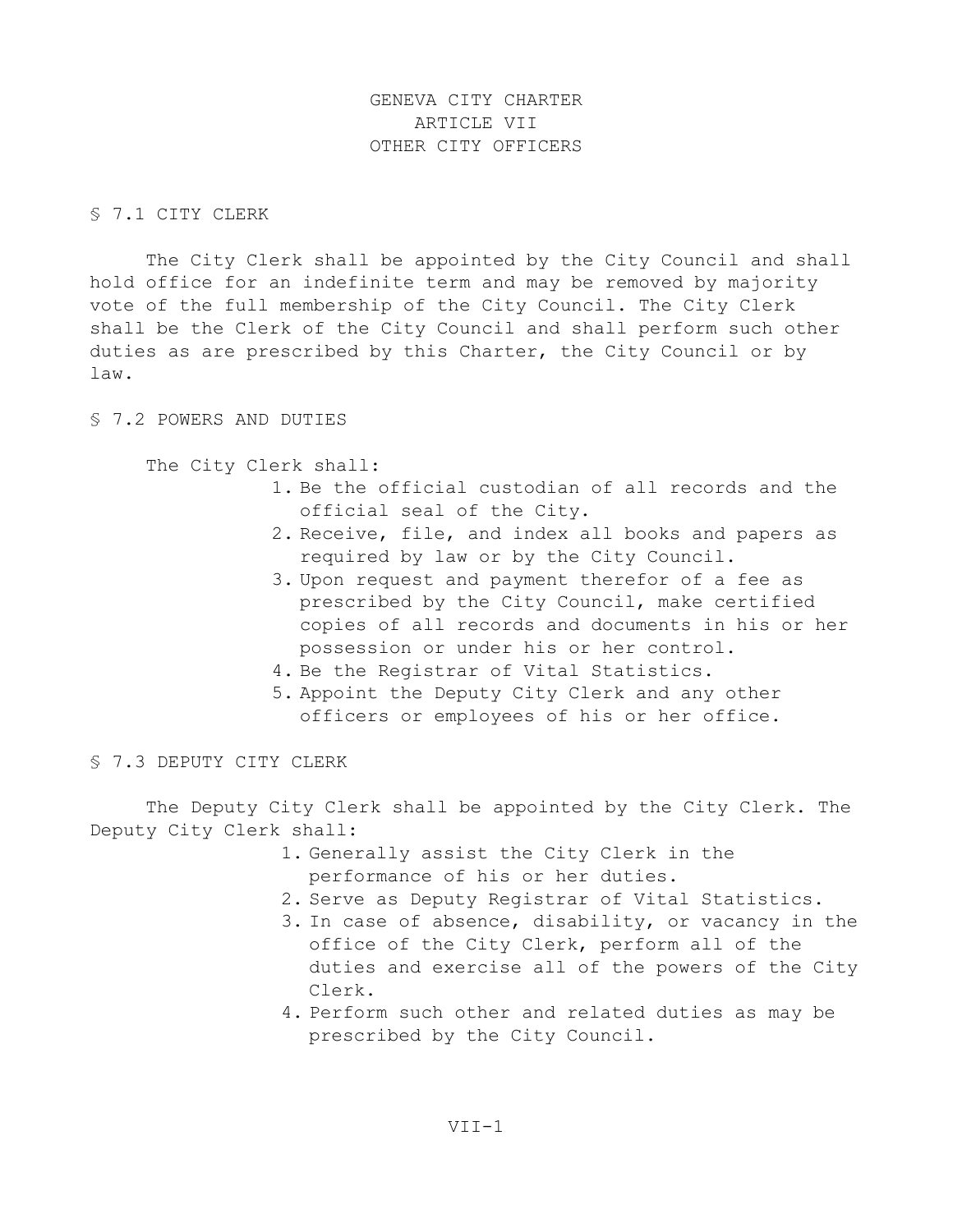## § 7.4 ACTING CITY CLERK

 The City Manager may designate any officer or employee of the City to serve as Acting City Clerk in case of absence, temporary or otherwise, disability or vacancy in the office of City Clerk and the Deputy City Clerk is likewise not able to serve.

#### § 7.5 CITY ATTORNEY; POWERS AND DUTIES

 There shall be a City Attorney who shall be appointed by the City Council for an indefinite term, and may be removed by a majority vote of the full membership of the City Council. The City Attorney shall be an attorney and counselor of the State of at least three years standing. The City Attorney shall be and act as the attorney and counsel for the City Council, the City Manager, and all other departments, officers, boards, commissions, and agencies of the City. The City Attorney shall upon request, furnish them with a written opinion on any question of law involving their respective powers and duties. The City Attorney shall appear for and protect the rights of the City in all actions, suits, or proceedings brought by or against it or any department, officer, board, commission or agency. The City Attorney shall have power with the approval of the City Council to appeal from orders, decisions, or judgments in such cases, and to comprise and settle any claims by or against the City. The City Attorney shall prepare all local laws, ordinances, and resolutions, contracts, deeds and other instruments for the City except in such instances where special council has been retained to perform such duties and as otherwise provided by the Local Finance Law. Before the execution of any contract other than those prepared by special counsel, the City Attorney shall, at the expiration of term of office, deliver personally to his or her successor all records and files pertaining to the office, and the record or register of all suits or proceedings in which the City or any of its officers, departments, boards, commissions, or agencies may be a party and all the papers pertaining to such suits or proceedings.

## § 7.6 EMPLOYMENT OF SPECIAL COUNSEL

The City Council may, upon the request of the City Attorney, employ bond counsel and other special counsel and experts at such compensation as may be authorized by the City Council to handle or assist the City Attorney in difficult and unusual, or specialized matters or proceedings in which the City is interested or in which the City is a party. The City Council may employ the City Attorney as special counsel to perform such duties in such matters aforesaid which are not within the scope of his or her normal or usual employment.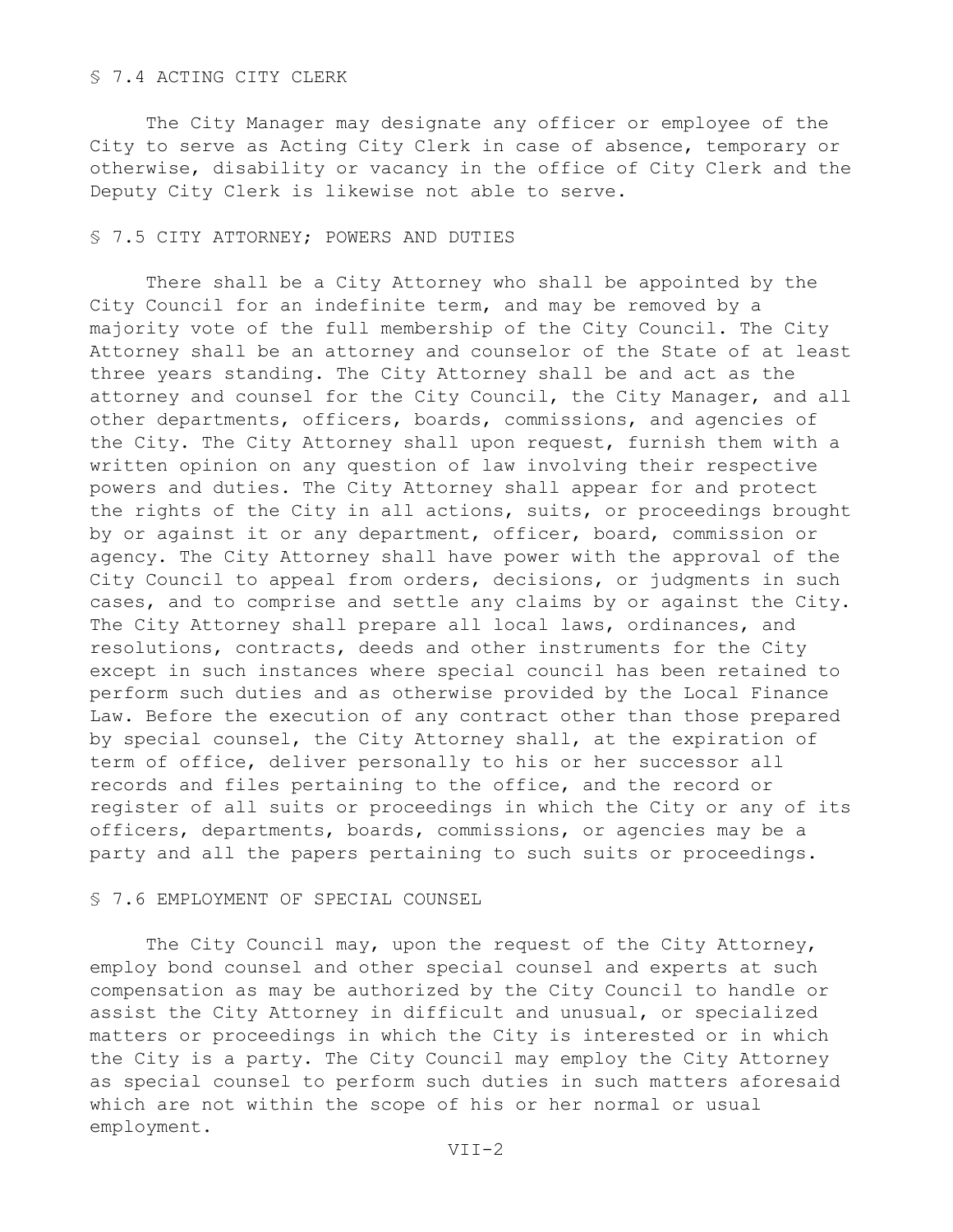## § 7.7 WRITTEN NOTICE REQUIRED TO MAKE CLAIM AGAINST CITY

 No civil action shall be maintained against the City for damages or injuries to person or property sustained in consequence of any street, highway, bridge, culvert, sidewalk, or crosswalk being out of repair, unsafe, dangerous, or obstructed, or in consequence of the existence of snow or ice thereon, unless it appears that written notice of the defective, unsafe, dangerous or obstructed condition, or of the existence of snow or ice, was actually given to the Director of Public Works and there was a failure or neglect within a reasonable time after the giving of such notice to repair or remove the defect, danger or obstruction complained of, or to cause the snow or ice to be removed, or the place otherwise made reasonably safe. The Director of Public Works shall keep an indexed record, in a separate book, of all the written notices which he shall receive of the existence of such defective, unsafe, dangerous or obstructed condition, or of such snow or ice, which record shall state the date of receipt of the notice, the nature and location of the condition stated to exist, and the name and address of the person from whom the notice is received. The record of notices shall be preserved for a period of five (5) years after the date it is received.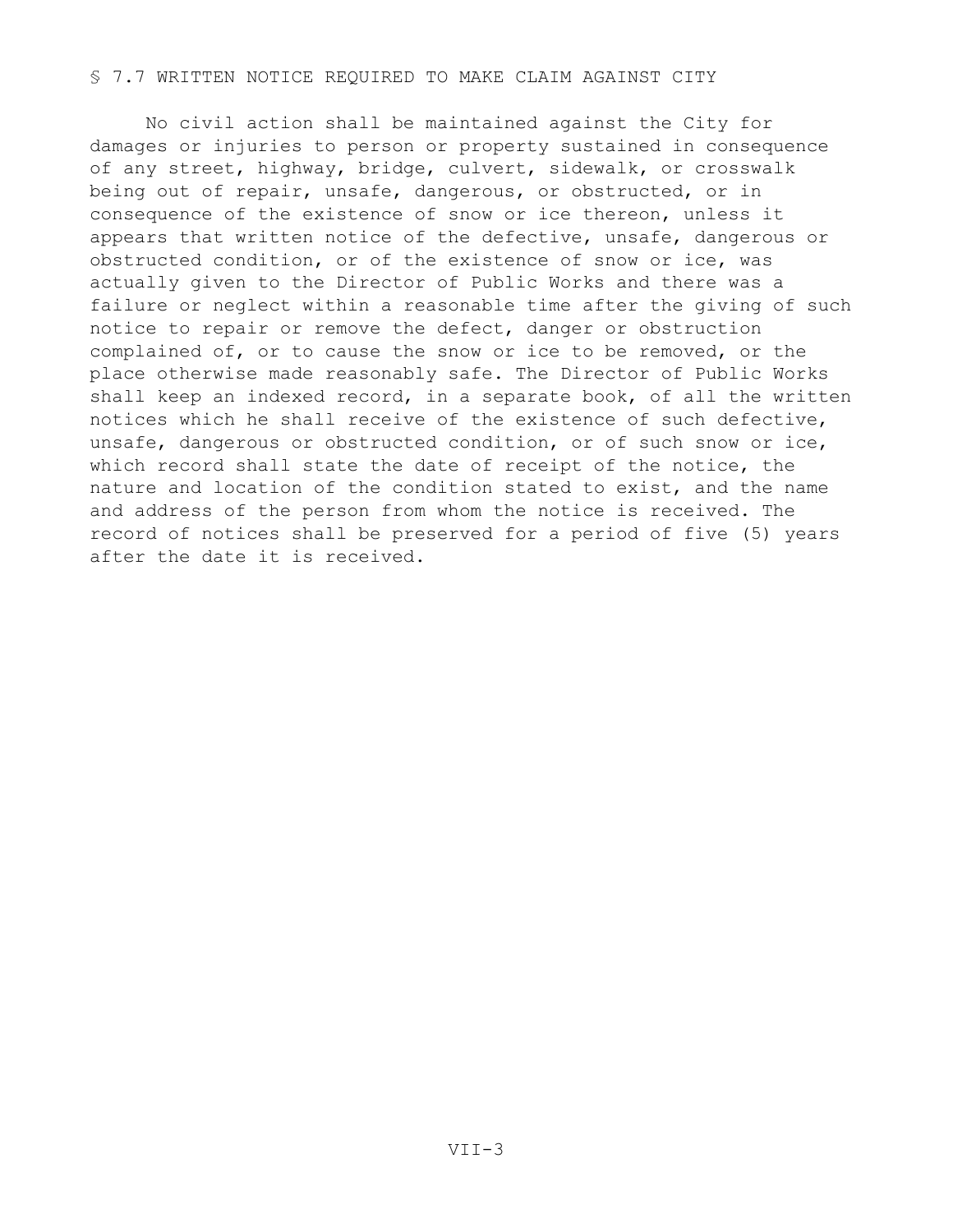# GENEVA CITY CHARTER Article VIII PUBLIC WORKS, ENGINEERING, WATER SUPPLY

## § 8.1 DEPARTMENT OF PUBLIC WORKS

 There shall be a department of Public Works which shall consist of the following divisions: streets and highways, water supply, sewage disposal, cemeteries, parks and playgrounds, and such other divisions as the City Council may authorize. There shall be a Director of Public Works who shall be the head of the Department of Public Works. The Director of Public Works may, with the approval of the City Manager, combine any of such divisions. The Department shall be responsible for (a)construction, maintenance, cleaning and repair of streets, highways, sidewalks, cemeteries, cemetery roads and driveways, water and sewer lines, storm sewers and drains, breakwaters and retaining walls, parking lots, municipal buildings and all other buildings, structures and works; (b)water supply and distribution, and sewage disposal systems; (c)collection and disposal of garbage, ashes, and refuse and supervision and control of private refuse collections and disposal; (d) maintenance of public parks and squares, playing fields and playground facilities and equipment; (e) house numbering, street lighting, and under the direction of the Chief of Police to install and maintain traffic control signals, signs and other traffic control devices, street signs and marking; (f) providing heat, light, and janitor service for city buildings; (g) operation of central garage and fuel supply for the maintenance and repair of all City vehicles and equipment, except fire apparatus; (h) setting out, care and removal of street shade trees and shrubs, and mosquito control programs and such other similar and related duties as the City Council may prescribe.

### § 8.2 DIRECTOR OF PUBLIC WORKS

 The Director of Public Works shall be appointed by the City Manager and shall be the head of the Department of Public Works. The Director of Public Works shall have had training and administrative experience in public works functions\*. The Director Of Public Works shall appoint all officers and employees of the Department in accordance with the provisions of the Civil Service Law and rules and regulations thereunder.

\*Amended by Local Law#5-2000. Adopted by the City Council on December 19, 2000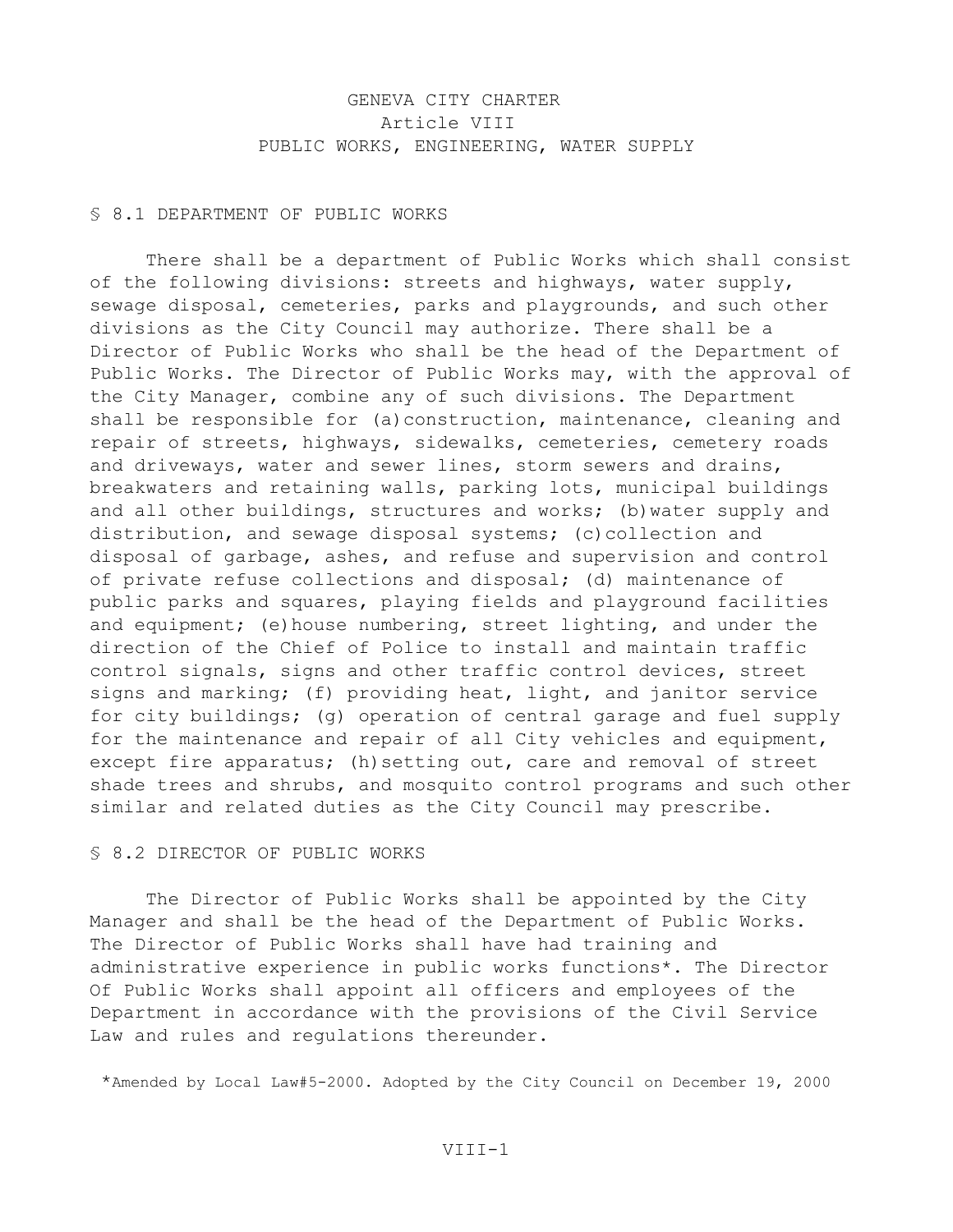### § 8.3 ENGINEERING SUPERVISION

 The Director of Public Works shall have charge of all engineering work of the City, unless consulting engineers are retained for such purpose. The Director of Public Works shall review all subdivision plans. The Director of Public Works shall be responsible for establishing street and sidewalk grades, and the planning and supervision of the construction of all sewer and water facilities.

The Director of Works shall have custody of all maps and surveys of the City. The Director of Public Works shall have general supervision and control of all work performed under any contract of the City within or upon any of the streets, highways, parks, or other public places unless consulting engineers are retained for such purposes. All public work performed pursuant to contract under the supervision or control of the Director of Public Works shall, before it is accepted, be certified by him or her to the effect that such work has been performed in a good and substantial manner, with the materials required, and of the quality and in the manner directed by the terms of such contract. The Director of Public Works shall file such certificate of completion with the City Comptroller.

## § 8.4 STREET OPENINGS; PERMITS

 The Director of Public Works shall be responsible for the supervision of the making of excavations in or under streets, highways, alleys, or other public places for ditches, trenches, tunnels, and vaults, the laying therein of water and sewer lines, wires, cables, and conduits, the erection of all poles in such streets, alleys, or other public places and the use thereof for such purposes. The Director of Public Works shall be responsible for the supervision of the back-filling of such excavations and the restoration to normal conditions of such streets, highways, alleys or other public places. The Director of Public Works shall issue permits for such purposes under such rules and regulations and at such fees as the City Council shall establish for the entry upon or into any street, highway, alley or other public places by any person, firm or corporation, for the purpose of construction or repair. No person, firm, or corporation shall enter upon or occupy such street, highway, alley or other such public place for any such purposes except at such times and in such manner as he or she shall prescribe. The Director of Public Works shall determine the manner and extent of posting of surety and the maintenance of proper signs and light in such permit area as will free the City of liability in the event of negligence on the part of the permittee.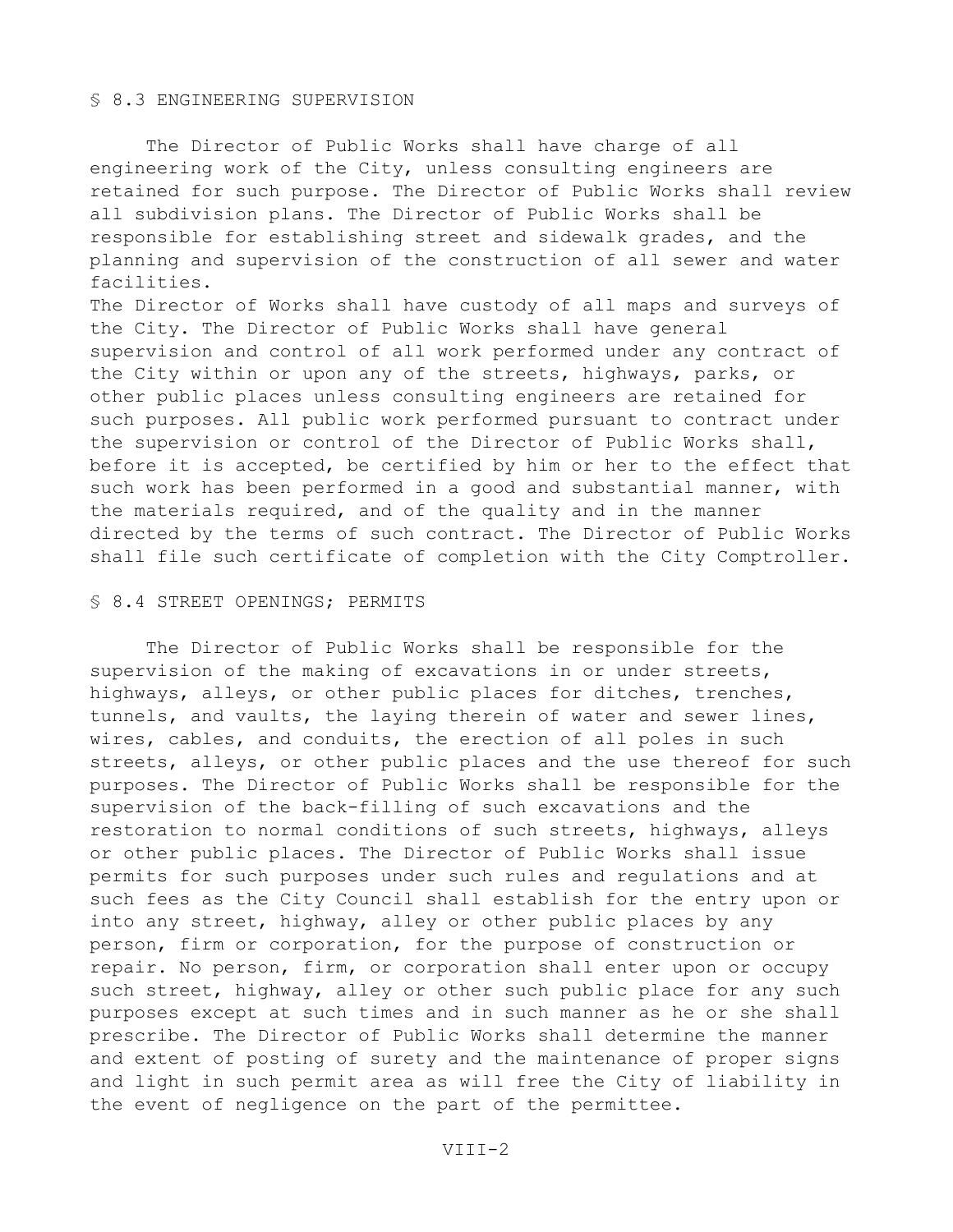## § 8.5 WATER, SEWER, RULES AND REGULATIONS

 The Director of Public Works shall recommend for adoption by the City Council such rules and regulations for the use and protection of the water and sewer systems of the City as he or she deems appropriate. Water and sewer laterals connecting any building with a public water or sewer main shall be installed, maintained and repaired by the owners or occupants of such buildings on their property and up to the connection where the City shall be responsible. The City shall be responsible for the maintenance and repair of such laterals and other devices from the main to the first joint outside the property line of abutting property in case of sewers and up to and including the curb box for water service. However, the abutting owner or occupant shall be responsible for any blockage or stoppage of a sewer lateral for its entire length.

#### § 8.6 REPAIR OF SIDEWALKS; SNOW, ICE REMOVAL

 The Director of Public Works shall have authority: to require the owners of property abutting upon, or adjacent to, a public street to construct, repair or bring to true grade any sidewalk in front, side or rear of any such property; any such sidewalk shall be of concrete and the specifications therefor shall be determined by the Director of Public Works and he or she shall have the authority to remove the snow and ice therefrom where the owner of any such property shall fail or neglect to remove snow or ice. Where the owner of any such property shall after due notice fail or neglect to construct, repair or bring any sidewalk to true grade, the Director of Public Works, with the approval of the City Manager, may have such sidewalk constructed, repaired, or brought to grade and costs therefor shall be chargeable to said owner. Where the Director of Public Works has performed such work, he or she shall certify the cost of same to the City Comptroller who shall present to the owner a bill for the expenses incurred thereby. If the owner shall fail to pay such bills, the City Comptroller shall add the amount thereof to the tax on the property, and the same shall be levied, enforced, and collected in the same manner, by the same proceedings, at the same time, with the same penalties, and having the same lien upon the property, as City taxes. In addition thereto, the City Council shall have the power to provide for penalties including fine and imprisonment for violation of this Section.

## § 8.7 WATER BILLS; EARNINGS TO CITY

 Water bills and penalties for non-payment for the sale of water to users both within the City and outside of the City shall be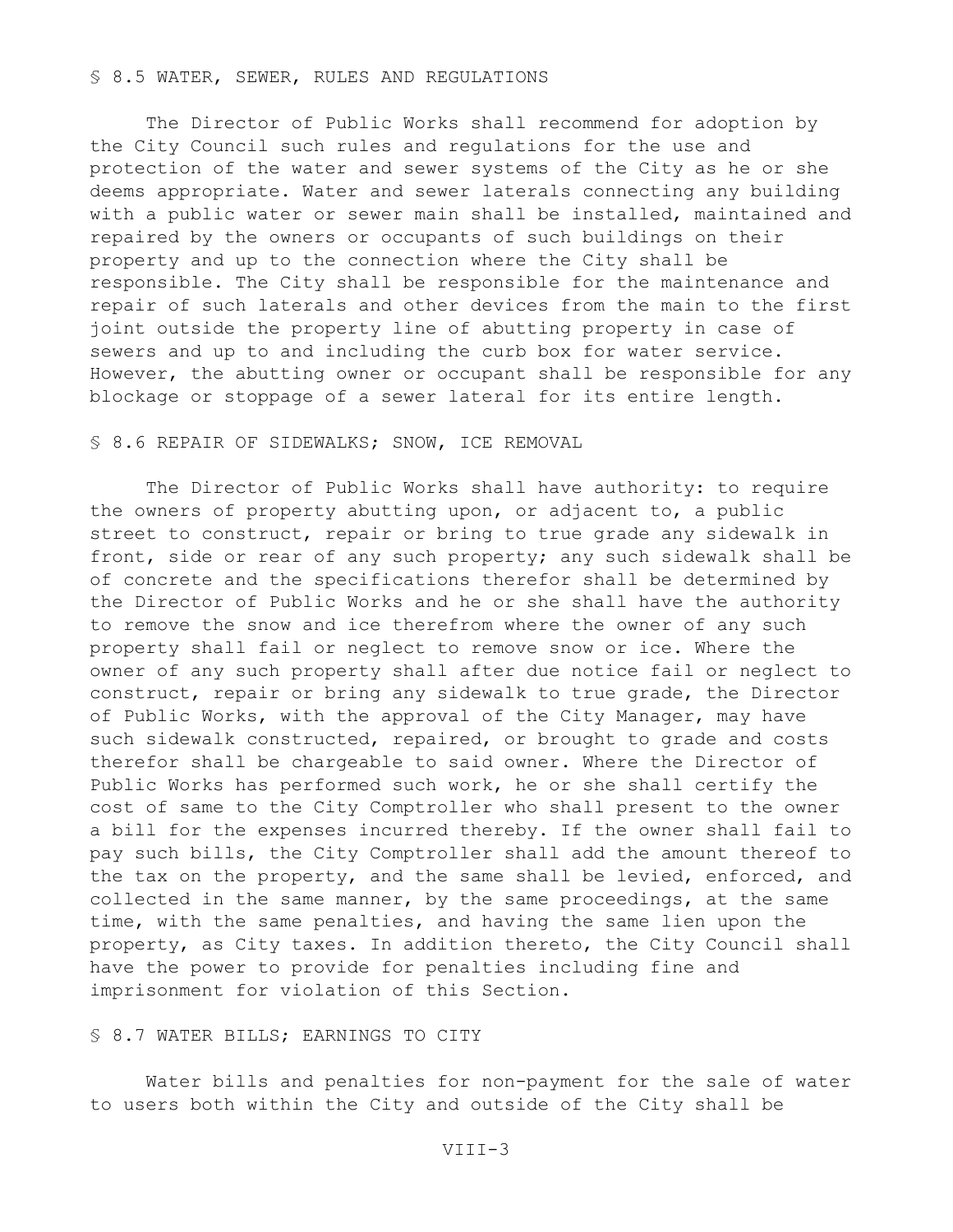determined by the City Council. Such bills shall provide for a differential for consumers outside of the City and shall provide a fair return on the value of the property used over and above costs of operation and reserves. Such bills shall be just, reasonable, and compensatory and shall be uniform for all consumers in the same class, but different bill schedules may be applied to different classes of consumers as determined by the City Council. Bills within the City may be less but shall be no greater than for the same class of services outside the City.

#### § 8.8 DIVISION OF CEMETERIES

- A. The maintenance of all City cemeteries presently in existence and those that hereafter may be established, whether within or without the corporate limits of the City, shall be under the care, management and control of the Division of Cemeteries.
- B. The Director of Public Works shall appoint a Superintendent of the Cemetery Division in the manner provided by this Article. The Superintendent of the Cemetery Division shall be under the immediate supervision of the Director of Public Works and shall supervise the care, maintenance and control of all City cemeteries.
- C. The City Comptroller, under the direction of the City Manager, shall be responsible for the custody of all cemetery trust funds, and shall have the authority to invest or reinvest the same in securities, legal for investment with the approval of the City Council of the amount and terms of such investment.
- D. The City Manager shall have the power and duty of providing or the carrying out of the existing cemetery trusts.
- E. The Director of Public Works shall be responsible and shall have the power to promulgate rules and regulations for carrying into effect or fully administering the operation of all City cemeteries, subject to the approval of the City Manager, except that the price or charges for services, cemetery lots or other purposes, shall be determined by the City Council.
- F. The City Manager shall execute all cemetery deeds upon the payment of the established price and shall not need the approval of the City Council prior to execution of the same.

# § 8.9 BEQUESTS

The City may, with the approval of the City Council, take and hold, by gift, devise, bequest, lease, or otherwise, any real and personal property donated for the purpose of parks and cemeteries or for the establishment or maintenance thereon of objects of interest.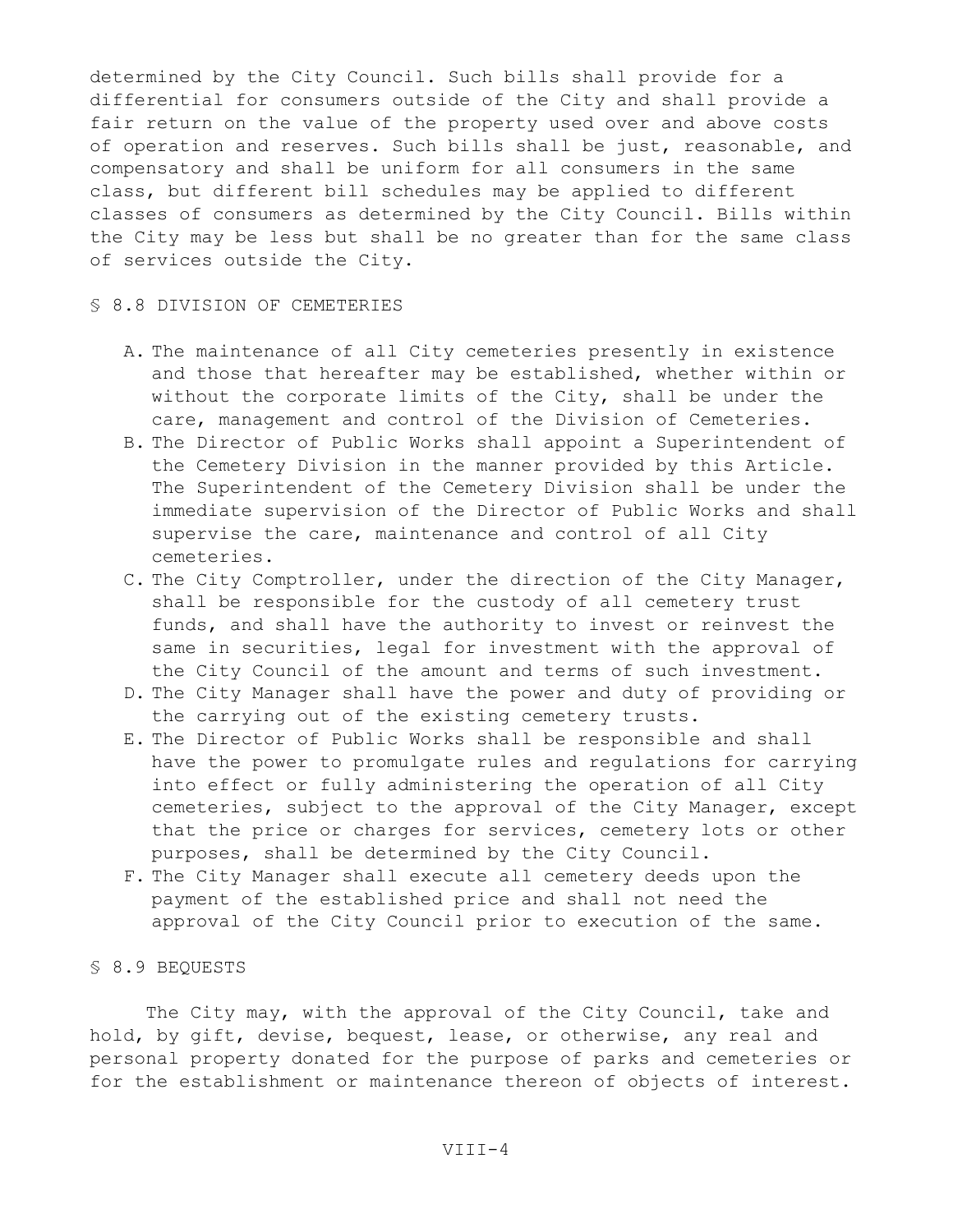# GENEVA CITY CHARTER ARTICLE IX PUBLIC SAFETY

### § 9.1 DIRECTOR OF PUBLIC SAFETY

The City Manager shall be the Director of Public Safety and shall coordinate all public safety and inspection functions performed by the Police Department and the Fire Department.

### § 9.2 CHIEF OF POLICE

The Chief of Police shall be appointed by the City Manager on the basis of his or her executive and administrative qualifications in the field of police science from the competitive class of civil service. The Chief of Police shall appoint and remove all other officers and employees of the Department subject to the provisions of the Civil Service Law and rules and regulations thereunder. The Chief of Police shall be the head of the Police Department, shall be in direct command, and shall assign all members of the Department to their respective posts, shifts, details, and duties. The Chief of Police shall make rules and regulations concerning the operation of the department, and the conduct, duties, and assignments of all officers and employees, which rules, and regulations shall first be approved by the City Manager. The Chief of Police shall be responsible for the efficiency, discipline, and good conduct of the Department and for the care and custody of all property used by the Department. Disobedience of the lawful orders of the Chief of Police or of the rules and regulations of the Department shall be grounds for dismissal or for other appropriate disciplinary action. The Chief of Police shall be responsible for the control of traffic, and the location of traffic control signals, signs, and other traffic control devices. The Chief of Police shall perform such other and related duties as may be assigned to him or her by the Director of Public Safety or the City Council.

## § 9.3 POLICE DEPARTMENT

The Police Department shall consist of the Chief of Police and such other officers and employees as the City Council may provide, and shall be organized into such divisions as the Chief of Police shall provide. The Department shall have jurisdiction, supervision, and control of all functions and duties customarily performed by a police department. Police officers shall have all the powers and authority conferred on them by the Criminal Procedure Law and all other general laws of the State in criminal and civil cases and

 $IX-1$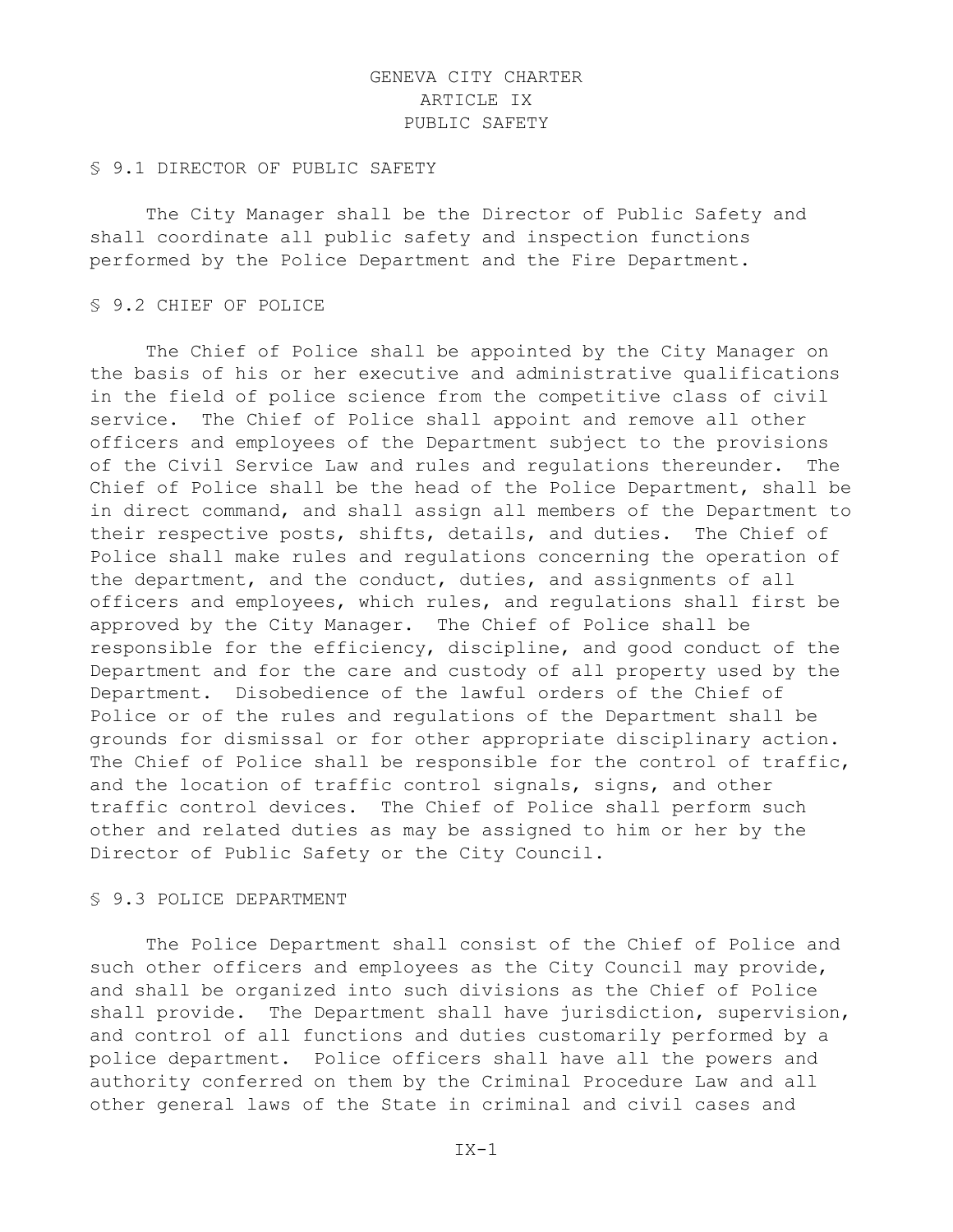proceedings in serving and executing all processes or papers on behalf of the City. They shall execute the orders and commitments of the City Court and they shall serve and execute all civil processes or proceedings issued and directed by any officer or court. They shall possess such other powers and perform such other duties as may be provided by the City Council or as may be assigned to them by the Chief of Police.

## § 9.4 VOLUNTEER FIRE DEPARTMENT; STATUS

Nothing in this Charter shall be construed to affect the organization, status, or property of the volunteer fire companies of the Geneva volunteer fire department.

## § 9.5 FIRE COMMISSION; POWERS

The City Council shall appoint three electors as members of the Fire Commission. Of those first appointed, one shall be appointed to serve a term of one year, one a term of two years, and one a term of three years. Each year thereafter, one member shall be appointed for a term of three years. Any vacancy shall be filled by the City Council for the unexpired portion of the term. Appointments to the Commission shall be made on the basis of nominations from each of the fire companies. The Fire Commission and the Fire Chief shall have charge of all apparatus and property in the possession of the department.

### § 9.6 FIRE DEPARTMENT; FIRE CHIEF

The Fire Department shall consist of such volunteer companies as are presently constituted, a Fire Chief and other officers, a superintendent of fire alarm, and employees of the paid Department. The Fire Chief shall be appointed by the City Manager from the competitive class of civil service with the advice and approval of the Fire Commission and shall hold office subject to removal in accordance with the Civil Service Law. The Fire Chief shall appoint and remove such other paid officers and employees of the Department subject to the provisions of the Civil Service Law and rules and regulations thereunder. The Fire Chief shall be in command of the Department and the volunteer companies. The City Fire Department shall also comprise a sufficient number of volunteers to be organized into companies with the approval of the Fire Chief and the Fire Commission, provided however, that any member who has ceased to be a resident of the City may continue to be a member of the Volunteer Fire Department.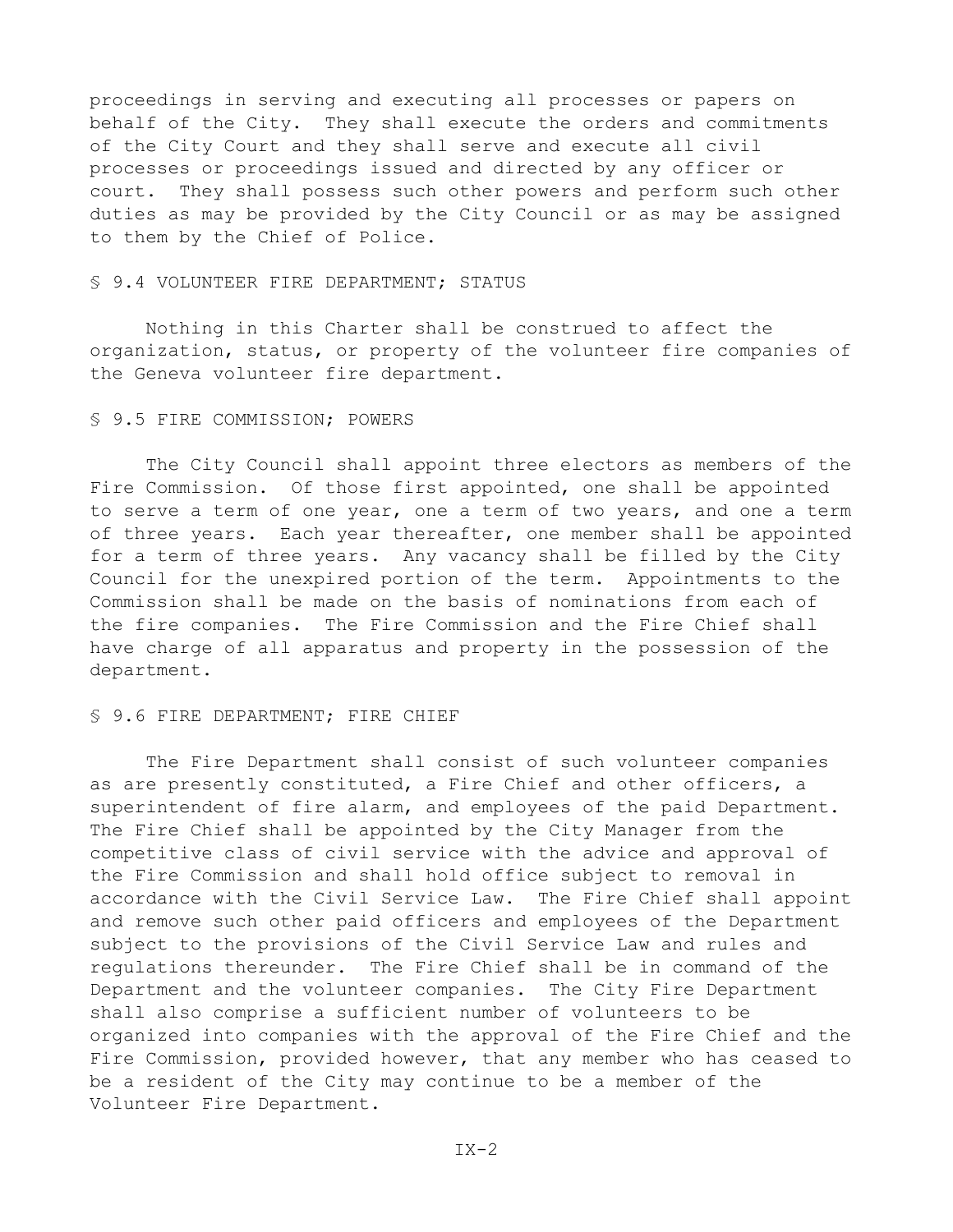# § 9.7 FIRE PREVENTION

The Fire Chief shall be responsible for the development and administration of continuing programs of specialized fire training, fire prevention, school safety, fire control and communications, and mutual aid. The Fire Chief shall cooperate with State and federal agencies and the civil defense organization, and shall recommend to the City Manager, for adoption by the City Council, such codes and ordinances as may be required for the protection of lives and property.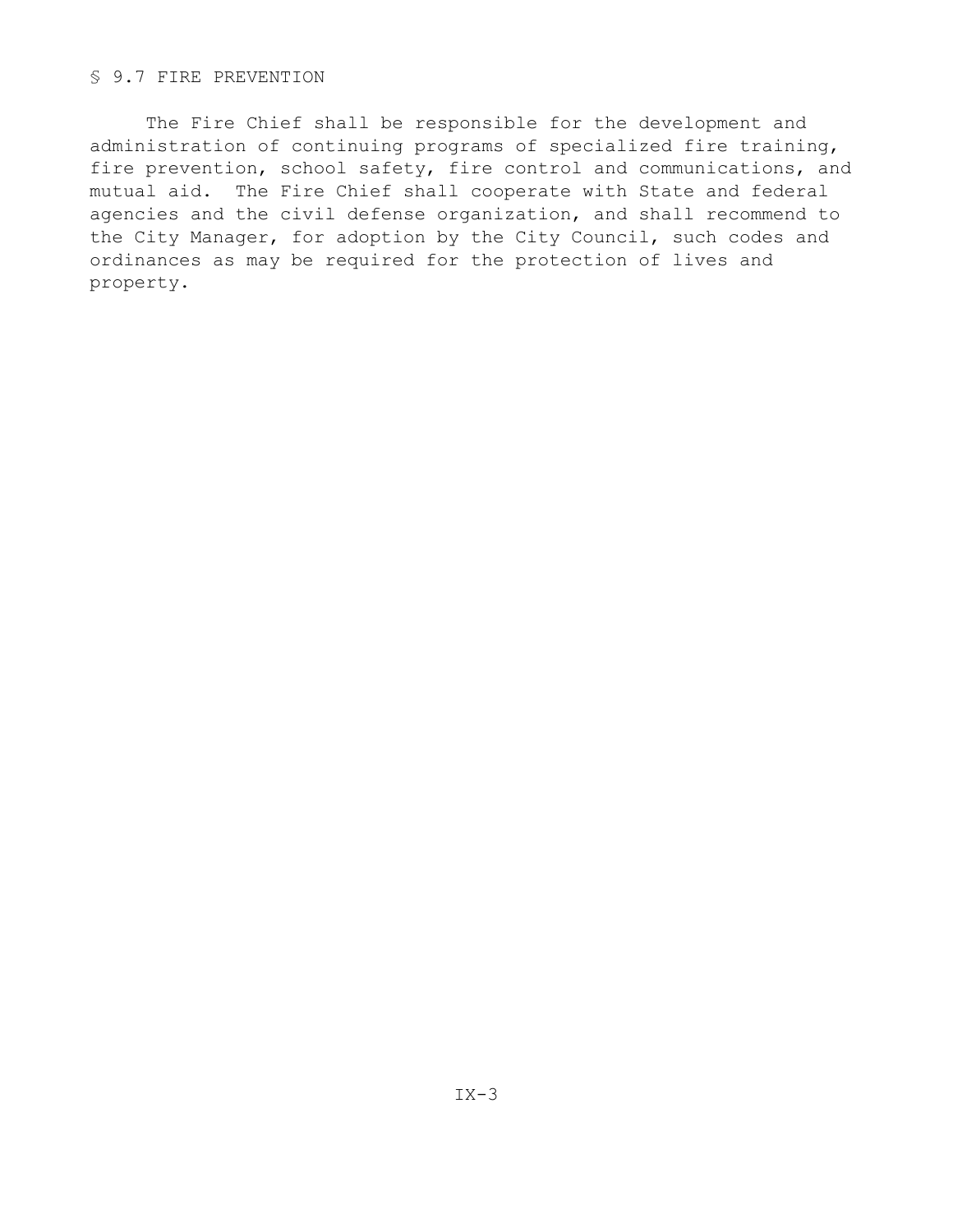# GENEVA CITY CHARTER ARTICLE X PUBLIC HEALTH

#### § 10.1 DEPARTMENT OF PUBLIC HEALTH

The Department of Public Health shall be responsible for environmental sanitation, water and sewage pollution abatement, air pollution abatement and all other matters customarily or by law the responsibility of a Department of Public Health.

## § 10.2 HEALTH OFFICER

The Health Officer shall be appointed by the City Manager for a term of four (4) years and shall be the head of the Department of Public Health. He or she shall be a physician and surgeon duly licensed to practice under the laws of the State of New York and shall possess such other qualifications as are prescribed in the Sanitary Code of the State of New York.

#### § 10.3 POWERS AND DUTIES OF HEALTH OFFICER

The Health Officer shall have all the powers and duties and perform all the duties conferred upon or required of local Boards of Health by the laws of the State of New York and shall perform such other duties as may be prescribed by ordinance of the City Council. He or she shall appoint and remove all other subordinate officers and employees of the Department in accordance with the provisions of the Civil Service Law and rules and regulations adopted thereunder.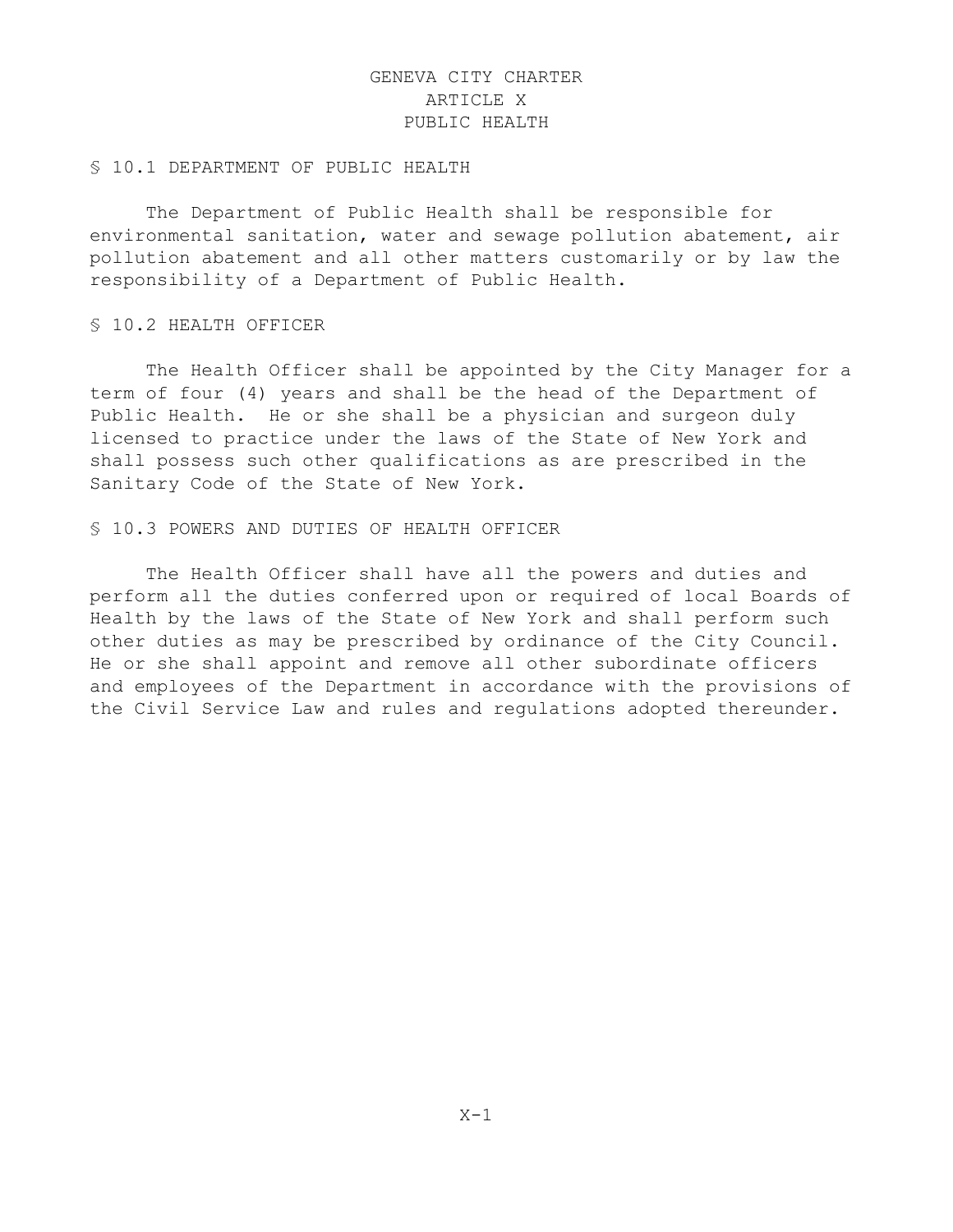# GENEVA CITY CHARTER ARTICLE XI RECREATION DEPARTMENT

#### § 11.1 RECREATION DEPARTMENT

There shall be a Recreation Department which shall consist of the Director of Recreation and such other employees as the City Council shall provide. The Department shall be responsible for the control, development, operation and management of public playgrounds, swimming pools, recreation complex, gymnasiums; athletic fields, tennis courts and all public lands, equipment and facilities for recreation presently in existence or those which hereafter may be established.

## § 11.2 DIRECTOR OF RECREATION

The Director of Recreation shall be appointed by the City Manager on the basis of his or her experience in public recreation. The Director of Recreation shall be the head of the Department and shall appoint all employees in accordance with the provisions of the Civil Service Law and rules and regulations thereunder. The Director of Recreation shall have the supervision and management of all public facilities for recreational purposes and shall be responsible for the development of a balanced active recreation program for the inhabitants of the City. The Director of Recreation shall cooperate with other governmental agencies and civic groups in the carrying out of such programs.

## § 11.3 RECREATION ADVISORY BOARD

There shall be a Recreation Advisory Board which shall act in an advisory capacity to the Recreation Department and shall make recommendations concerning the recreation and youth programs. The Board shall consist of nine (9) electors who shall be appointed by the City Council. They shall be appointed for a term of three (3) years in staggered terms so that three (3) vacancies shall occur each year. They shall serve without compensation. The members of the Board shall be selected for their interest in comprehensive recreation, and adult and youth programs. At the beginning of each municipal year, the members shall select from among their members a chairman and a vice-chairman to serve until their successors are appointed. The Director of Recreation shall serve as the ex-officio secretary of the Board.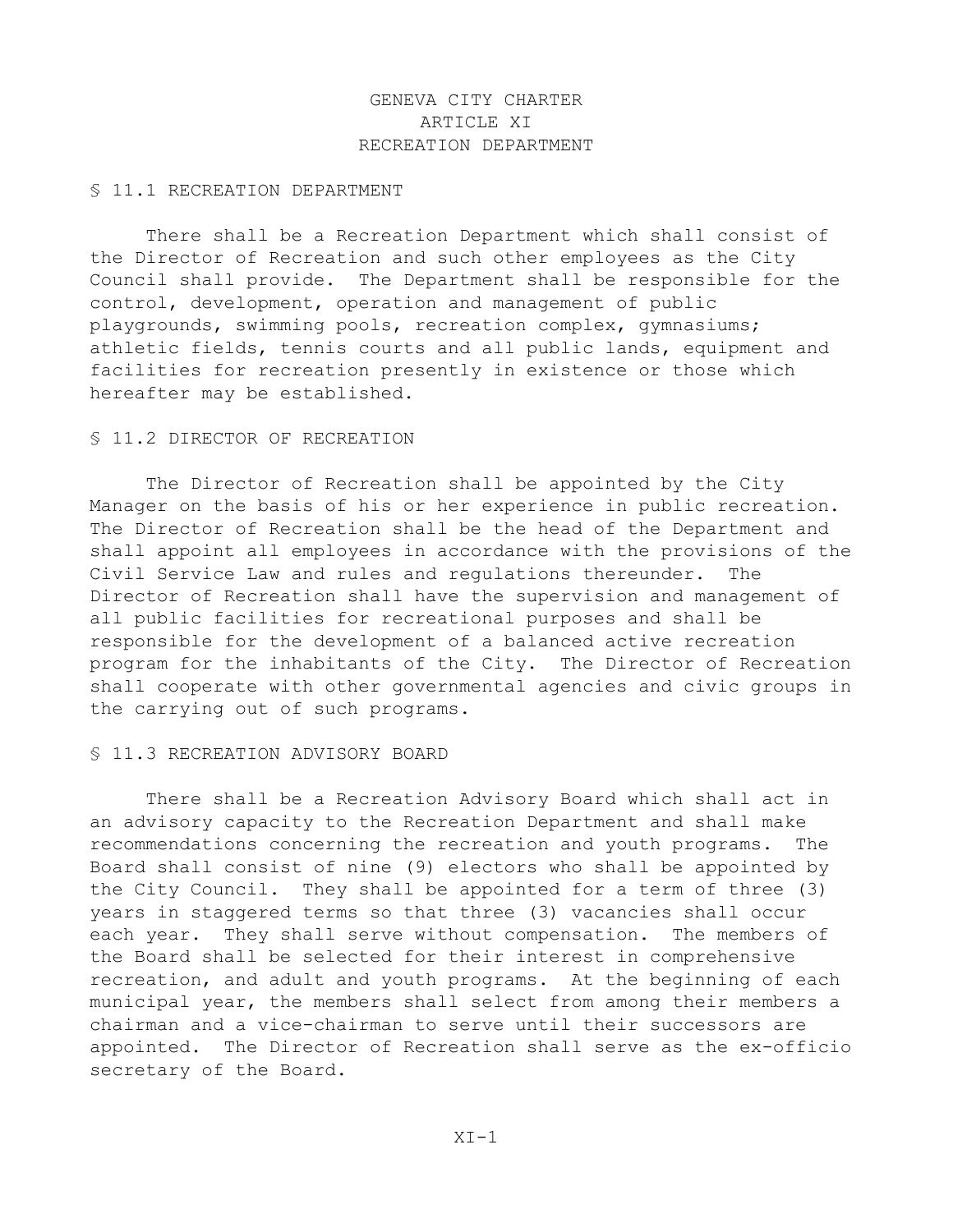# § 11.4 POWERS AND DUTIES OF RECREATION DEPARTMENT

The Recreation Department shall:

- 1. Coordinate and supplement the activities of public and private agencies devoted in whole or in part to the welfare and protection of youth in the City, and to undertake and promote activities and establish, maintain and operate projects devoted in whole or in part to providing leisuretime activities for youth or assistance to children.
- 2. Establish, maintain and operate programs devoted in whole or in part to the welfare of adults, and to coordinate and supplement the activities of public and private agencies devoted to such purposes.
- 3. Perform such other and related duties as provided by law or as may be assigned to it by the City Council.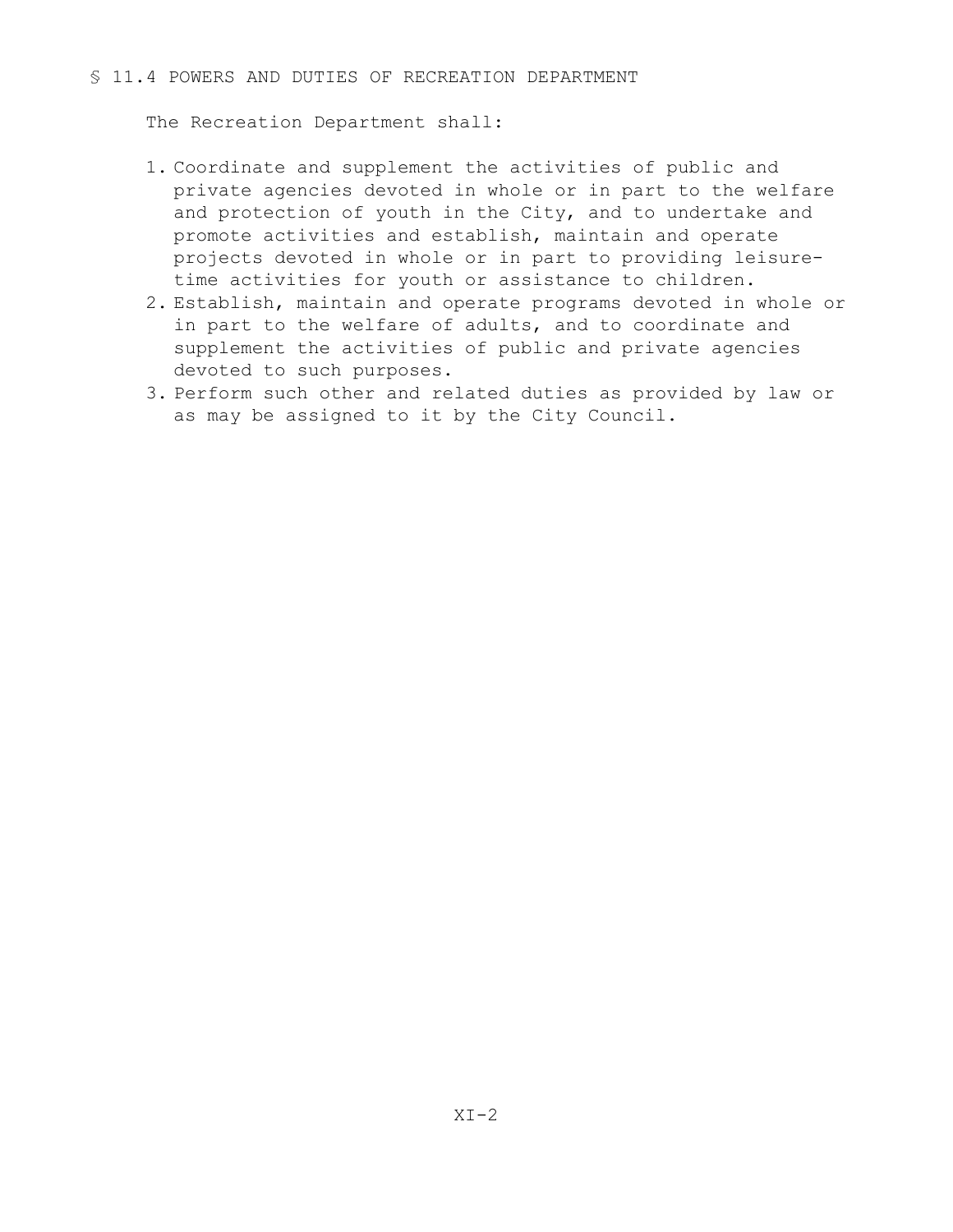# GENEVA CITY CHARTER ARTICLE XII PERSONNEL ADMINISTRATION

## § 12.1 PERSONNEL OFFICER

There shall be a Personnel Officer who shall be appointed by the City Manager on the basis of training and experience in personnel administration in accordance with the Civil Service Law. (Authority to administer Civil Service Law transferred to Ontario County Office of Human Resources by Local Law #3-1998-All charter provisions, local law or part of any local law in conflict herewith, specifically Article XII, Section 12.1 are hereby repealed).

## § 12.2 SALARY PLAN

The City Manager shall be responsible for the preparation of a salary plan which shall be revised annually. Upon completion of the proposed salary plan or any revision, the City Manager shall submit the same to the Personnel Officer for his or her recommendations prior to final submission to the City Council. The City Manager shall submit to the City Council with the proposed annual budget the salary plan and any changes recommended by him or her and the Personnel Officer, for adoption in conjunction with the annual budget.

# § 12.3 VACATIONS, SICK LEAVE, BENEFITS

The City Manager shall be responsible for the preparation of provisions for vacations, sick leave, leaves of absence and other fringe benefits for department heads, other City officials and employees and any changes therein and shall submit the same to the Personnel Officer for his or her recommendations prior to submission to the City Council for final action and approval.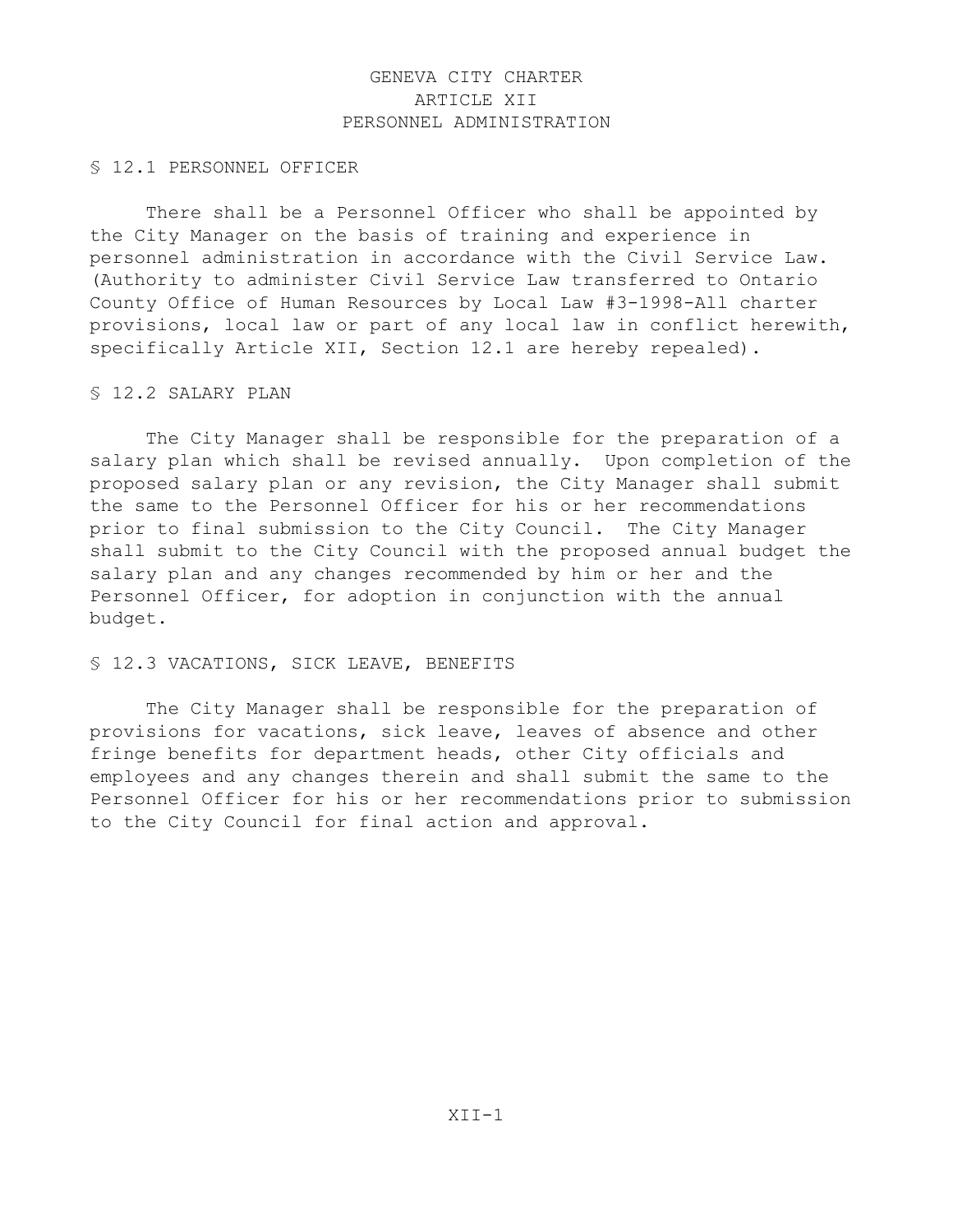# GENEVA CITY CHARTER ARTICLE XIII PLANNING AND DEVELOPMENT

## § 13.1 DEPARTMENT OF PLANNING AND ECONOMIC DEVELOPMENT

There shall be a Department of Planning and Economic Development. The Department shall be responsible for promoting the economic and orderly development of the City including planning; zoning, industrial, commercial and residential growth and development and to coordinate with governmental and non-governmental agencies the attraction and development of industrial facilities, commercial establishments and the enhancement of residential areas of the City and shall have such other related powers and duties as may be assigned to it by the City Council.

## § 13.2 DIRECTOR OF PLANNING AND ECONOMIC DEVELOPMENT

There shall be a Director of Planning and Economic Development who shall head the Department of Planning and Economic Development. The Director shall be appointed by the City Manager on the basis of his or her training and administrative experience in the field of planning and economic development. The Director shall appoint all other officers and employees of the Department in accordance with the provisions of the Civil Service Law and rules and regulations thereunder.

# § 13.3 PLANNING BOARD

There shall be a Planning Board appointed by the City Council. The provisions of Article 3 of the General City Law shall apply to the powers, duties, organization and authority of the Planning Board except that:

- 1. The Planning Board shall consist of nine (9) members appointed by the City Council each for a term of three (3) years. One Councilor appointed by the City Council for a term of two (2) years shall act as a liaison officer between the City Council and the Planning Board. Such Councilor shall have the duty to attend all Planning Board meetings and report from time to time to the City Council. The Director of Planning and Economic Development shall serve as an advisor to the Planning Board and shall attend meetings of the Planning Board when so requested. Neither the Councilor nor the Director of Planning and Economic Development shall be deemed to be members of the Planning Board.
- 2. The Planning Board shall appoint from its members a chairperson.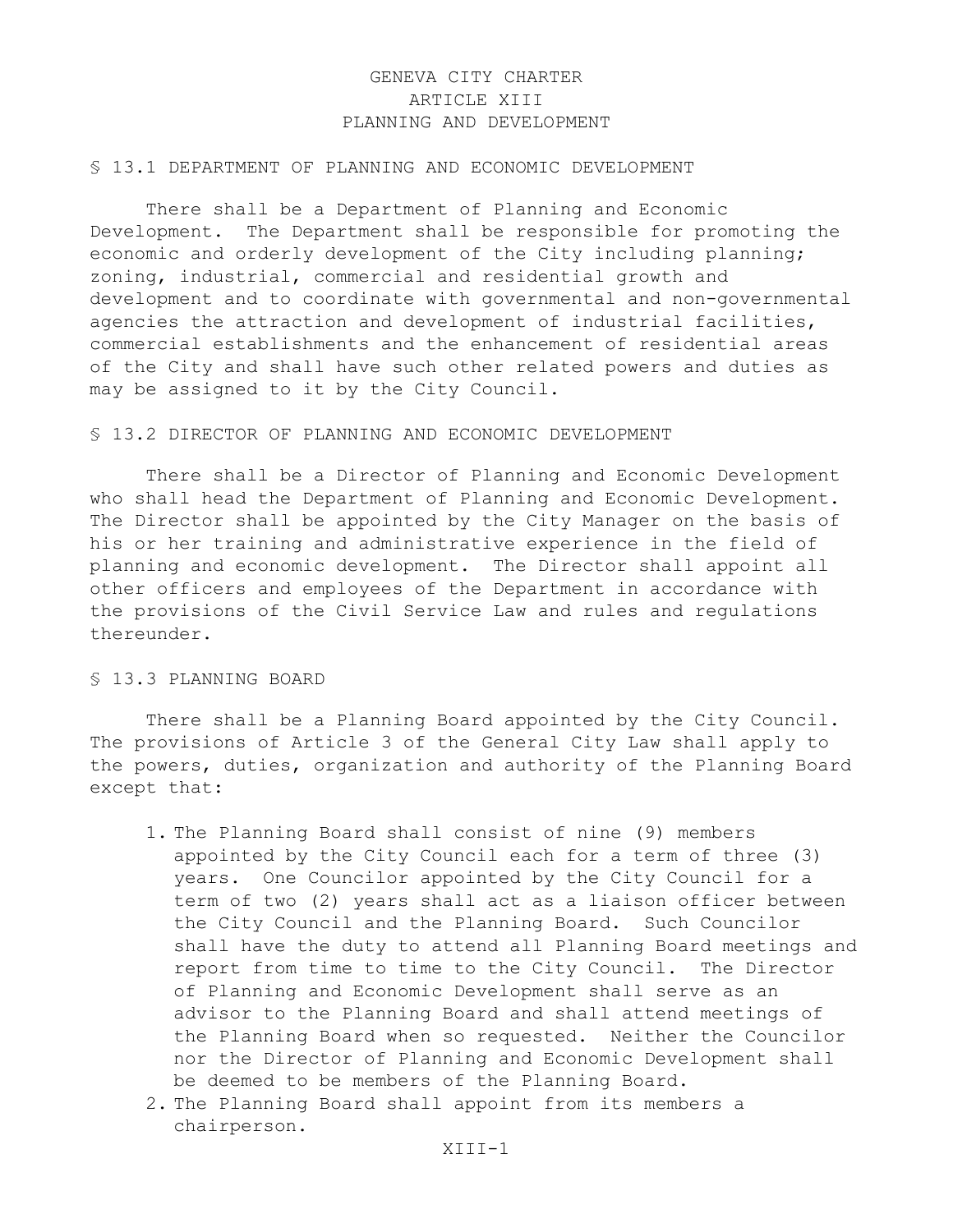## § 13.4 REFERRALS TO PLANNING BOARD

Every resolution, ordinance or local law relating to or affecting the City Comprehensive Plan or the official map, or the establishment or change in the boundaries of or regulations governing any zoning district and such other matters as this Charter or the City Council by ordinance or local law shall require, shall be referred to the Planning Board for its recommendation. Final action shall not be taken on any such resolution, ordinance, local law or other matter until the Planning Board shall have reported thereon. However, if the Planning Board shall not file a report within forty-five (45) days after submission, or such other time as may be provided by ordinance or local law of the City Council, the City Council or other appropriate body or officer may proceed as though a report had been filed.

## § 13.5 CAPITAL PROGRAM

Each year the City Manager shall submit to the Planning Board a proposed six (6) year capital program. The Planning Board shall review the program, and shall make such recommendations as it deems advisable which the City Manager shall submit to the City Council with the tentative budget as provided in Article V. The capital program shall include a general summary of its contents; a list of all capital projects which are proposed to be undertaken with appropriate supporting information as to the order of priority of each project, cost estimates, the proposed method of financing, indicating the amounts from the capital improvement fund; amounts if any, to be received from the federal and/or state governments, and the amounts to be financed by issuance of obligations together with the period of probable usefulness of the proposed types of obligations, and the estimated annual cost of operating and maintaining the facilities to be constructed or acquired within each of the three fiscal years following completion of the project. As to each undertaking in process of construction or acquisition, the capital program shall be revised and extended to bring the above information up to date.

## § 13.6 ZONING BOARD OF APPEALS

A. There shall be a Zoning Board of Appeals appointed by the City Council. The provisions of Article 5-A of the General City Law shall apply to the powers, duties, organization and authority of the Zoning Board of Appeals except as hereinafter provided.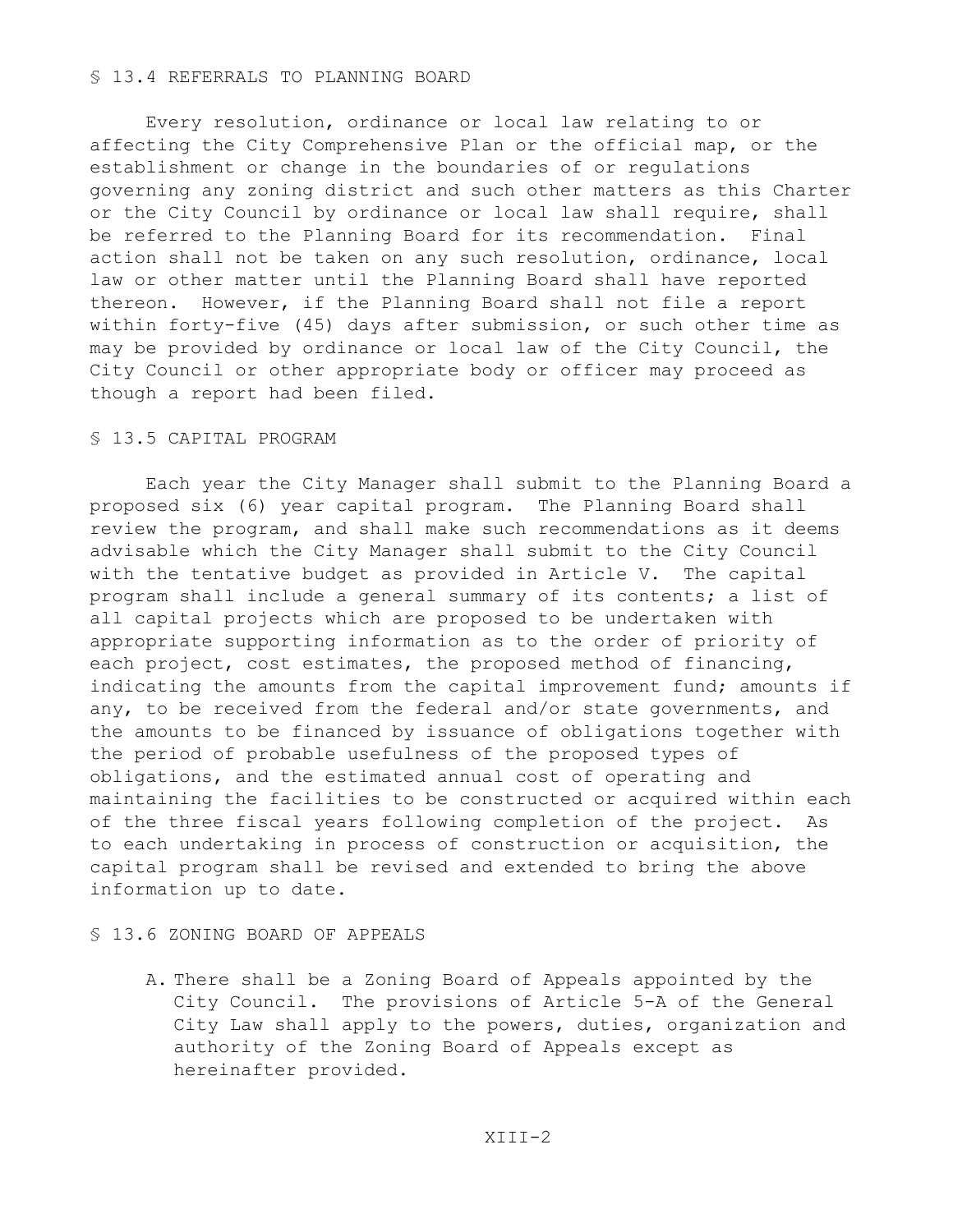- B. The Zoning Board of Appeals shall consist of seven (7) members who shall be appointed by the City Council for a term of three (3) years. Any vacancies shall be filled by the City Council for the unexpired portion of the term. The Board shall serve without compensation.
- C. The City Council shall designate the Chairperson thereof.
- D. The Board shall have the powers and duties as prescribed in Article 5-A of the General City Law and other statutes of the State of New York. The Board shall determine its own rules and regulations as it deems necessary for the proper execution of its duties but such rules and regulations shall not conflict with nor have the effect of waiving or superseding any provision of this Charter or any ordinance or local law of the City.
- § 13.7 HISTORIC DISTRICTS COMMISSION

A. Creation; membership; appointments

There shall be a Commission called the Historic Districts Commission. The Commission shall consist of seven members appointed by the City Council. Members shall serve for staggered terms of office of three years as it is presently constituted. Before making appointments, the City Council shall request the Board of Trustees of the Geneva Historical Society for recommendations but the City Council is not required to accept any recommendations so made. A vacancy, except expiration of term, shall be filled for the unexpired term.

The members of the Commission shall serve without compensation.

#### B. Organization

The Commission shall annually appoint a Chairperson and Vice-Chairperson. The Chairperson shall preside over all meetings of the Commission. The Vice-Chairman shall perform the duties of the Chairperson in case of absence or disability of the Chairperson. All members shall be entitled to vote on any matter before the Commission. The Commission may adopt rules and regulations not inconsistent with this Charter or ordinance or local law of the City Council.

C. Referral of building permits

1. All applications for building permits in an Historic District or Historic Building or Structure as determined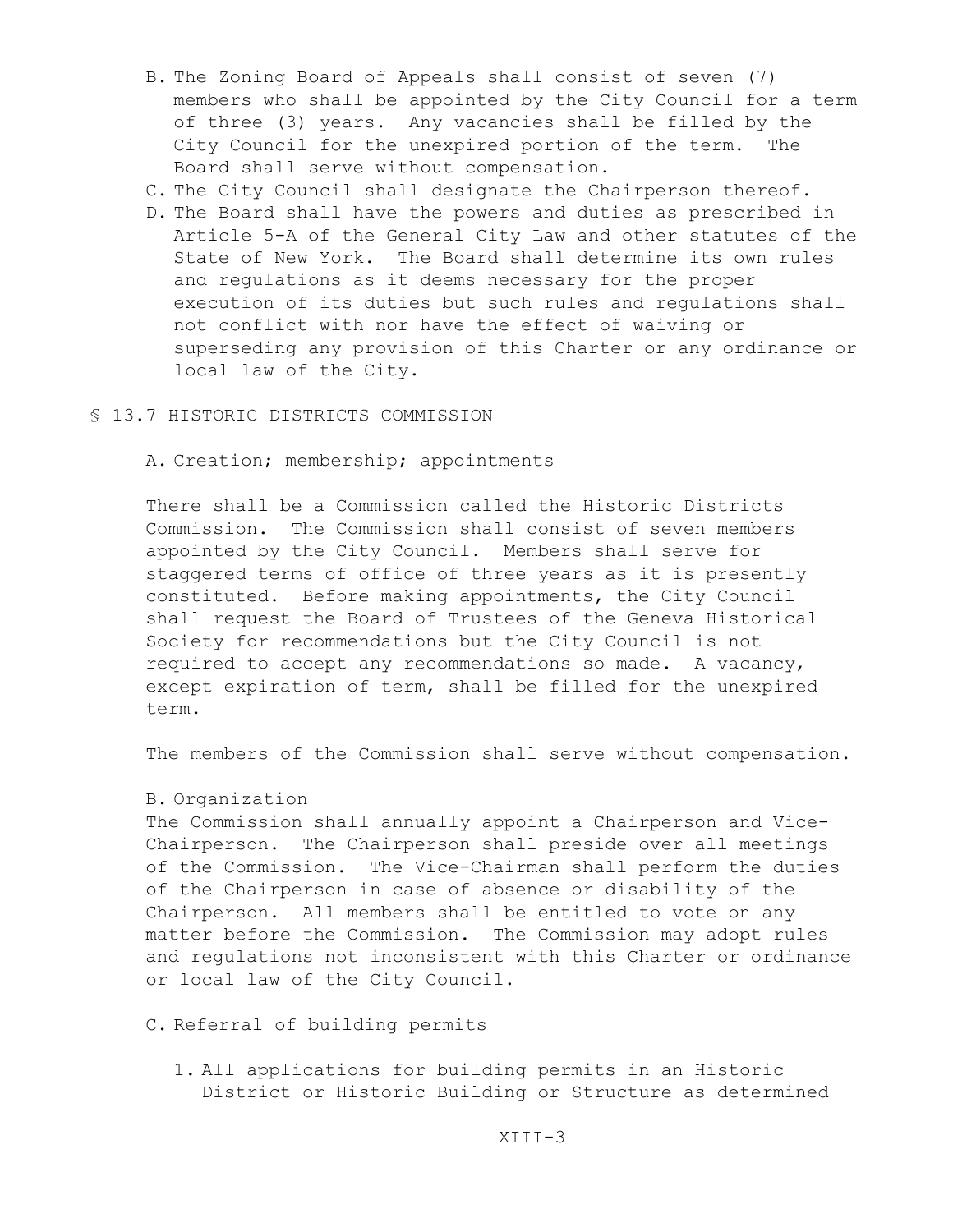by ordinance or local law of the City Council shall be referred to the Commission for review to determine the appropriateness using the standards or guidelines established by the City Council.

- 2. If the Commission determines that the proposed work meets the standards or guidelines, it shall issue a Certificate of Approval, otherwise, it shall deny same but may advise as to modifications of the plans which may meet their approval and the applicant may resubmit his or her application in accordance therewith.
- 3. Building Permit

No building permit shall be issued without the required Certificate of Approval. Failure to act within forty-five days after submission of the application for a Building Permit shall be deemed to constitute approval unless the time for review is mutually extended by agreement of the applicant and the Commission.

4. Other Powers and Duties

The Commission shall have such additional and related powers and duties as may be assigned to it by the City Council.

D. Appeal to Zoning Board of Appeals

Any person or persons jointly or severally aggrieved by the decision of the Historic Districts Commission shall have the right to appeal to the Zoning Board of Appeals as provided by law.

No application for a variance or special use permit shall be entertained by the Zoning Board of Appeals until referral is made to the Commission as required by this Section and a report has been made by the Commission or the time to make such report has expired.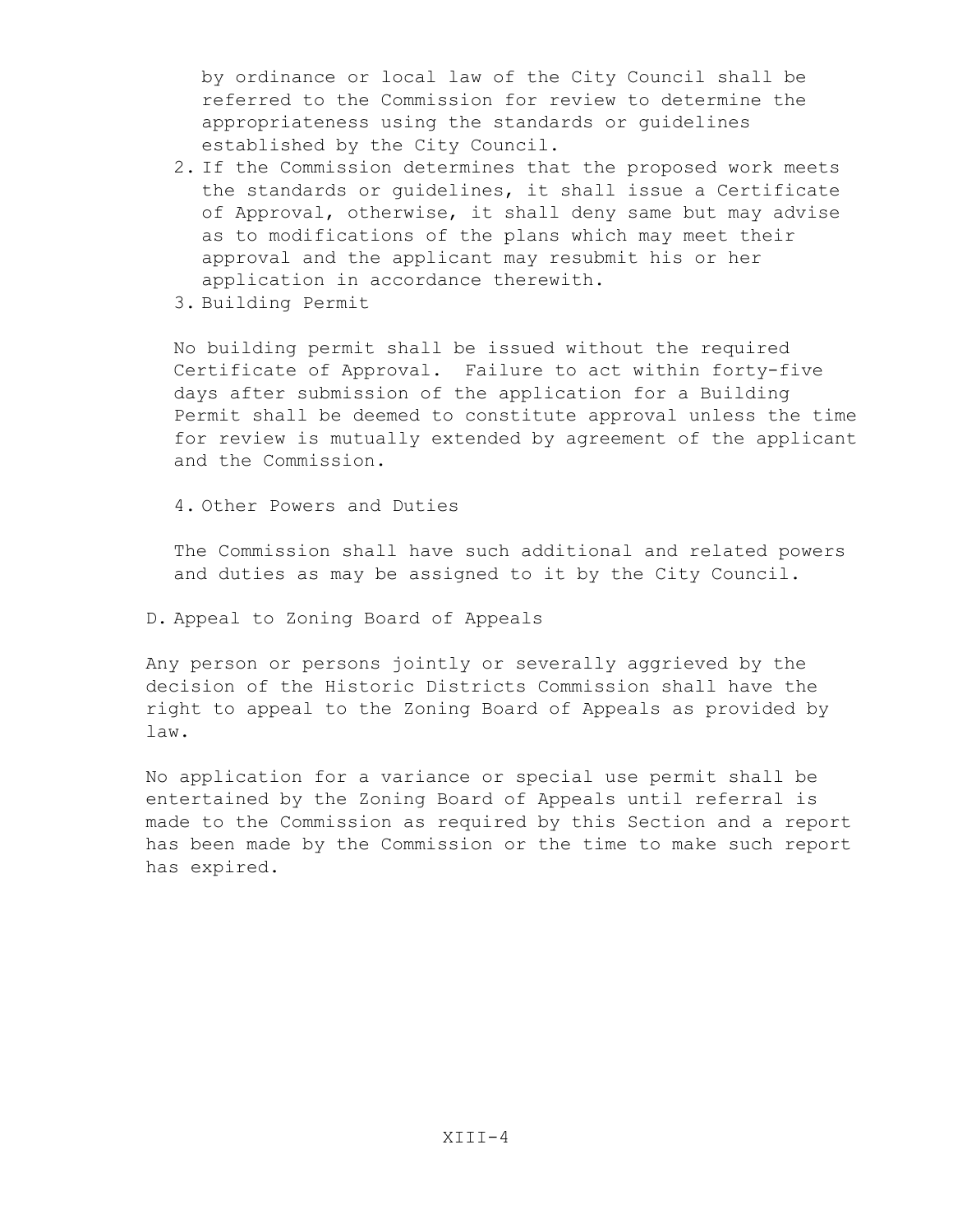# GENEVA CITY CHARTER ARTICLE XIV TRANSITIONAL PROVISIONS

### § 14.1 EFFECTIVE DATE OF CHARTER

This Charter having been approved by referendum in the manner provided by law, became effective January 1, 1974.

§ 14.2 OFFICES, BOARDS AND COMMISSIONS ABOLISHED AND CONTINUED

- A. The Public Health Advisory Board, the Personnel Advisory Board and the Merit Award Board are hereby abolished.
- B. All other offices, boards, commissions, agencies and positions of employment of the City shall continue until abolished, modified, or superseded by action of the City Council but subject to the provisions of this Charter.

#### § 14.3 TRANSFER OF OFFICERS AND EMPLOYEES

Wherever by any provisions of this Charter, any functions, powers, or duties heretofore exercised by an office, department, board, commission, agency or committee are assigned to another office, department, board, commission, agency or committee, all the officers and employees in the classified Civil Service, who at the time when this Charter shall take effect are engaged in the performance of such function, powers, or duties shall be transferred to the office, department, board, commission, or agency to which such functions, powers or duties are assigned by this Charter without examination and without affecting existing compensation, pension or retirement rights, privileges or obligations of such officers and employees.

#### § 14.4 TRANSFER OF POWERS

The powers which are conferred and the duties which are imposed upon any office, department, board, commission, or agency of the City by any laws of the State, or by any local law, resolution, ordinance, rule or regulation, shall if, such office, department, board, commission, or agency be abolished by this Charter, be thereafter exercised and discharged by the office, department, board, commission, or agency upon which are imposed corresponding or like powers, duties, and functions pursuant to the provisions of this Charter.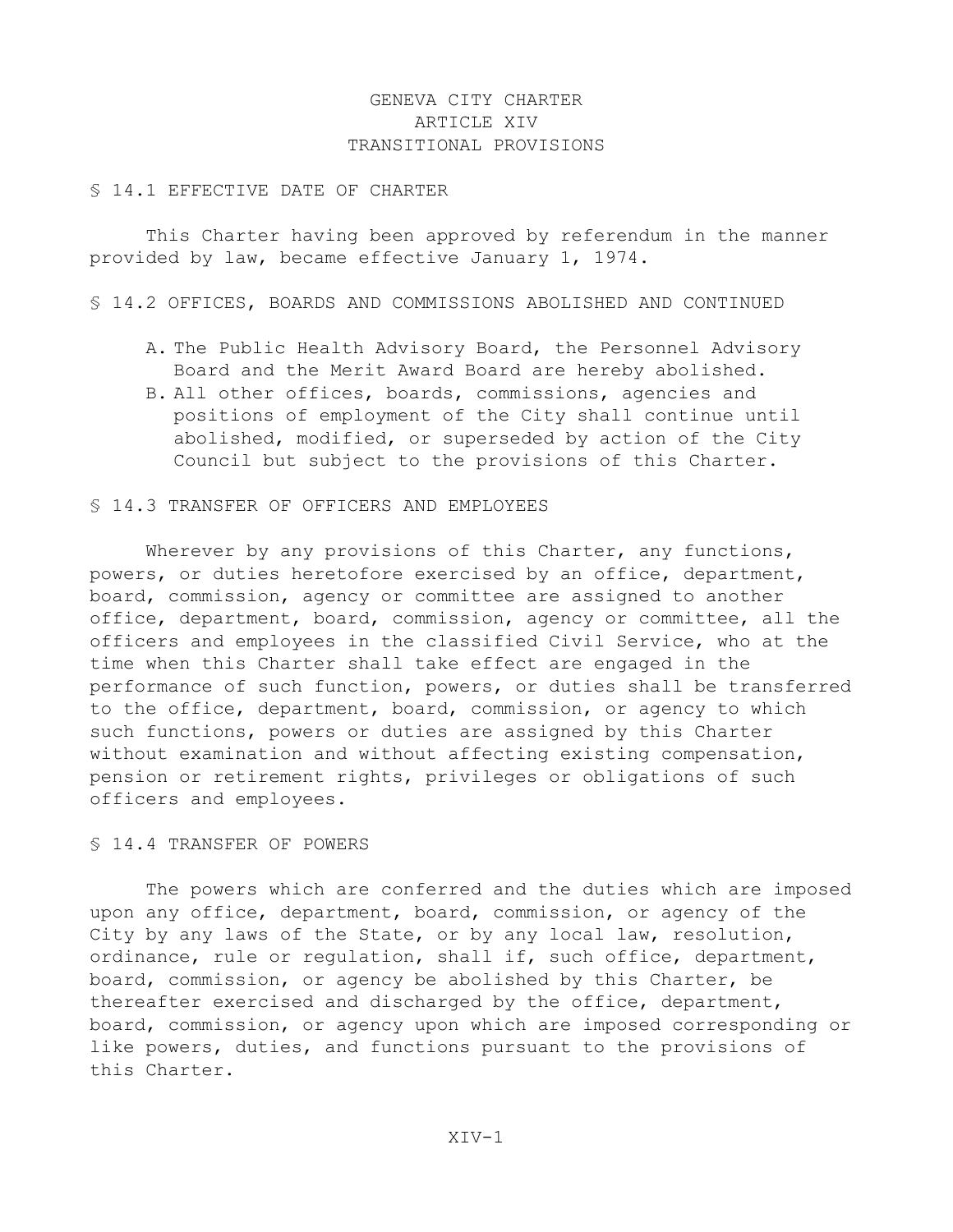#### § 14.5 TRANSFER OF RECORDS AND PROPERTY

All records, property and equipment whatsoever of any office, department, board, commission, agency, or division, the powers and duties of which are assigned to any other office, department, board, commission, agency or division by this Charter, shall be transferred and delivered to the office, department, board, commission, agency or division to which such powers and duties are assigned.

#### § 14.6 CONTINUITY OF AUTHORITY

All existing state, local and other laws or enactments having the force of law shall continue in force until lawfully amended, modified, superseded or repealed, either by this Charter or an enactment adopted subsequent to its effective date. Any proceedings or other business undertaken or commenced prior to the effective date of this Charter may be conducted and completed by the City officer or administrative unit responsible therefor under this Charter.

#### § 14.7 PENDING ACTIONS AND PROCEEDINGS

No action or proceeding, civil or criminal, pending at the time when this Charter shall take effect, brought by or against the City or any officer, department, board, commission or agency, shall be affected or abated by the adoption of this Charter, or by anything herein contained; but all such actions or proceedings shall be continued notwithstanding that functions, powers, and duties of any officer, department, board, commission or party thereto may be assigned or transferred by this Charter to another officer, department, board, commission, or agency, but in that event the same may be prosecuted or defended by the head of the office or department to which such functions, powers and duties have been assigned or transferred by this Charter.

### § 14.8 EFFECT OF CHARTER ON EXISTING LAWS

A. The Geneva City Charter as enacted by Local Law No. 1 of the year 1962 as well as the Charter of the City of Geneva as enacted by Chapter 360 of the Laws of 1897, and as amended from time to time, were repealed by Local Law #1 of the year 1973.

The repeal thereof is not intended, however, to abrogate, diminish or abolish any rights, authority, privileges or immunities accruing thereunder to the City of Geneva or any portion thereof or any of its inhabitants and any provisions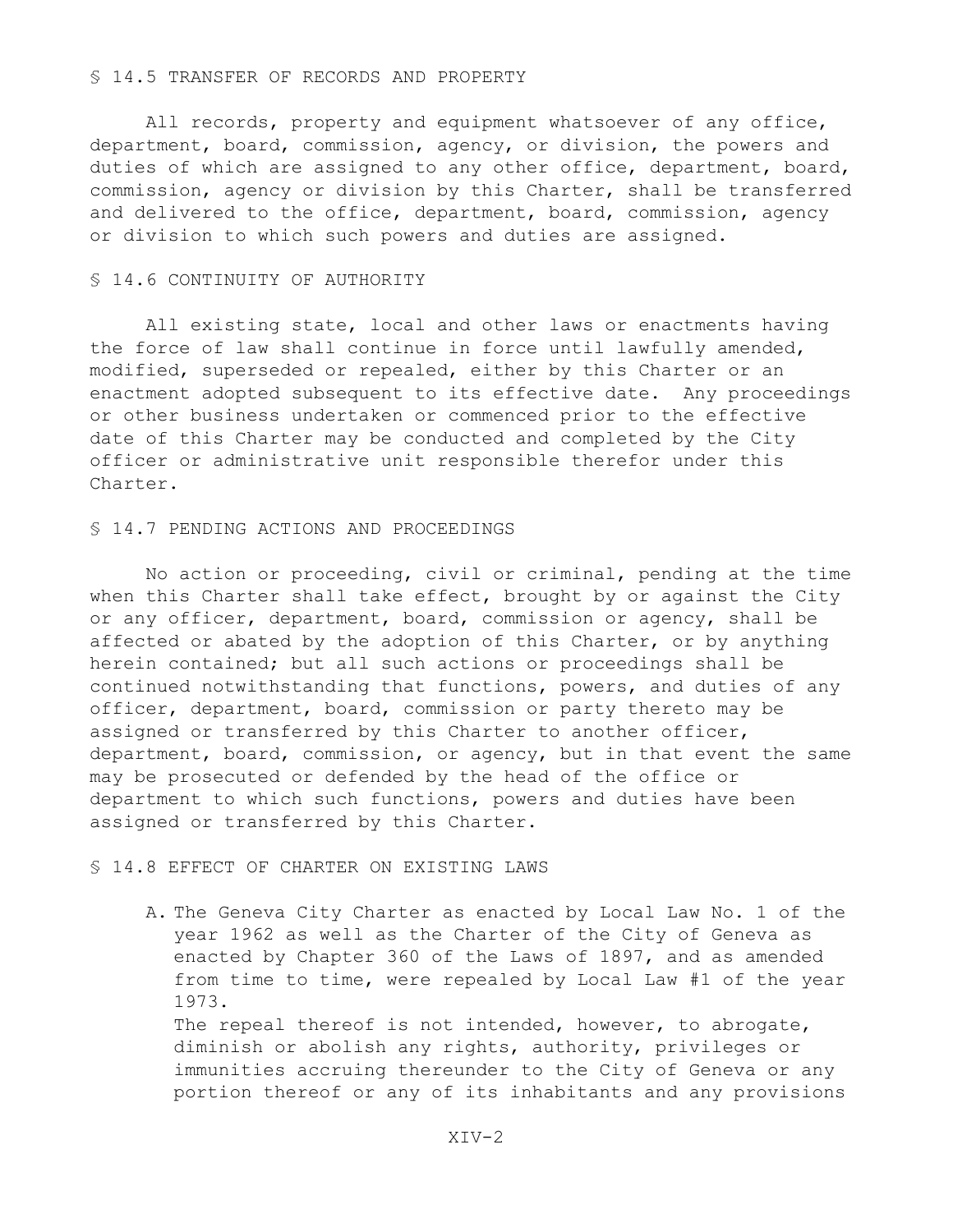of existing law incorporated into this new Charter shall not be deemed repealed but shall be construed as a continuation of such provisions, modified or amended as herein set forth, and not as new enactments.

- B. All laws, ordinances, resolutions, rules and regulations, and parts thereof relating to or affecting the City when this Charter takes effect, to the extent to which they are inconsistent with the provisions of this Charter and no further, were repealed and superseded.
- C. The following local laws enacted by the City of Geneva, having been superseded by this Charter, were repealed:

```
1. Local Laws Nos 3, 4, 5 and 6 of the year 1925
2. Local Laws No 1 of the year 1926
3. Local Laws Nos 1, 2, 3 and 4 of the year 1927
4. Local Laws Nos 1, 2 and 3 of the year 1928
5. Local Laws No 1 of the year 1930
6. Local Laws Nos 1 and 2 of the year 1931
7. Local Laws Nos 1 and 2 of the year 1932
8. Local Laws No 2 of the year 1933
9. Local Laws No 1 of the year 1934
 10.Local Laws Nos 1 and 2 of the year 1935
 11.Local Laws No 1 of the year 1936
 12.Local Laws No 1 of the year 1937
 13.Local Laws Nos 1, 3 and 4 of the year 1938
 14.Local Laws Nos 1 and 2 of the year 1939
 15.Local Laws Nos 1, 2, 5 and 6 of the year 1940
 16.Local Laws Nos 1, 2, 3, 7 and 8 of the year 1941
 17.Local Laws No 2 of the year 1942
 18.Local Laws No 1 of the year 1943
 19.Local Laws Nos 3, 4, 5, 6 and 7 of the year 1944
 20.Local Laws Nos 1, 2, 3, 4, 6, 7, 8, 10 and 11 of the 
       year 1946
 21.Local Laws No 1 of the year 1948
 22.Local Laws Nos 2, 3, 4 and 5 of the year 1950
 23.Local Laws Nos 1, 2, 3, 4, 5, 6 and 7 of the year 1951 
 24.Local Laws No 3 of the year 1952
 25.Local Laws Nos 1, 2, 3, 4 and 5 of the year 1953
 26.Local Laws Nos 1, 2, 3, 4, 5, 6 and 7 of the year 1954
 27.Local Laws No 2 of the year 1955
 28.Local Laws Nos 1, 3, and 4 of the year 1956
 29.Local Laws Nos 1 and 2 of the year 1957
 30.Local Laws No 1 of the year 1958
 31.Local Laws No 1 of the year 1959
 32.Local Laws Nos 1 and 2 of the year 1960
 33.Local Laws Nos 1 and 2 of the year 1961
```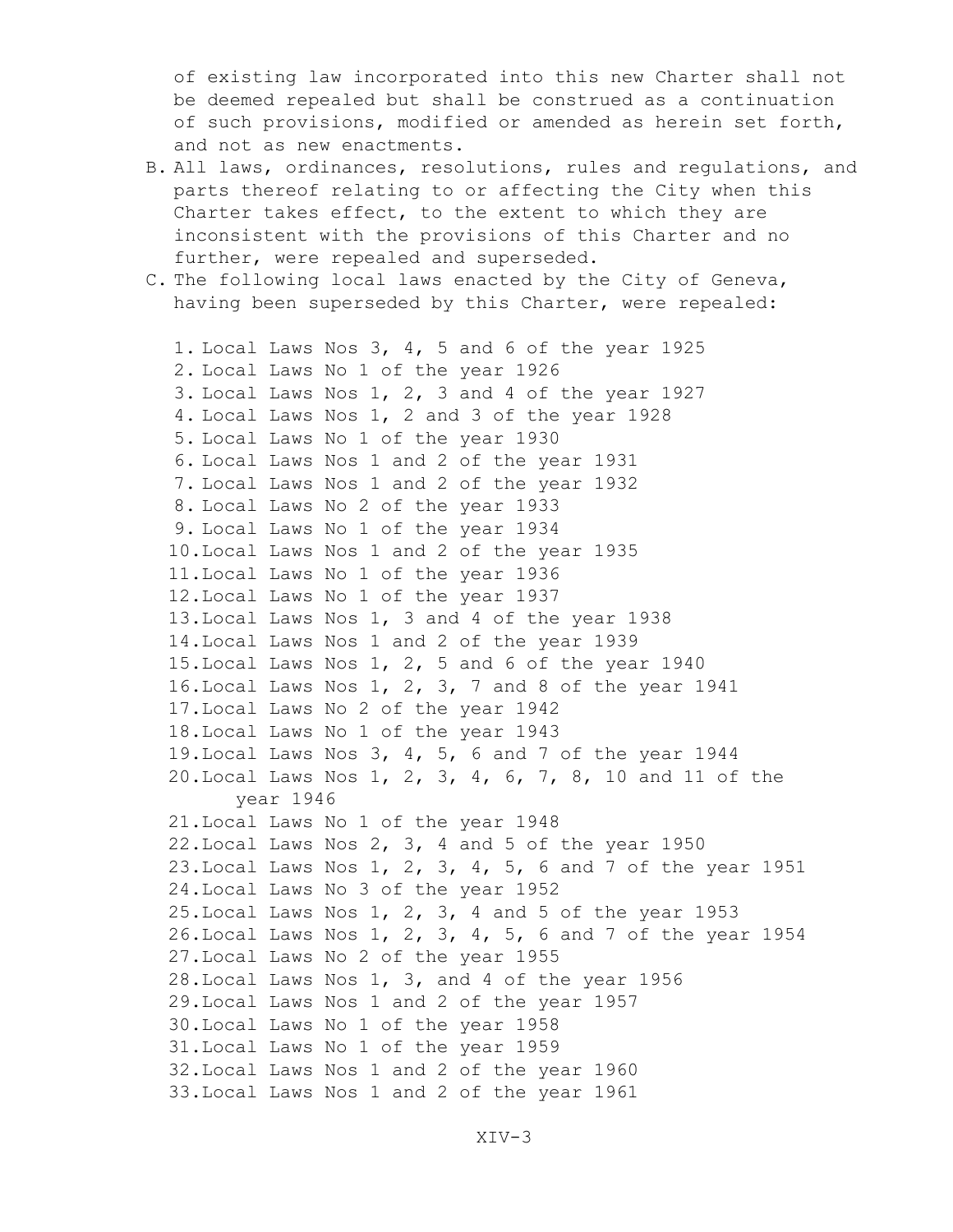34.Local Laws No 1 of the year 1962 35.Local Laws Nos 1, 2, 3, 4, 5 and 6 of the year 1964 36.Local Laws Nos 1, 2, 3, 4 and 5 of the year 1965 37.Local Laws Nos 1 and 2 of the year 1966 38.Local Laws No 1 of the year 1967 39.Local Laws No 1 of the year 1968 40. Local Laws Nos 1 and 2 of the year 1969 41. Local Laws No 1 of the year 1970 D. Local Law No. 1 of the year 1955 whereby the City of Geneva was included in the Ontario County Mental Health Board is not repealed even though it purports to amend the original City Charter. E. The following special acts of the State Legislature, having been superseded by this Charter insofar as they apply to the "Charter of the City of Geneva" are hereby repealed: 1. Chapter 360 of the Laws of 1897 2. Chapter 297 of the Laws of 1898 3. Chapters 31, 405 and 614 of the Laws of 1899 4. Chapter 296 of the Laws of 1901 5. Chapter 557 of the Laws of 1903 6. Chapters 461 and 462 of the Laws of 1905 7. Chapter 330 of the Laws of 1907 8. Chapter 361 of the Laws of 1908 9. Chapter 323 of the Laws of 1909 10. Chapter 560 of the Laws of 1910 11. Chapter 391 of the Laws of 1911 12. Chapter 288 of the Laws of 1916 13. Chapter 373 of the Laws of 1917 14. Chapter 534 of the Laws of 1919 except that it is not intended to diminish the existing City boundaries 15. Chapter 505 of the Laws of 1921 16. Chapter 441 of the Laws of 1922 17. Chapters 41 and 673 of the Laws of 1923 18. Chapter 98 of the Laws of 1930 19. Chapter 839 § 20 of the Laws of 1945 20. Chapter 750 of the Laws of 1946 21. Chapter 34 of the Laws of 1951 22. Chapter 143 of the Laws of 1966

F. The following special acts of the State Legislature having been incorporated in this Charter, are not intended to be repealed or superseded: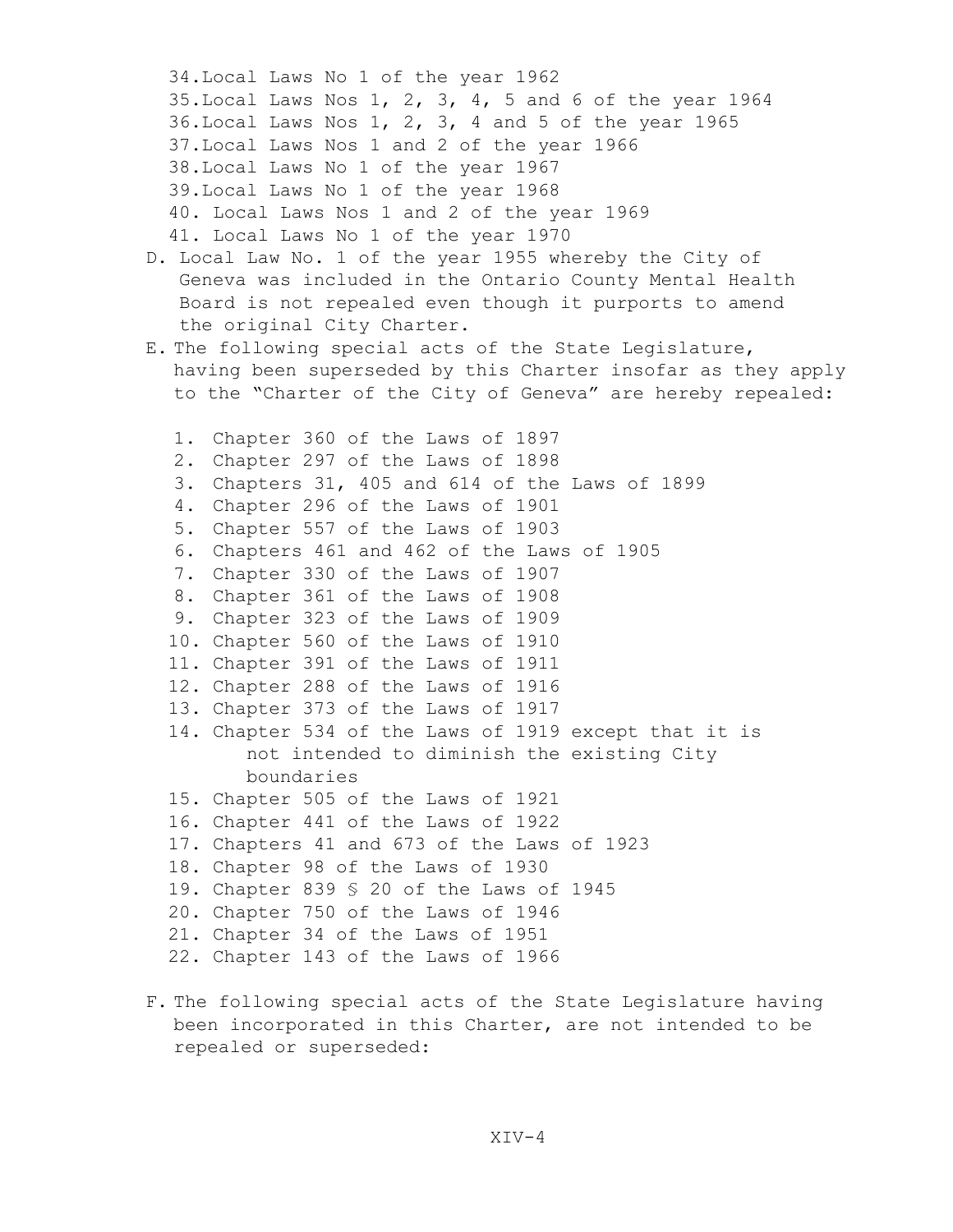- 1. So much of Chapter 360 of the Laws of 1897 establishing the City of Geneva and its boundaries
- 2. So much of Chapter 534 of the Laws of 1919 increasing the City boundaries
- 3. Chapter 28 of the Laws of 1940
- 4. Chapter 738 of the Laws of 1945
- 5. Chapter 495 of the Laws of 1957
- 6. Chapter 766 of the Laws of 1965
- 7. Chapter 808 of the Laws of 1968
- 8. Chapter 559 of the Laws of 1973
- 9. Chapter 347 of the Laws of 1996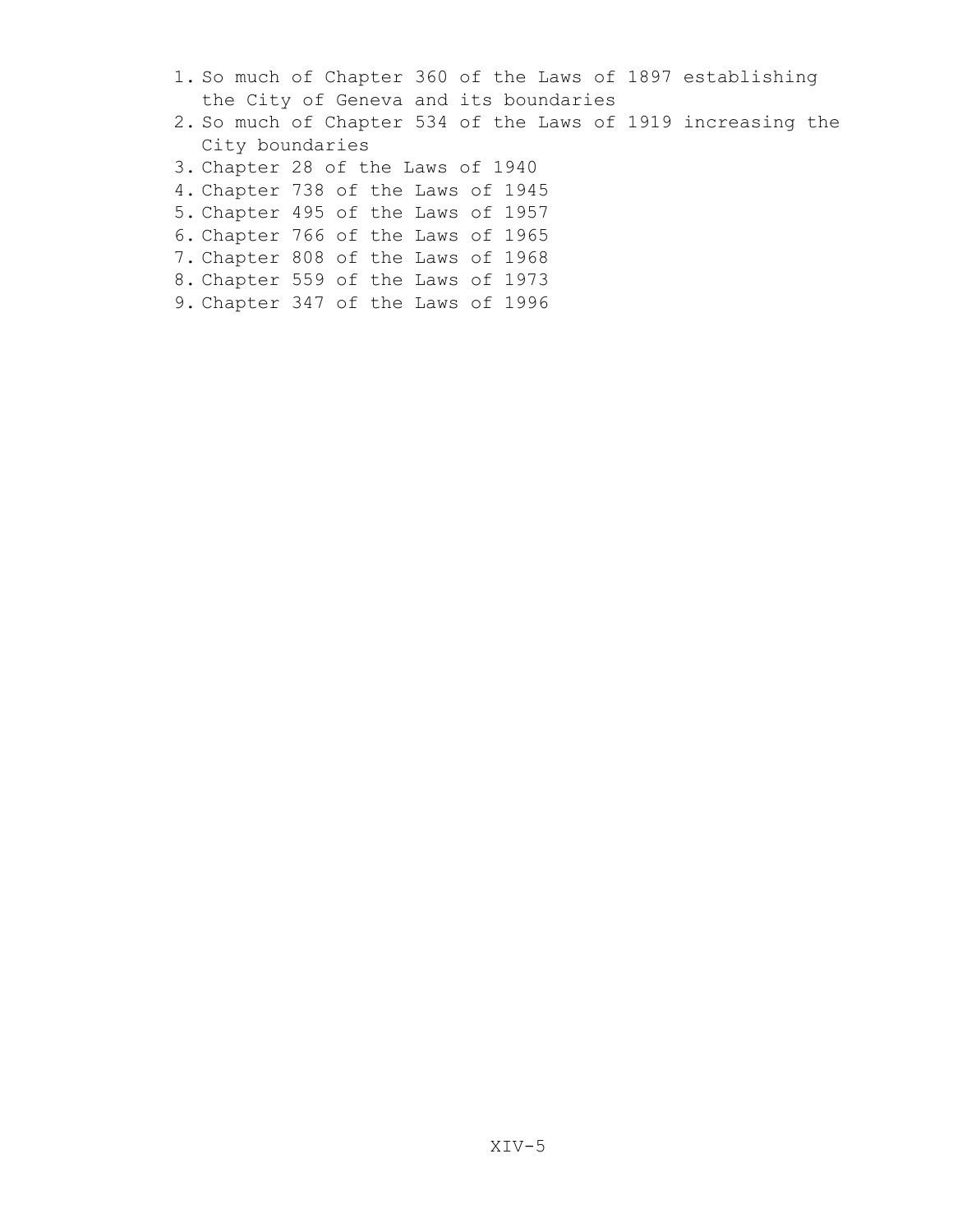# GENEVA CITY CHARTER ARTICLE XV POLICE REVIEW BOARD

Local Law 1-2021

# § 15-1. Definitions.

For purposes of this chapter, the following words and phrases used therein shall have the meaning described in this section:

"Chief" — Chief of the Geneva Police Department. "Complaint" — A written statement concerning police conduct which is submitted by a member of the public to the PRB or the GPD. "GPD" - The Geneva Police Department. "Immediate family" — Spouse, domestic partner, child, stepchild, mother, father, mother-in-law, father-in-law, aunt, uncle, and grandparent. "Officer" — Sworn member of the City of Geneva Police Department. "PRB" or "Board"— Police Review Board. "Review—PRB Review of GPD investigations.

# § 15-2. Findings, Goals, and Purpose.

- 1. The Geneva City Council finds the best interests of Geneva's citizens will be furthered by establishing a PRB with authority to review GPD investigations of public complaints of Officer misconduct and to engage in other activities set forth in this Chapter.
- 2. The goals of this Chapter are to reduce racial inequities in policing in the City, to assure accountability of GPD Officers, to increase transparency of GPD operations, and to improve GPD's credibility.
- 3. The Geneva City Council finds establishing an open, fair, and impartial process for review of investigations will further these goals.
- 4. The Geneva City Council finds that the PRB may create and employ a disciplinary matrix in making recommendations to the Chief for discipline subject to the applicable collective bargaining agreements and New York State Law.
- 5. The Geneva City Council finds that the PRB should have authority to assess GPD patterns, practices, policies, and procedures and make recommendations to improve its operations based on information from complaint investigations.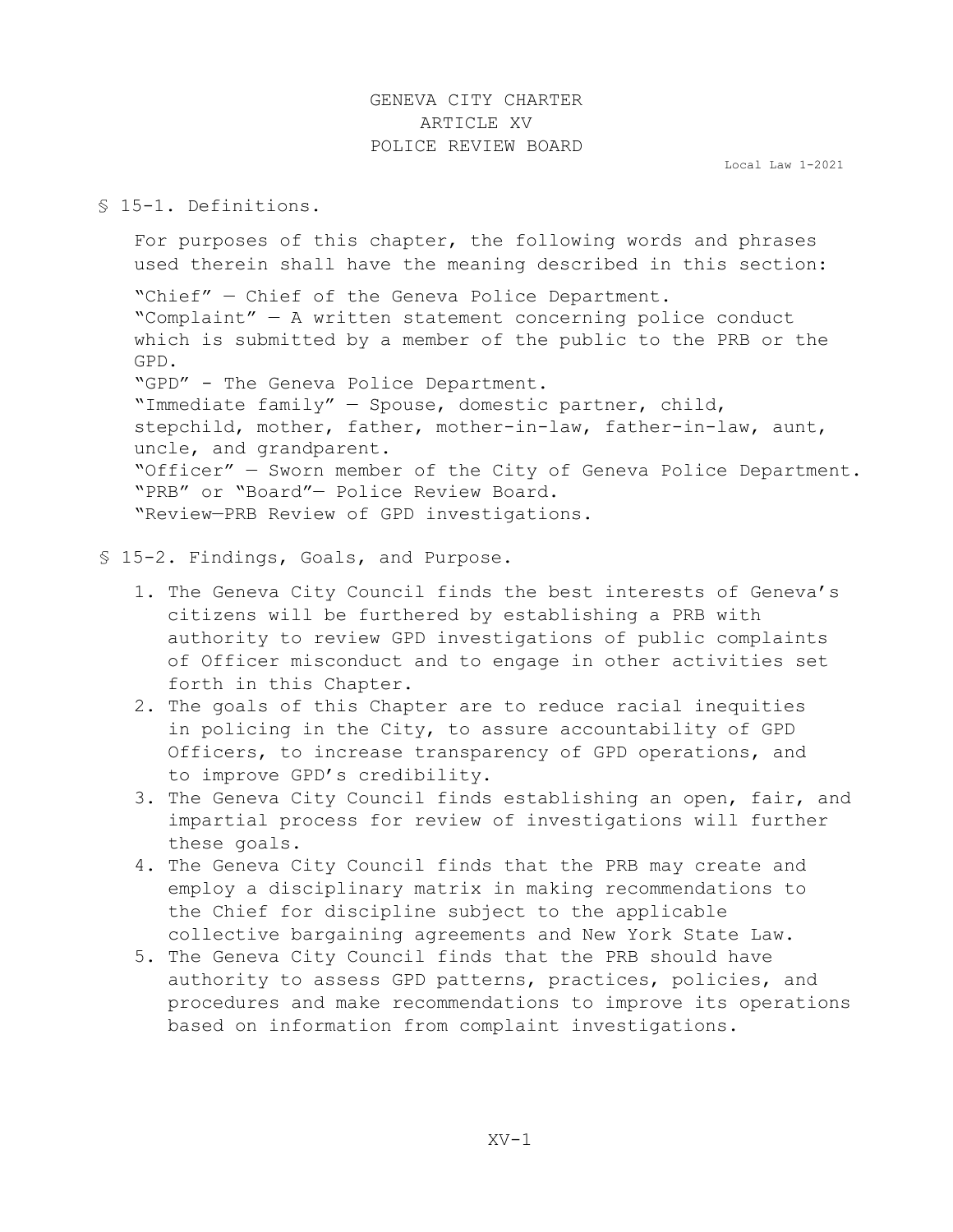- 6. The establishment of a PRB in this Chapter notwithstanding, the sole authority to discipline Officers shall remain vested in the Chief or his or her delegates, under the supervision of the City Manager pursuant to City Charter section 9.2 or amendments thereto, the New York State Constitution, the New York State Civil Service Law, Section 891 of the Unconsolidated Laws of the State of New York and applicable Collective Bargaining Agreements between the City and the Officers.
- § 15-3. PRB Composition, Appointment, Removal and Vacancy.

The PRB shall consist of nine (9) members appointed by City Council. Members of the Board shall serve terms of three (3) years except for the initial Board, which shall serve staggered terms, as set forth in subdivision 3 below.

1. Qualifications.

- A. Members of the Board shall be residents of the City of Geneva for a minimum of twelve (12) months at the time of appointment to the Board.
- B. Membership of the Board shall aspire to reflect the City's diverse community, including, but not limited to: age, race, creed, color, national origin, gender, gender identity or expression, sexual orientation, disability, marital status and source of income.
- C. The Board shall have no members who are current or former employees of any law enforcement agency, or their immediate family members.
- D. Board members shall not be current (or within the immediately preceding three (3) year period) City elected officials or immediate family of any incumbent elected official representing/serving any district or municipality in the State of New York. No practicing attorney or their immediate family who represents or has represented a plaintiff or defendant in a police misconduct lawsuit initiated against the GPD within the past ten (10) years shall be a member of the Board. Board members may not represent a complainant or a GPD Officer at Board hearings.
- E. The City Council shall aspire to appoint at least two (2) licensed mental health professionals, and at least one (1) duly licensed attorney in good standing, and one member of the clergy.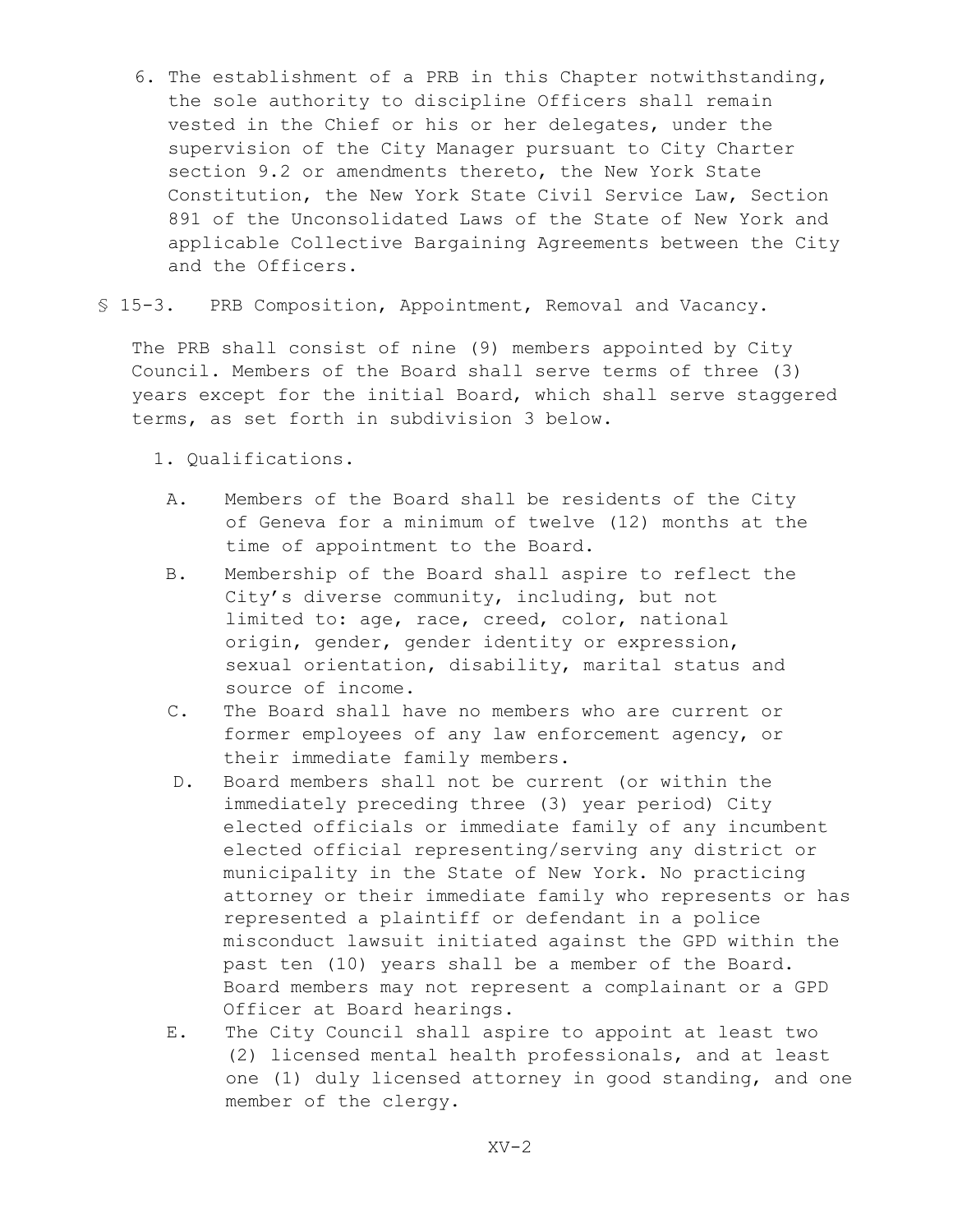- F. Upon a PRB member moving out of the City, the City Clerk shall notify him/her that his/her status as a Board member is terminated.
- G. The provisions of Article 2, Section 5 and Article 3, Section 30 of the Public Officers Law of the State of New York, regarding vacancies, shall apply to all members of the Board.
- 2. Appointment Process.
	- A. Appointments to the initial Board by the City Council shall be made within ninety (90) days from the effective date of this Local Law as follows:
		- 1) Applications will be accepted based on qualifications of all city residents.
		- 2) Interview process will be performed by City Council based on applications.
		- 3) The Mayor will nominate one (1) member.
		- 4) Three (3) members; one (1) appointee from each of the three Supervisory Districts: District 1 (Wards 1&2); District 2 (Wards 3&4); District 3 (Wards 5&6).
		- 5) Five (5) members from the community at large. Geneva Community Compact and others may submit proposed members for appointment.
	- B. The City Council retains full authority to appoint members of the Board. The City Council must consider nominations, but is not required to appoint those presented.
	- C. No individual shall be appointed to the Board without having submitted an application for appointment and having been interviewed by the City Council.
	- D. The Mayor may appoint a city councilor as a non-voting liaison to the PRB in the same process as utilized for all city boards and committees.
- 3. Terms.
	- A. The first term of the initial Board commences when all nine (9) Board members are appointed and ends on December 31st of the following year.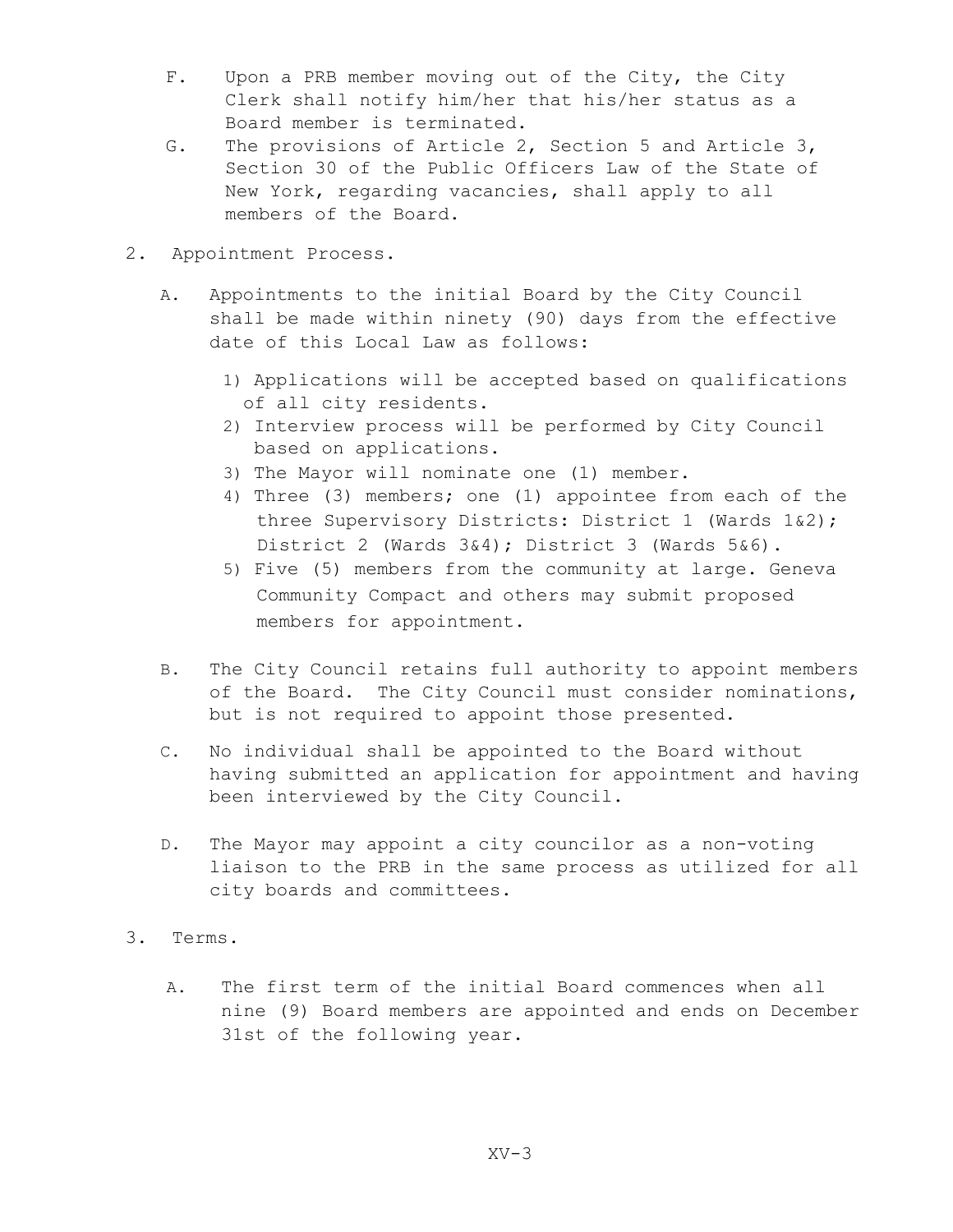- B. Except for the initial Board, members shall serve staggered three (3) year terms and may be reappointed for another three (3) year term, for a total of six (6) years, after which, the member shall not be reappointed for at least six (6) years.
- C. Except for the initial Board, each term shall commence on January 1st and end on December 31st. The members shall be appointed by the City Council for terms of three (3) years, except the first nine (9) members shall be appointed for staggered terms. Of the initial nine (9) members appointed: a) three (3) members shall be appointed for terms of one (1) year, of whom one (1) shall have been appointed by the City Council pursuant to **§** 15-3 subd. 2. A 2), and two (2) shall have been appointed from the community at large; b) three (3) members shall be appointed for terms of two (2) years, of whom one (1) shall have been appointed by the City Council pursuant to **§** 15-3 subd 2. A 2), and two (2) shall have been appointed from the community at large; c) three (3) members shall be appointed for terms of c) three members shall be appointed for terms of three (3) years, of whom one (1) shall have been nominated by the Mayor, one (1) shall have been appointed from the community at large, and one (1) shall have been appointed by the City Council pursuant to **§** 15-3 subd. 2. A 2).
- 4. Vacancies and Removal.
	- A. After the initial nine (9) member Board has been established, the Board shall notify the Mayor, the City Council, the City Manager, and the Community Compact Committee if a board position is vacant. The vacant position shall be filled in the same manner by which it was initially filled, within sixty (60) days of the vacancy. The Board member appointed shall complete the unexpired term of a former member whose term has become vacant prior to the expiration thereof.
	- B. A Board member seeking public office shall resign their seat at the time they announce their candidacy or file their candidacy petitions, whichever happens first.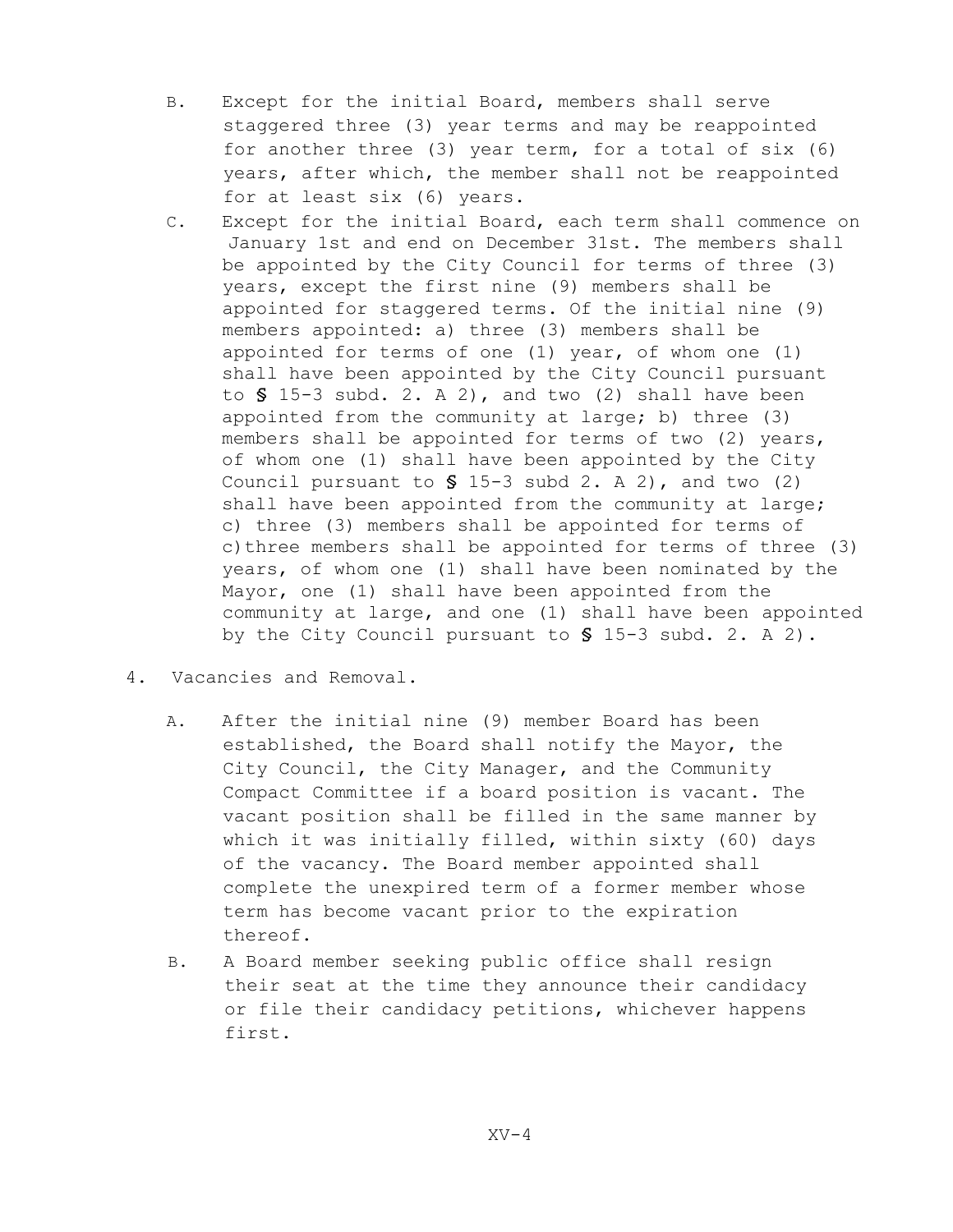- C. Inadequate attendance at meetings shall be defined as failure to attend three (3) consecutive board meetings or four (4) meetings in total during a one year period, without good cause as good cause is applied for City Council meetings and absences.
- D. The City Council may remove a PRB Board member by a majority vote for failure to adhere to PRB policies and/or inadequate attendance at PRB meetings.
- § 15-4. PRB Member Responsibilities.

PRB members shall:

- 1. Conduct themselves at all times in a manner that will maintain public confidence in the fairness, impartiality, and integrity of the PRB.
- 2. Obey all laws and ordinances of the City.
- 3. Obey all laws protecting individual rights to privacy and confidentiality of records.
- 4. Recuse themselves from participating in the review of any complaint in which they have a personal, professional, or financial conflict of interest.
- 5. Avoid ex parte discussion of any matter that comes before the PRB.
- § 15-5 Conflicts of Interest.
	- 1. No Board Member shall have any interest, financial or otherwise, direct or indirect, or engage in any business or transaction or professional activity or incur any obligation of any nature, which is in substantial conflict with the proper discharge of their duties in the public interest. Any conflict of interest prohibited by Article 18 of the General Municipal Law or by the City of Geneva Code of Ethics shall disqualify a member. Board members may not represent a complainant or a GPD Officer before the Board.
	- 2. If a Board member has any personal, business or other financial relationship with a party to or a witness in any matter before the Board, the member shall disclose the situation to the chairperson and shall recuse themselves from deliberations or action in connection with that case.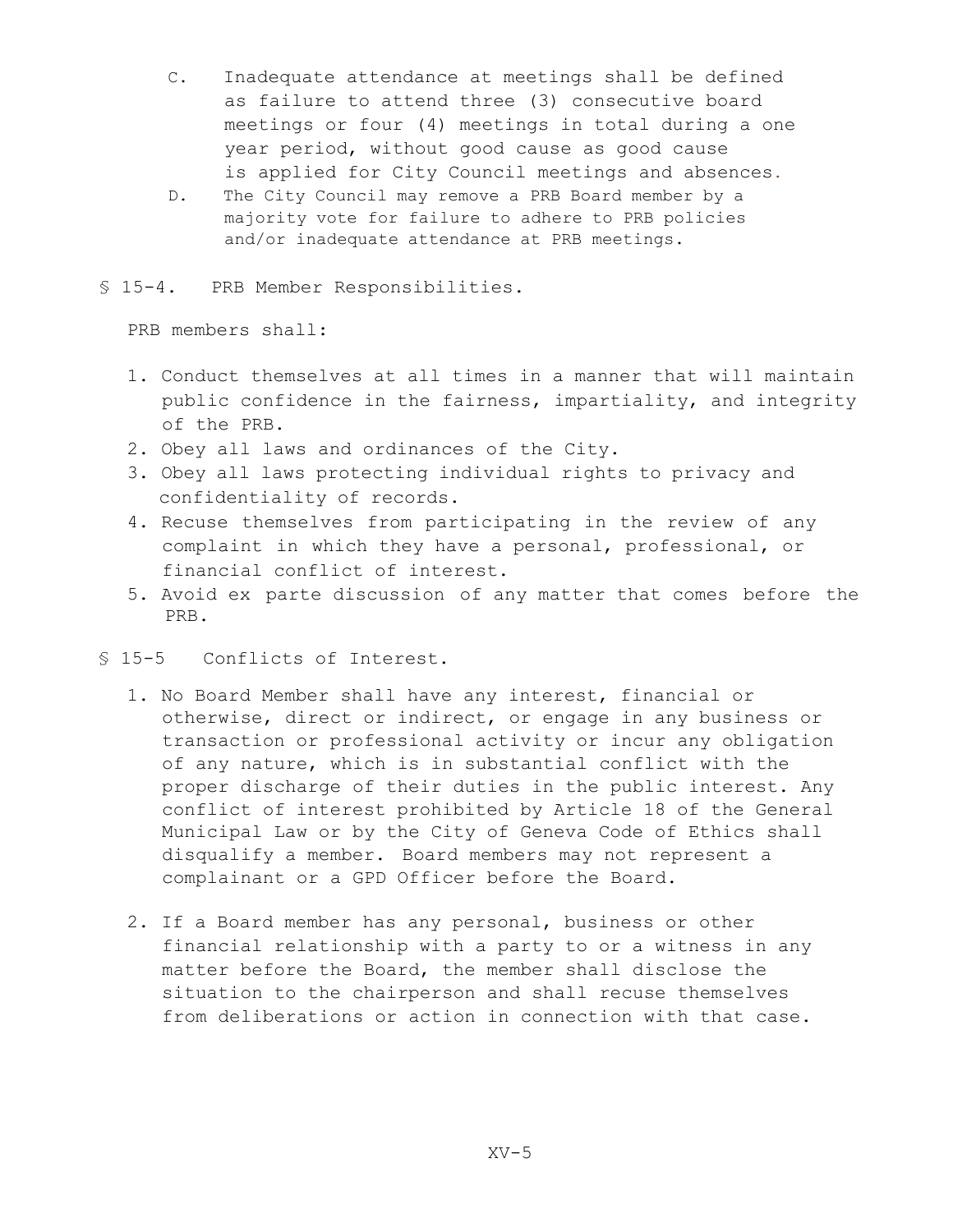- § 15-6. PRB Training, Procedures, Recommendations and Reports, and Outreach.
	- 1. Training. The PRB shall seek and participate in a broad and independent range of training necessary to pursue the duties and responsibilities of the PRB as approved and funded by the City.

Training resources will be recommended by the City Manager in consultation with the PRB. Such Training resources may include individuals and organizations such as law enforcement entities, attorneys, and any national, state, or local resources with expertise and experience in civilian complaints, investigation, police policies, auditing/monitoring, and other appropriate skills and knowledge. The PRB training and orientation may include but not be limited to, the following subjects:

- A. Federal, state, and local law and regulations relevant to law enforcement operations, investigation of police misconduct, and discipline of law enforcement officers;
- B. Racial Profiling;
- C. Implicit bias;
- D. Anti-racism;
- E. Gender identity and sexuality;
- F. Disability rights, including but not limited to physical disabilities, intellectual and developmental disabilities, psychiatric disabilities and traumatic brain injuries;
- G. Classism, poverty and homelessness;
- H. Trauma-informed policing and crisis intervention, including GPD Officer well-being;
- I. Patterns, practices, policies, and procedures of the GPD;
- J. Discipline and remediation, education-based discipline, early warning systems, processes of arbitration/grievances;
- K. GPD "ride-alongs";
- L. Access to GPD training procedures and manuals; and
- M. New York State Public Officers Law, Article 7, known as the "Open Meetings Law".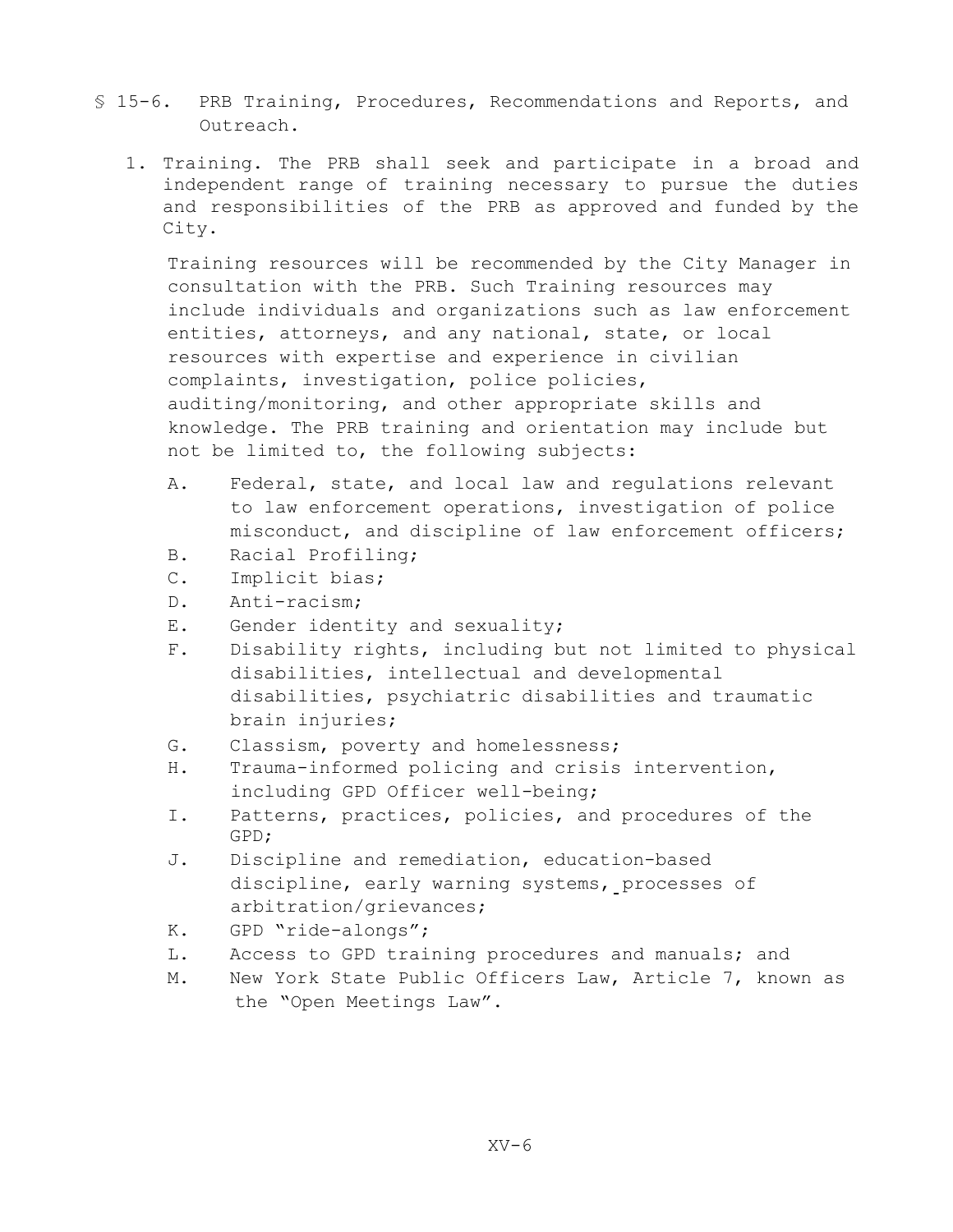- 2. PRB Procedures.
	- A. The PRB shall have the authority to decide its rules of operation and its manner of transacting business, subject to City Council Review and approval, federal, state, and local laws, and to the rules set forth in B, C, D, E and F below.
	- B. The PRB shall hold regular monthly business meetings.
	- C. Five members of the PRB shall constitute a quorum. A quorum must be present to conduct business. Five votes shall be required for any action by the PRB.
	- D. The PRB shall hold its initial meeting within sixty (60) days after the initial appointments are made. At its initial meeting, the PRB shall select a chairperson and a vice-chairperson and fix the time and place for its regularly scheduled meetings.
	- E. The PRB shall hold an annual meeting in January of each year to select a chairperson and a vice-chairperson, and conduct such other business as may be required.
	- F. The PRB may conduct both public and closed meetings as allowed or required by the New York State Public Officers Law, Article 7, known as the "Open Meetings Law."
- 3. PRB Recommendations and Reports.
	- A. The PRB shall file annual reports with the City Council, the City Manager and the Police Chief which contain statistics and summaries of citizen complaints, including a comparison of the PRB's findings with the final determination of the GPD.
	- B. The PRB may make recommendations to the City Council and the Police Department regarding law enforcement, crime, crime prevention, and improved relations between the GPD with the community.
	- C. The PRB's first annual report shall be filed within

 twelve (12) months of its initial meeting, and subsequent annual reports shall be filed every twelve (12) months thereafter.

- § 15-7. Initiation of Complaints.
	- 1. Every effort shall be made to simplify the procedure for submitting complaints.
	- 2. Complaints may be submitted anonymously.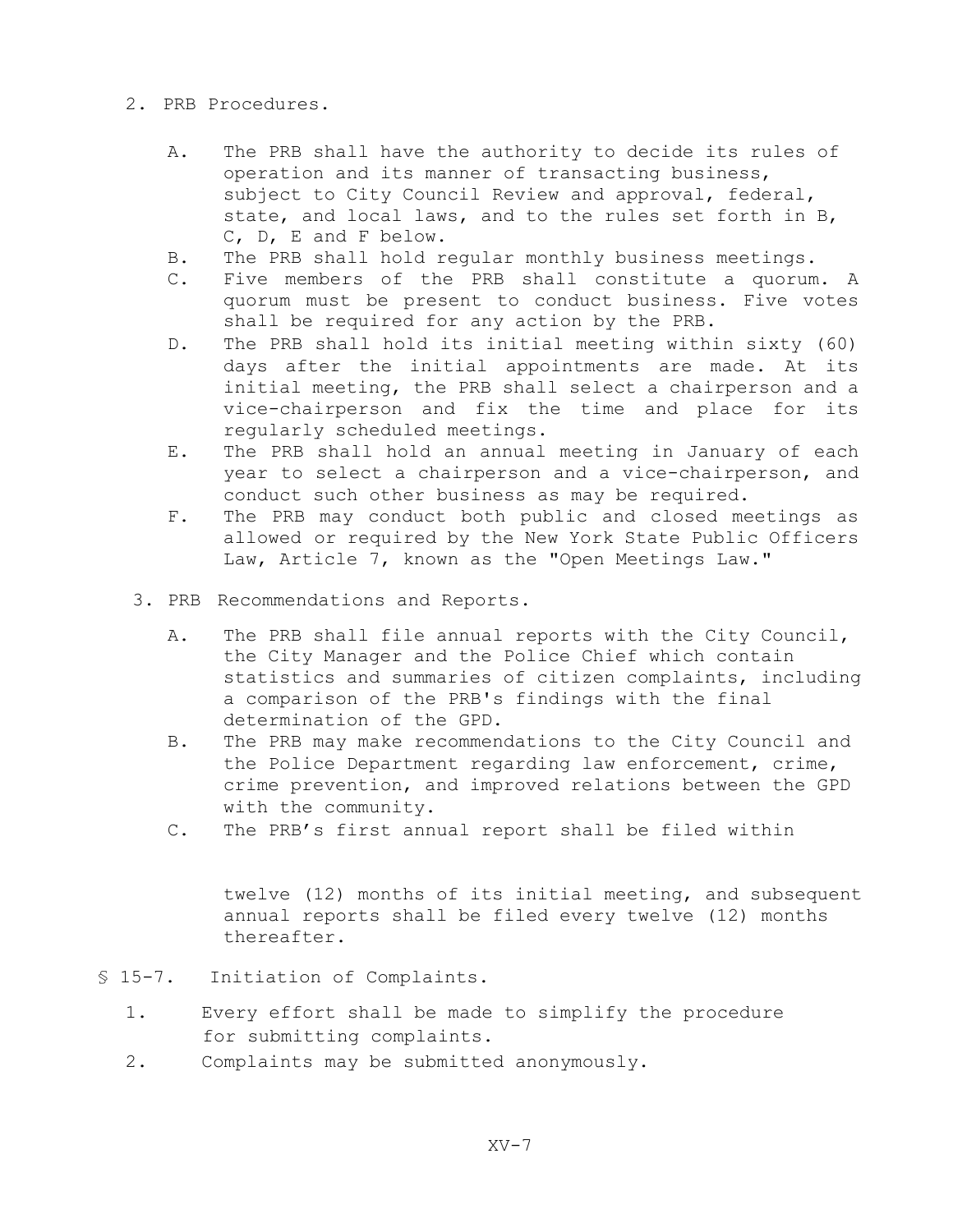- 3. Complaints will be received, processed, investigated, and assigned a tracking number, notwithstanding procedural errors.
- 4. Complaints may be submitted directly to the PRB, or referred to the PRB by the Mayor, the Council, any Councilmember, or the Chief.
- 5. Complaints may be submitted by telephone to a number to be publicized, in person by delivery to a member of the PRB, or other persons designated by the PRB, by mail addressed to the PRB, 47 Castle Street, Geneva, New York 14456, or by email or web form.
- 6. All complaints shall be reduced to writing. If the complainant does not wish to or is unable to do so, the PRB, or the person receiving or referring the complaint shall prepare a summary of the complaint on the complainant's behalf. In such event, the person preparing the summary of the complaint shall allow the complainant to read it or have it read to him or her and shall provide the complainant with a copy**,** except where the complainant has elected to remain anonymous.
- 7. Formal PRB review procedures concerning a complaint of misconduct will commence when a PRB member confirms receipt of the complaint or the complaint having been signed by the complainant.
- 8. Complaints shall be dated stamped on receipt by the PRB, and an acknowledgement shall be provided to the complainant.
- 9. The provisions of the New York State Civil Service Law, GPD General Orders, and applicable Collective Bargaining Agreements concerning the timeliness of investigations and discipline shall apply. Complaints of misconduct filed more than eighteen months after the occurrence of the misconduct described in the Complaint shall be logged in and forwarded to the Chief nonetheless for proper review and possible investigation by the GPD with a notation concerning the possible untimeliness of the complaint. The GPD shall make an independent determination of the timeliness of the Complaint and report its finding to the PRB within fifteen (15) days of receipt of the Complaint. Such determination shall not be subject to PRB review 10. The PRB shall comply with all local, state, and federal confidentiality, privacy and informed consent laws
	-

concerning complaints.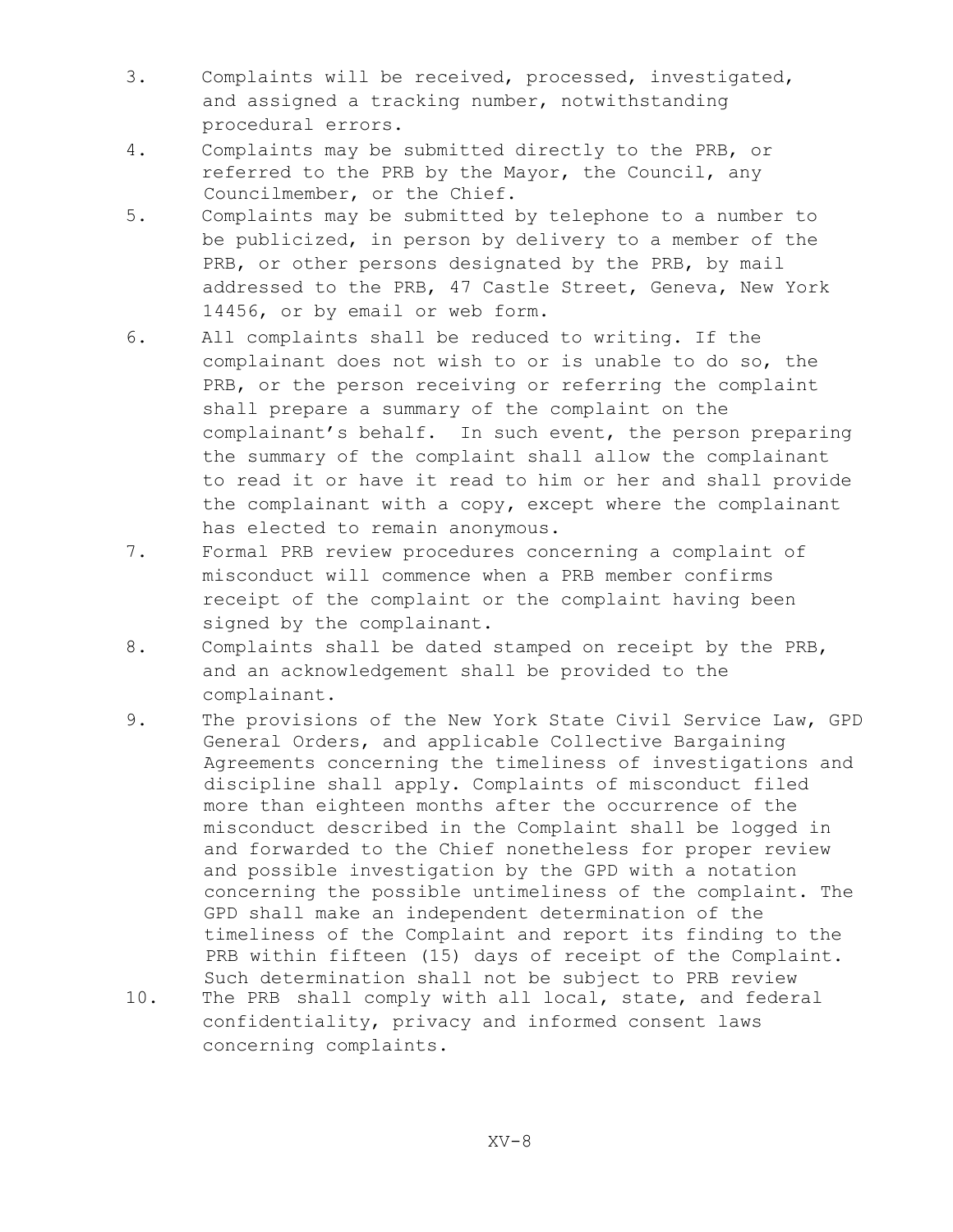- 11. The PRB shall inform complainants of their legal assistance options and the procedure for filing a Notice of Claim against the City pursuant to Article VII of the City Charter.
- § 15-8. GPD Procedure for investigating Complaints.
	- 1. Within five (5) days after the PRB receives a complaint, it shall provide a copy, with all documentation, to the Chief who shall immediately commence an investigation. The GPD investigation shall be completed within forty-five (45) days of receipt by it. For good cause shown, and on notice to the PRB, the City Manager may grant extensions of the time to complete the GPD investigation. The PRB shall conduct no investigation pending completion of the GPD investigation.
	- 2. If the Chief finds that the GPD Officer(s) may have engaged in criminal conduct, he or she shall refer the matter to the Ontario County District Attorney's Office or the New York State Attorney General's Office and request that their office(s) initiate an investigation.
	- 3. The Chief shall share with the PRB all evidence considered by the GPD with the findings and determinations of the GPD internal investigation, unless prohibited by law.
	- 4. The Chief may suspend an Officer pursuant to the New York State Civil Service Law and applicable Collective Bargaining Agreements, pending completion of the procedures set forth in this Chapter.
	- 5. Within five (5) days of completion of the GPD investigation, the Chief shall provide a copy to the PRB of the results of the GPD investigation, including all documentation relied on. Notwithstanding any of the above, the Chief's actions shall comply with the New York State Civil Service Law, and applicable Collective Bargaining Agreements between the City and the Officers.
- § 15-9 PRB Procedure for Review of GPD Determinations of Complaints.
	- 1. After the PRB receives the Chief's determination referred to in section 15-8 subd "5", the PRB may, by a minimum affirmative vote of 5, decide to conduct its own supplementary investigation**.** The PRB shall provide the Chief prompt notice of the outcome of this vote, including, whether the PRB will conduct its own supplementary investigation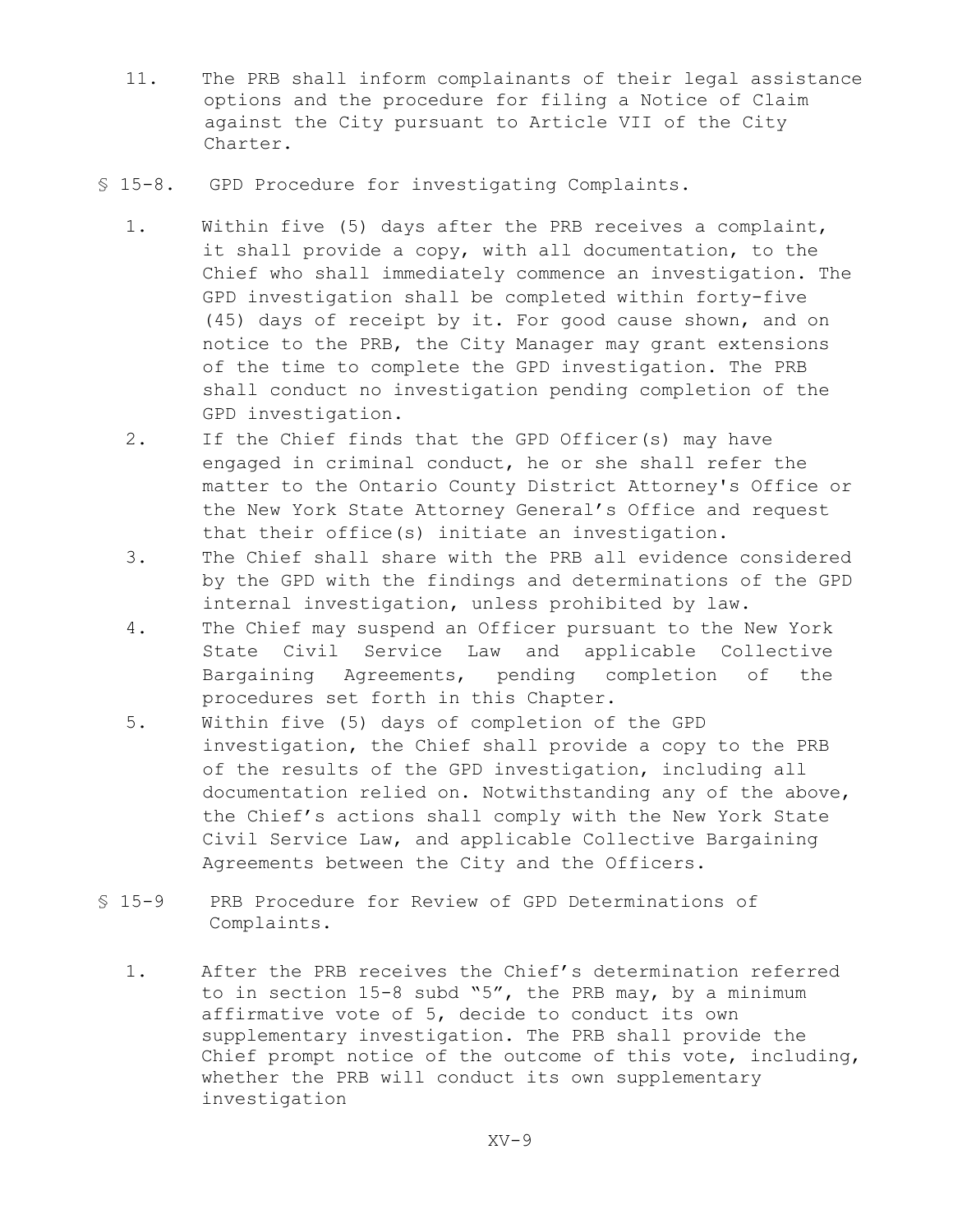- 2. The PRB is empowered to interview complainants, witnesses, and GPD Officers (subject to *Garrity v. New Jersey,* 385 U.S. 493), and gather other relevant evidence.
- 3. In conducting its investigation, the PRB shall avoid, as much as practical, repeating or duplicating the GPD investigation.
- 4. In furtherance of its investigation, the PRB, may, by majority vote, issue subpoenas signed by the chairperson directing witnesses to appear for interviews and evidence to be produced regarding the Complaint. PRB subpoenas are enforceable pursuant to relevant provisions of Article 23 of the New York Civil Practice Law and Rules.
- 5. Interviews of witnesses and GPD Officers shall be recorded.
- 6. All due process rights, including the right of any witness to have legal counsel present, shall be respected.
- 7. In deciding whether to subpoena witnesses and documents, the PRB shall consider avoiding unnecessary duplication and cost.
- 8. After its investigation is complete, the PRB shall make a determination regarding the Complaint to the Chief.
- 9. The Chief shall await completion of the PRB investigation, determination and recommendation for discipline, if any, before imposing discipline on an Officer, unless the Chief determines the law GPD General Orders, or exceptional circumstances requires discipline to be imposed earlier. The Chief may consider but is not bound by the PRB recommendation. Notwithstanding any of the above, the Chief's actions shall comply with the New York State Civil Service Law, and applicable Collective Bargaining Agreements between the City and the Officers.
- § 15-10. PRB Determinations:
	- 1. After completing its review of the Chief's determination and its own review and investigation, if any, the PRB shall make a determination as follows:
		- A. **EXONERATED:** The act alleged occurred and was legal, proper and justified.
		- B. **UNFOUNDED:** The act alleged did not occur.
		- C. **NOT SUSTAINED:** Insufficient evidence exists to prove or disprove the allegation.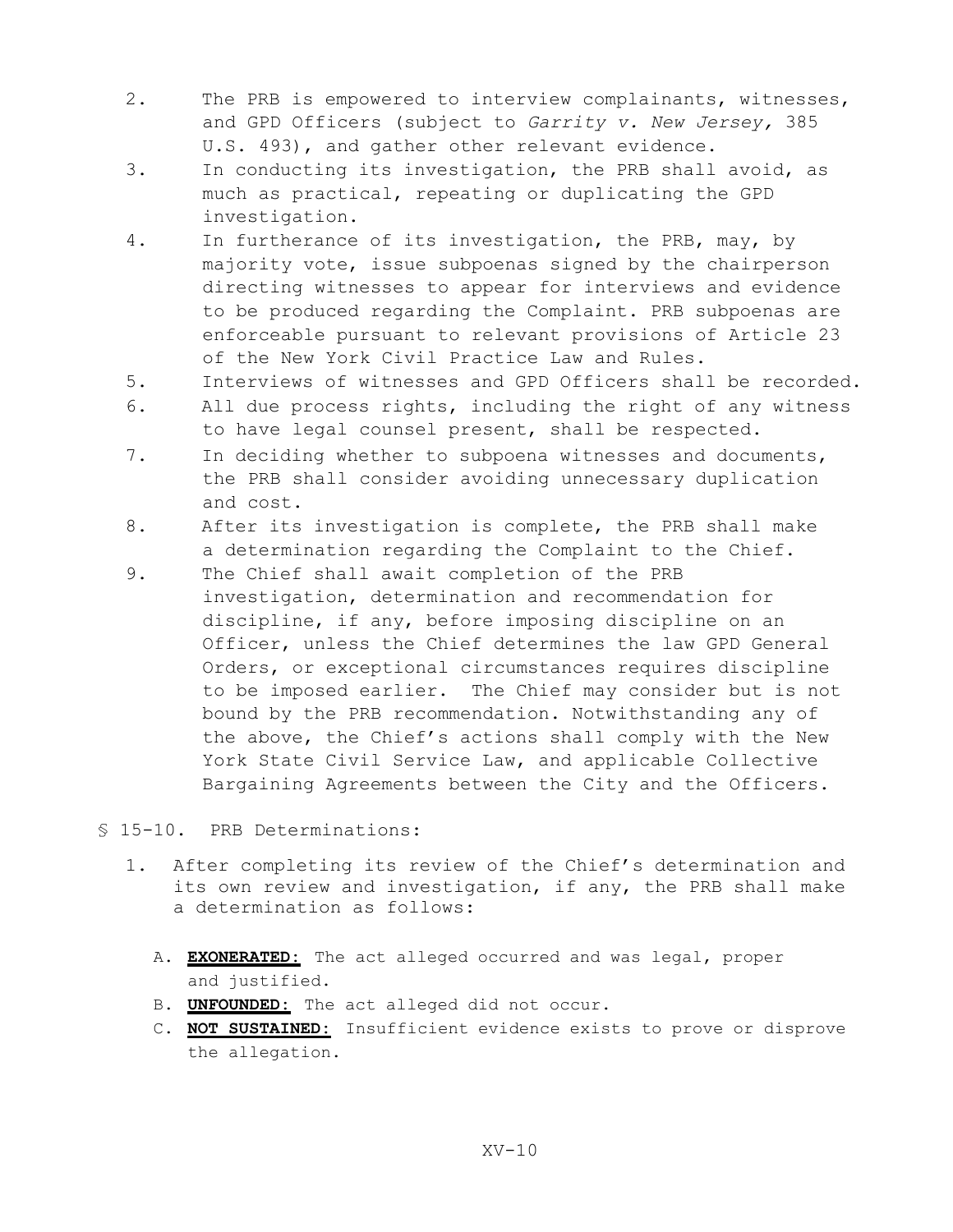- D. **SUSTAINED:** The act complained of did occur and constituted a violation of policy, procedure, rules, regulations, or statute.
- E. **MISCONDUCT NOTED:** Act(s) of misconduct that were discovered during the investigation that were not alleged in the complaint.
- F. **TRAINING ISSUE:** Act occurred due to lack of or insufficient training.
- G. **WITHDRAWN BY COMPLAINANT:** The Complainant expresses a desire to terminate the investigation and no longer pursue the complaint. Whenever possible, a written signed statement withdrawing the complaint will be obtained from the Complainant.
- H. **NO FINDINGS/CLOSED (OFFICE):** An allegation is closed because the complainant failed to cooperate with the investigation or other circumstances exist that prevent the investigation from being properly completed.
- I. **POLICY ISSUE/POLICY FAILURE:** Act occurred due to lack of, poorly designed, or outdated police policy. This finding will be used when the employee followed existing departmental policy or procedure but, upon review, that policy or procedure appears flawed or needs revision.
- 2. The PRB determination shall be completed within thirty (30) days of receipt of the Chief's determination. Extension of the time to complete the PRB determination may be granted by the City Manager on notice to the Chief and for good cause shown.
- 3. Decisions of the PRB shall be made by a minimum affirmative vote of 5 members.
- 4. Deliberations of the PRB shall be confidential and confined to the PRB members and their legal advisor(s).
- 5. The PRB shall issue a Notice of Decision as described in Section § 15-11.
- § 15-11. Procedures After PRB Determination Is Made.
	- 1. Complaint determinations made by the PRB will be documented in a Notice of Decision setting forth the findings of fact and reasoning of the PRB. If a PRB member dissents from the majority's decision, the dissenter(s) may provide a written statement of his/her/their findings of fact and reasoning.
	- 2. PRB Notices of Decision shall be provided to all parties with any confidential information redacted pursuant to all local, state, and federal law.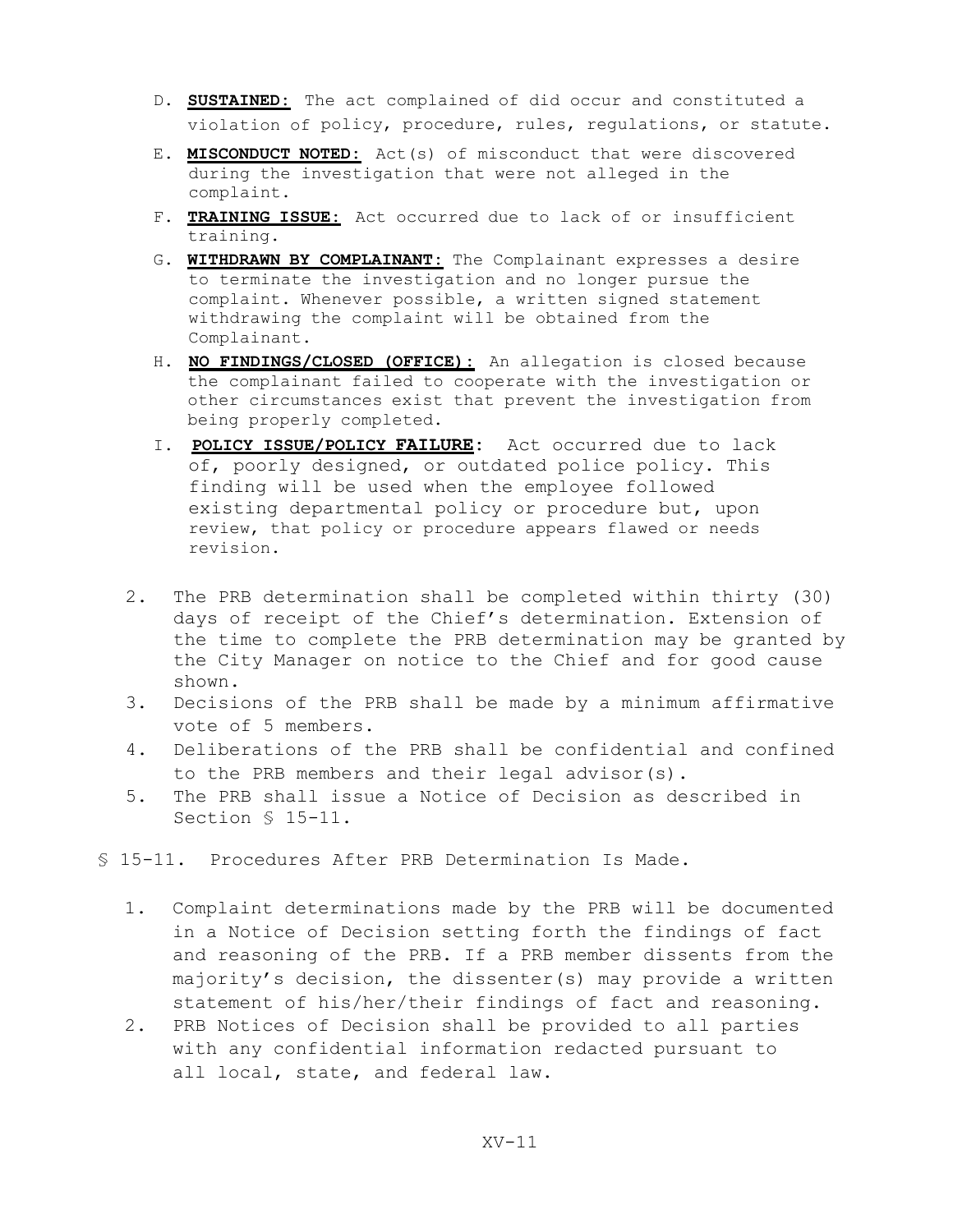- 3. If the PRB finds that the GPD Officer(s) may have engaged in criminal conduct, it shall refer the matter to the Ontario County District Attorney's Office or the New York State Attorney General's Office and request that their office(s) initiate an investigation.
- 4. The PRB shall notify the complainant and the Chief, in writing within five (5) business days, of the PRB's findings and recommendations. It shall be the responsibility of the Chief to notify the GPD Officer(s) who were the subject(s) of the PRB's findings and decision.
- 5. PRB determinations may include disciplinary recommendations to the Chief, including but not limited to counseling, reprimand, retraining, suspension, demotion, or dismissal.
- 6. There shall be no appeal from the PRB determination.
- 7. Within ten (10) days of the receipt of a PRB Notice of Decision, the Chief shall make his or her final determination, including regarding disciplinary action, if any.
- 8. The Chief shall provide the PRB with a written explanation of his or her decision to discipline or not discipline any Officer(s) and a description of the discipline imposed, if any, and shall explain why, including how it may differ from the PRB recommendation. Notwithstanding any of the above, the Chief's actions shall comply with the New York State Civil Service Law, Section 891 of the Unconsolidated Laws of the State of New York, and applicable Collective Bargaining Agreements between the City and the Officers.
- 9. Upon provision of the written explanation referred to in subdivision 7 above, the Chief may initiate disciplinary proceedings, if any, pursuant to the City Charter, the New York State Civil Service Law, and applicable Collective Bargaining Agreements.
- 10. In matters of Police Discipline, the Chief maintains full authority to decide discipline subject to the City Charter, the New York State Civil Service Law, and Collective Bargaining Agreements between the City and the Officers. The authority of the PRB is at all times limited to an advisory role.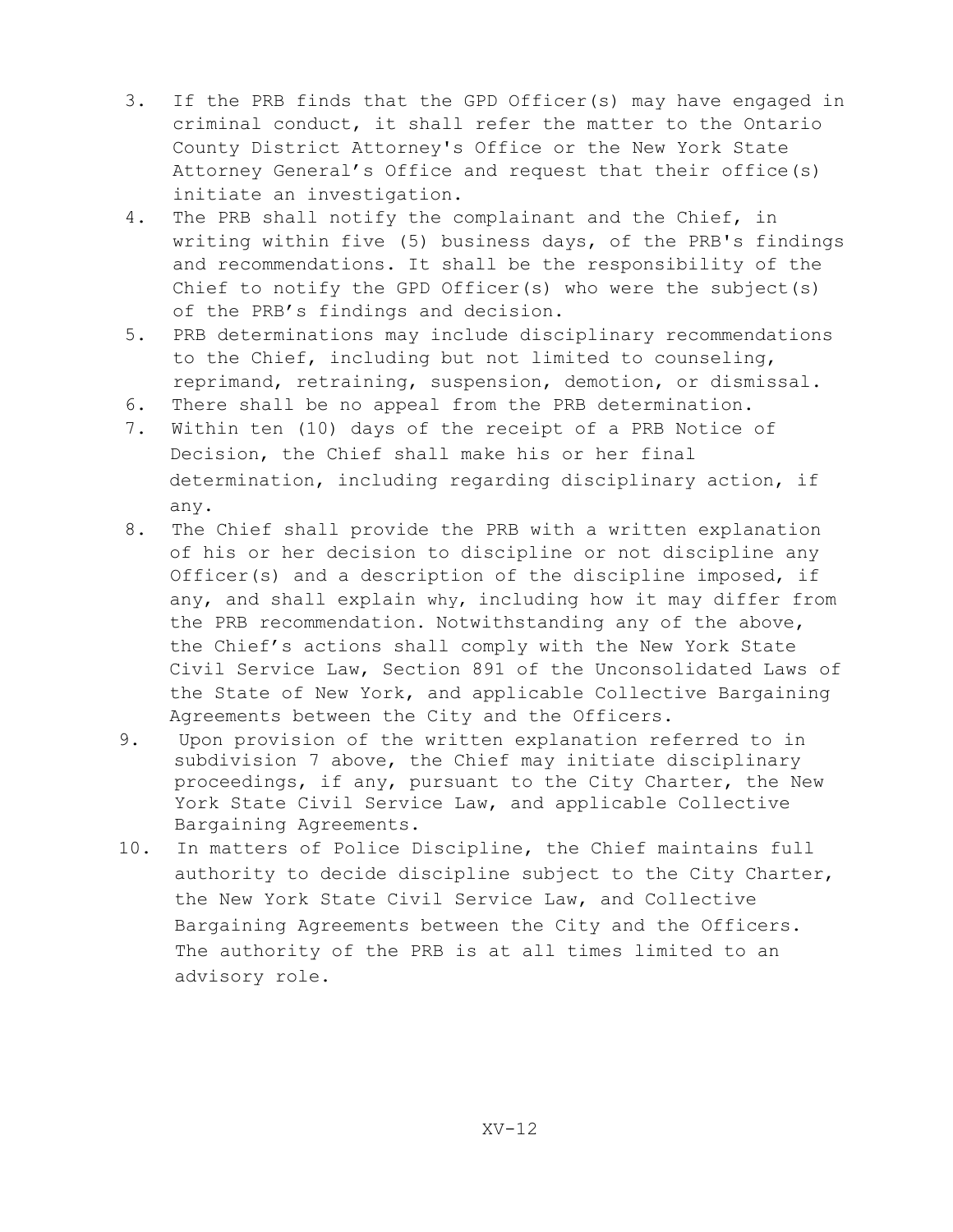#### § 15-12. Suspension of proceedings.

All proceedings on the Complaint by the GPD and the PRB shall be suspended upon notice of an investigation of the circumstances of the Complaint by the Ontario County District Attorney's Office or the New York State Attorney General's Office until completion of such investigation at which point GPD and/or PRB can restart proceedings if appropriate as provided for in this Article XV.

#### § 15-13. Review of GPD Policies and Procedures

1. From time to time, the PRB may send its policy recommendations to the Chief, the City Manager, and City Council, including any recommendations related to procedures, patterns, practices, and disciplinary matrix. Any recommendations or analysis shall be included in the PRB's annual report.

2. The PRB's recommendations may address, but are not limited to: conduct and policies exhibiting bias against individuals based on race, gender, sexual orientation, perceived sexual orientation, gender identity, disability and perceived disability; use of force both lethal and non-lethal; deescalation policies; vehicle and foot pursuits; use of canines; failure to acknowledge and/or accommodate the needs of people with disabilities including but not limited to physical disabilities, intellectual and developmental disabilities, psychiatric disabilities, traumatic brain injuries; and human rights issues.

3. Within thirty (30) days of receiving the recommendations, the Chief shall provide the PRB, the Mayor, the City Manager, and the City Council with a written explanation of why the Chief agrees or disagrees with the policy re-commendations. 4. The Chief shall provide a timeline to the PRB indicating implementation of each recommendation or an explanation of the determinations not to implement said recommendation.

5. The PRB may make public whether its recommended policy recommendation(s) and/or matrix(s) have been implemented.

6. Subject to confidentiality laws and regulations, the PRB, upon a majority vote, may request specific GPD Body camera footage in order to review active complaints and repetitive, related previous complaints that may have policy implications and such access shall not be unreasonably withheld.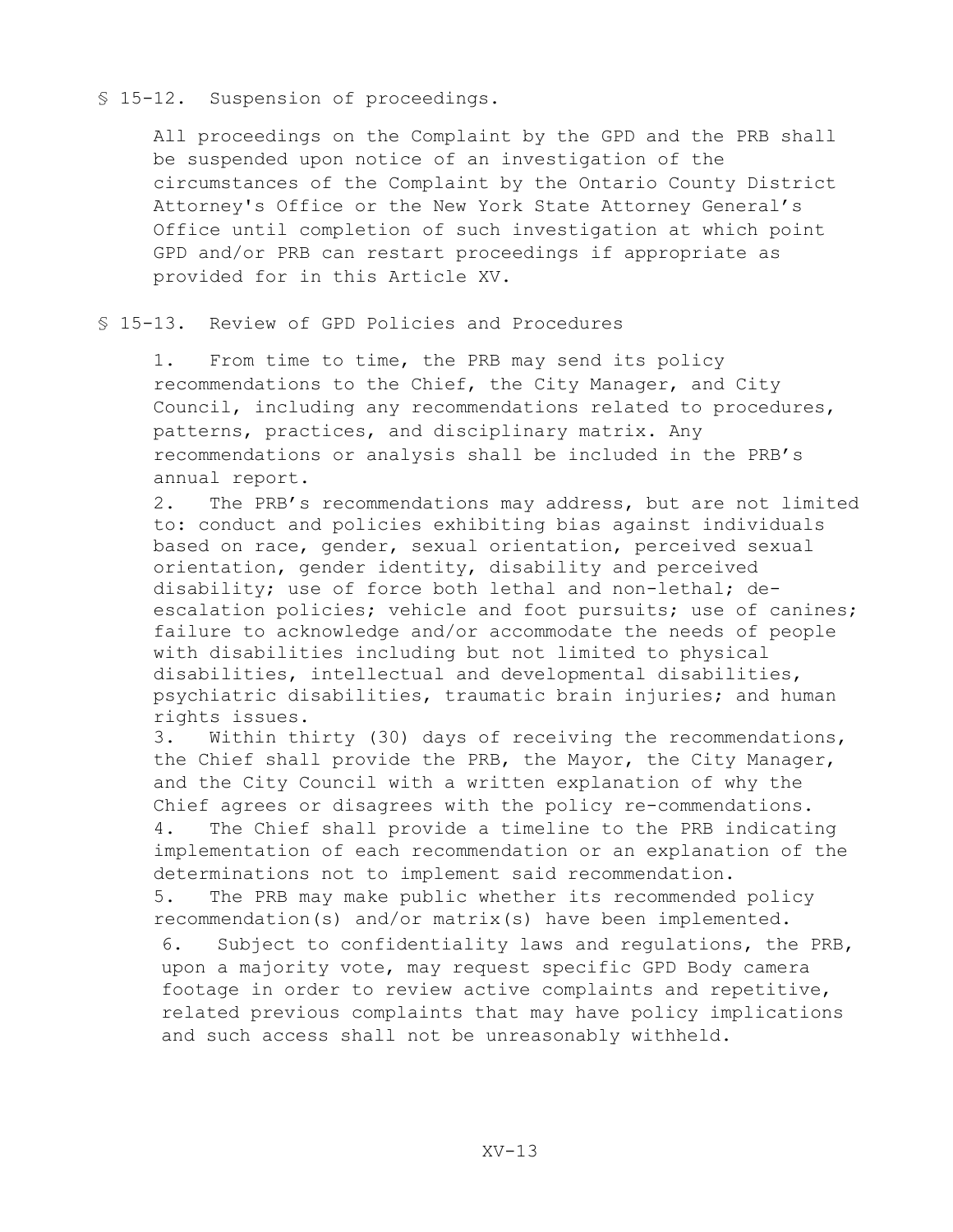- § 15-14. Public Reporting.
	- 1. The PRB shall publish monthly data on the receipt and dispositions of complaints.
	- 2. All Complaints shall be issued a public tracking number, which shall be included in the annual report.
	- 3. The PRB shall provide an annual report to the City Council, made available to the general public on the City's website, documenting:
		- A. The total number and type of complaints and the Wards in which they occurred;
		- B. The public tracking number of each complaint;
		- C. Detailed information that is legally available to the PRB, not subject to privilege or privacy protection, including the number of previous complaints against the GPD Officer(s) named therein within ten (10) years of the incident and whether or not those complaints were sustained; the PRB shall comply with local, state, and federal law and redact any information that may not be disclosed publicly;
		- D. The number of times and the types of use of force used per complaint and the total number of times and types of use of force used, the number of times pepper spray was deployed, the number of times and types of pain compliance tactics used, the number of times and types of use where a Taser was deployed;
		- E. In the event that a GPD Officer uses his/her firearm, the report shall include:

i.) the type of weapon used (firearm, brand, type); ii.) the number of shots fired; iii.) the range from which the firearm was fired; iv.) injuries sustained by the complainants or GPD Officer(s), and/or any bystanders or animals; v.) any medical care provided and what type; and vi.) whether the person or animal was killed;

- F. The number of cases where the PRB's disciplinary recommendation was enforced by the Chief and the sanctions imposed by the Chief;
- G The number of cases where the Chief rejected the PRB's disciplinary recommendation;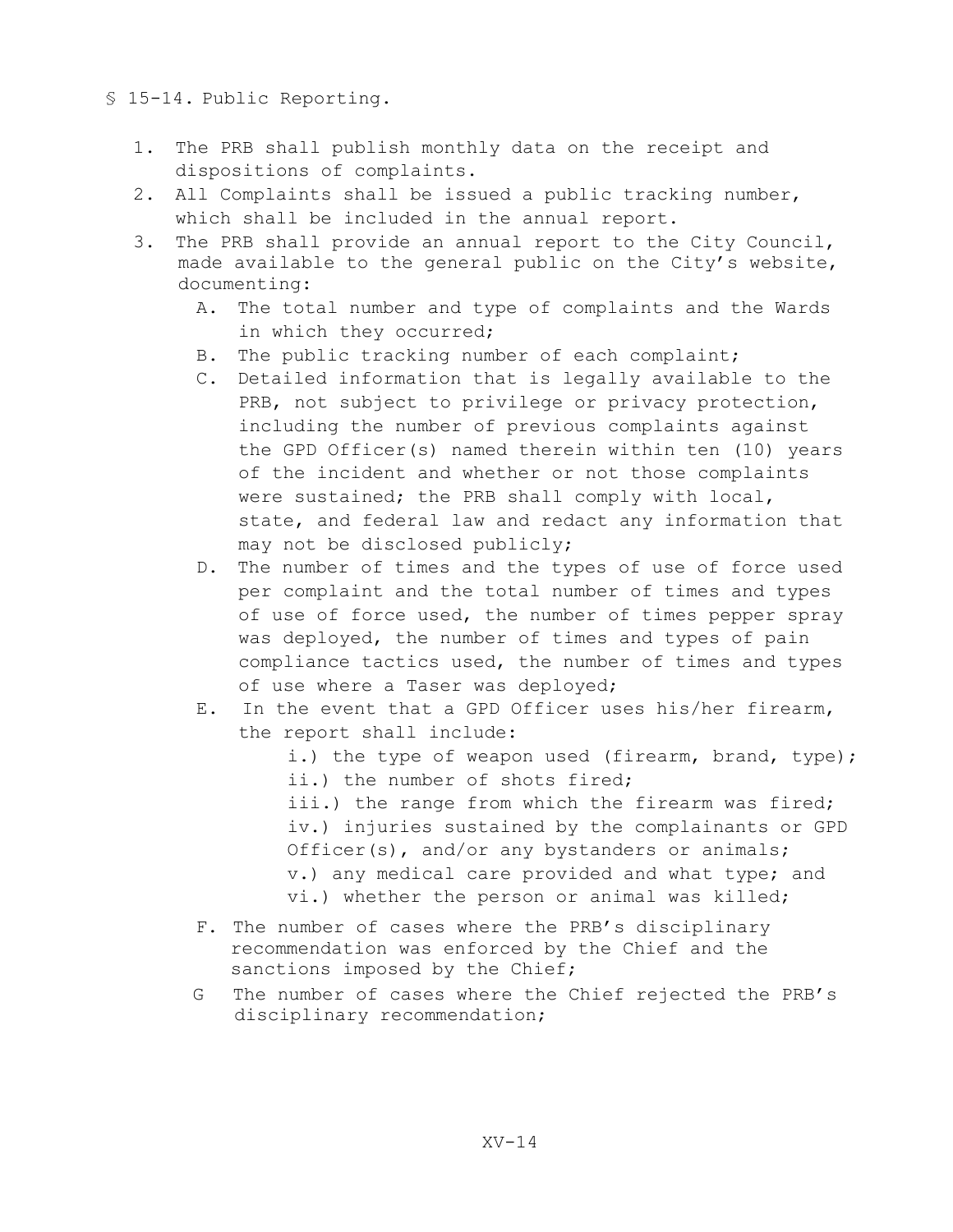- H. The number of cases reviewed by the PRB; the number of complainants contacting the PRB but not following through with the complaint; the length of time each case was pending before the PRB; and, the number of complainants who filed a notice of claim against the City while their complaint was being considered by the PRB.
- I. The PRB's recommendations related to changes in GPD patterns, practices, policies, and procedures;
- J. Whether the prior year's recommended changes have been implemented; and
- K. A summary of complainant and public survey data with an assessment of if and how GPD policies should change to accommodate concerns.
- L. The Board shall report expenses incurred for the first twelve (12) months and prepare a budget for approval in subsequent years.
- § 15-15. Legal Representation.
	- 1. The City Attorney shall advise and represent the PRB as it would other City Departments and Boards in accordance with its duties under Section 7.5 of the City Charter.
	- 2. If a conflict of interest arises regarding representation of the PRB by the City Attorney, it may request assignment of special counsel to advise and represent it.

# § 15-16. Retaliation Prohibited

1. Retaliation by GPD Officers and employees against complainants, witnesses, PRB members, GPD Officers and employees, or any other person related to their participation or involvement with the PRB shall be prohibited.

2. Retaliation by complainants, witnesses, PRB members, GPD Officers and employees against any other person related to their participation or involvement with the PRB shall be prohibited.

3. Retaliation includes but is not limited to: disparate treatment, harassment, intimidation, stalking, threats, and assaults.

4. Complaints of retaliation shall be provided to the Chief and the City Manager for investigation and possible discipline.